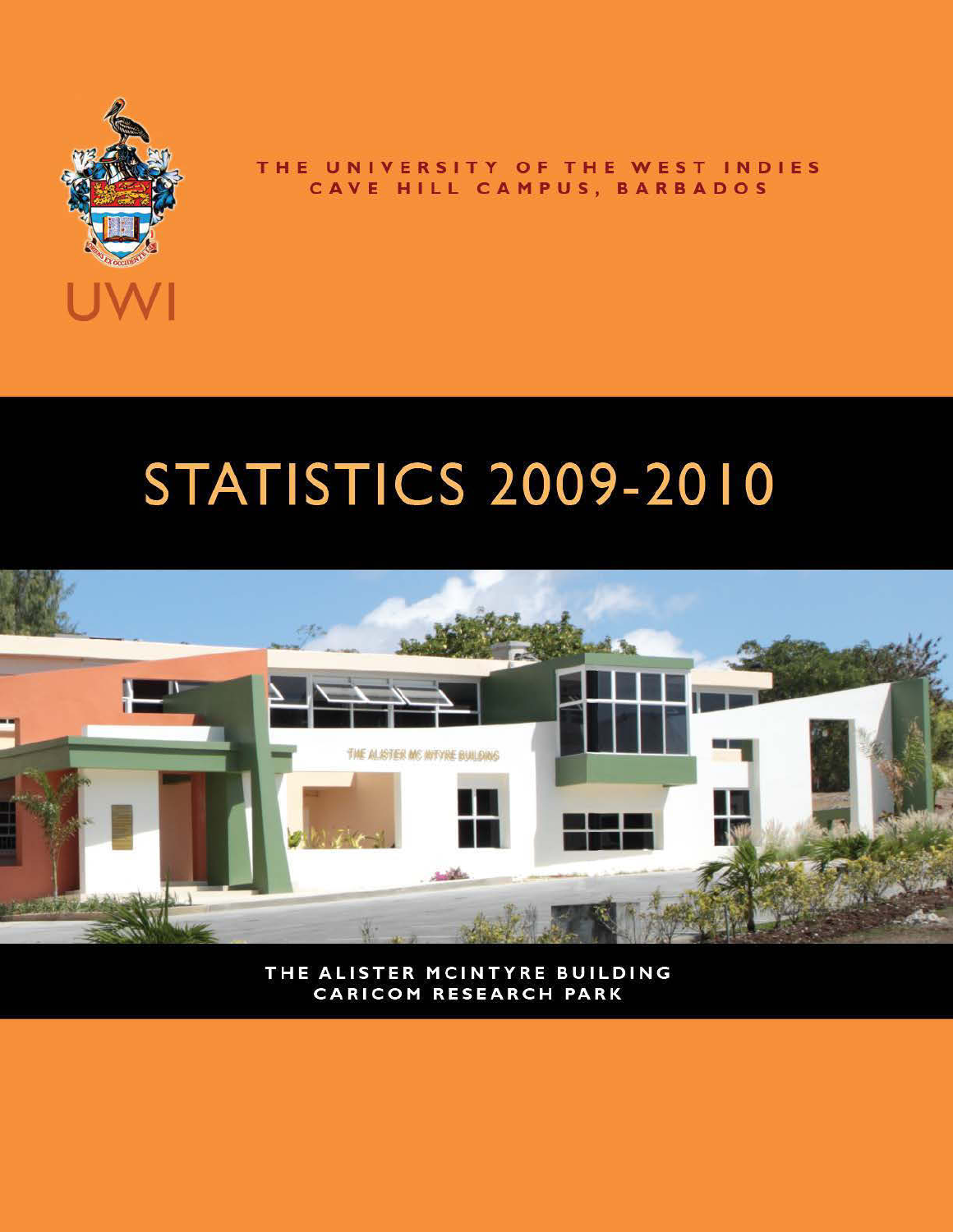### THE UNIVERSITY OF THE WEST INDIES CAVE HILL CAMPUS

### TABLE OF CONTENTS

| <b>TABLE</b><br>1 | <b>TITLE</b><br>Comparative Total Registration 2006/2007 - 2009/2010             | <b>PAGE</b><br>3 |
|-------------------|----------------------------------------------------------------------------------|------------------|
| $\boldsymbol{2}$  | Student Registration by Type and Faculty/Interdisciplinary Institute             | $\overline{4}$   |
| 3                 | Undergraduate Registration by Faculty and Programme                              | 5                |
| 4                 | Graduate Registration by Faculty/Interdisciplinary Institute and Programme       | 6                |
| 5                 | Undergraduate Registration by Faculty and Programme                              | $\tau$           |
| 6                 | Undergraduate Student Registration by Programme and Age                          | 8                |
| 7                 | Graduate Student Registration by Programme and Age                               | 9                |
| 8                 | Faculty of Humanities & Education (Undergraduate Registration by Major)          | 11               |
| 9                 | Faculty of Law (Undergraduate Registration by Major)                             | 12               |
| 10                | Faculty of Medical Sciences (Undergraduate Registration by Major)                | 12               |
| 11                | Faculty of Pure and Applied Sciences (Undergraduate Registration by Major)       | 12               |
| 12                | Faculty of Social Sciences (Undergraduate Registration by Major)                 | 14               |
| 13                | Institute of Gender and Development (Graduate Registration by Major)             | 16               |
| 14                | Faculty of Humanities and Education (Graduate Registration by Major)             | 16               |
| 15                | Faculty of Law (Graduate Registration by Major)                                  | 17               |
| 16                | Faculty of Medical Sciences (Graduate Registration by Major)                     | 17               |
| 17                | Faculty of Pure and Applied Sciences (Graduate Registration by Major)            | 18               |
| 18                | Faculty of Social Sciences (Graduate Registration by Major)                      | 19               |
| 19                | TLI: Graduate & Undergraduate Registration by Major                              | 20               |
| 20                | Undergraduate Registration by Country and Faculty (%)                            | 21               |
| 21                | Total Undergraduate Registration by Country and Faculty                          | 22               |
| 22                | Full-Time Undergraduate Registration by Country and Faculty                      | 23               |
| 23                | Part-Time Undergraduate Registration by Country and Faculty                      | 24               |
| 24                | Graduate Registration by Country and Faculty (%)                                 | 25               |
| 25                | Total Graduate Registration by Country and Faculty                               | 26               |
| $26\,$            | Full-Time Graduate Registration by Country and Faculty                           | $27\,$           |
| 27                | Part-Time Graduate Registration by Country and Faculty                           | 28               |
| 28                | TLI: Undergraduate Registration by Country (%)                                   | 29               |
| 29                | TLI: Total Undergraduate Registration by Country and Faculty                     | 30               |
| 30                | Full-Time/Part-Time Graduate & Undergraduate Registration by Country and Faculty | 31               |
| 31                | Total Undergraduate Registration by Country, Faculty and Year                    | 32               |
| 32                | Faculty of Humanities & Education (B.A) (by Country and Year)                    | 33               |
| 33                | Faculty of Humanities & Education (School of Education) (by Country and Year)    | 34               |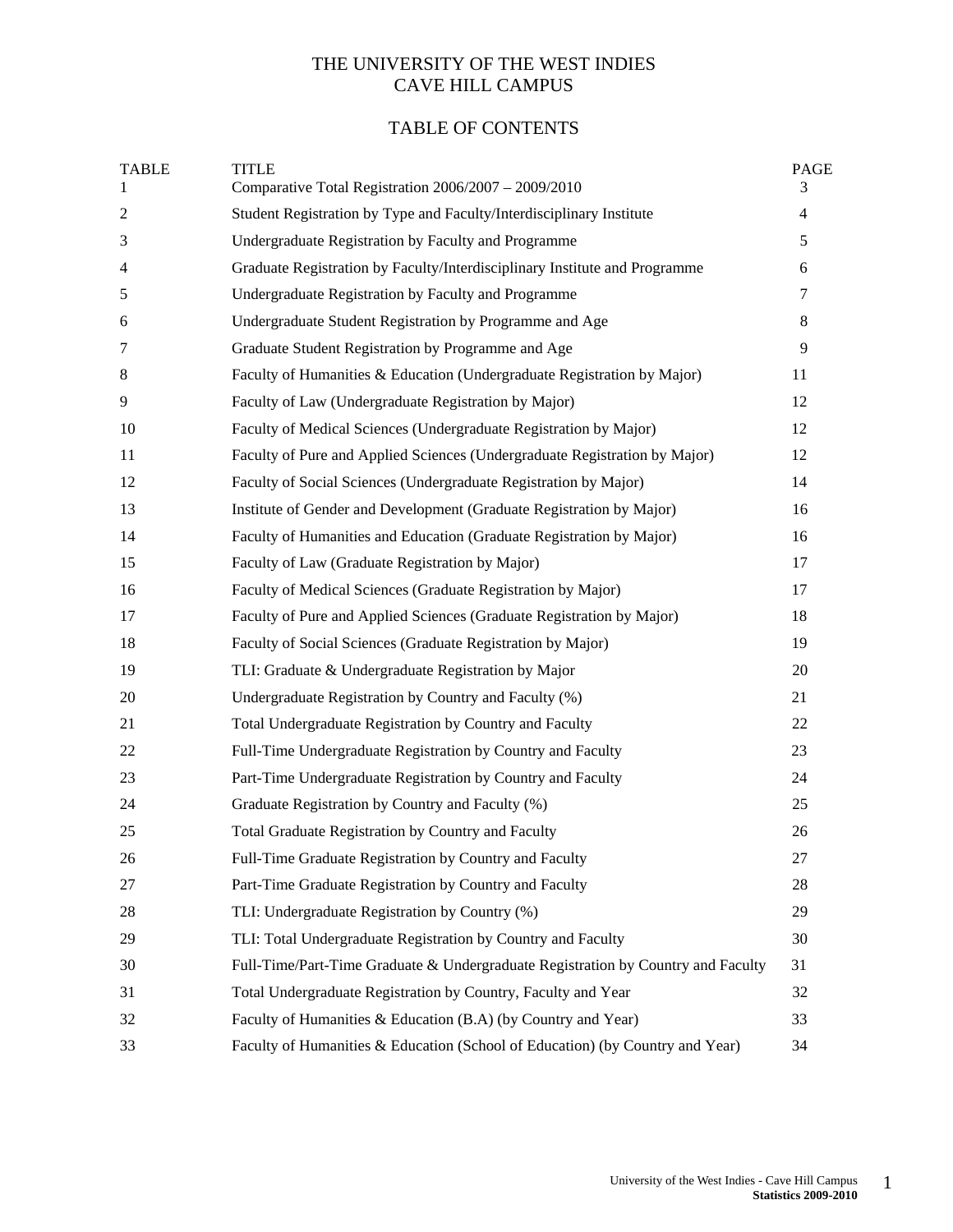| 34              | Faculty of Law (by Country and Year)                                             | 35 |
|-----------------|----------------------------------------------------------------------------------|----|
| 35              | Faculty of Medical Sciences (by Country and Year)                                | 36 |
| 36              | Faculty of Pure & Applied Sciences (by Country and Year)                         | 37 |
| 37              | Faculty of Social Sciences (by Country and Year)                                 | 38 |
| 38              | Tertiary Level Institutions: Undergraduate Registration by Country and Year      | 39 |
| 39              | Registration in Affiliated Institutions by Country and Year (Codrington College) | 40 |
| 40              | Total Undergraduate Registration of New Students by Country and Faculty          | 41 |
| 41              | Full-Time Undergraduate Registration of New Students by Country and Faculty      | 42 |
| 42              | Part-Time Undergraduate Registration of New Students by Country and Faculty      | 43 |
| 43              | Undergraduate Registration of New Students by Major                              | 44 |
| 44              | Total Graduate Registration of New Students by Country and Faculty               | 48 |
| 45              | Full-Time Graduate Registration of New Students by Country and Faculty           | 49 |
| 46              | Part-Time Graduate Registration of New Students by Country and Faculty           | 50 |
| 47              | Graduate Registration of New Students by Major                                   | 51 |
| 48A             | TLI: Total Undergraduate Registration of New Students by Country                 | 54 |
| 48B             | TLI: Total Graduate Registration of New Students by Country                      | 54 |
| 49A             | TLI: Undergraduate Registration of New Students by Country and Faculty           | 55 |
| 49B             | TLI: Graduate Registration of New Students by Country and Faculty                | 55 |
| 50A             | TLI: Undergraduate Registration of New Students by Major                         | 56 |
| 50 <sub>B</sub> | TLI: Undergraduate Registration of New Students by Major                         | 56 |
| 51              | <b>Inter-Campus Transfers</b>                                                    | 58 |
| 52              | <b>Inter-Faculty Transfers</b>                                                   | 59 |
| 53              | Summary of Undergraduate Degrees Awarded by Faculty and Programme                | 60 |
| 54              | First Degrees Awarded by Country and Faculty                                     | 61 |
| 55              | First Degrees Awarded by Faculty and Major                                       | 62 |
| 56              | Certificates and Diplomas Awarded by Country and Faculty                         | 65 |
| 57              | Certificates and Diplomas Awarded by Country and Major                           | 66 |
| 58              | Summary of Graduate Degrees Awarded by Faculty and Programme                     | 67 |
| 59              | Graduate Degrees Awarded by Country and Faculty                                  | 68 |
| 60              | Graduate Degrees Awarded by Programme and Country                                | 69 |
| 61              | Graduate Research Degrees Awarded By Country and Faculty                         | 70 |
| 62              | Graduate Degrees Awarded by Faculty, Programme and Major                         | 71 |
| 63              | Registration of Visiting/Exchange Students (Incoming Students)                   | 73 |
| 64              | Registration of Visiting/Exchange Students (Outgoing Students)                   | 74 |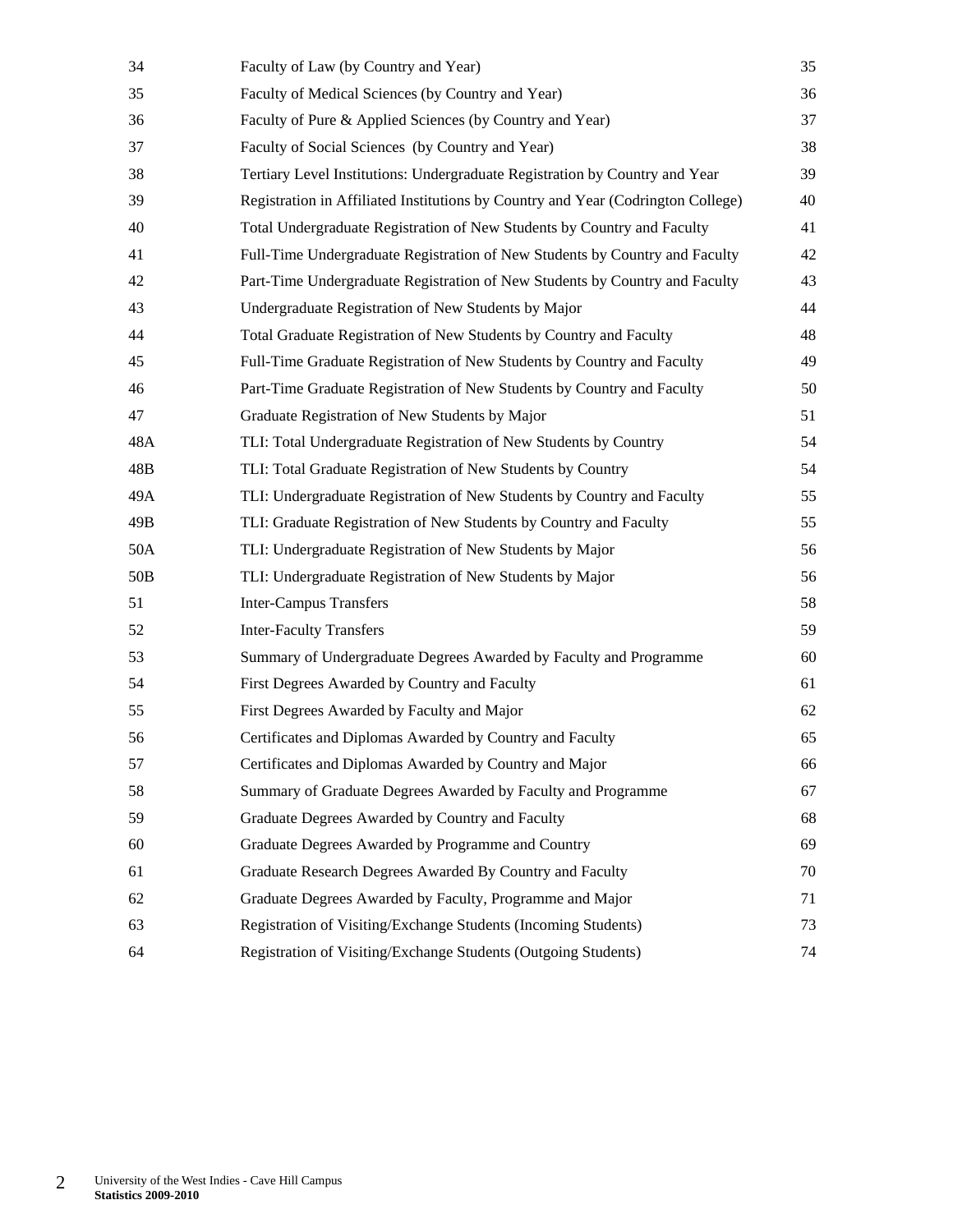### THE UNIVERSITY OF THE WEST INDIES CAVE HILL CAMPUS

### STUDENT STATISTICS

### **COMPARATIVE TOTAL REGISTRATION 2006/2007 – 2009/2010**

Statistics Recorded as at February 26, 2010.

| UNDERGRADUATE DEGREES,<br><b>CERTIFICATES AND DIPLOMAS</b> | 2006/2007   | 2007/2008 | 2008/2009      | 2009/2010 |
|------------------------------------------------------------|-------------|-----------|----------------|-----------|
| <b>Humanities</b>                                          | 991         | 1078      | 743            | 1081      |
| School of Education                                        | 214         | 188       | 493            | 117       |
| Law                                                        | 404         | 393       | 403            | 481       |
| <b>Medical Sciences</b>                                    | 53          | 52        | 92             | 128       |
| <b>Pure and Applied Sciences</b>                           | 995         | 989       | 1045           | 1123      |
| <b>Social Sciences</b>                                     | 3056        | 3471      | 3911           | 4275      |
| <b>Total Undergraduate Degrees</b>                         | 5713        | 6171      | 6687           | 7205      |
| Diplomas                                                   | 404         | 313       | 135            | 123       |
| Certificates                                               | 41          | 39        | 0              | $\Omega$  |
| Licentiates                                                | 5           | 7         | 9              | 10        |
| <b>SUB-TOTAL</b>                                           | 6163        | 6530      | 6831           | 7338      |
| <b>GRADUATE DEGREES AND DIPLOMAS</b>                       |             |           |                |           |
| Gender and Development                                     |             |           | $\overline{7}$ | 13        |
| Studies(Interdisciplinary Institute)<br><b>Humanities</b>  | 85          | 6<br>123  | 146            | 102       |
| School of Education                                        | 81          | 45        | 35             | 87        |
| Law                                                        | 76          | 86        | 114            | 130       |
| <b>Medical Sciences</b>                                    | 26          | 42        | 72             | 47        |
| <b>Pure and Applied Sciences</b>                           | 92          | 90        | 99             | 117       |
| <b>Social Sciences</b>                                     | 313         | 389       | 477            | 495       |
| <b>Advanced Diplomas</b>                                   | $\mathbf 0$ | 0         | 0              | 13        |
| <b>SUB-TOTAL</b>                                           | 672         | 781       | 950            | 1004      |
| <b>GRAND TOTAL</b>                                         | 6835        | 7311      | 7781           | 8342      |
|                                                            |             |           |                |           |
| <b>Percentage Change %</b>                                 |             | 7.0%      | 6.4%           | 7.2%      |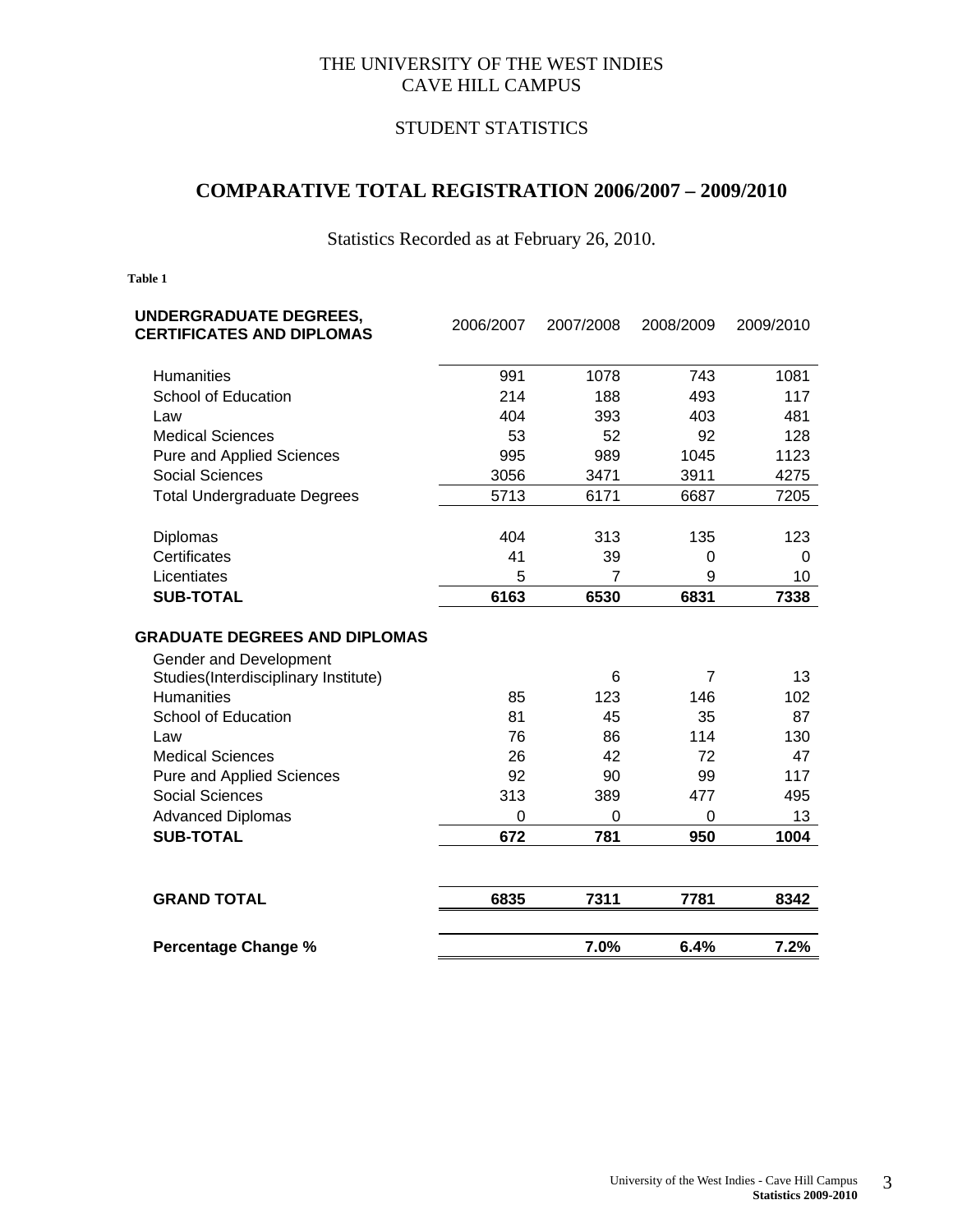| ļ<br>2<br>ï |  |
|-------------|--|
| i           |  |
|             |  |
|             |  |

# STUDENT REGISTRATION BY TYPE AND FACULTY/INTERDISCIPLINARY INSTITUTE **STUDENT REGISTRATION BY TYPE AND FACULTY/INTERDISCIPLINARY INSTITUTE**

|                                  | STUDENT REGISTRATION |                                                |   |        |                         | $\mathbf{N}$      |                 | <b>TYPE AND</b> | FA              | E              |                            |                |                 | TY/INTERDISCIPLINARY              |                 |                 | INSTIT          |                  |                |                  |                                           |
|----------------------------------|----------------------|------------------------------------------------|---|--------|-------------------------|-------------------|-----------------|-----------------|-----------------|----------------|----------------------------|----------------|-----------------|-----------------------------------|-----------------|-----------------|-----------------|------------------|----------------|------------------|-------------------------------------------|
| Table 2                          |                      |                                                |   |        |                         |                   |                 |                 |                 |                |                            |                |                 |                                   |                 |                 |                 |                  |                |                  |                                           |
|                                  |                      | <b>DEVELOPMENT</b><br>INSTITUTE OF<br>GENDER & |   |        | HUMANITIES<br>EDUCATION | ళ                 |                 | <b>NVT</b>      |                 |                | <b>SCIENCES</b><br>MEDICAL |                |                 | PURE & APPLIED<br><b>SCIENCES</b> |                 |                 | SOCIAL SCIENCES |                  |                | <b>TOTALS</b>    |                                           |
| STUDENT TYPE                     | Σ                    | щ                                              | ⊢ | Σ      | щ                       | $\vdash$          | Σ               | щ               | ⊢               | Σ              | щ                          | ⊢              | Σ               | щ                                 | ⊢               | Σ               | ட               | ⊢                | Σ              | щ                | ۲                                         |
| Undergraduate                    |                      |                                                |   |        |                         |                   |                 |                 |                 |                |                            |                |                 |                                   |                 |                 |                 |                  |                |                  |                                           |
| Completed                        |                      |                                                |   |        |                         | $\overline{4}$    |                 | 4               |                 |                |                            |                |                 |                                   | 5               |                 | $\frac{84}{5}$  |                  | 77             | $\Xi$            | 188                                       |
| Continuing                       |                      |                                                |   |        | 634                     | 851               | $\mathcal{O}$   | 183             | $\frac{4}{245}$ | $^{\infty}$    | $\mathcal{L}$              | $4^{\circ}$    | 373             | $\frac{12}{355}$                  | 728             | $rac{34}{886}$  | 2096            | 118<br>2982      | 1546           | 3302             |                                           |
| Exams Only                       |                      |                                                |   |        |                         |                   |                 | $\circ$         |                 |                |                            | $\circ$        |                 | $\circ$                           |                 |                 |                 |                  |                |                  | $\begin{array}{c} 4848 \\ 34 \end{array}$ |
| Exchange (Foreign)               |                      |                                                |   |        | $\frac{8}{18}$          | $\overline{c}$    |                 | $\circ$         | $\circ$         |                | $\circ$                    | $\circ$        | $\circ$         | $\circ$                           | $\overline{12}$ | $\circ$         |                 |                  | 15             | $\frac{1}{2}$ 38 |                                           |
| New First Time<br>New First Time |                      |                                                |   |        | 197                     | 261               | $\overline{24}$ | 58              | 82              | $\overline{1}$ | 48                         | $\mathcal{O}$  | 153             | 149                               | 302             | 316             | 816             | 132              | 571            |                  | 1839                                      |
| Transfer                         |                      |                                                |   |        |                         |                   | 33              | 89              | 122             | $^{\circ}$     | 13                         | $\overline{c}$ | $\omega$        |                                   | 4               | $\infty$        |                 | $\overline{4}$   |                | 137              |                                           |
| Returning/Re-Entry               |                      |                                                |   | ७      | 23                      | 29                | $\Xi$           | 16              | 27              | $\circ$        | $\mathfrak{a}$             | $\mathcal{L}$  | $\overline{1}$  | $\circ$                           | 23              | $\overline{3}9$ | 23              | 103              | 52<br>70       | 114              | $\frac{189}{184}$                         |
| Specially Admitted               |                      |                                                | ⊂ | $\geq$ | 15                      | $\overline{31}$   | ⊂               | $\circ$         | $\circ$         | ○              | $\circ$                    | $\circ$        |                 | $\sim$                            | $\omega$        |                 | $\infty$        | $\circ$          | $\frac{8}{18}$ | 25               | 43                                        |
|                                  | 0                    | 0                                              | 0 | 310    | 898                     | 208               | 131             | 350             | 481             | R              | $\frac{8}{3}$              | 128            | 589             | 534                               | 1123            | 1291            | 3107            | 4398             | 2351           | 4987             | 7338                                      |
| Graduate                         |                      |                                                |   |        |                         |                   |                 |                 |                 |                |                            |                |                 |                                   |                 |                 |                 |                  |                |                  |                                           |
| Completed                        |                      |                                                |   |        |                         |                   |                 |                 |                 |                |                            |                |                 |                                   |                 |                 |                 |                  |                |                  |                                           |
| Continuing                       |                      |                                                |   | 29     |                         | $\Xi$             | 32              |                 | 93              |                |                            |                | $\mathfrak{z}$  |                                   | $\frac{8}{3}$   | 102             |                 |                  |                |                  | 593                                       |
| New First Time                   |                      |                                                |   |        |                         | 82                | $\overline{10}$ | $\frac{61}{27}$ | 57              | $\infty$       | $29$ $13$                  | $38$<br>$21$   | $\overline{19}$ | 34.8                              | 47              | 69              | $rac{2}{142}$   | $\frac{28}{211}$ | 207<br>127     | 386<br>276       | 403                                       |
| Returning/Re-Entry               |                      |                                                |   |        |                         | $\omega$          | $\circ$         | $\circ$         | $\circ$         | $\circ$        | $\circ$                    |                |                 | $\circ$                           | $\circ$         |                 |                 |                  |                | $\sim$           |                                           |
| Specially Admitted               |                      |                                                |   |        |                         |                   | $\circ$         | $\circ$         | $\circ$         | ○              | $\circ$                    |                | ○               | $\circ$                           | $\circ$         |                 |                 |                  |                |                  |                                           |
| Withdrawn                        |                      |                                                |   |        |                         | $\mathbf{\Omega}$ | $\circ$         | $\circ$         | O               | 0              | $\circ$                    |                | O               | $\circ$                           | O               |                 |                 |                  |                |                  | $\mathbf 2$                               |

 $\overline{42}$ 

 $\mathbf{L}$ 

 $30$ 

 $88$ 

 $\overline{a}$ 

 $\mathbf{8}$ 

38

 $52$ 

 $\overline{13}$ 

 $\overline{a}$ 

 $59$ 

1004

667

337

496

 $325$ 

 $\overline{5}$ 

 $\mathbf{H}$ 

 $\mathcal{L}$ 

54

8342

5654

2688

4894

3432

1462

1239

596

643

187

140

100.0%

678%

32.2%

58.7%

41.1%

17.5%

14.9%

7.1%

7.7%

2.2%

1.7%

611

438

173

1398

1036

362

13

 $\frac{2}{3}$ 

 $\overline{ }$ 

**GRAND TOTAL** 

47

% OF TOTAL 0.0% 0.1% 0.2% 4.3% 12.4% 16.8% 2.1% 5.3% 7.3% 0.6% 1.7% 2.2% 7.7% 7.1% 14.9% 17.5% 41.1% 58.7% 32.2% 67 8% 100.0%

7.3%

5.3%

 $2.1%$ 

16.8%

 $12.4%$ 

4.3%

 $0.2\%$ 

 $0.1%$ 

 $0.0%$ 

% OF TOTAL

0.6%

4 University of the West Indies - Cave Hill Campus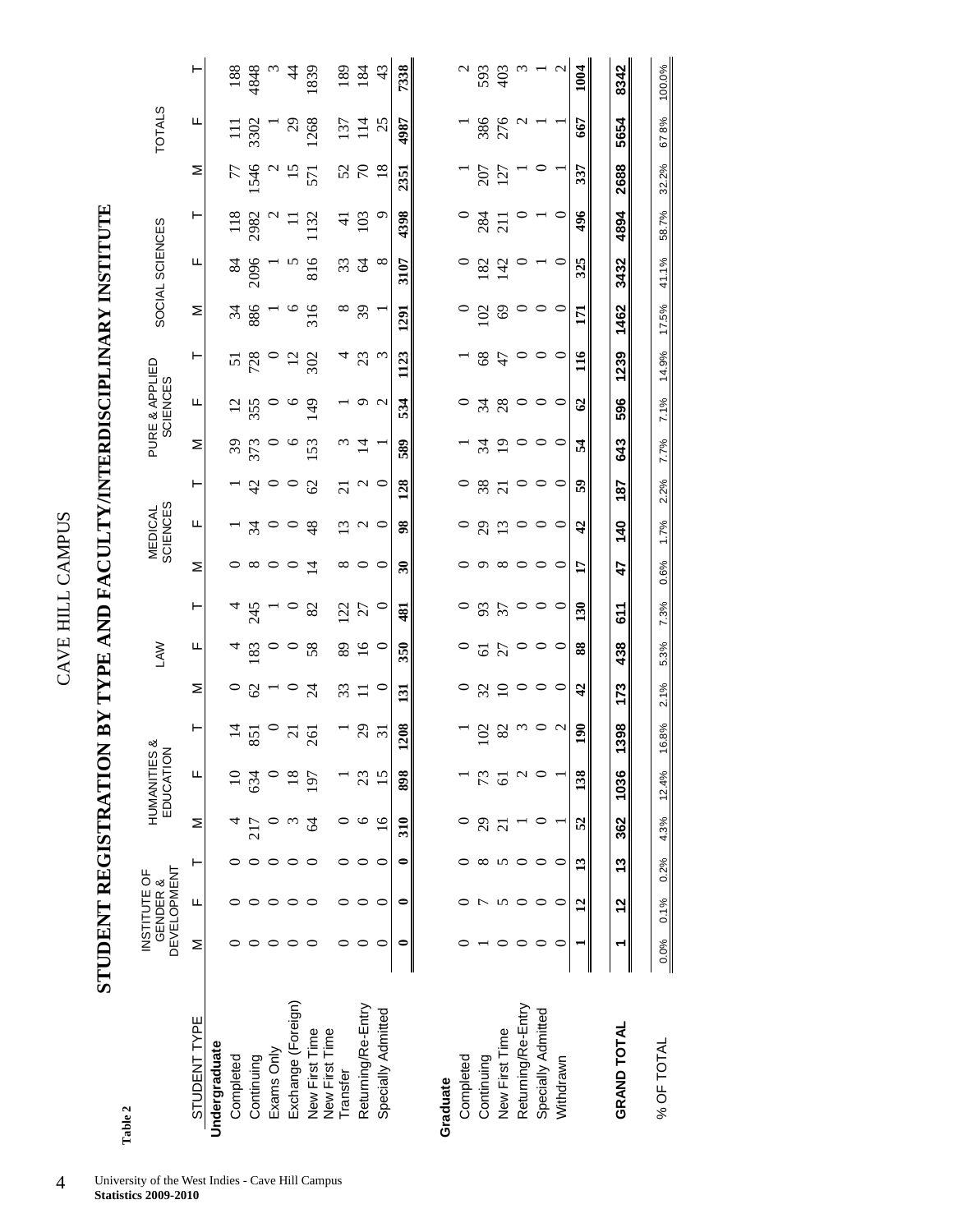### CAVE HILL CAMPUS

### **UNDERGRADUATE REGISTRATION BY FACULTY AND PROGRAMME**

| Table 3 |                                   |                  | <b>FULL-TIME</b> |                  |                  | PART-TIME      |                  |                  | <b>TOTAL</b>   |      |
|---------|-----------------------------------|------------------|------------------|------------------|------------------|----------------|------------------|------------------|----------------|------|
|         | <b>PROGRAMME</b>                  | М                | F                | Т                | M                | F              | T                | M                | F              | Τ    |
|         | <b>Humanities &amp; Education</b> |                  |                  |                  |                  |                |                  |                  |                |      |
|         | <b>Bachelor of Arts</b>           | 81               | 274              | 355              | 159              | 447            | 606              | 240              | 721            | 961  |
|         | <b>Bachelor of Education</b>      | 3                | 33               | 36               | 15               | 66             | 81               | 18               | 99             | 117  |
|         | <b>Bachelor of Fine Arts</b>      | 12               | 16               | 28               | 15               | 25             | 40               | 27               | 41             | 68   |
|         | Licentiate                        | $\overline{4}$   | $\mathbf{1}$     | 5                | $\overline{2}$   | 3              | 5                | 6                | $\overline{4}$ | 10   |
|         | Non-Degree                        | 3                | 15               | 18               | 16               | 18             | 34               | 19               | 33             | 52   |
|         |                                   | 103              | 339              | 442              | 207              | 559            | 766              | 310              | 898            | 1208 |
| Law     |                                   |                  |                  |                  |                  |                |                  |                  |                |      |
|         | <b>Bachelor of Laws</b>           | 129              | 344              | 473              | $\mathbf{2}$     | 6              | 8                | 131              | 350            | 481  |
|         |                                   |                  |                  |                  |                  |                |                  |                  |                |      |
|         | <b>Medical Sciences</b>           |                  |                  |                  |                  |                |                  |                  |                |      |
|         | Bachelor of Medicine, Surgery     | 30               | 98               | 128              | $\boldsymbol{0}$ | $\bf{0}$       | $\boldsymbol{0}$ | 30               | 98             | 128  |
|         |                                   |                  |                  |                  |                  |                |                  |                  |                |      |
|         | <b>Pure and Applied Sciences</b>  |                  |                  |                  |                  |                |                  |                  |                |      |
|         | <b>Bachelor of Science</b>        | 350              | 357              | 707              | 232              | 171            | 403              | 582              | 528            | 1110 |
|         | Non-Degree                        | $\overline{c}$   | 3                | 5                | 5                | $\mathfrak{Z}$ | $\,8\,$          | $\boldsymbol{7}$ | 6              | 13   |
|         |                                   | 352              | 360              | 712              | 237              | 174            | 411              | 589              | 534            | 1123 |
|         | <b>Social Sciences</b>            |                  |                  |                  |                  |                |                  |                  |                |      |
|         | <b>Bachelor of Science</b>        | 543              | 1294             | 1837             | 705              | 1711           | 2416             | 1248             | 3005           | 4253 |
|         | Diploma                           | $\boldsymbol{0}$ | $\boldsymbol{0}$ | $\boldsymbol{0}$ | 4                | 13             | 17               | $\overline{4}$   | 13             | 17   |
|         | Executive Diploma<br>Management   | $\theta$         | $\boldsymbol{0}$ | $\boldsymbol{0}$ | 32               | 74             | 106              | 32               | 74             | 106  |
|         | Non-Degree                        | 6                | 5                | 11               | $\mathbf{1}$     | 10             | 11               | 7                | 15             | 22   |
|         |                                   | 549              | 1299             | 1848             | 742              | 1808           | 2550             | 1291             | 3107           | 4398 |
|         |                                   |                  |                  |                  |                  |                |                  |                  |                |      |
|         | <b>GRAND TOTAL</b>                | 1163             | 2440             | 3603             | 1188             | 2547           | 3735             | 2351             | 4987           | 7338 |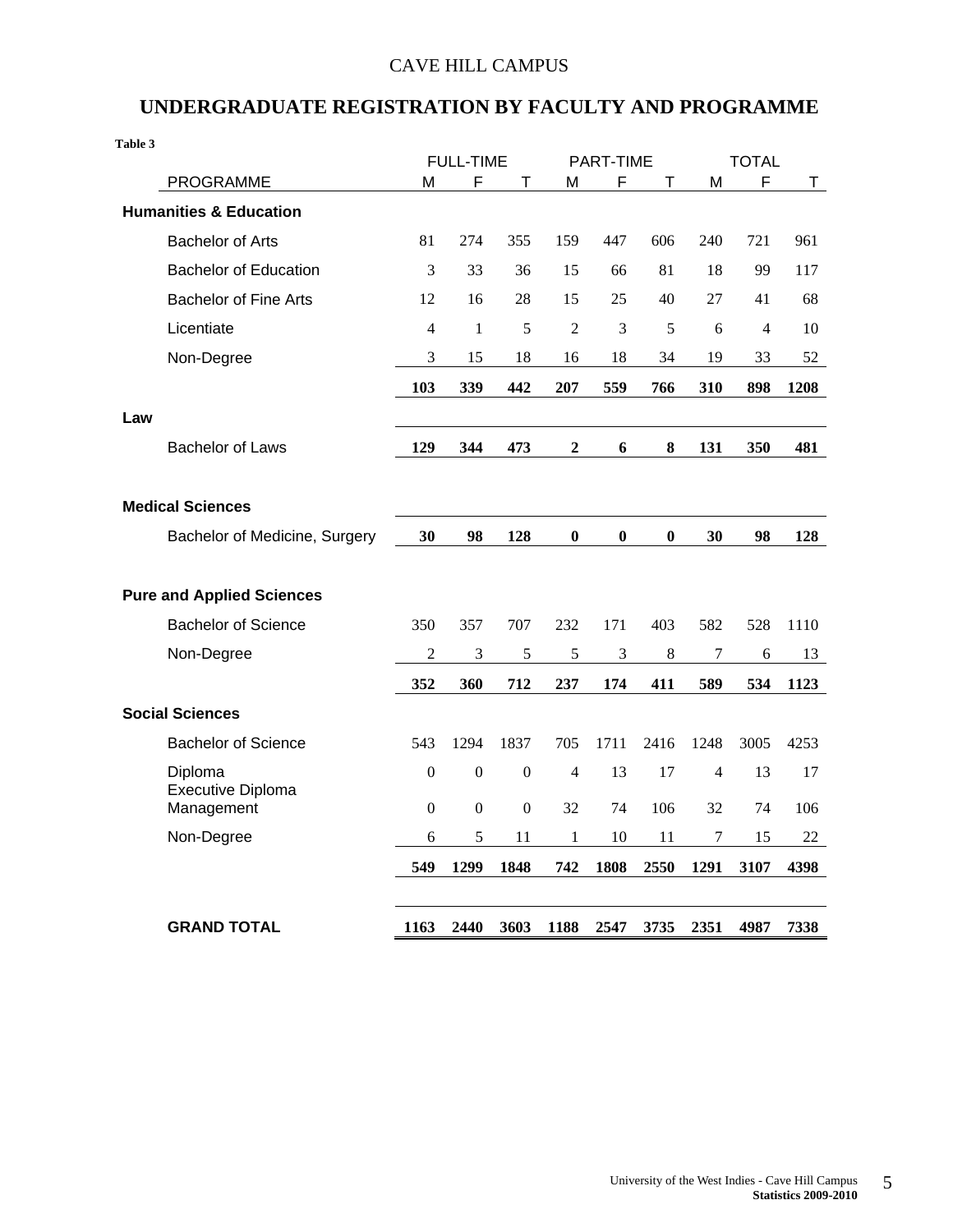### CAVE HILL CAMPUS

### **GRADUATE REGISTRATION BY FACULTY/INTERDISCIPLINARY INSTITUTE AND PROGRAMME**

|                                         |                  | <b>FULL-TIME</b> |                  |                         | PART-TIME               |                  |                          | <b>TOTAL</b>   |                |
|-----------------------------------------|------------------|------------------|------------------|-------------------------|-------------------------|------------------|--------------------------|----------------|----------------|
| <b>PROGRAMME</b>                        | M                | F                | т                | M                       | F                       | Τ                | M                        | F              | T.             |
| <b>Gender &amp; Development Studies</b> |                  |                  |                  |                         |                         |                  |                          |                |                |
| Doctor of Philosophy                    | $\mathbf{0}$     | 3                | 3                | $\boldsymbol{0}$        | 1                       | 1                | $\boldsymbol{0}$         | $\overline{4}$ | 4              |
| Master of Philosophy                    | $\overline{0}$   | 3                | 3                | 1                       | 5                       | 6                | 1                        | 8              | 9              |
|                                         | $\bf{0}$         | 6                | 6                | $\mathbf{1}$            | 6                       | 7                | $\mathbf{1}$             | 12             | 13             |
| <b>Humanities &amp; Education</b>       |                  |                  |                  |                         |                         |                  |                          |                |                |
| Doctor of Philosophy                    | 4                | $\,8\,$          | 12               | 12                      | 21                      | 33               | 16                       | 29             | 45             |
| Master of Arts                          | $\overline{2}$   | 8                | 10               | 12                      | 24                      | 36               | 14                       | 32             | 46             |
| <b>Master of Education</b>              | $\overline{2}$   | 13               | 15               | 8                       | 27                      | 35               | 10                       | 40             | 50             |
| Master of Philosophy                    | $\overline{4}$   | 11               | 15               | 8                       | 25                      | 33               | 12                       | 36             | 48             |
|                                         | 12               | 40               | 52               | 40                      | 97                      | 137              | 52                       | 137            | 189            |
| Law                                     |                  |                  |                  |                         |                         |                  |                          |                |                |
| Doctor of Philosophy                    | $\mathbf{0}$     | 1                | 1                | $\boldsymbol{0}$        | 1                       | 1                | $\overline{0}$           | $\overline{2}$ | 2              |
| Master of Laws                          | 15               | 26               | 41               | 27                      | 60                      | 87               | 42                       | 86             | 128            |
|                                         | 15               | 27               | 42               | 27                      | 61                      | 88               | 42                       | 88             | 130            |
| <b>Medical Sciences</b>                 |                  |                  |                  |                         |                         |                  |                          |                |                |
| Doctor of Philosophy                    | $\boldsymbol{0}$ | $\boldsymbol{0}$ | $\boldsymbol{0}$ | 1                       | 1                       | $\mathfrak{2}$   | 1                        | 1              | $\overline{c}$ |
| Doctorate in Medicine                   | 12               | 21               | 33               | 1                       | $\boldsymbol{0}$        | $\mathbf{1}$     | 13                       | 21             | 34             |
| Graduate Diploma                        | $\boldsymbol{0}$ | 11               | 11               | 1                       | 1                       | $\overline{2}$   | 1                        | 12             | 13             |
| Master of Philosophy                    | $\mathbf{0}$     | 1                | 1                | 1                       | 1                       | $\overline{2}$   | 1                        | $\overline{2}$ | 3              |
| Master of Public Health                 | 1                | 6                | 7                | $\boldsymbol{0}$        | $\boldsymbol{0}$        | $\boldsymbol{0}$ | 1                        | 6              | 7              |
| <b>Master of Science</b>                | $\boldsymbol{0}$ | 1                | $\mathbf{1}$     | $\boldsymbol{0}$        | $\boldsymbol{0}$        | $\boldsymbol{0}$ | $\boldsymbol{0}$         | 1              | $\mathbf{1}$   |
|                                         | 13               | 40               | 53               | $\overline{\mathbf{4}}$ | $\overline{\mathbf{3}}$ | $\overline{7}$   | 17                       | 43             | 60             |
| <b>Pure and Applied Sciences</b>        |                  |                  |                  |                         |                         |                  |                          |                |                |
| Doctor of Philosophy                    | 8                | 4                | 12               | 7                       | 5                       | 12               | 15                       | 9              | 24             |
| Master of Philosophy                    | 13               | 14               | 27               | 3                       | 1                       | $\overline{4}$   | 16                       | 15             | 31             |
| Master of Science                       | 12               | 26               | 38               | 11                      | 13                      | 24               | 23                       | 39             | 62             |
|                                         | 33               | 44               | 77               | 21                      | 19                      | 40               | 54                       | 63             | 117            |
| <b>Social Sciences</b>                  |                  |                  |                  |                         |                         |                  |                          |                |                |
| Doctor of Business Admin                | 1                | $\overline{c}$   | 3                | 3                       | $\boldsymbol{0}$        | 3                | $\overline{\mathcal{A}}$ | $\overline{2}$ | 6              |
| Doctor of Philosophy                    | $\overline{2}$   | $\overline{2}$   | $\overline{4}$   | 3                       | 3                       | 6                | 5                        | 5              | 10             |
| Master in Business Adm                  | 10               | 21               | 31               | 27                      | 52                      | 79               | 37                       | 73             | 110            |
| Master of Philosophy                    | 5                | 10               | 15               | 8                       | 11                      | 19               | 13                       | 21             | 34             |
| <b>Master of Science</b>                | 56               | 115              | 171              | 54                      | 99                      | 153              | 110                      | 214            | 324            |
| Master of Social Work                   | 2                | 5                | 7                | $\boldsymbol{0}$        | 3                       | 3                | 2                        | 8              | 10             |
| Non-Degree                              | $\boldsymbol{0}$ | 1                | $\mathbf{1}$     | $\boldsymbol{0}$        | $\boldsymbol{0}$        | $\boldsymbol{0}$ | $\boldsymbol{0}$         | 1              | $\mathbf{1}$   |
|                                         | 76               | 156              | 232              | 95                      | 168                     | 263              | 171                      | 324            | 495            |
|                                         |                  |                  |                  |                         |                         |                  |                          |                |                |
| <b>GRAND TOTAL</b>                      | 149              | 313              | 462              | 188                     | 354                     | 542              | 337                      | 667            | 1004           |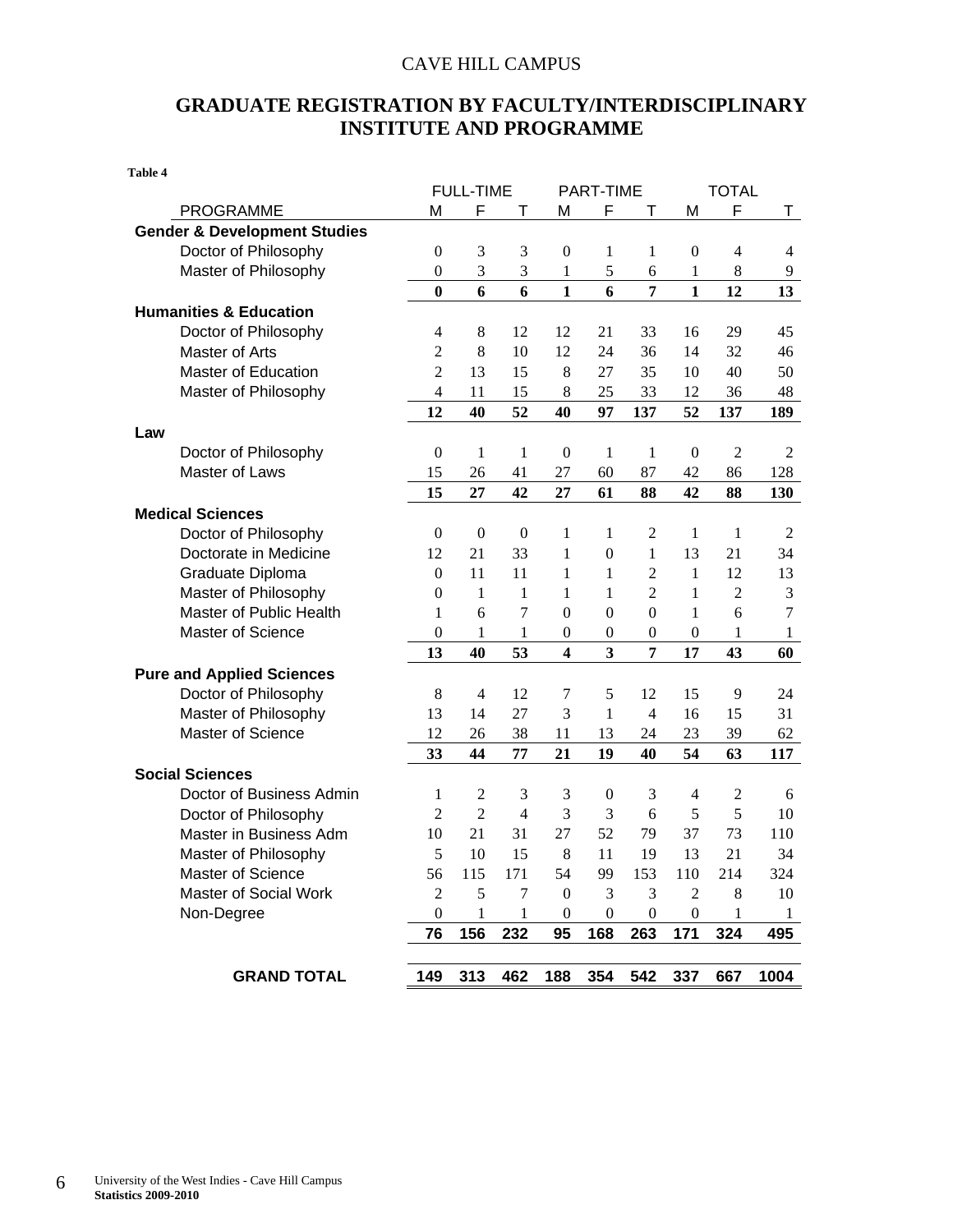### TERTIARY LEVEL INSTITUTIONS

### **UNDERGRADUATE REGISTRATION BY FACULTY AND PROGRAMME**

|                                   |              | <b>FULL-TIME</b> |     |                  | <b>PART-TIME</b> |              |                | <b>TOTAL</b> |     |
|-----------------------------------|--------------|------------------|-----|------------------|------------------|--------------|----------------|--------------|-----|
| <b>PROGRAMME</b>                  | M            | F                | T   | М                | F                | т            | M              | F            | Τ   |
| <b>Humanities &amp; Education</b> |              |                  |     |                  |                  |              |                |              |     |
| <b>Bachelor of Arts</b>           | $\mathbf{0}$ | 6                | 6   | $\boldsymbol{0}$ | $\mathbf{0}$     | $\mathbf{0}$ | $\theta$       | 6            | 6   |
| <b>Bachelor of Education</b>      | 5            | 50               | 55  | $\overline{2}$   | $\overline{7}$   | 9            | $\overline{7}$ | 57           | 64  |
| Certificate                       | 10           | 40               | 50  | $\mathbf{0}$     | $\mathbf{0}$     | $\mathbf{0}$ | 10             | 40           | 50  |
|                                   | 15           | 96               | 111 | $\boldsymbol{2}$ | 7                | 9            | 17             | 103          | 120 |
| Law                               |              |                  |     |                  |                  |              |                |              |     |
| <b>Bachelor of Laws</b>           | 27           | 49               | 76  | $\bf{0}$         | $\bf{0}$         | $\bf{0}$     | 27             | 49           | 76  |
| <b>Pure and Applied Sciences</b>  |              |                  |     |                  |                  |              |                |              |     |
| <b>Bachelor of Science</b>        | 3            | 5                | 8   | $\bf{0}$         | $\bf{0}$         | $\bf{0}$     | 3              | 5            | 8   |
| <b>Social Sciences</b>            |              |                  |     |                  |                  |              |                |              |     |
| <b>Bachelor of Science</b>        | 19           | 59               | 78  | $\mathbf{2}$     | $\mathbf{2}$     | 4            | 21             | 61           | 82  |
| <b>Humanities &amp; Education</b> |              |                  |     |                  |                  |              |                |              |     |
| Graduate Diploma                  | 6            | 23               | 29  | $\bf{0}$         | $\bf{0}$         | $\bf{0}$     | 6              | 23           | 29  |
| <b>GRAND TOTAL</b>                | 70           | 232              | 302 | 4                | 9                | 13           | 74             | 241          | 315 |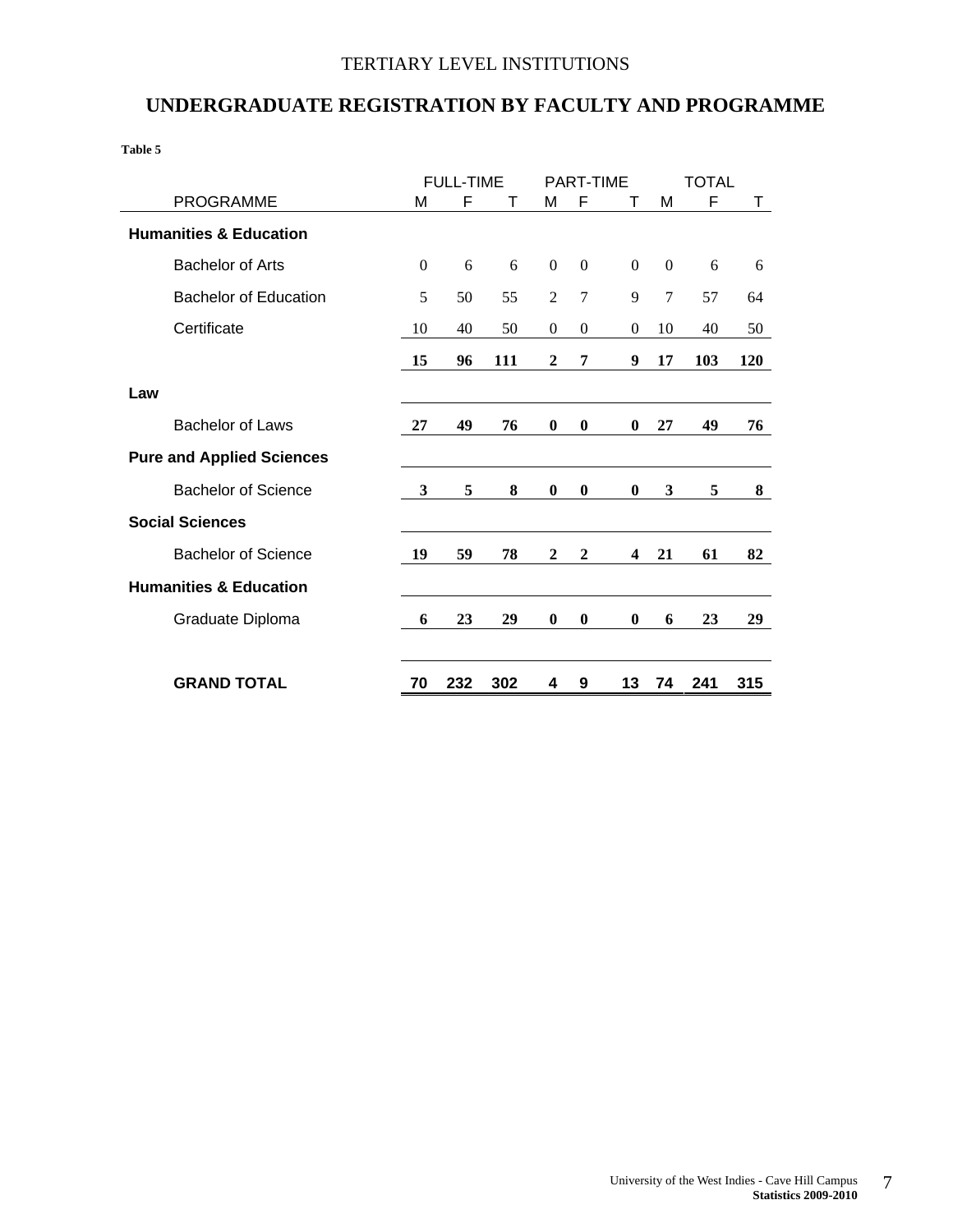# **UNDERGRADUATE STUDENT REGISTRATION BY PROGRAMME AND AGE**  UNDERGRADUATE STUDENT REGISTRATION BY PROGRAMME AND AGE

| Table 6                       |               |                |                 |                |                 |                          |                 |                          |               |                 |                 |                 |              |                  |                  |                |                 |                 |
|-------------------------------|---------------|----------------|-----------------|----------------|-----------------|--------------------------|-----------------|--------------------------|---------------|-----------------|-----------------|-----------------|--------------|------------------|------------------|----------------|-----------------|-----------------|
|                               |               | 24 & under     |                 |                | 25 to 34        |                          |                 | 35 to 44                 |               |                 | 45 to 54        |                 |              | 55 & over        |                  |                | <b>TOTALS</b>   |                 |
| <b>FACULTY</b>                | Σ             | Щ              | $\vdash$        | Σ              | Щ               | ۳                        | Σ               | щ                        | ⊢             | Σ               | Щ               | ۲               | Σ            | щ                | Н                | Σ              | Щ               | ۲               |
| Bachelor of Arts              |               |                |                 |                |                 |                          |                 |                          |               |                 |                 |                 |              |                  |                  |                |                 |                 |
| Humanities & Education        | 106           | 360            | 466             | $\overline{7}$ | 90              | 261                      | $\overline{31}$ | 108                      | 139           | $\overline{24}$ | 56              | 80              | ${}^{\circ}$ |                  | $\overline{15}$  | 240            | 721             | 961             |
| <b>Bachelor of Education</b>  |               |                |                 |                |                 |                          |                 |                          |               |                 |                 |                 |              |                  |                  |                |                 |                 |
| Humanities & Education        | ξ             | $\frac{8}{18}$ | $\overline{21}$ | ᠇              | 49              | 56                       | 5               | $\overline{24}$          | 29            | ς               | ∞               | Ξ               | ⊂            |                  | 0                | $\frac{8}{18}$ | 99              | 117             |
| <b>Bachelor of Fine Arts</b>  |               |                |                 |                |                 |                          |                 |                          |               |                 |                 |                 |              |                  |                  |                |                 |                 |
| Humanities & Education        | $\frac{8}{2}$ | 25             | 43              | ┍              | ७               | $\overline{13}$          | $\mathbf{\sim}$ | $^{\circ}$               | $\Omega$      | ○               | $\mathbf{\sim}$ | $\mathbf{\sim}$ | ⊂            |                  | ○                | 27             | $\pm$           | 68              |
| Bachelor of Laws              |               |                |                 |                |                 |                          |                 |                          |               |                 |                 |                 |              |                  |                  |                |                 |                 |
| Law                           | 88            | 253            | 341             | 22             | 73              | 95                       |                 | $\overline{0}$           | 30            | ᡡ               | n               | $\vec{4}$       |              |                  |                  | 131            | 350             | 481             |
| Bachelor of Medicine, Surgery |               |                |                 |                |                 |                          |                 |                          |               |                 |                 |                 |              |                  |                  |                |                 |                 |
| Medical Sciences              | 28            | 84             | 112             | $\mathcal{C}$  | $\overline{13}$ | 15                       | ○               |                          |               | 0               | 0               | 0               | ⊂            | c                | ○                | $\mathfrak{S}$ | 98              | 128             |
| Bachelor of Science           |               |                |                 |                |                 |                          |                 |                          |               |                 |                 |                 |              |                  |                  |                |                 |                 |
| Pure and Applied Sciences     | 436           | 421            | 857             | 96             | 72              | 168                      | 37              | 27                       | $\mathcal{Z}$ | G               | $^{\circ}$      | $\overline{c}$  |              |                  | $\circ$          | 582            | 528             | $\frac{1}{2}$   |
| Social Sciences               | 793           | 1663           | 2456            | 284            | 715             | 999                      | 116             | $\overline{5}$           | 517           | 47              | 211             | 258             | $\infty$     | n                | 23               | 1248           | 3005            | 4253            |
| Diploma                       |               |                |                 |                |                 |                          |                 |                          |               |                 |                 |                 |              |                  |                  |                |                 |                 |
| Social Sciences               | 0             | 0              | $\circ$         | ε              | 5               | $^{\circ}$               |                 | 5                        | ৩             | 0               | ε               | ς               | 0            | 0                | 0                | 4              | $\frac{13}{2}$  | $\overline{17}$ |
| Executive Diploma             |               |                |                 |                |                 |                          |                 |                          |               |                 |                 |                 |              |                  |                  |                |                 |                 |
| Management                    |               |                |                 |                |                 |                          |                 |                          |               |                 |                 |                 |              |                  |                  |                |                 |                 |
| Social Sciences               |               | 3              | 4               | ᡡ              | $\overline{21}$ | $\overline{\mathcal{E}}$ | $\tilde{1}$     | $\overline{\mathcal{E}}$ | 43            | ᡡ               | $\frac{8}{18}$  | 27              | ○            | $\mathrel{\sim}$ | $\mathrel{\sim}$ | 32             | 74              | 106             |
| Licentiate                    |               |                |                 |                |                 |                          |                 |                          |               |                 |                 |                 |              |                  |                  |                |                 |                 |
| Humanities & Education        |               |                |                 |                |                 |                          |                 |                          | ო             | 4               |                 | n               |              |                  |                  | ७              | 4               | $\Xi$           |
| Non-Degree                    |               |                |                 |                |                 |                          |                 |                          |               |                 |                 |                 |              |                  |                  |                |                 |                 |
| Humanities & Education        |               |                | 22              | $\vec{r}$      | $\supseteq$     | 24                       |                 |                          |               |                 |                 | N               |              |                  |                  | $\overline{9}$ | 33              |                 |
| Pure and Applied Sciences     |               |                | $\overline{c}$  | $\circ$        | $\circ$         | $\circ$                  |                 |                          |               | 0               | 0               | $\circ$         | 0            | 0                |                  | ŗ              | 9               | 52<br>13        |
| Social Sciences               |               |                | $\overline{2}$  | $\circ$        | $\epsilon$      | $\epsilon$               | ∊               | 4                        | 4             | $\circ$         | $\sim$          | $\sim$          | $\circ$      |                  |                  | ŗ              | $\overline{15}$ | 22              |
| <b>GRAND TOTAL</b>            | 1490          | 2856           | 4346            | 516            | 1157            | 1673                     | 219             | 632                      | 851           | 109             | 316             | 425             | 17           | $\delta$         | 43               | 2351           | 4987            | 7338            |
|                               |               |                |                 |                |                 |                          |                 |                          |               |                 |                 |                 |              |                  |                  |                |                 |                 |
| PERCENTAGE OF TOTAL           |               |                | 59.2%           |                |                 | 22.8%                    |                 |                          | 11.6%         |                 |                 | 5.8%            |              |                  | 0.6%             |                |                 |                 |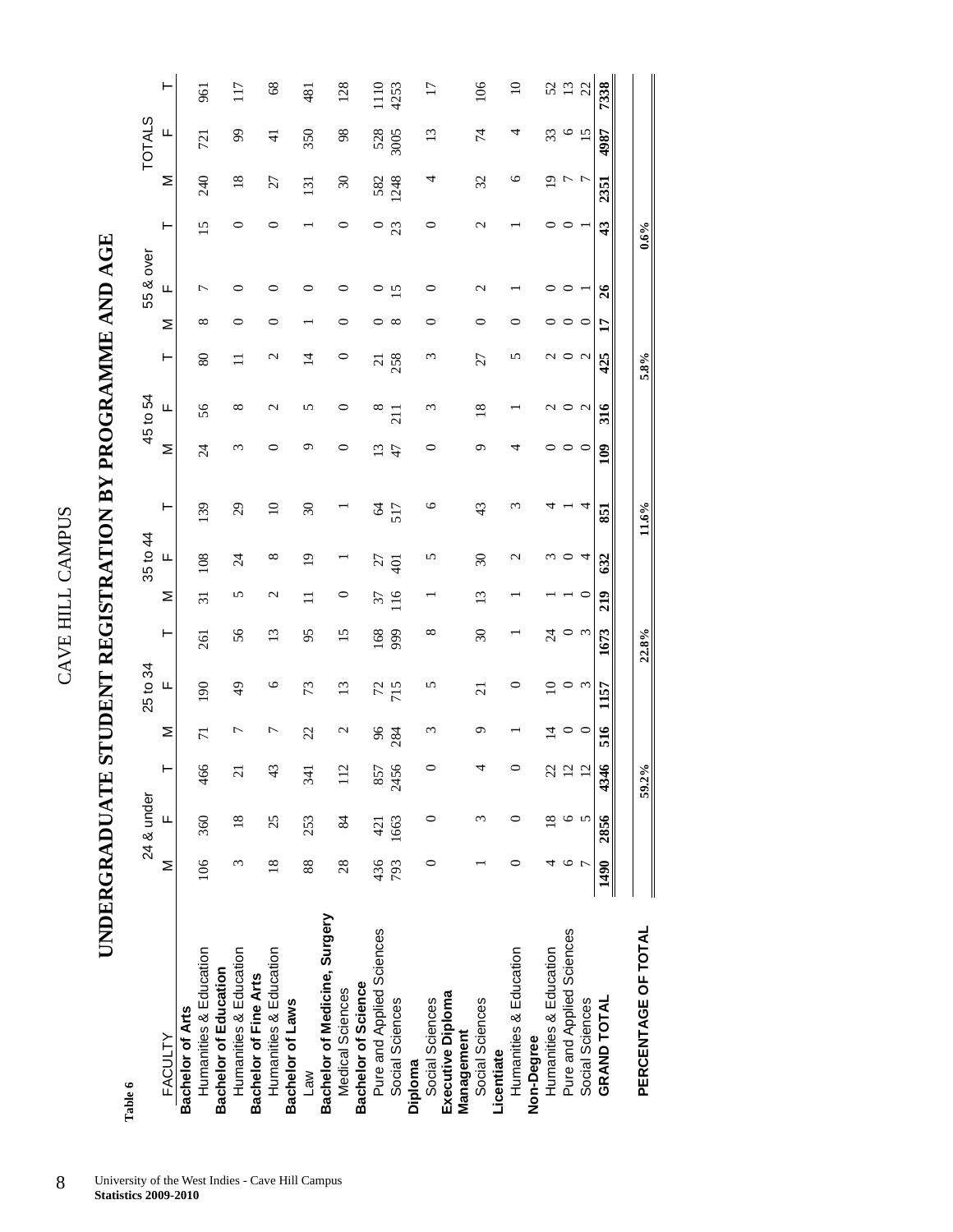## GRADUATE STUDENT REGISTRATION BY PROGRAMME AND AGE **GRADUATE STUDENT REGISTRATION BY PROGRAMME AND AGE**

| Table 7                                      |                 |                   |               |                |                 |                   |                          |                   |                                               |               |                 |                        |                 |                 |            |                 |                        |                 |
|----------------------------------------------|-----------------|-------------------|---------------|----------------|-----------------|-------------------|--------------------------|-------------------|-----------------------------------------------|---------------|-----------------|------------------------|-----------------|-----------------|------------|-----------------|------------------------|-----------------|
|                                              |                 | 24 & under        |               |                | 25 to 34        |                   |                          | 35 to 44          |                                               |               | 45 to 54        |                        |                 | 55 & over       |            |                 | <b>TOTALS</b>          |                 |
| FACULTY                                      | Σ               | щ                 | ⊢             | Σ              | Щ               | ⊢                 | Σ                        | щ                 | ⊢                                             | Σ             | Щ               | ۳                      | Σ               | щ               | ۲          | Σ               | Щ                      | ۲               |
| Doctor of Business Admin                     |                 |                   |               |                |                 |                   |                          |                   |                                               |               |                 |                        |                 |                 |            |                 |                        |                 |
| Social Sciences                              |                 |                   | $\circ$       | 0              |                 |                   | $\circ$                  | 0                 | $\circ$                                       | $\epsilon$    |                 | 4                      |                 | ○               |            | 4               | $\mathbf{\Omega}$      | $\circ$         |
| Gender & Development<br>Doctor of Philosophy |                 |                   |               |                |                 |                   |                          |                   |                                               |               |                 |                        |                 |                 |            |                 |                        |                 |
| Studies                                      |                 |                   |               | ᅌ              | $\sim$          |                   | $\circ$                  |                   |                                               | 0             | $\circ$         | $\circ$                |                 | $\circ$         |            | $\circ$         | 4                      | 4               |
| Humanities & Education                       |                 |                   | 0             | $\circ$        | $\Omega$        | u n               | $\circ$                  |                   |                                               | ७             | $\overline{L}$  | 23                     |                 | $\sim$          | ७          | $\frac{8}{1}$   | $\overline{c}$         | 45              |
| <b>Law</b>                                   |                 |                   | $\circ$       | $\circ$        |                 | $\circ$           | $\circ$                  | ○                 | $\circ$                                       | ᅌ             | $\mathbf{C}$    | $\mathbf{\mathcal{L}}$ |                 | $\circ$         | ⊂          | $\circ$         | $\mathbf{\mathcal{L}}$ | 004             |
| Medical Sciences                             |                 |                   | $\circ$       | $\circ$        | $ \circ$        |                   | $\circ$                  | ○                 | $\circ$                                       | $\circ$       | $\circ$         | $\circ$                |                 | $\circ$         |            |                 |                        |                 |
| Pure and Applied Sciences                    | ⊂               |                   | $\circ$       | $\overline{ }$ |                 | $\tilde{c}$       | $\omega$                 | ്റെ               | r<br>S                                        | 4             |                 | n                      |                 | $\circ$         |            | 15              | o v                    |                 |
| Social Sciences                              | ⊂               | ⊂                 | $\circ$       | $\circ$        | $\sim$          | $\mathbf{\Omega}$ |                          |                   |                                               | 4             | $\circ$         | 4                      | 0               |                 |            | $\sim$          |                        | $\overline{10}$ |
| Doctorate in Medicine                        |                 |                   |               |                |                 |                   |                          |                   |                                               |               |                 |                        |                 |                 |            |                 |                        |                 |
| Medical Sciences                             | ∊               | 0                 | $\circ$       | Q              | $\overline{18}$ | 27                | 4                        | $\mathbf{\Omega}$ | ৩                                             | $\circ$       |                 |                        | 0               | $\circ$         | 0          | 13              | $\overline{21}$        | 34              |
| Graduate Diploma                             |                 |                   |               |                |                 |                   |                          |                   |                                               |               |                 |                        |                 |                 |            |                 |                        |                 |
| Medical Sciences                             | 0               | 0                 | $\circ$       | 0              | $\overline{ }$  | $\overline{ }$    | $\overline{\phantom{0}}$ | 5                 | $\circ$                                       | $\circ$       | $\circ$         | 0                      | $\circ$         | $\circ$         | 0          |                 | $\overline{c}$         | $\overline{13}$ |
| Master in Business Adm                       |                 |                   |               |                |                 |                   |                          |                   |                                               |               |                 |                        |                 |                 |            |                 |                        |                 |
| Social Sciences                              | ∊               | 4                 | 4             | $\overline{c}$ | 22              | 34                | $\overline{4}$           | $\overline{31}$   | 45                                            | $\sigma$      | $\overline{4}$  | 23                     | $\mathcal{L}$   | $\mathcal{L}$   | 4          | 37              | 73                     | 110             |
| Master of Arts                               |                 |                   |               |                |                 |                   |                          |                   |                                               |               |                 |                        |                 |                 |            |                 |                        |                 |
| Humanities & Education                       | 0               | 5                 | 5             | $\circ$        | $\Xi$           | $\overline{16}$   | $\epsilon$               | Q                 | $\overline{c}$                                | $\epsilon$    | $\overline{ }$  | $\overline{10}$        | $\mathbf{\sim}$ |                 | $\epsilon$ | $\overline{4}$  | 32                     | $\frac{4}{6}$   |
| Master of Education                          |                 |                   |               |                |                 |                   |                          |                   |                                               |               |                 |                        |                 |                 |            |                 |                        |                 |
| Humanities & Education                       | ∊               | $\mathbf{\Omega}$ | $\mathcal{L}$ | S              | $\supseteq$     | $\overline{15}$   | 4                        | $\Omega$          | $\overline{24}$                               |               | $^{\circ}$      | C                      | $\circ$         | $\circ$         | $\circ$    | $\overline{10}$ | $\overline{a}$         | $50\,$          |
| Master of Laws                               |                 |                   |               |                |                 |                   |                          |                   |                                               |               |                 |                        |                 |                 |            |                 |                        |                 |
| <b>Me<sub>1</sub></b>                        | $\mathbf{\sim}$ | 5                 | Γ             | $\Omega$       | 46              | 56                | $\infty$                 | $\overline{0}$    | 27                                            | $\frac{8}{1}$ | $\equiv$        | 27                     | $\circ$         | 5               | $\Box$     | 42              | 86                     | 128             |
| Gender & Development<br>Master of Philosophy |                 |                   |               |                |                 |                   |                          |                   |                                               |               |                 |                        |                 |                 |            |                 |                        |                 |
| Studies                                      |                 |                   |               |                |                 |                   |                          |                   | $\mathfrak{g}$                                |               | п               | n                      |                 |                 |            |                 | $^{\circ}$             | Q               |
| Humanities & Education                       |                 |                   |               | $\omega$       | $\overline{c}$  | ≌                 | 4                        |                   | $\overline{15}$                               | 4             | $\Omega$        | 그                      | 0               | $\omega$        | ω          | $\Xi$           | 36                     | 48              |
| Medical Sciences                             |                 |                   | ○             |                | $\circ$         |                   | $\circ$                  |                   |                                               | $\circ$       | $\circ$         | 0                      | $\circ$         | $\circ$         | ○          |                 | $\sim$                 | $\omega$        |
| Pure and Applied Sciences                    | c               |                   |               | Ξ              | $\circ$ $\circ$ | $\overline{17}$   | $\omega$ $\omega$        | $\sim$ 0 $\sim$   | $\begin{array}{c} 2 & 0 \\ 0 & 0 \end{array}$ |               | $\circ$ $\circ$ |                        | $\circ$         | $\circ$ $\circ$ | ○          | $16$<br>$13$    | 15                     | $\frac{5}{2}$   |
| Social Sciences                              |                 |                   |               | $\sim$         |                 | $\Xi$             |                          |                   |                                               | 4             |                 | $\circ$                |                 |                 |            |                 | $\overline{c}$         |                 |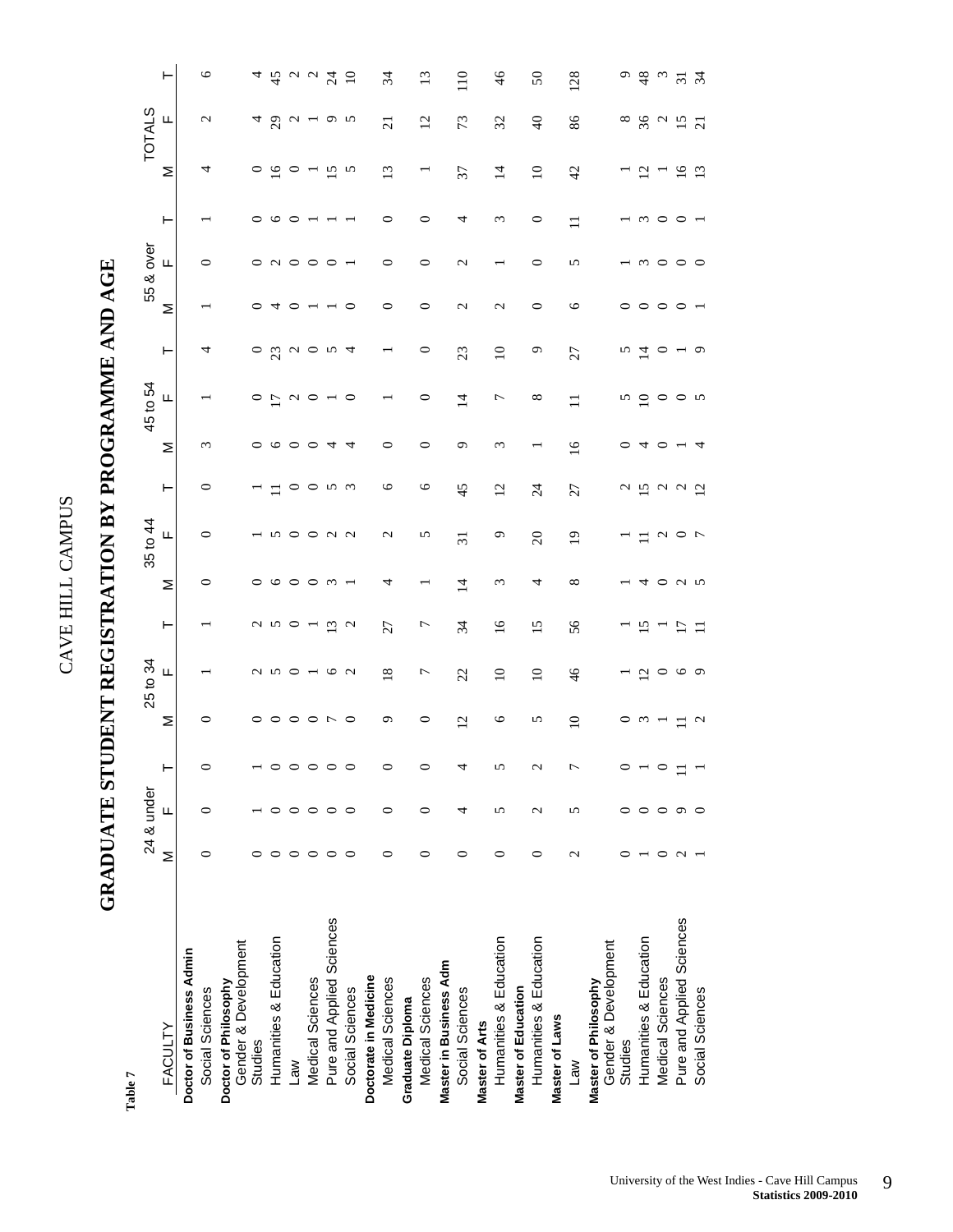| 10 | University of the West Indies - Cave Hill Campus |
|----|--------------------------------------------------|
|    | <b>Statistics 2009-2010</b>                      |

|                           |       | 24 & under      |   |     | 25 to 34       |       |                | 35 to 44      |                    |   | 45 to 54 |     |   | 55 & over |    |                    | <b>TOTALS</b> |               |
|---------------------------|-------|-----------------|---|-----|----------------|-------|----------------|---------------|--------------------|---|----------|-----|---|-----------|----|--------------------|---------------|---------------|
| FACULTY                   | ≥<br> | LL.             |   |     | Щ              |       |                | ц             |                    | ≥ | Щ        |     |   | ц         |    | ⋝                  | Щ             |               |
| Master of Public Health   |       |                 |   |     |                |       |                |               |                    |   |          |     |   |           |    |                    |               |               |
| Medical Sciences          |       |                 |   |     |                |       |                |               | $\scriptstyle\sim$ |   | 4        | 4   |   |           |    |                    | ७             |               |
| Master of Science         |       |                 |   |     |                |       |                |               |                    |   |          |     |   |           |    |                    |               |               |
| Medical Sciences          |       |                 |   |     |                |       |                |               |                    |   |          |     |   |           |    |                    |               |               |
| Pure and Applied Sciences |       |                 |   | ≘   | $\overline{c}$ | $\Xi$ |                |               | ≌                  | 4 | $\omega$ |     |   |           |    | 23                 | 39            | $\mathcal{S}$ |
| Social Sciences           |       |                 |   | 56  | 95             | 51    | $\overline{z}$ | $\frac{4}{9}$ | 73                 |   | 25       | 36  | 4 |           | ŗ  | $\frac{1}{10}$     | 214           | 324           |
| Master of Social Work     |       |                 |   |     |                |       |                |               |                    |   |          |     |   |           |    |                    |               |               |
| Social Sciences           |       |                 |   |     |                |       |                |               |                    |   |          |     |   |           |    | $\scriptstyle\sim$ |               | ≘             |
| Non-Degree                |       |                 |   |     |                |       |                |               |                    |   |          |     |   |           |    |                    |               |               |
| Social Sciences           |       |                 |   |     |                |       |                |               |                    |   |          |     |   |           |    |                    |               |               |
| <b>GRAND TOTAL</b>        | 24    | $\overline{74}$ | 8 | 132 | 277            | 409   | 28             | 80            | 267                | R | 117      | 189 | ຊ | ë         | 41 | 337                | 59            | 1004          |
|                           |       |                 |   |     |                |       |                |               |                    |   |          |     |   |           |    |                    |               |               |

**PERCENTAGE OF TOTAL** 2.4% 7.4% 9.8% 13.1% 27.6% 40.7% 8.7% 17.9% 26.6% 7.2% 11.7% 18.8% 2.2% 1.9% 4.1% 33.6% 66.4%

40.7%

27.6%

13.1%

9.8%

7.4%

 $2.4%$ 

PERCENTAGE OF TOTAL

8.7%

66.4%

33.6%

4.1%

1.9%

2.2%

18.8%

11.7%

7.2%

26.6%

17.9%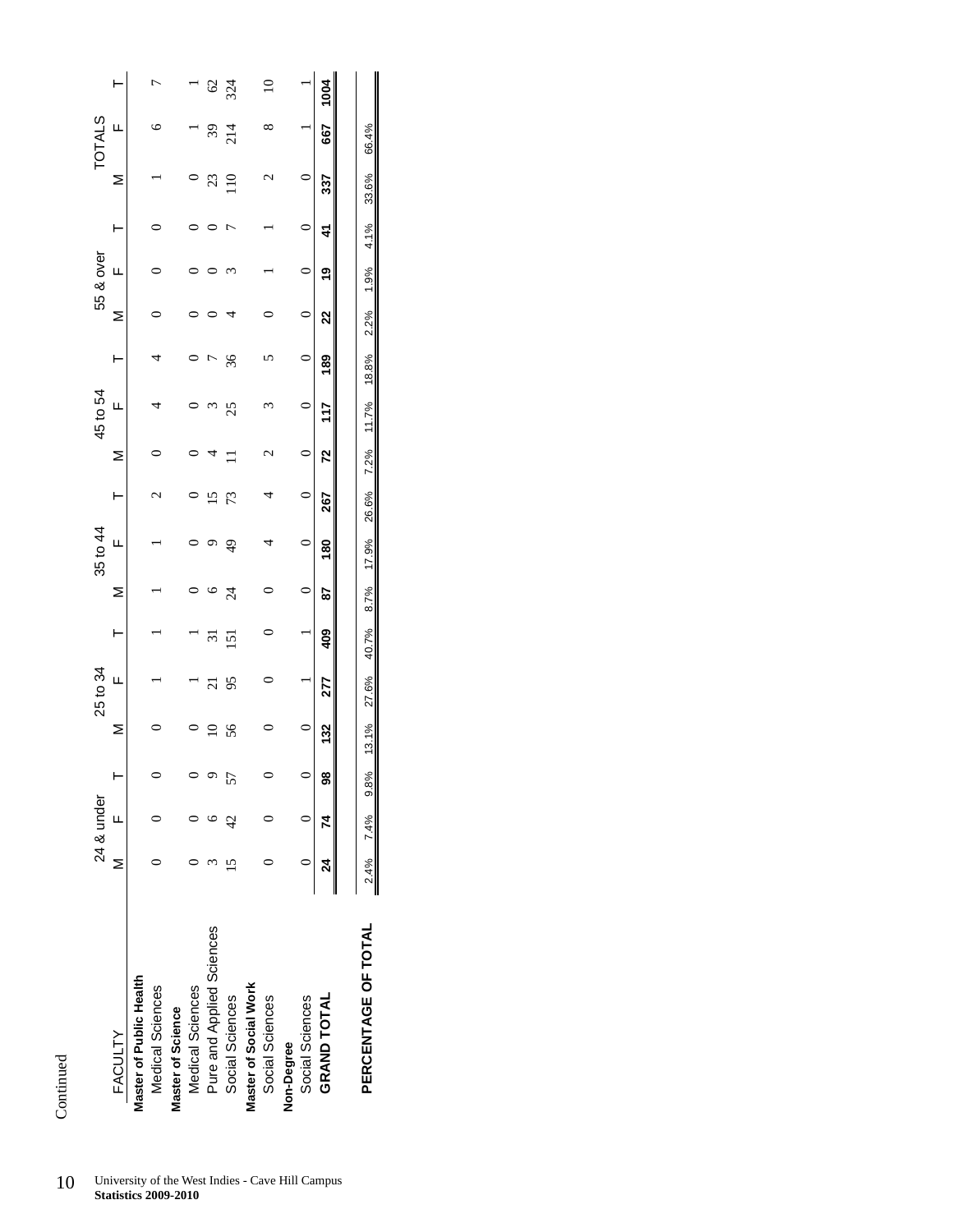### CAVE HILL CAMPUS

### **FACULTY OF HUMANITIES & EDUCATION (UNDERGRADUATE REGISTRATION BY MAJOR)**

| ۰.<br>v<br>۰.<br>×<br>۰.<br>۰.<br>×<br>.,<br>× |  |  |
|------------------------------------------------|--|--|
|------------------------------------------------|--|--|

|                              |                                       |                  | <b>FULL-TIME</b> |                  |                  | <b>PART-TIME</b>            |                  |                  | <b>TOTALS</b>    |                  |
|------------------------------|---------------------------------------|------------------|------------------|------------------|------------------|-----------------------------|------------------|------------------|------------------|------------------|
| PROGRAMME                    | <b>MAJOR</b>                          | M                | F                | т                | M                | F                           | Т                | M                | $\mathsf F$      | $\top$           |
|                              | French                                | $\mathbf{1}$     | 5                | 6                | $\mathbf{2}$     | $\,8\,$                     | 10               | 3                | 13               | 16               |
|                              | French & Spanish                      | 3                | 11               | 14               | $\boldsymbol{0}$ | 5                           | 5                | 3                | 16               | 19               |
|                              | French with Management Studies        | 1                | 6                | 7                | $\mathbf{1}$     | 6                           | 7                | $\overline{c}$   | 12               | 14               |
|                              | History                               | 9                | 25               | 34               | 23               | 66                          | 89               | 32               | 91               | 123              |
|                              | History & Linguistics                 | 0                | 1                | 1                | $\boldsymbol{0}$ | $\boldsymbol{0}$            | 0                | $\boldsymbol{0}$ | 1                | 1                |
|                              | History & Psychology                  | 0                | $\boldsymbol{0}$ | $\boldsymbol{0}$ | 3                | $\overline{c}$              | 5                | 3                | 2                | 5                |
|                              | History (Special)                     | 2                | 3                | 5                | 5                | $\overline{2}$              | 7                | 7                | 5                | 12               |
|                              | <b>History with Gender Studies</b>    | $\boldsymbol{0}$ | $\boldsymbol{0}$ | $\boldsymbol{0}$ | $\boldsymbol{0}$ | 1                           | 1                | $\boldsymbol{0}$ | 1                | 1                |
|                              | History with Law                      | 2                | 5                | 7                | $\overline{c}$   | 4                           | 6                | 4                | 9                | 13               |
|                              | History with Political Science        | 1                | $\boldsymbol{0}$ | $\mathbf{1}$     | $\boldsymbol{0}$ | $\boldsymbol{0}$            | $\boldsymbol{0}$ | $\mathbf{1}$     | $\mathbf{0}$     | 1                |
|                              | Linguistics                           | 8                | 33               | 41               | 18               | 98                          | 116              | 26               | 131              | 157              |
|                              | Linguistics & Lits in English         | 2                | $\boldsymbol{0}$ | $\overline{c}$   | $\boldsymbol{0}$ | $\boldsymbol{0}$            | $\boldsymbol{0}$ | $\overline{2}$   | $\mathbf{0}$     | $\overline{2}$   |
|                              | Linguistics & Psychology              | 1                | 1                | 2                | $\boldsymbol{0}$ | $\overline{2}$              | $\overline{c}$   | 1                | 3                | 4                |
|                              | Linguistics & Spanish                 | 0                | $\boldsymbol{0}$ | $\boldsymbol{0}$ | $\boldsymbol{0}$ | $\mathbf{1}$                | 1                | $\mathbf{0}$     | 1                | 1                |
|                              | Linguistics with Psychology           | 0                | 1                | 1                | $\boldsymbol{0}$ | $\boldsymbol{0}$            | $\boldsymbol{0}$ | $\boldsymbol{0}$ | 1                | 1                |
| <b>Bachelor of Arts</b>      | Literatures in English                | 7                | 40               | 47               | 14               | 30                          | 44               | 21               | 70               | 91               |
|                              | Literatures in English (Spec)         | 1                | 7                | 8                | 4                | 7                           | 11               | 5                | 14               | 19               |
|                              | Lits in English with Law              | 0                | $\boldsymbol{0}$ | $\boldsymbol{0}$ | $\mathbf{1}$     | $\boldsymbol{0}$            | 1                | 1                | 0                | 1                |
|                              | Lits in English with Psych            | 0                | 1                | 1                | $\boldsymbol{0}$ | $\boldsymbol{0}$            | $\boldsymbol{0}$ | $\boldsymbol{0}$ | 1                | 1                |
|                              | Philosophy                            | 5                | 10               | 15               | 11               | 20                          | 31               | 16               | 30               | 46               |
|                              | Philosophy & Psychology               | 0                | $\mathbf{1}$     | $\mathbf{1}$     | $\boldsymbol{0}$ | 3                           | 3                | $\mathbf{0}$     | 4                | $\overline{4}$   |
|                              | Philosophy with Law                   | 0                | $\boldsymbol{0}$ | $\boldsymbol{0}$ | $\mathbf{1}$     | $\boldsymbol{0}$            | 1                | 1                | 0                | 1                |
|                              | Philosophy with Pub Sect Mgmt         | 1                | $\boldsymbol{0}$ | $\mathbf{1}$     | $\boldsymbol{0}$ | $\boldsymbol{0}$            | $\boldsymbol{0}$ | $\mathbf{1}$     | $\boldsymbol{0}$ | 1                |
|                              | Psychology with Spanish               | $\boldsymbol{0}$ | $\boldsymbol{0}$ | $\boldsymbol{0}$ | $\mathbf{1}$     | $\boldsymbol{0}$            | $\mathbf{1}$     | $\mathbf{1}$     | $\mathbf{0}$     | $\mathbf{1}$     |
|                              | Psychology                            | 23               | 77               | 100              | 40               | 137                         | 177              | 63               | 214              | 277              |
|                              | Psychology with Education             | $\boldsymbol{0}$ | 3                | 3                | $\boldsymbol{0}$ | 5                           | 5                | $\mathbf{0}$     | 8                | 8                |
|                              | Psychology with History               | 0                | $\mathbf{1}$     | $\mathbf{1}$     | $\boldsymbol{0}$ | $\boldsymbol{0}$            | $\mathbf{0}$     | $\mathbf{0}$     | 1                | $\mathbf{1}$     |
|                              | Psychology with Law                   | 0                | 4                | 4                | 3                | $\mathbf{1}$                | 4                | 3                | 5                | 8                |
|                              | Spanish                               | 2                | 8                | 10               | 9                | 24                          | 33               | 11               | 32               | 43               |
|                              | Spanish with Linguistics              | $\boldsymbol{0}$ | $\mathbf{1}$     | $\mathbf{1}$     | $\boldsymbol{0}$ | $\mathbf{1}$                | $\mathbf{1}$     | $\boldsymbol{0}$ | $\overline{c}$   | $\overline{2}$   |
|                              | Spanish wth Management Studies        | 3                | 26               | 29               | 7                | 12                          | 19               | 10               | 38               | 48               |
|                              | Theology                              | 9                | 4                | 13               | 14               | 12                          | 26               | 23               | 16               | 39               |
|                              | Education                             | $\overline{c}$   | 27               | 29               | 12               | 45                          | 57               | 14               | 72               | 86               |
|                              | <b>Education &amp; French</b>         | $\boldsymbol{0}$ | $\boldsymbol{0}$ | $\boldsymbol{0}$ | $\boldsymbol{0}$ | $\overline{c}$              | $\overline{2}$   | $\boldsymbol{0}$ | 2                | $\boldsymbol{2}$ |
|                              | <b>Education &amp; History</b>        | $\boldsymbol{0}$ | $\mathbf{1}$     | $\mathbf{1}$     | $\boldsymbol{0}$ | 3                           | 3                | $\mathbf{0}$     | 4                | $\overline{4}$   |
|                              | <b>Education &amp; Linguistics</b>    | $\overline{0}$   | $\overline{c}$   | 2                | $\boldsymbol{0}$ | 7                           | 7                | $\overline{0}$   | 9                | $\overline{9}$   |
| <b>Bachelor of Education</b> | Education & Lits in English           | 0                | $\overline{0}$   | $\boldsymbol{0}$ | $\mathbf{1}$     | $\mathbf{1}$                | $\mathbf{2}$     | 1                | $\mathbf{1}$     | $\overline{2}$   |
|                              | <b>Education &amp; Social Studies</b> | 1                | 2                | 3                | $\mathbf{1}$     | 6                           | 7                | 2                | 8                | $10\,$           |
|                              | Education (Evening)                   | 0                | $\overline{0}$   | $\boldsymbol{0}$ | $\boldsymbol{0}$ | $\mathbf{2}$                | $\mathbf{2}$     | $\overline{0}$   | $\overline{2}$   | $\sqrt{2}$       |
|                              | <b>Education (Special)</b>            | 0                | $\overline{0}$   | $\overline{0}$   | $\mathbf{1}$     | $\mathbf{0}$                | $\mathbf{1}$     | $\mathbf{1}$     | $\mathbf{0}$     | 1                |
|                              | <b>Education and Spanish</b>          | 0                | 1                | 1                | $\boldsymbol{0}$ | $\mathbf{0}$                | 0                | $\boldsymbol{0}$ | 1                | $\mathbf{1}$     |
| <b>Bachelor of Fine Arts</b> | <b>Creative Arts</b>                  | 12               | 16               | 28               | 15               | 25                          | 40               | 27               | 41               | 68               |
| Licentiate                   | Theology                              | $\overline{4}$   | $\mathbf{1}$     | 5                | $\boldsymbol{2}$ | $\ensuremath{\mathfrak{Z}}$ | $\sqrt{5}$       | 6                | $\overline{4}$   | 10               |
| Non-Degree                   | <b>Education Abroad</b>               | $\mathfrak{Z}$   | 15               | 18               | $\boldsymbol{0}$ | $\mathfrak{Z}$              | $\mathfrak{Z}$   | 3                | 18               | 21               |
| Non-Degree                   | <b>Specially Admitted</b>             | $\boldsymbol{0}$ | $\boldsymbol{0}$ | $\boldsymbol{0}$ | 16               | 15                          | 31               | 16               | 15               | 31               |
|                              |                                       | 103              | 339              | 442              | 207              | 559                         | 766              | 310              | 898              | 1208             |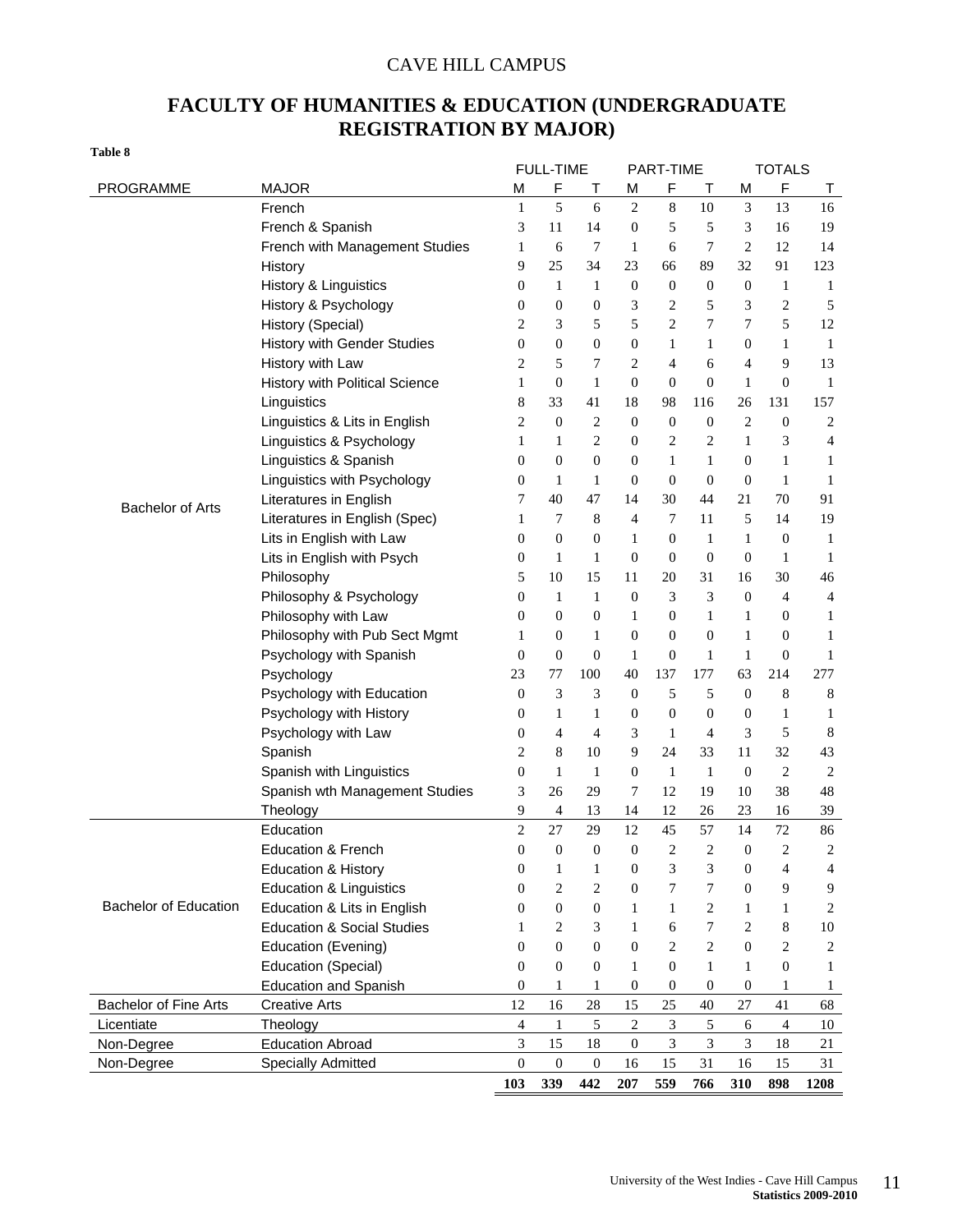### **FACULTY OF LAW (UNDERGRADUATE REGISTRATION BY MAJOR)**

|                  |              | <b>FULL-TIME</b><br>PART-TIME |       |     |       |    | <b>TOTALS</b> |       |            |      |
|------------------|--------------|-------------------------------|-------|-----|-------|----|---------------|-------|------------|------|
| <b>PROGRAMME</b> | <b>MAJOR</b> |                               | M F T |     | M F T |    |               |       | M F        |      |
| Bachelor of Laws | _aw          | 129                           | 344   | 473 |       | -6 | 8.1           | - 131 | <b>350</b> | -481 |

### **FACULTY OF MEDICAL SCIENCES (UNDERGRADUATE REGISTRATION BY MAJOR)**

| Table 10                                  |                    |    |                  |     |           |   |    |               |     |
|-------------------------------------------|--------------------|----|------------------|-----|-----------|---|----|---------------|-----|
|                                           |                    |    | <b>FULL-TIME</b> |     | PART-TIME |   |    | <b>TOTALS</b> |     |
| <b>PROGRAMME</b><br>Bachelor of Medicine, | <b>MAJOR</b>       | м  |                  |     | м         |   | м  | ►             |     |
| Surgery                                   | Medicine & Surgery | 30 | 98               | 128 |           | 0 | 30 | 98            | 128 |

### **FACULTY OF PURE AND APPLIED (UNDERGRADUATE REGISTRATION BY MAJOR)**

|                            |                                          |                | <b>FULL-TIME</b> |                |                | <b>PART-TIME</b> |                  |                | <b>TOTALS</b>  |                |
|----------------------------|------------------------------------------|----------------|------------------|----------------|----------------|------------------|------------------|----------------|----------------|----------------|
| <b>PROGRAMME</b>           | <b>MAJOR</b>                             | M              | F                | Т              | M              | F                | Т                | M              | F              | Τ              |
|                            | Biochemistry                             | 20             | 59               | 79             | 6              | 14               | 20               | 26             | 73             | 99             |
|                            | Biochemistry & Chemistry                 | 2              | 4                | 6              | 0              | $\mathbf{1}$     | 1                | 2              | 5              | 7              |
|                            | Biochemistry with Psychology             | $\Omega$       | 2                | $\overline{c}$ | $\Omega$       | $\theta$         | $\mathbf{0}$     | $\mathbf{0}$   | $\overline{c}$ | 2              |
|                            | Biology                                  | 15             | 37               | 52             | 8              | 14               | 22               | 23             | 51             | 74             |
|                            | Biology & Biochemistry                   | 1              | 2                | 3              | $\overline{0}$ | $\theta$         | $\overline{0}$   | 1              | $\overline{c}$ | 3              |
|                            | Biology & Chemistry                      | 13             | 30               | 43             | 1              | 5                | 6                | 14             | 35             | 49             |
|                            | Biology & Management                     | $\mathbf{0}$   | 2                | 2              | $\mathbf{0}$   | 1                | 1                | $\mathbf{0}$   | 3              | 3              |
|                            | <b>Biology &amp; Mathematics</b>         | 1              | 1                | 2              | 0              | 1                | $\mathbf{1}$     | 1              | $\overline{2}$ | 3              |
|                            | Biology & Microbiology                   | 0              |                  | 1              | 0              | $\mathbf{0}$     | $\overline{0}$   | 0              | 1              |                |
|                            | Biology & Psychology                     |                | 1                | 2              | $\Omega$       | $\boldsymbol{0}$ | $\boldsymbol{0}$ | 1              | 1              | 2              |
|                            | Biology (Double)                         | 4              | 11               | 15             | 1              | 6                | 7                | 5              | 17             | 22             |
|                            | Biology with Management                  |                | $\Omega$         | 1              | $\overline{0}$ | $\mathbf{0}$     | $\overline{0}$   | 1              | $\overline{0}$ | -1             |
| <b>Bachelor of Science</b> | Chemistry                                | 11             | 24               | 35             | 3              | 7                | 10               | 14             | 31             | 45             |
|                            | Chemistry & Comp Science                 |                | 1                | 2              | 0              | $\theta$         | $\mathbf{0}$     | 1              | 1              | 2              |
|                            | Chemistry & Info Tech                    | 0              | $\Omega$         | $\mathbf{0}$   | 1              | $\mathbf{0}$     | 1                | 1              | 0              | 1              |
|                            | Chemistry & Management                   |                | 1                | 2              | $\overline{0}$ | $\theta$         | $\boldsymbol{0}$ | 1              | $\mathbf{1}$   | 2              |
|                            | <b>Chemistry &amp; Mathematics</b>       | 2              | 6                | 8              | 1              | 2                | 3                | 3              | 8              | 11             |
|                            | Chemistry & Microbiology                 |                | $\overline{c}$   | 3              | $\Omega$       | 1                | 1                | 1              | 3              | 4              |
|                            | Chemistry & Physics                      | 2              | $\Omega$         | $\overline{c}$ | $\overline{0}$ | 1                | 1                | $\overline{c}$ | $\mathbf{1}$   | 3              |
|                            | Chemistry (Double)                       | 2              | 6                | 8              | 2              | 2                | 4                | 4              | 8              | 12             |
|                            | Comp Sci & Meteorology                   | 2              | 1                | 3              | 0              | $\theta$         | $\overline{0}$   | 2              | 1              | 3              |
|                            | Comp Sci with Acct                       | $\overline{c}$ | 1                | 3              | $\mathbf{0}$   | 1                | 1                | $\overline{2}$ | 2              | 4              |
|                            | Computer Sci & Elet                      | 14             | 3                | 17             | 9              | 1                | 10               | 23             | $\overline{4}$ | 27             |
|                            | Computer Sci & Physics                   | 4              | $\Omega$         | 4              | $\mathbf{0}$   | $\theta$         | $\mathbf{0}$     | 4              | $\Omega$       | $\overline{4}$ |
|                            | <b>Computer Science</b>                  | 57             | 14               | 71             | 54             | 9                | 63               | 111            | 23             | 134            |
|                            | <b>Computer Science &amp; Accounting</b> | 10             | 6                | 16             | 7              | 13               | 20               | 17             | 19             | 36             |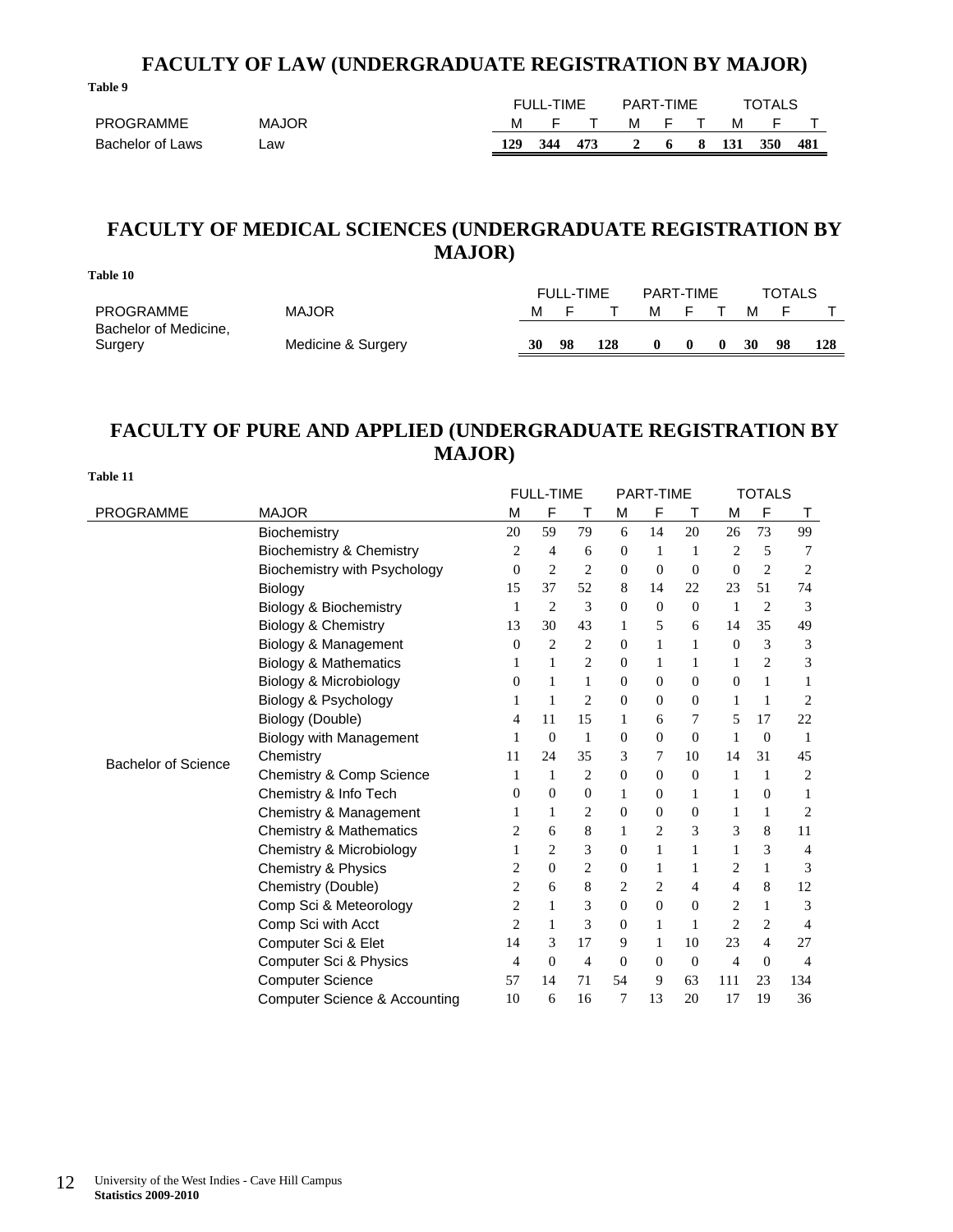|                            |                                     |                | <b>FULL-TIME</b> |                  |                | PART-TIME        |                |                | <b>TOTALS</b>    |                |
|----------------------------|-------------------------------------|----------------|------------------|------------------|----------------|------------------|----------------|----------------|------------------|----------------|
| <b>PROGRAMME</b>           | <b>MAJOR</b>                        | M              | F                | Τ                | М              | F                | $\top$         | M              | $\mathsf F$      | Τ              |
|                            | Computer Science & Management       | 15             | 5                | 20               | 14             | 10               | 24             | 29             | 15               | 44             |
|                            | <b>Computer Science &amp; Maths</b> | 8              | 4                | 12               | 6              | $\mathbf{0}$     | 6              | 14             | $\overline{4}$   | 18             |
|                            | Computer Science (Double)           | 25             | 5                | 30               | 12             | 3                | 15             | 37             | 8                | 45             |
|                            | <b>Computer Science with Mgmt</b>   | 6              | $\mathbf{1}$     | 7                | $\Omega$       | $\overline{0}$   | $\theta$       | 6              | 1                | 7              |
|                            | Ecology                             | 14             | 11               | 25               | 6              | 6                | 12             | 20             | 17               | 37             |
|                            | Ecology & Biology                   | $\overline{c}$ | $\overline{4}$   | 6                | $\mathbf{1}$   | $\mathbf{0}$     | 1              | 3              | $\overline{4}$   | $\overline{7}$ |
|                            | Electronics                         | 14             | $\overline{4}$   | 18               | 16             | 6                | 22             | 30             | 10               | 40             |
|                            | Electronics & Info Tech             | $\overline{c}$ | $\boldsymbol{0}$ | $\overline{c}$   | $\mathbf{0}$   | $\mathbf{0}$     | $\mathbf{0}$   | $\overline{2}$ | $\overline{0}$   | $\overline{c}$ |
|                            | Electronics & Management            | $\mathbf{1}$   | $\boldsymbol{0}$ | $\mathbf{1}$     | $\mathbf{0}$   | $\overline{0}$   | $\mathbf{0}$   | $\mathbf{1}$   | $\overline{0}$   | $\mathbf{1}$   |
|                            | Electronics & Maths                 | $\overline{c}$ | $\mathbf{1}$     | 3                | $\overline{2}$ | $\overline{0}$   | $\overline{c}$ | $\overline{4}$ | $\mathbf{1}$     | 5              |
|                            | Electronics & Phys                  | 1              | $\theta$         | $\mathbf{1}$     | $\Omega$       | $\mathbf{0}$     | $\theta$       | $\mathbf{1}$   | $\theta$         | $\mathbf{1}$   |
|                            | Info Tech & Meteorology             | 1              | $\mathbf{0}$     | 1                | $\mathbf{0}$   | $\mathbf{0}$     | $\mathbf{0}$   | $\mathbf{1}$   | $\mathbf{0}$     | $\mathbf{1}$   |
|                            | Information Tech & Accounting       | 6              | 7                | 13               | 7              | 8                | 15             | 13             | 15               | 28             |
|                            | Information Tech & Maths            | 1              | 1                | $\overline{c}$   | $\mathbf{0}$   | $\mathbf{0}$     | $\theta$       | 1              | $\mathbf{1}$     | $\overline{2}$ |
|                            | Information Tech & Mgmt             | 6              | 7                | 13               | 17             | 13               | 30             | 23             | 20               | 43             |
|                            | Information Tech with Econ          | $\overline{0}$ | $\mathbf{1}$     | $\mathbf{1}$     | $\mathbf{0}$   | $\overline{0}$   | $\Omega$       | $\Omega$       | $\mathbf{1}$     | $\mathbf{1}$   |
| <b>Bachelor of Science</b> | Information Tech with Mgmt          | 3              | 2                | 5                | 4              | 2                | 6              | 7              | 4                | 11             |
|                            | Information Tech wth Acct           | $\Omega$       | $\theta$         | $\boldsymbol{0}$ | $\overline{c}$ | $\mathbf{0}$     | $\overline{c}$ | $\overline{2}$ | $\boldsymbol{0}$ | $\overline{2}$ |
|                            | Information Technology              | 14             | 10               | 24               | 16             | 13               | 29             | 30             | 23               | 53             |
|                            | <b>Mathematics</b>                  | $\overline{4}$ | 13               | 17               | 6              | 8                | 14             | 10             | 21               | 31             |
|                            | Mathematics & Accounting            | 5              | 6                | 11               | $\mathbf{1}$   | 1                | $\overline{2}$ | 6              | $\overline{7}$   | 13             |
|                            | Mathematics & Economics             | 7              | 10               | 17               | 3              | $\mathbf{2}$     | 5              | 10             | 12               | 22             |
|                            | Mathematics (Double)                | $\overline{4}$ | $\tau$           | 11               | 2              | $\mathbf{1}$     | 3              | 6              | 8                | 14             |
|                            | Mathematics and Management          | 1              | $\overline{c}$   | 3                | $\mathbf{0}$   | $\mathbf{0}$     | $\mathbf{0}$   | $\mathbf{1}$   | $\overline{2}$   | 3              |
|                            | Mathematics and Physics             | 13             | 10               | 23               | 13             | 3                | 16             | 26             | 13               | 39             |
|                            | Mathematics with Accounting         | $\mathbf{0}$   | $\overline{2}$   | $\mathbf{2}$     | $\theta$       | 1                | $\mathbf{1}$   | $\Omega$       | 3                | 3              |
|                            | Mathematics with Economics          | $\theta$       | $\mathbf{1}$     | $\mathbf{1}$     | $\theta$       | $\boldsymbol{0}$ | $\mathbf{0}$   | $\overline{0}$ | $\mathbf{1}$     | $\mathbf{1}$   |
|                            | Maths & Meteorology                 | 6              | 7                | 13               | $\theta$       | 1                | 1              | 6              | 8                | 14             |
|                            | Maths & Microbiology                | $\overline{0}$ | $\theta$         | $\theta$         | $\theta$       | $\mathbf{1}$     | 1              | $\Omega$       | $\mathbf{1}$     | $\mathbf{1}$   |
|                            | Meteorology                         | 6              | 11               | 17               | $\overline{c}$ | 6                | 8              | 8              | 17               | 25             |
|                            | Meteorology & Electronics           | 1              | $\theta$         | $\mathbf{1}$     | $\mathbf{0}$   | $\mathbf{0}$     | $\overline{0}$ | $\mathbf{1}$   | $\mathbf{0}$     | 1              |
|                            | Meteorology & Physics               | $\mathbf{1}$   | $\boldsymbol{0}$ | $\mathbf{1}$     | $\mathbf{1}$   | $\boldsymbol{0}$ | $\mathbf{1}$   | $\overline{2}$ | $\mathbf{0}$     | $\mathbf{2}$   |
|                            | Microbiology                        | 6              | 8                | 14               | $\mathbf{1}$   | 5                | 6              | 7              | 13               | 20             |
|                            | Physics                             | 8              | $\mathbf{2}$     | 10               | 7              | $\mathbf{2}$     | 9              | 15             | $\overline{4}$   | 19             |
|                            | <b>Education Abroad</b>             | $\overline{c}$ | $\overline{3}$   | 5                | $\overline{4}$ | 3                | $\overline{7}$ | 6              | 6                | 12             |
| Non-Degree                 | <b>Specially Admitted</b>           | $\overline{0}$ | $\theta$         | $\boldsymbol{0}$ | 1              | $\mathbf{0}$     | 1              | $\mathbf{1}$   | $\overline{0}$   | 1              |
|                            |                                     | 352            | 360              | 712              | 237            | 174              | 411            | 589            | 534              | 1123           |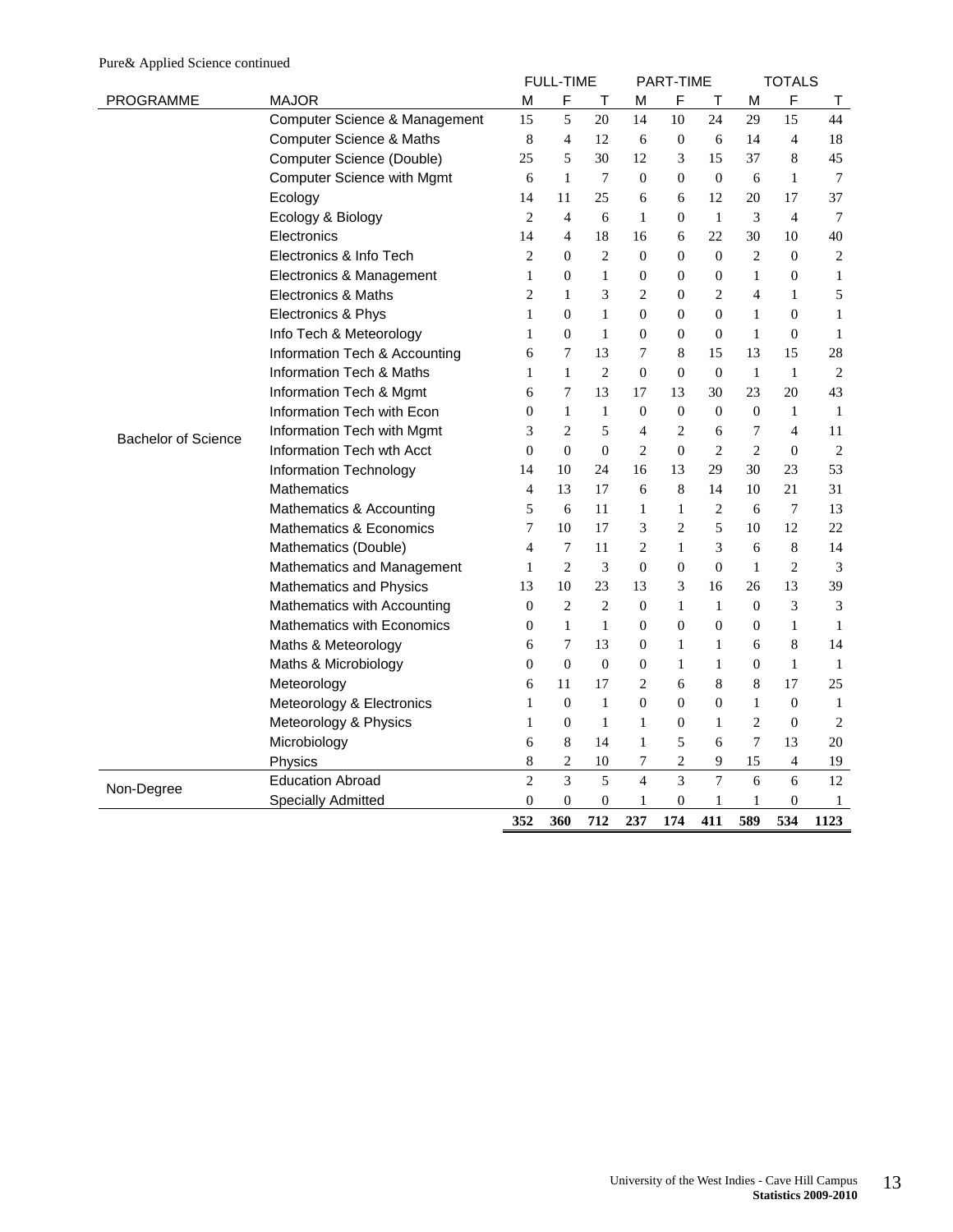### **FACULTY OF SOCIAL SCIENCES (UNDERGRADUATE REGISTRATION BY MAJOR)**

| Table 12         |                      |    |                  |     |          |                  |          |          |               |     |
|------------------|----------------------|----|------------------|-----|----------|------------------|----------|----------|---------------|-----|
|                  |                      |    | <b>FULL-TIME</b> |     |          | <b>PART-TIME</b> |          |          | <b>TOTALS</b> |     |
| <b>PROGRAMME</b> | <b>MAJOR</b>         | м  |                  |     | м        | F.               |          | М        |               |     |
|                  | Accounting & Finance |    | 23               | 28  |          | 20               | 29       | 14       | 43            | 57  |
|                  | Accounting (Evening) |    |                  |     | $\Omega$ | $\Omega$         | $\Omega$ | $\Omega$ |               |     |
|                  | Accounting (Special) | 94 |                  | 315 | 86       | 271              | 357      | 180      | 492           | 672 |
|                  |                      |    |                  |     |          |                  |          |          |               |     |

|                            | Accounting & Finance               | 5                | 23               | 28               | 9                        | 20               | 29               | 14               | 43               | 57             |
|----------------------------|------------------------------------|------------------|------------------|------------------|--------------------------|------------------|------------------|------------------|------------------|----------------|
|                            | Accounting (Evening)               | $\boldsymbol{0}$ | $\mathbf{1}$     | $\mathbf{1}$     | $\mathbf{0}$             | $\boldsymbol{0}$ | $\boldsymbol{0}$ | $\theta$         | $\mathbf{1}$     | -1             |
|                            | Accounting (Special)               | 94               | 221              | 315              | 86                       | 271              | 357              | 180              | 492              | 672            |
|                            | Banking & Finance                  | 66               | 78               | 144              | 75                       | 99               | 174              | 141              | 177              | 318            |
|                            | Banking & Finance (Evening)        | 1                | $\boldsymbol{0}$ | $\mathbf{1}$     | $\mathbf{0}$             | $\mathbf{1}$     | $\mathbf{1}$     | $\mathbf{1}$     | $\mathbf{1}$     | 2              |
|                            | Econ with Public Sector Mgmt       | $\boldsymbol{0}$ | $\mathbf{1}$     | $\mathbf{1}$     | $\boldsymbol{0}$         | $\boldsymbol{0}$ | $\boldsymbol{0}$ | $\boldsymbol{0}$ | $\mathbf{1}$     | 1              |
|                            | Economics & Accounting             | 50               | 93               | 143              | 25                       | 50               | 75               | 75               | 143              | 218            |
|                            | Economics & History                | $\mathbf{1}$     | $\mathbf{1}$     | 2                | $\mathbf{0}$             | $\mathbf{1}$     | $\mathbf{1}$     | $\mathbf{1}$     | $\overline{2}$   | $\overline{3}$ |
|                            | Economics & Law                    | $\overline{4}$   | 10               | 14               | $\overline{\mathcal{L}}$ | $\overline{c}$   | 6                | $\,$ 8 $\,$      | 12               | 20             |
|                            | Economics & Management             | 20               | 31               | 51               | 23                       | 25               | 48               | 43               | 56               | 99             |
|                            | Economics & Mathematics            | 8                | 13               | 21               | 2                        | 7                | 9                | 10               | 20               | 30             |
|                            | Economics & Political Science      | $\overline{4}$   | 3                | $\overline{7}$   | $\overline{2}$           | 3                | 5                | 6                | 6                | 12             |
|                            | Economics (Special)                | 12               | 17               | 29               | 14                       | 12               | 26               | $26\,$           | 29               | 55             |
|                            | Economics with Accounting          | $\boldsymbol{0}$ | 1                | $\mathbf{1}$     | $\overline{2}$           | 5                | 7                | $\overline{c}$   | $\sqrt{6}$       | $\,8\,$        |
|                            | Economics with Law                 | $\mathbf{1}$     | $\mathbf{0}$     | $\mathbf{1}$     | $\overline{0}$           | $\overline{c}$   | $\overline{c}$   | $\mathbf{1}$     | $\mathfrak{2}$   | 3              |
|                            | Economics with Management          | 6                | 2                | 8                | 3                        | 6                | 9                | 9                | 8                | 17             |
|                            | <b>Economics with Mathematics</b>  | $\overline{0}$   | 6                | 6                | $\mathbf{1}$             | 1                | $\overline{c}$   | $\mathbf{1}$     | $\overline{7}$   | $\,8\,$        |
|                            | Economics with Pol Science         | 0                | 1                | $\mathbf{1}$     | 2                        | $\mathbf{1}$     | 3                | $\overline{c}$   | $\overline{2}$   | $\overline{4}$ |
| <b>Bachelor of Science</b> | Hospitality & Tourism Mgmt         | 12               | 43               | 55               | 2                        | 28               | 30               | 14               | 71               | 85             |
|                            | Hotel Management (Special)         | 3                | 8                | 11               | 3                        | 8                | 11               | 6                | 16               | 22             |
|                            | Labour & Employment Relations      | 8                | 19               | 27               | 16                       | 73               | 89               | 24               | 92               | 116            |
|                            | Management                         | 7                | 30               | 37               | 18                       | 57               | 75               | 25               | 87               | 112            |
|                            | Management Studies (Evening)       | $\boldsymbol{0}$ | $\mathbf{1}$     | $\mathbf{1}$     | $\boldsymbol{0}$         | $\boldsymbol{0}$ | $\boldsymbol{0}$ | $\boldsymbol{0}$ | $\mathbf{1}$     | 1              |
|                            | Management Studies (Special)       | 84               | 181              | 265              | 130                      | 260              | 390              | 214              | 441              | 655            |
|                            | Management with French             | $\mathbf{1}$     | $\,$ 8 $\,$      | 9                | $\boldsymbol{0}$         | 3                | 3                | $\mathbf{1}$     | 11               | 12             |
|                            | Management with Psychology         | 22               | 60               | 82               | 26                       | 66               | 92               | 48               | 126              | 174            |
|                            | Management with Spanish            | 3                | 20               | 23               | 6                        | 14               | 20               | 9                | 34               | 43             |
|                            | Pol Sci with Gend & Dev Studs      | $\boldsymbol{0}$ | $\boldsymbol{0}$ | $\boldsymbol{0}$ | $\mathbf{1}$             | $\boldsymbol{0}$ | $\mathbf{1}$     | $\mathbf{1}$     | $\boldsymbol{0}$ | -1             |
|                            | Pol Science with Law               | 2                | 3                | 5                | $\mathbf{1}$             | 4                | 5                | 3                | 7                | 10             |
|                            | Pol Science with Pub Sec Mgmt      | 3                | $\overline{c}$   | 5                | 3                        | 3                | 6                | 6                | 5                | 11             |
|                            | Pol Science with Sociology         | $\boldsymbol{0}$ | $\mathbf{2}$     | $\overline{c}$   | 3                        | $\overline{c}$   | 5                | 3                | $\overline{4}$   | 7              |
|                            | Pol Science wth Psychology         | $\mathbf{1}$     | $\boldsymbol{0}$ | $\mathbf{1}$     | $\mathbf{1}$             | $\overline{c}$   | 3                | $\overline{c}$   | $\mathfrak{2}$   | $\overline{4}$ |
|                            | <b>Political Science &amp; Law</b> | 13               | 27               | 40               | 11                       | 10               | 21               | 24               | 37               | 61             |
|                            | Political Science & Psychology     | $\boldsymbol{0}$ | 3                | 3                | $\overline{0}$           | $\overline{0}$   | $\boldsymbol{0}$ | $\boldsymbol{0}$ | 3                | $\mathfrak{Z}$ |
|                            | Political Science (Special)        | 7                | 13               | 20               | 6                        | 11               | 17               | 13               | 24               | 37             |
|                            | Political Science with History     | 3                | 3                | 6                | $\mathbf{1}$             | $\boldsymbol{0}$ | $\mathbf{1}$     | $\overline{4}$   | 3                | 7              |
|                            | Psychology (Special)               | 12               | 57               | 69               | 16                       | 67               | 83               | 28               | 124              | 152            |
|                            | Psychology with Management         | 7                | 40               | 47               | 10                       | 47               | 57               | 17               | 87               | 104            |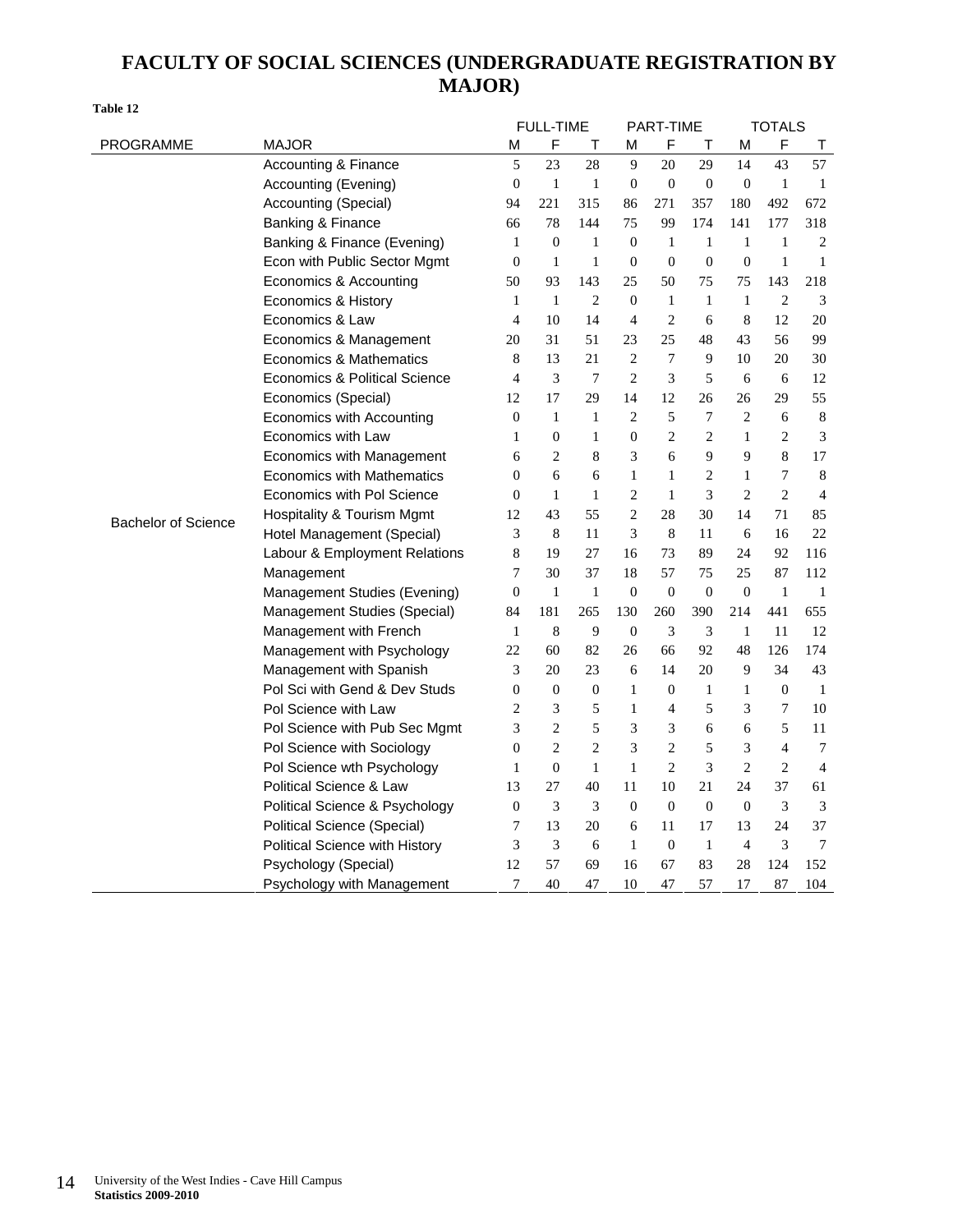|                   |                                |     | <b>FULL-TIME</b> |                |                | <b>PART-TIME</b> |             |      | <b>TOTALS</b> |      |
|-------------------|--------------------------------|-----|------------------|----------------|----------------|------------------|-------------|------|---------------|------|
| <b>PROGRAMME</b>  | <b>MAJOR</b>                   | M   | F                | т              | M              | F                | т           | M    | F             | Τ    |
| Bachelor of       |                                |     |                  |                |                |                  |             |      |               |      |
| Science           | Psychology with Pol Science    | 1   | 1                | 2              | 2              | 2                | 4           | 3    | 3             | 6    |
|                   | Psychology with Social Work    | 0   | 12               | 12             | 3              | 6                | 9           | 3    | 18            | 21   |
|                   | Psychology with Sociology      | 0   | 19               | 19             | 8              | 22               | 30          | 8    | 41            | 49   |
|                   | Public Sector Mgmt (Special)   | 16  | 23               | 39             | 36             | 77               | 113         | 52   | 100           | 152  |
|                   | Social Sciences                | 24  | 55               | 79             | 77             | 247              | 324         | 101  | 302           | 403  |
|                   | Social Work (Evening)          | 0   | 1                | 1              | 0              | 0                | $\mathbf 0$ | 0    | 1             |      |
|                   | Social Work (Special)          | 9   | 51               | 60             | 21             | 83               | 104         | 30   | 134           | 164  |
|                   | Sociology & Law                | 2   | 20               | 22             | 7              | 11               | 18          | 9    | 31            | 40   |
|                   | Sociology & Political Science  | 5   | 3                | 8              | $\overline{2}$ | 3                | 5           | 7    | 6             | 13   |
|                   | Sociology & Psychology         | 6   | 29               | 35             | 4              | 14               | 18          | 10   | 43            | 53   |
|                   | Sociology (Special)            | 10  | 16               | 26             | 19             | 33               | 52          | 29   | 49            | 78   |
|                   | Sociology with History         | 1   | 1                | $\overline{2}$ | $\overline{c}$ | 4                | 6           | 3    | 5             | 8    |
|                   | Sociology with Law             | 2   | 11               | 13             | 4              | 7                | 11          | 6    | 18            | 24   |
|                   | Sociology with Pol Science     | 1   | 2                | 3              | 2              | 0                | 2           | 3    | 2             | 5    |
|                   | Sociology with Psychology      | 0   | 10               | 10             | 4              | 13               | 17          | 4    | 23            | 27   |
|                   | Sociology with Social Work     | 1   | 7                | 8              | 2              | 7                | 9           | 3    | 14            | 17   |
|                   | Sociology wth Gend & Dev Studs | 0   | $\mathbf{1}$     | 1              | $\overline{c}$ | 6                | 8           | 2    | 7             | 9    |
|                   | Tourism Management (Special)   | 5   | 10               | 15             | 8              | 15               | 23          | 13   | 25            | 38   |
| Diploma           | Finance & Banking              | 0   | $\mathbf 0$      | 0              | 4              | 13               | 17          | 4    | 13            | 17   |
| Executive Diploma |                                |     |                  |                |                |                  |             |      |               |      |
| Management        | General Management             | 0   | $\pmb{0}$        | 0              | 32             | 74               | 106         | 32   | 74            | 106  |
| Non-Degree        | <b>Education Abroad</b>        | 6   | 5                | 11             | $\pmb{0}$      | 1                | 1           | 6    | 6             | 12   |
|                   | <b>Specially Admitted</b>      | 0   | $\mathbf 0$      | 0              | 1              | 9                | 10          | 1    | 9             | 10   |
|                   | <b>GRAND TOTAL</b>             | 549 | 1299             | 1848           | 742            | 1808             | 2550        | 1291 | 3107          | 4398 |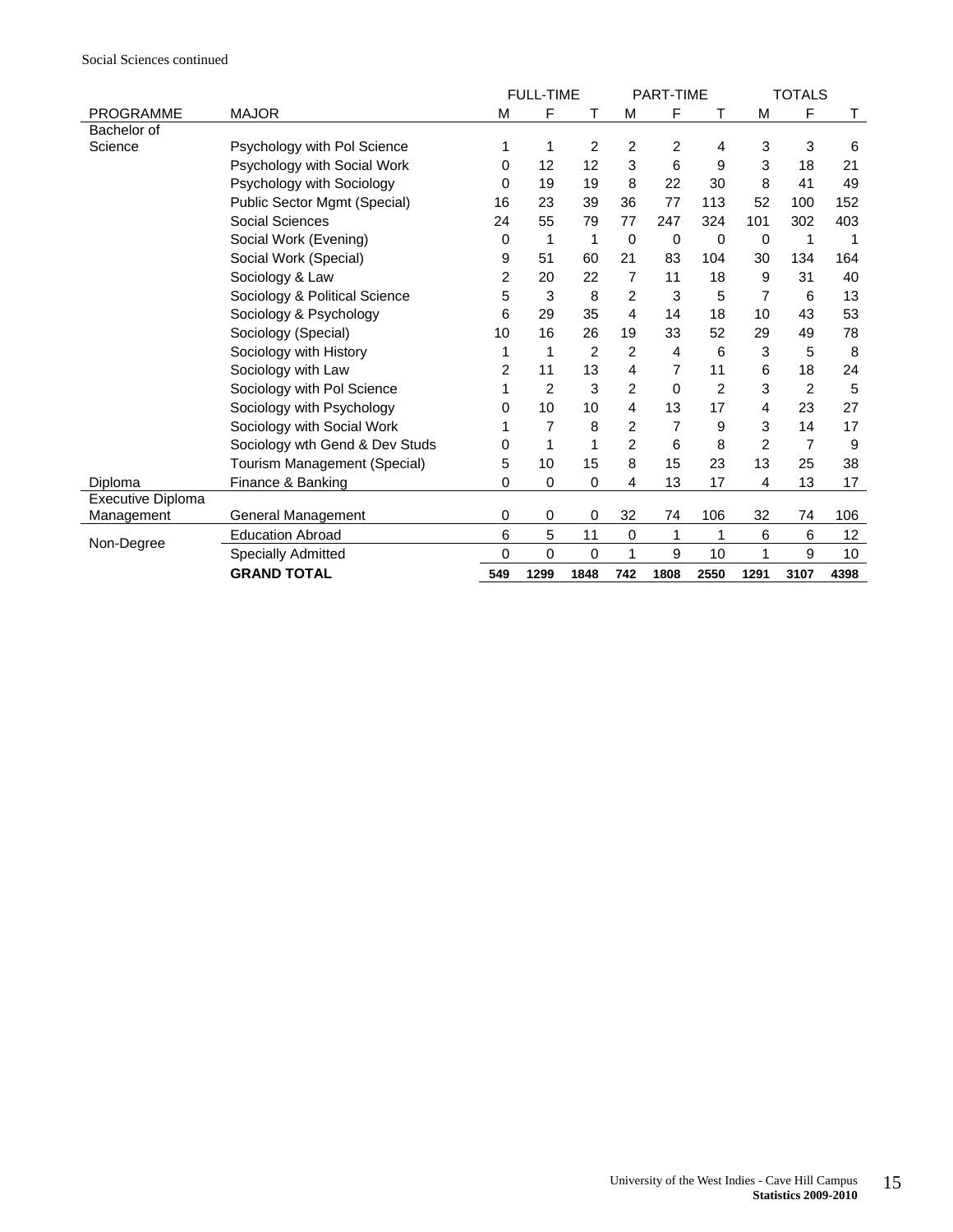### CAVE HILL CAMPUS

### **INSTITUTE OF GENDER AND DEVELOPMENT (GRADUATE REGISTRATION BY MAJOR) INTERDISCIPLINARY INSTITUTE**

| Table 13             |                              |   |           |   |           |   |   |        |  |
|----------------------|------------------------------|---|-----------|---|-----------|---|---|--------|--|
|                      |                              |   | FULL-TIME |   | PART-TIME |   |   | TOTALS |  |
| PROGRAMME            | <b>MAJOR</b>                 | М |           | м |           |   | м |        |  |
| Doctor of Philosophy | Gender & Development Studies |   |           |   |           |   |   |        |  |
| Master of Philosophy | Gender & Development Studies |   |           |   |           | h |   |        |  |
|                      |                              |   |           |   | -6        |   |   |        |  |

### **FACULTY OF HUMANITIES AND EDUCATION (GRADUATE REGISTRATION BY MAJOR)**

| Table 14             |                                |                  |                  |                  |                |                |                |                |               |     |
|----------------------|--------------------------------|------------------|------------------|------------------|----------------|----------------|----------------|----------------|---------------|-----|
|                      |                                |                  | <b>FULL-TIME</b> |                  |                | PART-TIME      |                |                | <b>TOTALS</b> |     |
| PROGRAMME            | <b>MAJOR</b>                   | M                | F                | т                | М              | F              | т              | M              | F             | т   |
|                      | <b>Cultural Studies</b>        | $\overline{c}$   | $\overline{c}$   | $\overline{4}$   | 3              | 1              | 4              | 5              | 3             | 8   |
|                      | Education                      | $\mathbf{0}$     | 2                | 2                | 2              | 11             | 13             | 2              | 13            | 15  |
| Doctor of Philosophy | History                        | $\theta$         | 4                | 4                | 3              | 5              | 8              | 3              | 9             | 12  |
|                      | Linguistics                    | $\mathbf{0}$     | $\overline{0}$   | $\mathbf{0}$     | $\Omega$       | $\overline{c}$ | 2              | $\mathbf{0}$   | 2             | 2   |
|                      | Literatures in English         | $\overline{2}$   | $\Omega$         | $\overline{c}$   | $\Omega$       | 1              | 1              | $\overline{c}$ | 1             | 3   |
|                      | Theology                       | $\boldsymbol{0}$ | 0                | $\boldsymbol{0}$ | 4              | 1              | 5              | 4              | 1             | 5   |
|                      | <b>Cultural Studies</b>        | $\theta$         | $\overline{c}$   | $\mathbf{2}$     | $\mathbf{1}$   | 8              | 9              | $\mathbf{1}$   | 10            | 11  |
|                      | French Lang & Afri & Carib Lit | $\theta$         | $\overline{0}$   | $\mathbf{0}$     | $\Omega$       | 1              | 1              | $\overline{0}$ | 1             | 1   |
|                      | <b>Heritage Studies</b>        | $\Omega$         | 0                | $\theta$         | 3              | 6              | 9              | 3              | 6             | 9   |
| Master of Arts       | History                        | $\mathbf{0}$     | $\overline{c}$   | 2                | $\overline{2}$ | $\mathbf{0}$   | 2              | 2              | 2             | 4   |
|                      | Linguistics                    | $\Omega$         | $\overline{c}$   | $\overline{c}$   | $\mathbf{1}$   | 3              | 4              | 1              | 5             | 6   |
|                      | Post-Colonial Lits in English  | $\mathbf{0}$     | $\mathbf{1}$     | 1                | 1              | 3              | 4              | 1              | 4             | 5   |
|                      | Spanish Language & Literature  | 1                | $\mathbf{0}$     | 1                | $\overline{2}$ | 1              | 3              | 3              | 1             | 4   |
|                      | Theology                       | 1                | 1                | 2                | $\overline{2}$ | 2              | 4              | 3              | 3             | 6   |
| Master of Education  | Education                      | 2                | 13               | 15               | 8              | 27             | 35             | 10             | 40            | 50  |
|                      | <b>Cultural Studies</b>        | 1                | 1                | 2                | 1              | 6              | 7              | $\overline{c}$ | 7             | 9   |
|                      | Education                      | 2                | 6                | 8                | 3              | 11             | 14             | 5              | 17            | 22  |
|                      | French                         | $\Omega$         | 1                | 1                | $\Omega$       | $\overline{c}$ | $\overline{c}$ | $\Omega$       | 3             | 3   |
| Master of Philosophy | History                        | $\mathbf{0}$     | $\overline{0}$   | $\mathbf{0}$     | 1              | 3              | 4              | 1              | 3             | 4   |
|                      | Linguistics                    | $\mathbf{0}$     | $\Omega$         | $\Omega$         | 1              | 1              | 2              | 1              | 1             | 2   |
|                      | Literatures in English         | 1                | $\mathbf{1}$     | 2                | $\Omega$       | $\mathbf{0}$   | $\overline{0}$ | 1              | 1             | 2   |
|                      | Spanish                        | $\mathbf{0}$     | 1                | 1                | $\Omega$       | $\overline{0}$ | $\overline{0}$ | $\overline{0}$ | 1             | 1   |
|                      | Theology                       | $\mathbf{0}$     |                  |                  | 2              | 2              | 4              | 2              | 3             | 5   |
|                      |                                | 12               | 40               | 52               | 40             | 97             | 137            | 52             | 137           | 189 |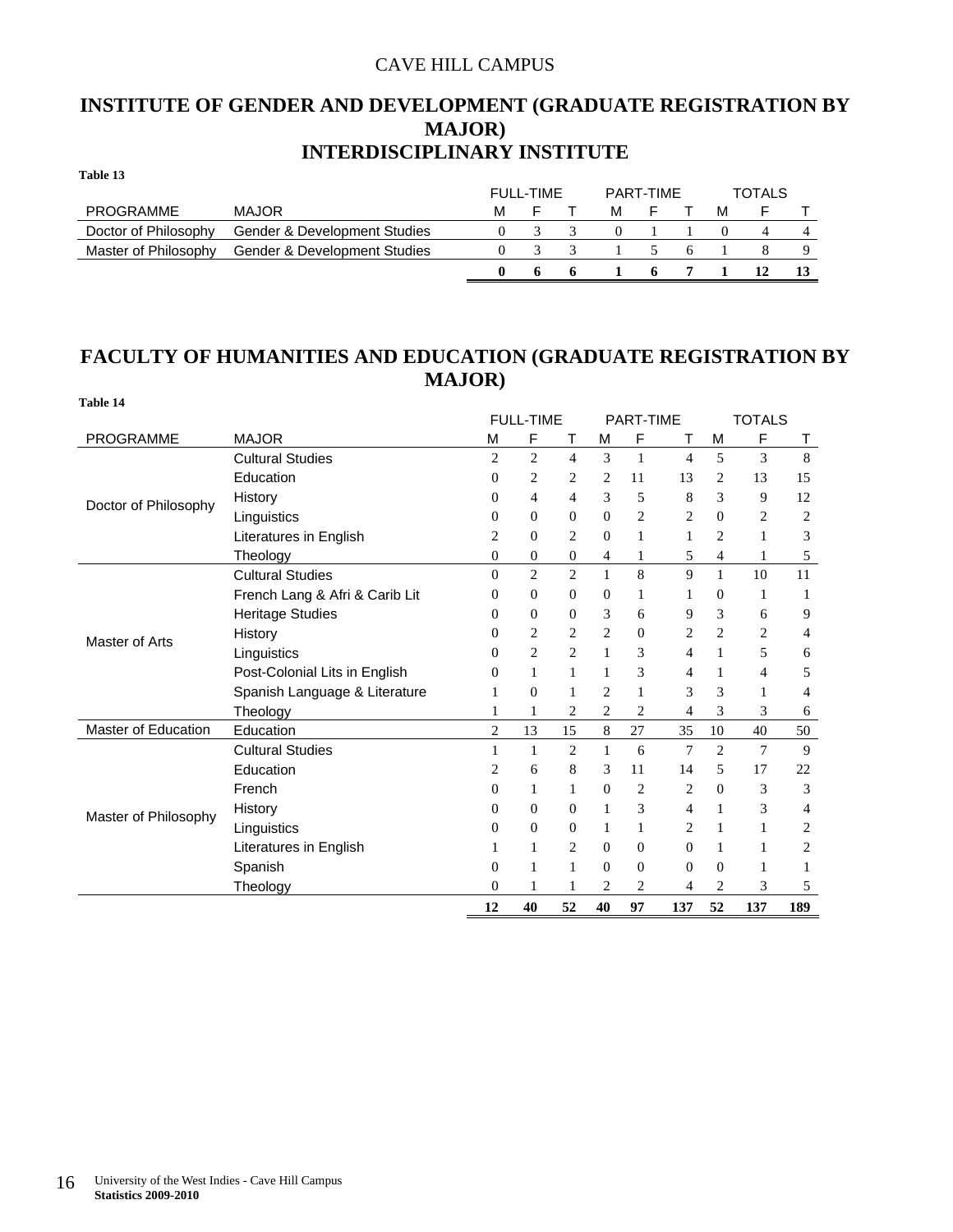| Table 15             |                            |    |                  |    |          |           |    |          |               |     |
|----------------------|----------------------------|----|------------------|----|----------|-----------|----|----------|---------------|-----|
|                      |                            |    | <b>FULL-TIME</b> |    |          | PART-TIME |    |          | <b>TOTALS</b> |     |
| <b>PROGRAMME</b>     | <b>MAJOR</b>               | М  |                  |    | м        |           |    | м        | F             |     |
| Doctor of Philosophy | ∟aw                        | 0  |                  |    | 0        |           |    | $\theta$ |               | 2   |
|                      | Commercial & Corporate Law | 11 | 12               | 23 | 16       | 47        | 63 |          | 59            | 86  |
| Master of Laws       | Legislative Drafting       | 2  | 8                | 10 | $\left($ | $\Omega$  | 0  |          | 8             | 10  |
|                      | Public Law                 | 2  | 6                | 8  | 11       | 13        | 24 | 13       | 19            | 32  |
|                      |                            | 15 |                  | 42 |          | 61        | 88 | 42       | 88            | 130 |

### **FACULTY OF LAW (GRADUATE REGISTRATION BY MAJOR)**

### **FACULTY OF MEDICAL SCIENCES (GRADUATE REGISTRATION BY MAJOR)**

| Table 16             |                               |                |                  |                  |                  |                |                |                |                |                |
|----------------------|-------------------------------|----------------|------------------|------------------|------------------|----------------|----------------|----------------|----------------|----------------|
|                      |                               |                | <b>FULL-TIME</b> |                  |                  | PART-TIME      |                |                | TOTALS         |                |
| <b>PROGRAMME</b>     | <b>MAJOR</b>                  | М              | F                | т                | М                | F              | т              | м              | F              | Т              |
| Doctor of Philosophy | Epidemiology                  | $\Omega$       | $\Omega$         | $\Omega$         | 1                | $\Omega$       |                | 1              | $\Omega$       |                |
|                      | Immunology                    | $\overline{0}$ | 0                | $\boldsymbol{0}$ | $\boldsymbol{0}$ | 1              |                | 0              |                |                |
|                      | Accident & Emergency Medicine | $\overline{c}$ | 5                | 7                | $\mathbf{0}$     | $\Omega$       | $\Omega$       | $\overline{2}$ | 5              | 7              |
|                      | Anaesthetics                  | 0              | 4                | 4                | $\theta$         | $\overline{0}$ | $\mathbf{0}$   | $\Omega$       | 4              | 4              |
|                      | <b>Family Medicine</b>        | 0              | 2                | 2                | $\overline{0}$   | $\overline{0}$ | $\theta$       | $\mathbf{0}$   | 2              | 2              |
| Doctorate in         | <b>Internal Medicine</b>      | 2              | 3                | 5                | 1                | $\overline{0}$ |                | 3              | 3              | 6              |
| Medicine             | Obstetrics & Gynaecology      | 3              | $\overline{0}$   | 3                | $\Omega$         | $\Omega$       | $\Omega$       | 3              | $\Omega$       | 3              |
|                      | Paediatrics                   |                | 4                | 5                | $\Omega$         | $\Omega$       | $\Omega$       | 1              | $\overline{4}$ | 5              |
|                      | Psychiatry                    | $\overline{c}$ |                  | 3                | $\Omega$         | $\Omega$       | $\theta$       | $\overline{c}$ |                | 3              |
|                      | Surgery - General             | $\overline{2}$ | 2                | 4                | $\mathbf{0}$     | $\mathbf{0}$   | $\overline{0}$ | 2              | 2              | 4              |
| Graduate Diploma     | <b>Family Medicine</b>        | $\Omega$       | 8                | 8                | 1                | $\Omega$       | 1              | 1              | 8              | 9              |
|                      | Health Services Management    | 0              | 3                | 3                | $\overline{0}$   | 1              |                | $\mathbf{0}$   | 4              | 4              |
| Master of Philosophy | Immunology                    | $\Omega$       | $\mathbf{1}$     |                  | $\mathbf{1}$     | $\overline{0}$ |                |                |                | $\overline{c}$ |
|                      | <b>Medical Microbiology</b>   | 0              | $\overline{0}$   | $\overline{0}$   | $\theta$         |                |                | $\Omega$       |                | 1              |
| Master of Public     |                               |                |                  |                  |                  |                |                |                |                |                |
| Health               | <b>Public Health</b>          |                | 6                | 7                | $\theta$         | $\overline{0}$ | $\overline{0}$ | 1              | 6              |                |
| Master of Science    | <b>Family Medicine</b>        | $\Omega$       |                  |                  | $\mathbf{0}$     | $\overline{0}$ | $\theta$       | $\theta$       |                |                |
|                      |                               | 13             | 40               | 53               | 4                | 3              | 7              | 17             | 43             | 60             |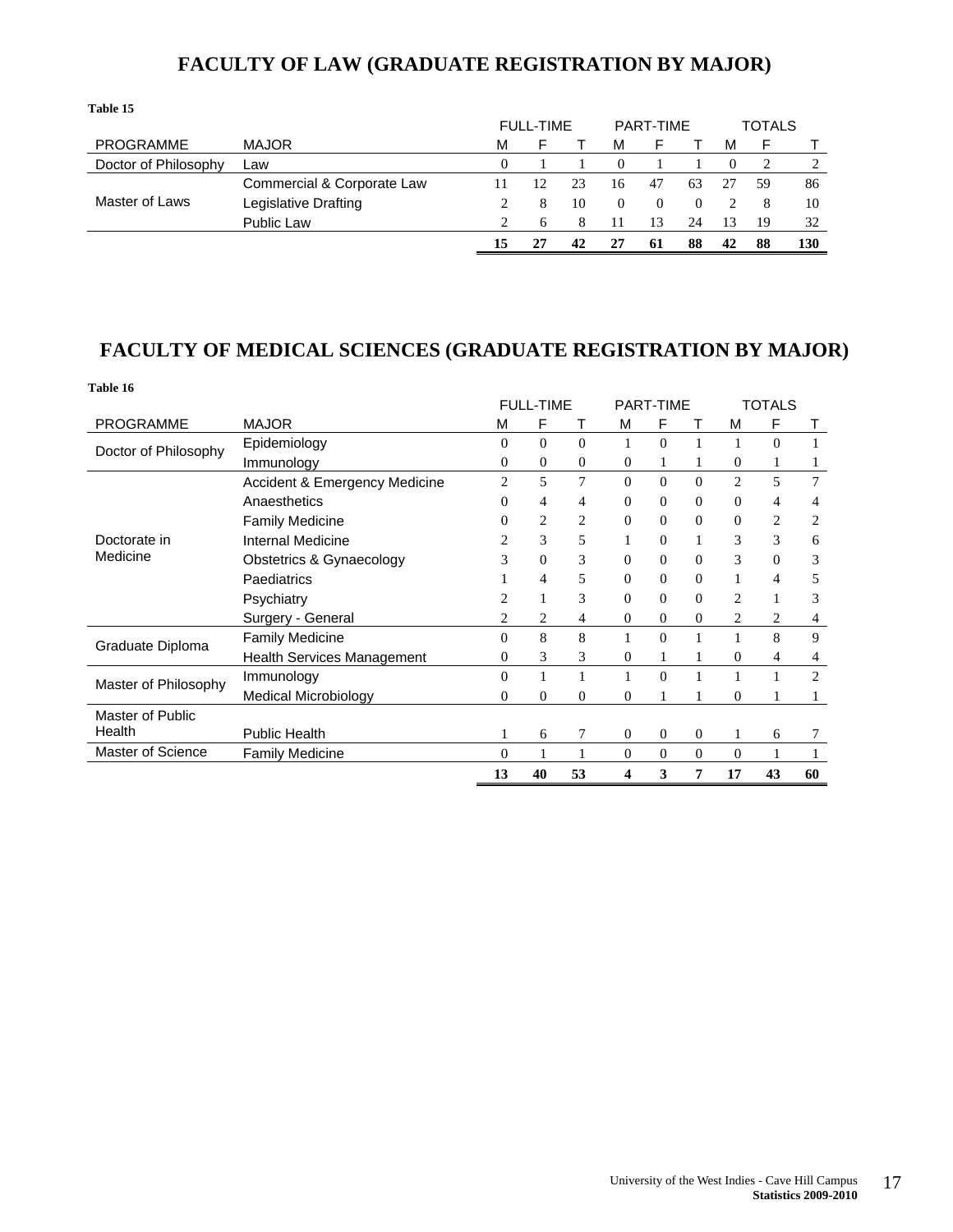### **FACULTY OF PURE AND APPLIED SCIENCES (GRADUATE REGISTRATION BY MAJOR)**

|                      |                              |                  | <b>FULL-TIME</b> |                |                  | <b>PART-TIME</b> |                |              | <b>TOTALS</b>  |     |
|----------------------|------------------------------|------------------|------------------|----------------|------------------|------------------|----------------|--------------|----------------|-----|
| <b>PROGRAMME</b>     | <b>MAJOR</b>                 | M                | F                |                | M                | F                |                | M            | F              | т   |
|                      | Biochemistry                 | $\overline{0}$   | 1                | 1              | $\mathbf{0}$     | $\overline{0}$   | $\theta$       | $\theta$     |                |     |
|                      | Biology                      |                  |                  | $\overline{c}$ | 3                | $\overline{2}$   | 5              | 4            | 3              |     |
|                      | Chemistry                    | 3                | 1                | 4              | $\overline{0}$   | 1                |                | 3            | $\overline{c}$ | 5   |
|                      | <b>Computer Science</b>      |                  | 0                | 1              | 2                |                  | 3              | 3            |                |     |
| Doctor of Philosophy | Ecology                      |                  | $\boldsymbol{0}$ | 1              | $\overline{0}$   | $\overline{0}$   | $\mathbf{0}$   |              | $\overline{0}$ |     |
|                      | <b>Environmental Studies</b> | 0                | 1                | 1              | $\overline{0}$   | $\overline{0}$   | $\mathbf{0}$   | $\Omega$     |                |     |
|                      | Meteorology                  |                  | $\overline{0}$   | 1              | $\overline{0}$   | $\overline{0}$   | $\overline{0}$ | 1            | $\mathbf{0}$   |     |
|                      | Microbiology                 | 0                | $\overline{0}$   | $\overline{0}$ | 1                | $\overline{0}$   | 1              |              | $\Omega$       |     |
|                      | Natural Resource Management  |                  | 0                | 1              | $\overline{0}$   | 1                | 1              | 1            |                |     |
|                      | Physics                      | 0                | $\boldsymbol{0}$ | $\mathbf{0}$   | 1                | $\theta$         | 1              | 1            | $\mathbf{0}$   |     |
|                      | Biology                      |                  | $\boldsymbol{0}$ |                | $\overline{0}$   | $\overline{0}$   | $\theta$       |              | $\Omega$       |     |
| Master of Philosophy | Chemistry                    | $\boldsymbol{0}$ | 2                | 2              |                  | $\overline{0}$   |                |              | 2              | 3   |
|                      | <b>Computer Science</b>      | 2                | 1                | 3              | 1                | $\mathbf{0}$     | 1              | 3            |                | 4   |
|                      | Ecology                      | 1                | $\overline{0}$   | 1              | $\Omega$         | $\Omega$         | $\Omega$       | 1            | $\Omega$       |     |
|                      | Electronics                  | 3                | 1                | 4              | 1                | $\overline{0}$   |                | 4            |                | 5   |
| Master of Philosophy | Mathematics                  | 3                | 3                | 6              | $\boldsymbol{0}$ | 1                |                | 3            | 4              |     |
|                      | Microbiology                 | 0                | 3                | 3              | $\mathbf{0}$     | $\overline{0}$   | $\theta$       | $\mathbf{0}$ | 3              | 3   |
|                      | Natural Resource Management  |                  | 2                | 3              | $\overline{0}$   | $\Omega$         | $\mathbf{0}$   |              | $\overline{c}$ | 3   |
|                      | Physics                      | 2                | 2                | 4              | $\overline{0}$   | $\overline{0}$   | $\mathbf{0}$   | 2            | 2              | 4   |
| Master of Science    | <b>Electronic Commerce</b>   | 1                | 3                | $\overline{4}$ | 9                | 12               | 21             | 10           | 15             | 25  |
|                      | Nat Resource & Environ Mgmt  | 11               | 23               | 34             | 2                |                  | 3              | 13           | 24             | 37  |
|                      |                              | 33               | 44               | 77             | 21               | 19               | 40             | 54           | 63             | 117 |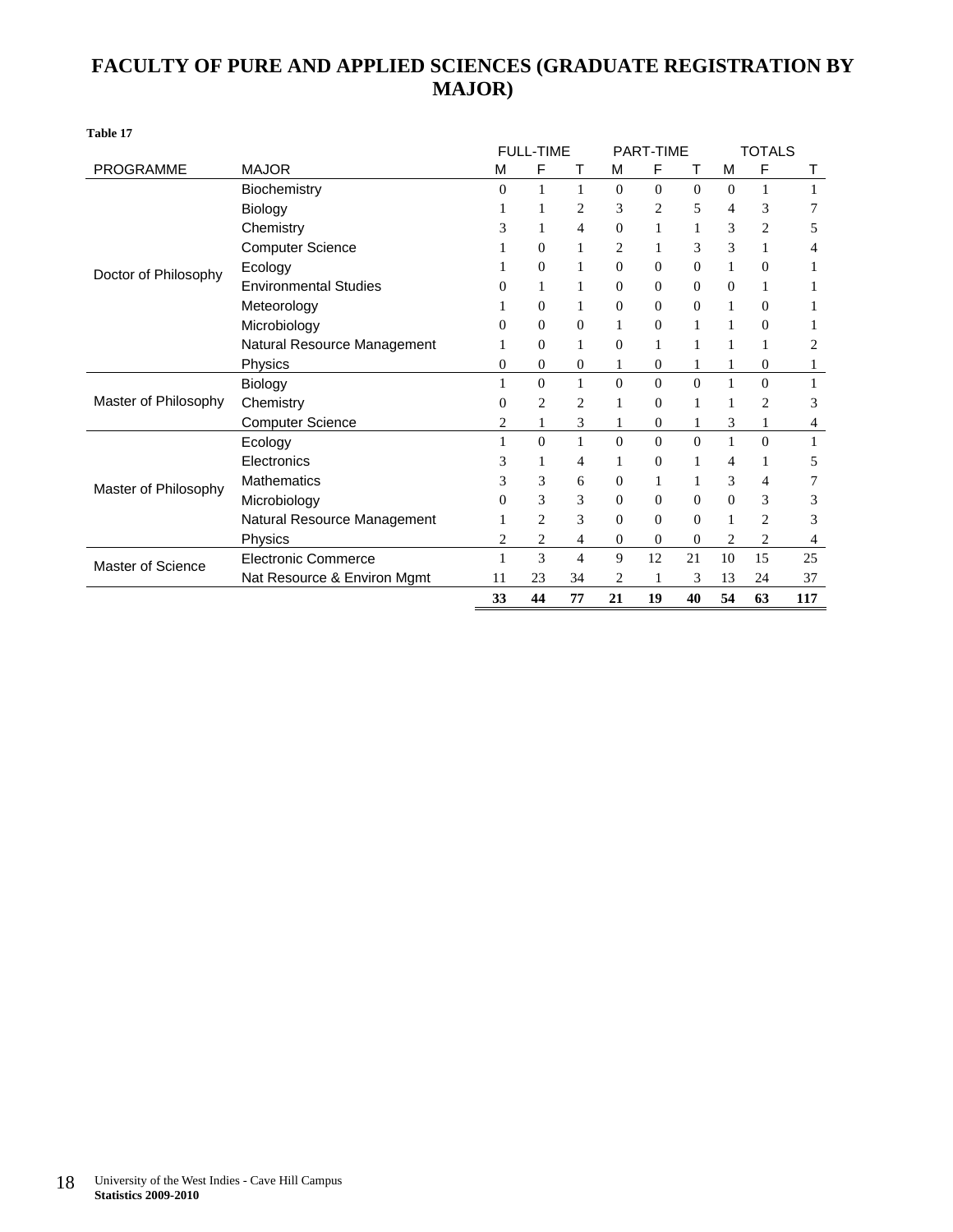### **FACULTY OF SOCIAL SCIENCES (GRADUATE REGISTRATION BY MAJOR)**

| Table 18                |                                           |                          |                         |                  |                  |                  |                          |                  |                |                |
|-------------------------|-------------------------------------------|--------------------------|-------------------------|------------------|------------------|------------------|--------------------------|------------------|----------------|----------------|
|                         |                                           |                          | <b>FULL-TIME</b>        |                  |                  | <b>PART-TIME</b> |                          |                  | <b>TOTALS</b>  |                |
| <b>PROGRAMME</b>        | <b>MAJOR</b>                              | М                        | F                       | т                | м                | F                |                          | M                | F              | т              |
| Doctor of Business      |                                           |                          |                         |                  |                  |                  |                          |                  |                |                |
| Admin                   | <b>Business Administration</b>            | $\mathbf{1}$             | $\overline{\mathbf{c}}$ | 3                | 3                | $\boldsymbol{0}$ | 3                        | 4                | 2              | 6              |
|                         | Economics                                 | 1                        | $\mathbf{1}$            | $\overline{2}$   | $\overline{c}$   | $\theta$         | $\overline{2}$           | $\overline{3}$   | $\mathbf{1}$   | $\overline{4}$ |
|                         | <b>Management Studies</b>                 | 1                        | $\mathbf{0}$            | 1                | $\Omega$         | 2                | $\overline{c}$           | 1                | 2              | 3              |
| Doctor of Philosophy    | <b>Political Science</b>                  | $\overline{0}$           | $\overline{0}$          | $\overline{0}$   | $\overline{0}$   | 1                | 1                        | $\mathbf{0}$     | 1              | 1              |
|                         | Social Policy                             | $\theta$                 | $\mathbf{0}$            | $\overline{0}$   | $\mathbf{1}$     | $\theta$         | 1                        | $\mathbf{1}$     | $\overline{0}$ | 1              |
|                         | Sociology                                 | $\overline{0}$           | 1                       | $\mathbf{1}$     | $\overline{0}$   | $\overline{0}$   | $\boldsymbol{0}$         | $\boldsymbol{0}$ | 1              | 1              |
| Master in Business      | <b>General Management</b>                 | 10                       | 21                      | 31               | 27               | 50               | 77                       | 37               | 71             | 108            |
| Adm                     | <b>International Business</b>             | $\mathbf{0}$             | $\boldsymbol{0}$        | $\boldsymbol{0}$ | $\boldsymbol{0}$ | 2                | 2                        | $\boldsymbol{0}$ | 2              | 2              |
|                         | <b>Economic Development Policy</b>        | $\mathbf{1}$             | $\mathbf{0}$            | $\mathbf{1}$     | $\mathbf{0}$     | $\overline{3}$   | $\overline{3}$           | $\mathbf{1}$     | $\overline{3}$ | $\overline{4}$ |
|                         | Economics                                 | $\overline{2}$           | 1                       | 3                | $\mathbf{1}$     | $\mathbf{0}$     | 1                        | 3                | 1              | 4              |
|                         | Governance & Public Policy                | $\overline{0}$           | $\mathbf{0}$            | $\overline{0}$   | 3                | $\Omega$         | 3                        | 3                | $\mathbf{0}$   | 3              |
| Master of Philosophy    | <b>Management Studies</b>                 | $\Omega$                 | $\Omega$                | $\overline{0}$   | $\overline{2}$   | 1                | 3                        | $\overline{c}$   | 1              | 3              |
|                         | <b>Political Science</b>                  | 1                        | 4                       | 5                | $\mathbf{1}$     | $\overline{2}$   | 3                        | $\overline{2}$   | 6              | 8              |
|                         | Social Policy                             | $\Omega$                 | 3                       | 3                | $\overline{0}$   | $\overline{c}$   | $\overline{c}$           | $\mathbf{0}$     | 5              | 5              |
|                         | Social Work                               | $\overline{0}$           | $\mathbf{1}$            | $\mathbf{1}$     | $\mathbf{1}$     | $\theta$         | 1                        | 1                | $\mathbf{1}$   | $\overline{c}$ |
|                         | Sociology                                 | 1                        | 1                       | $\overline{c}$   | $\overline{0}$   | 3                | 3                        | $\mathbf{1}$     | $\overline{4}$ | 5              |
|                         | <b>Applied Psychology</b>                 | $\overline{2}$           | 8                       | 10               | $\Omega$         | 3                | $\overline{\mathcal{E}}$ | $\overline{2}$   | 11             | 13             |
|                         | Banking & Finance                         | 8                        | 12                      | 20               | 6                | 10               | 16                       | 14               | 22             | 36             |
|                         | <b>Counselling Psychology</b>             | 4                        | 21                      | 25               | 1                | 9                | 10                       | 5                | 30             | 35             |
|                         | <b>Cricket Studies</b>                    | $\overline{\mathcal{A}}$ | 1                       | 5                | $\overline{c}$   | $\Omega$         | $\overline{c}$           | 6                | 1              | 7              |
|                         | <b>E-Governance for Dev States</b>        | $\overline{c}$           | $\overline{c}$          | 4                | $\overline{c}$   | 1                | 3                        | $\overline{4}$   | 3              | 7              |
| Master of Science       | <b>Financial &amp; Business Economics</b> | 9                        | 5                       | 14               | 6                | 8                | 14                       | 15               | 13             | 28             |
|                         | <b>Integration Studies</b>                | $\overline{c}$           | 3                       | 5                | $\overline{2}$   | $\overline{4}$   | 6                        | $\overline{4}$   | 7              | 11             |
|                         | International Management                  | 5                        | 24                      | 29               | 6                | 13               | 19                       | 11               | 37             | 48             |
|                         | <b>International Trade Policy</b>         | 9                        | 15                      | 24               | $\theta$         | $\mathbf{1}$     | $\mathbf{1}$             | 9                | 16             | 25             |
|                         | Labour & Employment Relations             | 4                        | 10                      | 14               | $\overline{2}$   | 32               | 34                       | 6                | 42             | 48             |
|                         | Project Mgmt & Evaluation                 | 5                        | 3                       | 8                | 26               | 14               | 40                       | 31               | 17             | 48             |
|                         | Tourism & Hospitality Mgmt                | $\overline{2}$           | 11                      | 13               | 1                | $\overline{4}$   | 5                        | 3                | 15             | 18             |
| <b>Master of Social</b> |                                           |                          |                         |                  |                  |                  |                          |                  |                |                |
| Work                    | Social Work                               | 2                        | 5                       | 7                | 0                | 3                | 3                        | 2                | 8              | 10             |
| Non-Degree              | <b>Specially Admitted</b>                 | $\theta$                 | $\mathbf{1}$            | $\mathbf{1}$     | $\overline{0}$   | $\overline{0}$   | $\overline{0}$           | $\overline{0}$   | $\mathbf{1}$   | $\mathbf{1}$   |
|                         |                                           | 76                       | 156                     | 232              | 95               | 168              | 263                      | 171              | 324            | 495            |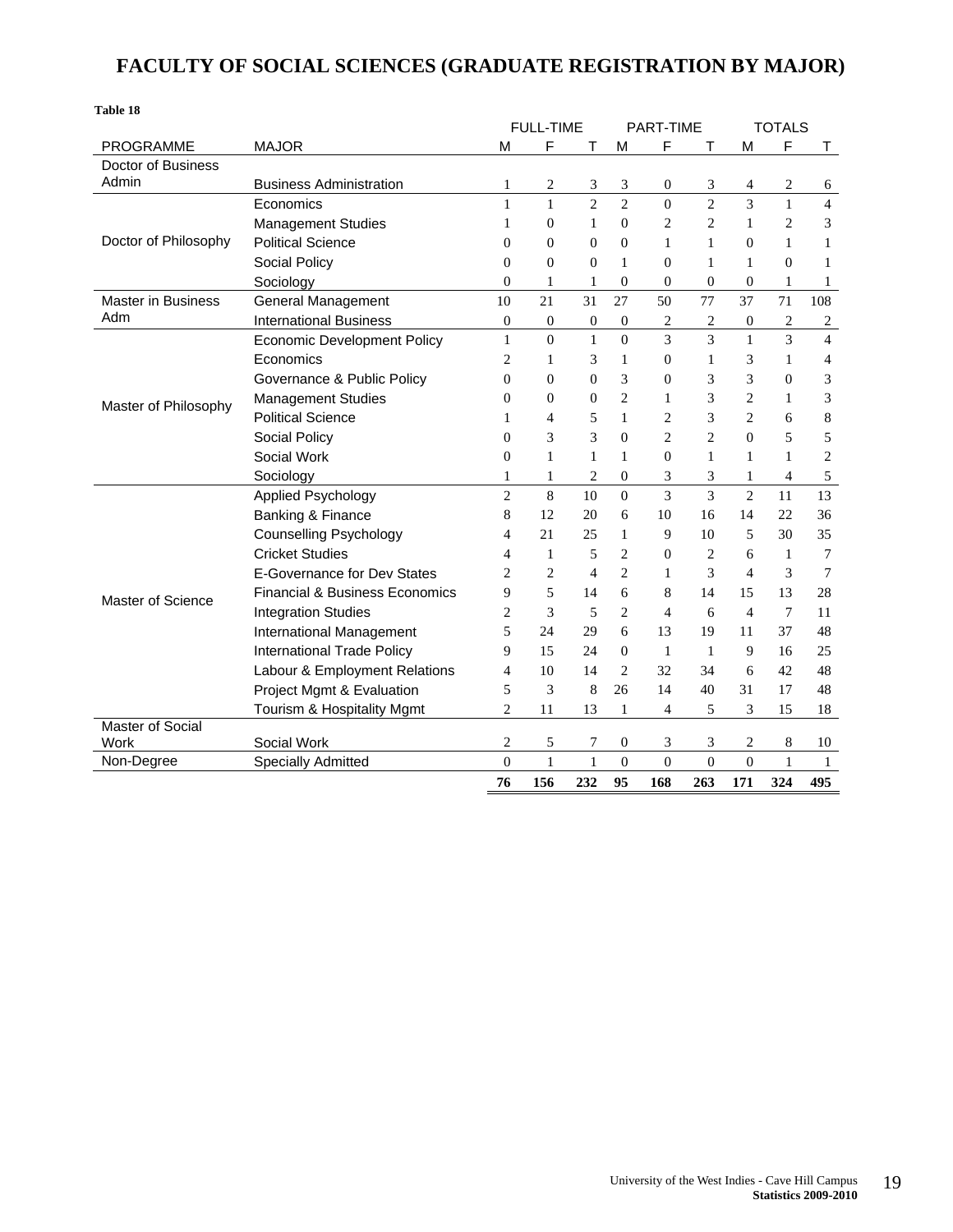TERTIARY LEVEL INSTITUTIONS TERTIARY LEVEL INSTITUTIONS

GRADUATE & UNDERGRADUATE REGISTRATION BY MAJOR **GRADUATE & UNDERGRADUATE REGISTRATION BY MAJOR** 

| Table 19                     |                       |                               |                 | FULL-TIME         |                          |                   | PART-TIME         |            |                 | <b>TOTALS</b>     |                   |
|------------------------------|-----------------------|-------------------------------|-----------------|-------------------|--------------------------|-------------------|-------------------|------------|-----------------|-------------------|-------------------|
| FACULTY                      | PROGRAMME             | MAJOR                         | Σ               | ட                 | ۲                        | Σ                 | щ                 |            | Σ               |                   | ⊢                 |
|                              |                       | French                        | $\circ$         |                   |                          | 0                 | 0                 | 0          | 0               | ς                 | Σ                 |
|                              | Bachelor of Arts      | Literatures in English        | $\circ$         | $\omega$ $\omega$ | $\omega$ $\omega$        | $\circ$           | 0                 | $\circ$    |                 | $\sim$            | $\sim$ $-$        |
| <b>Education</b>             |                       | Spanish                       | $\circ$         |                   | $\overline{\phantom{0}}$ | $\circ$           | $\circ$           | $\circ$    | $\circ$         |                   |                   |
|                              | Bachelor of Education | Education                     | S               | $50\,$            | 55                       | $\sim$            | $\overline{ }$    | $\sigma$   | $\overline{ }$  | 57                | $\mathcal{Z}$     |
| Humanities &                 | cate<br>Certifi       | Education Management          | $\Omega$        | $\Theta$          | $50\,$                   | $\circ$           | $\circ$           | $\circ$    | $\overline{10}$ | $\Theta$          | 50                |
|                              |                       |                               | 15              | $\frac{6}{5}$     | $\Xi$                    | N                 | r                 | ۰          | H               | 103               | 120               |
| MeT                          |                       |                               | 27              | 49                | 76                       | $\bullet$         | $\bullet$         | 0          | 27              | 49                | $\tilde{76}$      |
|                              |                       |                               |                 |                   |                          |                   |                   |            |                 |                   |                   |
|                              |                       | Biochemistry                  |                 |                   | $\mathbf{\sim}$          | 0                 | 0                 | 0          |                 |                   |                   |
|                              |                       | Biology                       |                 |                   |                          |                   |                   | $\circ$    |                 |                   |                   |
|                              | Bachelor of Science   | Computer Science              |                 |                   |                          |                   |                   | $\circ$    |                 |                   | $\mathbf{\Omega}$ |
|                              |                       | Computer Science & Accounting | 0               | $\mathbf{\Omega}$ | $\sim$                   | 0                 | 0                 | $\circ$    |                 |                   | $\sim$            |
| <b>beilqqA &amp; enuq</b>    |                       | Computer Science & Maths      |                 | ○                 |                          | ○                 | ○                 | $\circ$    |                 | ○                 |                   |
|                              |                       |                               | $\bm{\epsilon}$ | <b>In</b>         | $^{\circ}$               | 0                 | 0                 | 0          | $\bm{\epsilon}$ | n                 | ∞                 |
|                              |                       | Accounting & Finance          | 0               | $\mathbf{C}$      | $\sim$                   | 0                 | 0                 | $\circ$    | 0               | N                 | $\sim$ $\sim$     |
|                              |                       | Accounting (Special)          | ७               | $^{\circ}$        | $\overline{4}$           | $\mathbf{\Omega}$ |                   | $\epsilon$ | ∞               | $\circ$           |                   |
|                              |                       | Banking & Finance             |                 | $\overline{ }$    | ${}^{\circ}$             |                   |                   | $\circ$    |                 |                   | $^{\circ}$        |
|                              |                       | Economics & Accounting        | $\sim$          | $\omega$          | P                        |                   |                   | $\circ$    |                 | $\omega$          | $\circ$           |
|                              |                       | Economics & Management        | $\infty$        |                   | 4                        |                   | ○                 | 0          | $\epsilon$      |                   | 4                 |
|                              |                       | Economics (Special)           |                 | $\sim$            | $\sim$                   |                   |                   | ○          | ⊂               | $\mathbf{\Omega}$ | $\sim$            |
| Social Sciences              |                       | Hospitality & Tourism Mgmt    |                 | $\sim$            | $\omega$                 |                   |                   | ⊂          |                 | $\mathbf{\sim}$   | $\omega$          |
|                              | Bachelor of Science   | Hotel Management (Special)    | ○               |                   |                          | ⊂                 |                   | ○          | ○               |                   |                   |
|                              |                       | Management                    | $\sim$          | ₹                 | O                        |                   |                   |            | $\sim$          | S                 |                   |
|                              |                       | Management Studies (Special)  | $\omega$        | $\overline{9}$    | 22                       | ○                 | ∊                 | ᅌ          | $\omega$        | $\overline{9}$    | 22                |
|                              |                       | Management with Spanish       | $\circ$         | 4                 | 4                        | ○                 | $\circ$           | $\circ$    | $\circ$         | 4                 | 4                 |
|                              |                       | Psychology with Sociology     | $\circ$         | $\omega$          | $\omega$                 | ○                 | $\circ$           | $\circ$    | $\circ$         | $\epsilon$        | $\omega$          |
|                              |                       | Social Sciences               | $\circ$         |                   |                          | $\circ$           | $\circ$           | $\circ$    | $\circ$         |                   |                   |
|                              |                       | Sociology with Pol Science    | $\circ$         |                   |                          | ○                 | $\circ$           | $\circ$    | $\circ$         |                   |                   |
|                              |                       | Tourism Management (Special)  |                 |                   |                          | ⊂                 | ○                 | $\circ$    | $\subset$       |                   |                   |
|                              |                       |                               | $\overline{1}$  | 59                | 78                       | $\mathbf{C}$      | $\mathbf{\Omega}$ | 4          | $\overline{a}$  | ପ                 | 82                |
| ఱ<br>Humanities<br>Education | ate Diploma<br>Gradu  | Education - Secondary         | $\bullet$       | 23                | $\boldsymbol{c}$         | $\bullet$         | $\bullet$         | $\bullet$  | $\bullet$       | 23                | 29                |
|                              |                       |                               |                 |                   |                          |                   |                   |            |                 |                   |                   |
|                              |                       |                               | 20              | 232               | 302                      | 4                 | თ                 | 13         | 74              | 241               | 315               |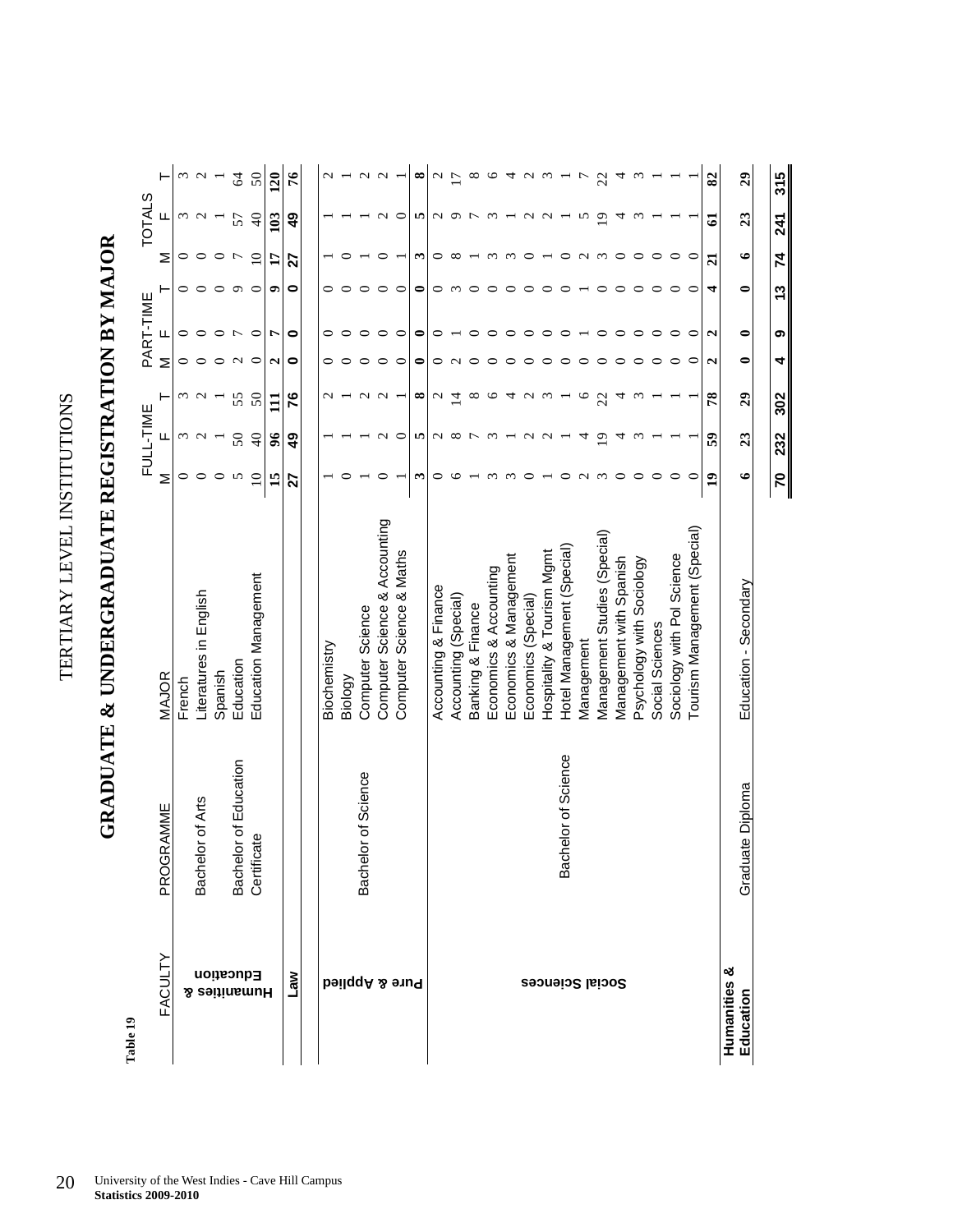| ŗ<br>٥<br>t<br>><br>C         |  |
|-------------------------------|--|
| $\overline{H}$<br>щ<br>.<br>ح |  |

| Table 20                   |                           |                 |                         |                            |                                               |                                                                                                                        |
|----------------------------|---------------------------|-----------------|-------------------------|----------------------------|-----------------------------------------------|------------------------------------------------------------------------------------------------------------------------|
| NATIONALITY                | HUMANITIES &<br>EDUCATION | <b>LAW</b>      | <b>MEDICAL SCIENCES</b> | PURE & APPLIED<br>SCIENCES | SOCIAL SCIENCES                               | <b>TOTALS</b>                                                                                                          |
| Angola                     | 0.1%                      | 0.0%            | 0.0%                    | 0.0%                       | 0.0%                                          |                                                                                                                        |
| Anguilla                   | 0.2%                      | 0.2%            | 0.8%                    | 0.0%                       | 0.0%                                          | $0.0\%$<br>$0.1\%$                                                                                                     |
| Antigua and Barbuda        | 0.7%                      | 1.5%            | 1.6%                    | 0.3%                       | 1.1%                                          | 1.0%                                                                                                                   |
| <b>Barbados</b>            | 87.4%                     | 26.6%           | 56.4%                   | 34.1%                      | 89.4%                                         | 33.7%                                                                                                                  |
| Belize                     | 0.2%                      |                 | 0.0%                    |                            |                                               |                                                                                                                        |
| British Virgin Islands     | 0.1%                      | $4.2\%$<br>1.2% | 1.6%                    | $0.2\%$<br>$0.1\%$         | $\begin{array}{c} 0.3\% \\ 0.0\% \end{array}$ |                                                                                                                        |
| Canada                     | 0.0%                      | 0.0%            | 0.0%                    | 0.0%                       | 0.0%                                          | $\begin{array}{l} 0.5\% \\ 0.1\% \\ 0.00\% \\ 0.00\% \\ 0.00\% \\ 0.00\% \\ 0.00\% \\ 0.00\% \end{array}$              |
| Cayman Islands             | 0.1%                      | $0.0\%$         | 0.0%                    | 0.1%                       | 0.0%                                          |                                                                                                                        |
| China                      | $0.0\%$                   | 0.0%            | 0.0%                    | 0.0%                       | $0.0\%$                                       |                                                                                                                        |
| Cuba                       | 0.0%                      |                 | 0.0%                    | 0.0%                       | 0.0%                                          |                                                                                                                        |
| Dominica                   | 0.2%                      | $0.0\%$<br>1.7% | 0.0%                    | 1.4%                       | 0.8%                                          |                                                                                                                        |
| Germany                    | 0.1%                      | 0.0%            | 0.0%                    | 0.0%                       | 0.0%                                          |                                                                                                                        |
| Grenada                    | 0.4%                      | 4.0%            | 0.8%                    | 0.5%                       | 0.7%                                          |                                                                                                                        |
| Guyana                     | 0.2%                      | $0.0\%$         | 0.8%                    | 0.2%                       |                                               |                                                                                                                        |
| India                      | 0.0%                      | 0.0%            | 0.0%                    | 0.1%                       | $\frac{0.3\%}{0.0\%}$                         | $\begin{array}{l} 0.8\% \\ 0.2\% \\ 0.00\% \\ 0.00\% \\ 0.00\% \\ 0.00\% \\ 0.00\% \\ 0.00\% \\ 0.00\% \\ \end{array}$ |
| Jamaica                    | 0.4%                      | 23.9%           | $0.0\%$                 | 1.4%                       | 0.3%                                          |                                                                                                                        |
| Kenya                      | 0.1%                      | 0.0%            | 0.0%                    | 0.0%                       | 0.0%                                          |                                                                                                                        |
| Montserrat                 | 0.2%                      | 0.6%            | 0.0%                    | 0.0%                       | 0.0%                                          |                                                                                                                        |
| Nigeria                    | 0.0%                      | 0.0%            | 0.0%                    | 0.1%                       | $0.0\%$<br>$0.0\%$<br>$0.0\%$                 |                                                                                                                        |
| Republic of Ireland (Eire) | 0.1%                      | 0.0%            | 0.0%                    | 0.0%                       |                                               |                                                                                                                        |
| South Africa               | 0.0%                      | 0.0%            | 0.0%                    | 0.1%                       |                                               |                                                                                                                        |
| St Kitts and Nevis         | 0.4%                      | 2.5%            | 0.0%                    | 0.5%                       | 0.5%                                          | 0.6%                                                                                                                   |
| St Lucia                   | 0.7%                      | 1.7%            | 0.0%                    | 1.4%                       | 0.7%                                          | 0.9%                                                                                                                   |
| St Vincent and Grenadines  | 1.2%                      | 4.6%            | 0.0%                    | 4.2%                       | 2.9%                                          | 2.9%                                                                                                                   |
| The Bahamas                | 0.3%                      | 1.2%            | 4.7%                    | 1.0%                       | 0.1%                                          | 0.4%                                                                                                                   |
| Trinidad and Tobago        | 2.4%                      | 26.2%           | 22.7%                   | 3.1%                       | 2.2%                                          | 4.3%                                                                                                                   |
| Turks and Caicos           | 0.1%                      | 0.0%            | 0.0%                    | 0.0%                       | 0.0%                                          | 0.0%                                                                                                                   |
| Uganda                     | 0.0%                      | 0.0%            | 0.0%                    | $0.1\%$                    | 0.0%                                          | 0.0%                                                                                                                   |
| United Kingdom             | 0.2%                      | 0.0%            | 0.0%                    | $0.0\%$                    | 01%                                           | $0.1\%$                                                                                                                |
| United States of America   | 1.4%                      | 0.0%            | 0.8%                    | 1.2%                       | 0.2%                                          | 0.5%                                                                                                                   |
| Venezuela                  | 2.6%                      | 0.0%            | 0.0%                    | 0.0%                       | 0.0%                                          | 0.4%                                                                                                                   |
|                            | 100.0%                    | 100.0%          | 100.0%                  | 100.0%                     | 100.0%                                        | 100.0%                                                                                                                 |

## UNDERGRADUATE REGISTRATION BY COUNTRY AND FACULTY (%) **UNDERGRADUATE REGISTRATION BY COUNTRY AND FACULTY (%)**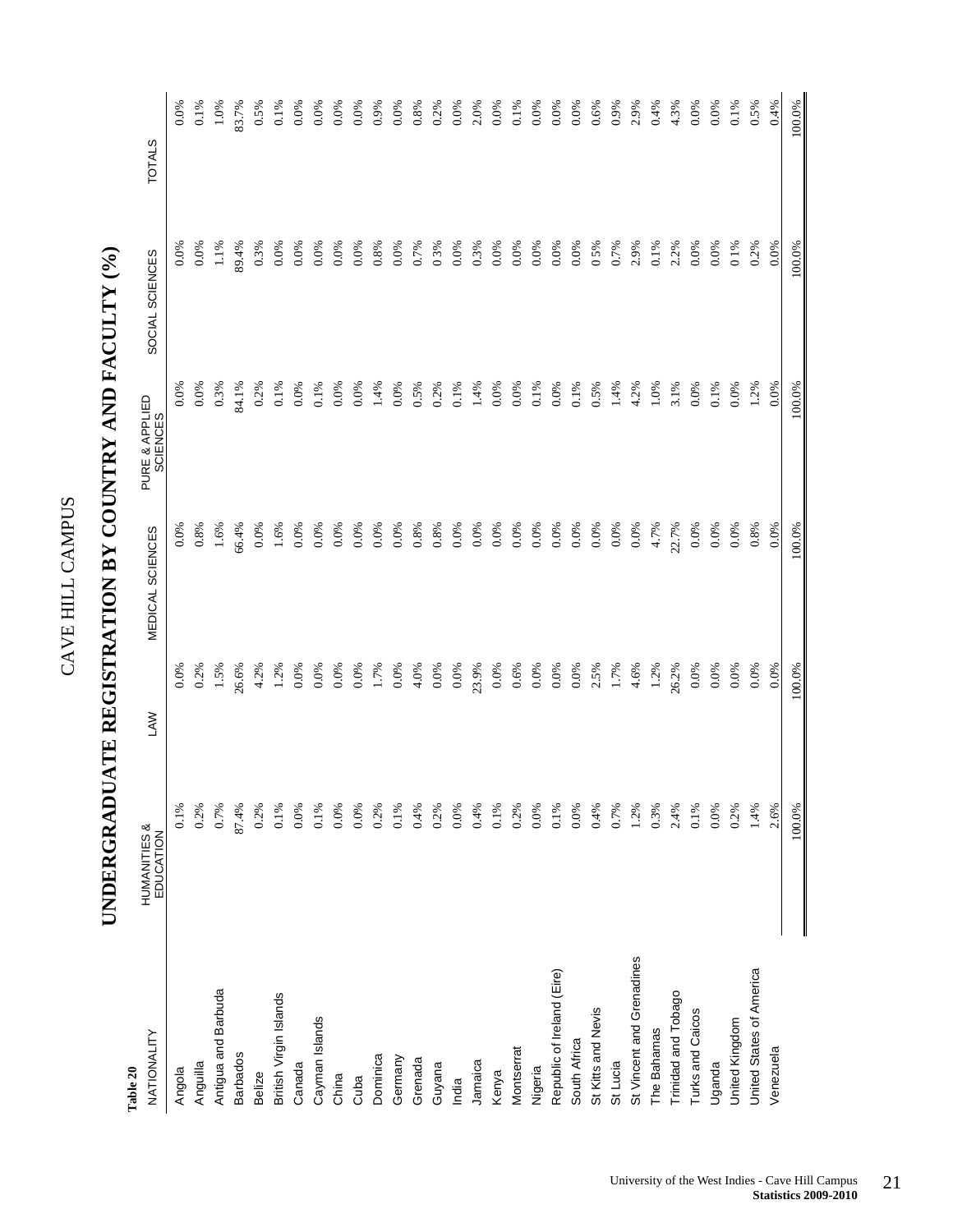## **TOTAL UNDERGRADUATE REGISTRATION BY COUNTRY AND FACULTY**  TOTAL UNDERGRADUATE REGISTRATION BY COUNTRY AND FACULTY

Table 21 **Table 21** 

|                            | INSTITUTE OF | <b>DEVELOPME</b><br>GENDER &<br>Ż |         |         | HUMANITIES &<br>EDUCATION |                 |                  | <b>NAU</b> |               |                            | MEDICAL<br>SCIENCES      |                                  | <b>SCIENCES</b><br>APPLIED<br>PURE & |                                   |                 | <b>SCIENCES</b><br>SOCIAL |                |                 | <b>TOTALS</b> |                |
|----------------------------|--------------|-----------------------------------|---------|---------|---------------------------|-----------------|------------------|------------|---------------|----------------------------|--------------------------|----------------------------------|--------------------------------------|-----------------------------------|-----------------|---------------------------|----------------|-----------------|---------------|----------------|
| NATIONALITY                | Σ            | Щ                                 | ۳       | Σ       | щ                         | ۳               | Σ                | щ          | ۳             | Σ                          | щ                        | ۳                                | Σ                                    | ۲<br>щ                            | Σ               | щ                         | ۳              | Σ               | щ             | ۳              |
| Angola                     |              | ⊂                                 | 0       | $\circ$ |                           |                 |                  | 0          |               | 0                          |                          | 0                                | $\circ$                              | ○                                 | P<br>0          | $\circ$                   | $\circ$        | ⊂               |               |                |
| Anguilla                   |              |                                   |         | $\sim$  |                           |                 |                  |            |               |                            |                          |                                  |                                      | っ<br>$\circ$                      |                 |                           |                |                 |               |                |
| Antigua and Barbuda        |              |                                   |         | $\circ$ | $\circ$                   | ∘               |                  | $\omega$   |               |                            | $\sim$                   | $\mathbf{\mathsf{C}}$            |                                      | $\omega$<br>$\sim$                |                 | $\mathcal{E}$             | 50             | $\overline{16}$ | 55            | $\overline{r}$ |
| <b>Barbados</b>            |              |                                   | 0       | 267     | 789                       | 1056            | ¥                | 88         | 128           |                            | 65                       | $\overline{51}$<br>85            | 433                                  | 944                               | $\overline{15}$ |                           | 3932           | 995             | 4150          | 6145           |
| Belize                     |              |                                   | $\circ$ |         |                           |                 |                  | ⊒          | $\mathcal{S}$ |                            | ⊂                        | ∊                                |                                      |                                   |                 | ∝                         |                |                 | 25            | $\mathcal{E}$  |
| British Virgin Islands     |              |                                   |         |         |                           |                 |                  |            | ⊂             |                            |                          | $\sim$                           |                                      |                                   |                 |                           |                |                 |               |                |
| Canada                     |              |                                   |         |         |                           |                 |                  |            | ⊂             |                            | ⊂                        | ⊂                                |                                      | ⊂                                 |                 |                           |                |                 |               |                |
| Cayman Islands             |              |                                   |         |         |                           |                 |                  | ∊          | $\circ$       |                            | ⊂                        | ⊂                                |                                      | ⊂                                 |                 |                           |                |                 |               |                |
| China                      |              |                                   |         |         | c                         |                 | c                | ∊          | $\circ$       |                            | ⊂                        | $\circ$                          | c                                    | ⊂                                 | ⊂               |                           | $\sim$         |                 |               |                |
| Cuba                       |              |                                   |         |         | $\circ$                   |                 | c                | ∊          | $\circ$       | ⊂                          | ⊂                        | ⊂                                | c                                    | ⊂                                 | ∊               |                           |                |                 | c             |                |
| Dominica                   |              |                                   |         |         | $\sim$                    | S               | c                | $^{\circ}$ | $\infty$      |                            |                          | ⊂                                | -5                                   | $\widetilde{\phantom{a}}$<br>∘    |                 | 22                        | 57             | $\mathbb{Z}^3$  | ₹             |                |
| Germany                    |              |                                   |         |         | $\circ$                   |                 |                  |            | $\circ$       |                            |                          |                                  | ⊂                                    | っ                                 |                 | $\circ$                   | $\circ$        |                 | $\circ$       |                |
| Grenada                    |              |                                   |         |         | n                         |                 |                  | 4          | 2             |                            |                          |                                  |                                      | $\sim$                            |                 | $\overline{\mathcal{A}}$  | ಸ              | 51              | 47            | 8              |
| Guyana                     |              |                                   |         |         | $\sim$                    |                 | ⊂                |            | ⊂             |                            |                          |                                  |                                      |                                   |                 |                           | ニ              | σ               | $^{\circ}$    |                |
| India                      |              |                                   |         |         | $\circ$                   | ⊂               | P                | $\circ$    | ⊂             |                            |                          |                                  |                                      | っ                                 |                 |                           | $\sim$         |                 | $\sim$        |                |
| Jamaica                    |              | ⊂                                 |         |         | $\omega$                  | ∽               | $\overline{31}$  | 84         | 15            |                            |                          |                                  | $\Xi$<br>⊾                           | $\overline{16}$                   |                 | Ξ                         | 그              | A,              | 108           | 150            |
| Kenya                      |              | ⊂                                 |         |         | $\circ$                   |                 | P                |            | 0             |                            |                          | ⊂                                | 0                                    | $\circ$                           | P               | P                         | P              |                 |               |                |
| Montserrat                 |              | ⊂                                 |         |         | $\sim$                    |                 | ◡                |            | $\omega$      |                            | ⊂                        | っ                                | ⊂                                    | $\circ$                           |                 |                           | $\sim$         |                 | ७             |                |
| Nigeria                    |              | ⊂                                 |         |         | $\circ$                   |                 | c                | $\circ$    | $\circ$       |                            | 0                        | ○                                |                                      | 0                                 |                 | 0                         | $\sim$         | $\omega$        |               |                |
| Republic of Ireland (Eire) |              | ⊂                                 | ⊂       |         |                           |                 | ◡                | 0          | 0             |                            | 0                        | ○                                | c                                    | $\circ$                           |                 | $\circ$                   | $\circ$        | 0               |               |                |
| South Africa               |              |                                   |         |         | $\circ$                   |                 |                  | $\circ$    | $\circ$       |                            |                          | 0                                | c                                    |                                   |                 | P                         | $\circ$        | ⊂               |               |                |
| St Kitts and Nevis         |              |                                   |         |         | 4                         |                 | ব                | $^{\circ}$ | $\Xi$         |                            |                          | $\circ$                          | $\omega$                             | $\omega$                          |                 | $\overline{4}$            | $\overline{c}$ | $\overline{18}$ | $^{29}$       | A              |
| St Lucia                   |              |                                   |         |         | $\circ$                   | $\infty$        | $\sim$           | ७          | $\infty$      |                            |                          | 0                                | S                                    | $\Xi$                             | $\Xi$           | S                         | 32             | $\overline{0}$  | 45            | $\mathcal{R}$  |
| St Vincent and Grenadines  |              |                                   |         |         | $\mathbf{r}$              | 15              |                  | $\Xi$      | S             |                            |                          | S<br>$\circ$                     | 25                                   | $\ddot{t}$                        | ₩               | 87                        | 128            | $\mathcal{L}$   | 138           | 212            |
| The Bahamas                |              | ⊂                                 |         |         | $\circ$                   | 4               |                  | n          | ७             |                            | S                        | 9                                | ७                                    | コ<br>n                            |                 |                           | $\omega$       | 14              | 16            | ಸ              |
| Trinidad and Tobago        |              | ⊂                                 | ⊂       |         | 22                        | 29              | 5Î               | 99         | <b>26</b>     |                            | $\overline{c}$           | ≌<br>$\mathcal{L}^{\mathcal{O}}$ | 23                                   | 35                                | σ               | 89                        | 98             | S               | 254           | 317            |
| Turks and Caicos           |              | ⊂                                 | $\circ$ |         |                           |                 |                  | Ç          | 0             |                            | $\circ$                  | ∊                                | c                                    | 0                                 | ⊂               | ⊂                         | 0              |                 |               |                |
| Uganda                     | ∊            | $\circ$                           | 0       |         | $\circ$                   |                 | ⊂                | ⊂          | 0             | ⊂                          | 0                        | ∊                                |                                      | $\circ$                           | 0               | ⊂                         | $\circ$        |                 | 0             |                |
| United Kingdom             | ∊            | $\circ$                           | $\circ$ |         | $\omega$                  |                 | ⊂                | ⊂          | $\circ$       | ⊂                          |                          | ⊂                                | $\circ$                              | 0<br>$\circ$                      | ⊂               | $\sim$                    | $\omega$       | ⊂               | $\circ$       |                |
| United States of America   | ∊            | $\circ$                           | $\circ$ |         | $\overline{16}$           | F               | っ                | $\circ$    | $\circ$       | $\circ$                    |                          |                                  | г                                    | $\frac{13}{9}$<br>$\circ$ $\circ$ | ७               | $\sim$                    | $\circ$        | 4               | 26            | $\Theta$       |
| Venezuela                  | ∊            | $\circ$                           | $\circ$ | 16      | 15                        | $\overline{31}$ | $\circ$          | $\circ$    | $\circ$       | $\circ$                    | $\circ$                  | $\circ$                          | $\circ$                              |                                   | $\circ$         | $\circ$                   |                | 16              | 15            | $\Xi$          |
|                            |              |                                   |         | 310     | 898                       | 1208            | $\overline{131}$ | 350        | 481           | $\boldsymbol{\mathcal{E}}$ | 128<br>$\boldsymbol{98}$ | 589                              | 534                                  | 1123                              | 1291            | 3107                      | 4398           | 2351            | 4987          | 7338           |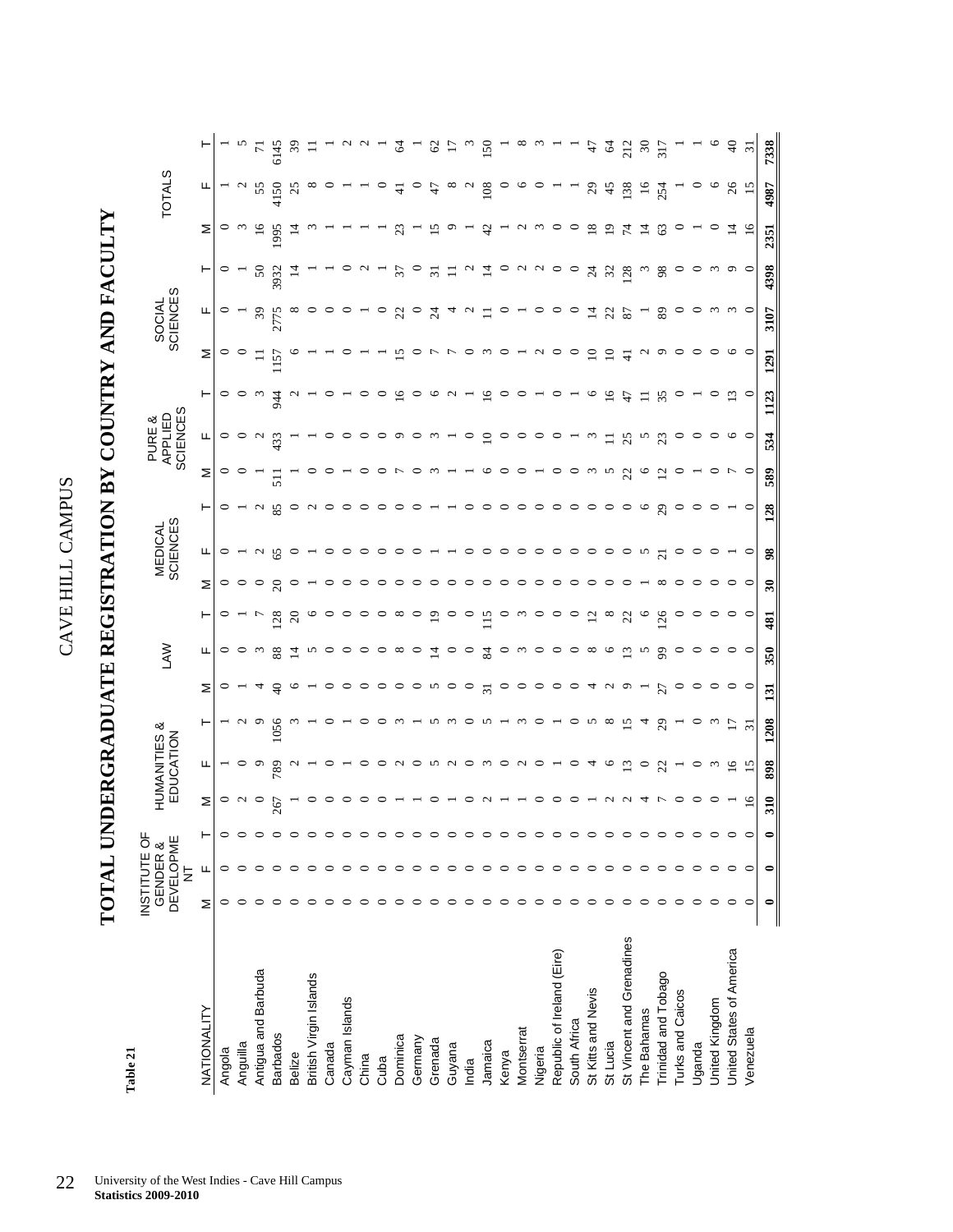# **FULL-TIME UNDERGRADUATE REGISTRATION BY COUNTRY AND FACULTY**  FULL-TIME UNDERGRADUATE REGISTRATION BY COUNTRY AND FACULTY

Table 22 **Table 22** 

|                           | <b>DEVELOPMENT</b><br>INSTITUTE OF | GENDER & | Ĩ<br>$\overline{8}$ | CATION<br><b>JMANITIES</b> |                 |                | ₹                           |                 |                          | SCIENCES<br><b>MEDICAL</b> |                 |          | <b>SCIENCES</b><br>APPLIED<br>PURE & |               |         | SOCIAL<br>SCIENCES |                |                           | <b>TOTALS</b>            |                |
|---------------------------|------------------------------------|----------|---------------------|----------------------------|-----------------|----------------|-----------------------------|-----------------|--------------------------|----------------------------|-----------------|----------|--------------------------------------|---------------|---------|--------------------|----------------|---------------------------|--------------------------|----------------|
| NATIONALITY               | Σ                                  | Щ        | ↽                   | щ                          | $\vdash$        | Σ              | щ                           | ۲               | Σ                        | щ                          |                 | Σ        | щ                                    |               | Σ       | щ                  |                | Σ                         | щ                        |                |
| Anguilla                  |                                    |          |                     | $\circ$                    |                 |                |                             |                 |                          |                            |                 |          |                                      |               | $\circ$ |                    |                | $\omega$                  |                          |                |
| Antigua and Barbuda       |                                    |          |                     | $\sim$                     | $\sim$ $\sim$   | ॼ              | $\omega$                    |                 |                          | $\sim$                     | $\sim$          |          |                                      |               |         | $\frac{32}{1082}$  | $\pm$          | $\vec{a}$                 | 47                       | $\sqrt{2}$     |
| <b>Barbados</b>           |                                    |          | $\infty$            | 265                        | 347             | $\frac{1}{2}$  | $\frac{8}{4}$               | $\overline{54}$ | $\Omega$                 | 65                         | 85              | 286      | 276                                  | 562           | 463     |                    | 1545           | 891                       |                          | 2663           |
| Belize                    |                                    |          |                     | $\mathfrak{a}$             |                 | $\mathbf{c}$   | $\Xi$                       |                 |                          |                            |                 |          |                                      |               |         |                    |                | $\overline{c}$            | $\mathbb{S}$             | 35             |
| British Virgin Islands    |                                    |          |                     |                            |                 |                | n                           |                 |                          |                            | $\sim$          |          |                                      |               |         |                    |                |                           |                          |                |
| Canada                    |                                    |          |                     |                            |                 |                |                             |                 |                          |                            |                 |          |                                      |               |         |                    |                |                           |                          |                |
| Cayman Islands            |                                    |          |                     |                            |                 |                |                             |                 |                          |                            |                 |          |                                      |               |         |                    |                |                           |                          |                |
| China                     |                                    |          |                     |                            |                 | $\circ$        |                             |                 |                          |                            |                 |          |                                      |               |         |                    |                |                           |                          |                |
| Dominica                  |                                    |          |                     |                            | $\sim$          | $\circ$        | $\infty$                    |                 |                          |                            |                 |          |                                      |               |         |                    | $\Xi$          | $\Xi$                     | $^{28}$                  | ¥              |
| Germany                   |                                    |          |                     |                            |                 | $\circ$        |                             |                 |                          |                            |                 |          |                                      |               |         |                    |                |                           |                          |                |
| Grenada                   |                                    |          |                     | S                          | n               | n              | $\overline{4}$              | $\overline{5}$  |                          |                            |                 |          |                                      |               |         |                    | $\frac{8}{1}$  | $\frac{2}{3}$             | 36                       | $\frac{1}{2}$  |
| Guyana                    |                                    |          |                     |                            |                 | $\circ$        | $\circ$                     |                 |                          |                            |                 |          |                                      |               |         |                    |                |                           |                          |                |
| India                     |                                    |          |                     |                            |                 | $\circ$        | $\circ$                     |                 |                          |                            |                 |          |                                      |               |         | $\sim$ $\sim$      |                |                           | $\sim$                   | $\omega$       |
| Jamaica                   |                                    |          |                     | $\omega$                   | n               | $\overline{5}$ | $\frac{84}{5}$              | $\overline{15}$ |                          |                            |                 |          | $\infty$                             | $\Xi$         |         |                    | ᡡ              | ੩                         | 102                      | 142            |
| Montserrat                |                                    |          |                     | $\circ$                    |                 |                | $\sim$                      | $\sim$          |                          | $\circ$                    |                 |          |                                      |               |         |                    | $\sim$         |                           |                          | n              |
| Nigeria                   |                                    |          |                     | $\circ$                    | $\circ$         |                | $\circ$                     |                 |                          | $\circ$                    |                 |          |                                      |               |         |                    |                | $\alpha$ $\alpha$ $\circ$ |                          |                |
| South Africa              |                                    |          |                     | $\circ$                    | $\circ$         | $\circ$        | $\circ$                     |                 |                          | $\circ$ $\circ$            |                 |          |                                      |               |         | $\circ$ $\infty$   |                |                           |                          |                |
| St Kitts and Nevis        |                                    |          |                     | $\omega$                   | $\omega$        |                | $\infty$                    | $\overline{c}$  |                          |                            |                 |          |                                      |               |         |                    | $\vec{a}$      | 13                        | $\mathcal{Z}$            | 35             |
| St Lucia                  |                                    |          |                     | $\circ$                    | $\circ$         | 4 U            | $\circ$                     | $\infty$        |                          | $\circ$                    |                 |          |                                      | $\frac{6}{1}$ |         | $\overline{4}$     | $\mathfrak{L}$ | $\frac{91}{2}$            | $\overline{\mathcal{E}}$ | 53             |
| St Vincent and Grenadines |                                    |          |                     | $\Xi$                      | $\frac{5}{2}$   | $\sigma$       | $\overline{13}$             | S               |                          | $\circ$                    |                 | ≘        | $\overline{N}$                       | ੩             | 25      | $\frac{4}{3}$      | $\mathcal{L}$  | 55                        | $\%$                     | 15             |
| The Bahamas               |                                    |          |                     |                            |                 |                | $\omega$                    |                 |                          | $\sim$                     |                 |          |                                      |               |         |                    |                | $\frac{13}{56}$           | $\overline{5}$           | $^{28}$        |
| Trinidad and Tobago       |                                    |          |                     | $\overline{c}$             | $\frac{8}{18}$  | $\mathcal{S}$  | $\mathcal{S}^{\mathcal{O}}$ | $\overline{5}$  | $\infty$                 | $\overline{c}$             | $\mathcal{S}^2$ |          | $\frac{8}{18}$                       | $^{29}$       |         | 67                 |                |                           | $\overline{217}$         | 273            |
| <b>Turks and Caicos</b>   |                                    |          |                     |                            |                 |                |                             |                 |                          | $\circ$                    |                 |          |                                      |               |         |                    |                |                           |                          |                |
| United Kingdom            |                                    |          |                     | $\omega$                   | $\omega$        |                |                             |                 |                          |                            |                 |          |                                      |               |         |                    |                |                           | $\Delta$                 |                |
| United States of America  |                                    |          |                     | $\overline{4}$             | $\overline{15}$ | $\circ$        | $\circ$                     | $\circ$         | $\circ$                  |                            |                 | $\omega$ | $\omega$                             | $\circ$       | $\circ$ | $\omega$           | σ              | $\overline{10}$           | $\overline{c}$           | $\overline{5}$ |
|                           |                                    |          | $\Xi$               | 339                        | 442             | 129            | 344                         | 473             | $\overline{\mathbf{30}}$ | 98                         | 128             | 352      | 360                                  | 712           | 549     | 1299               | 1848           | 1163                      | 2440                     | 3603           |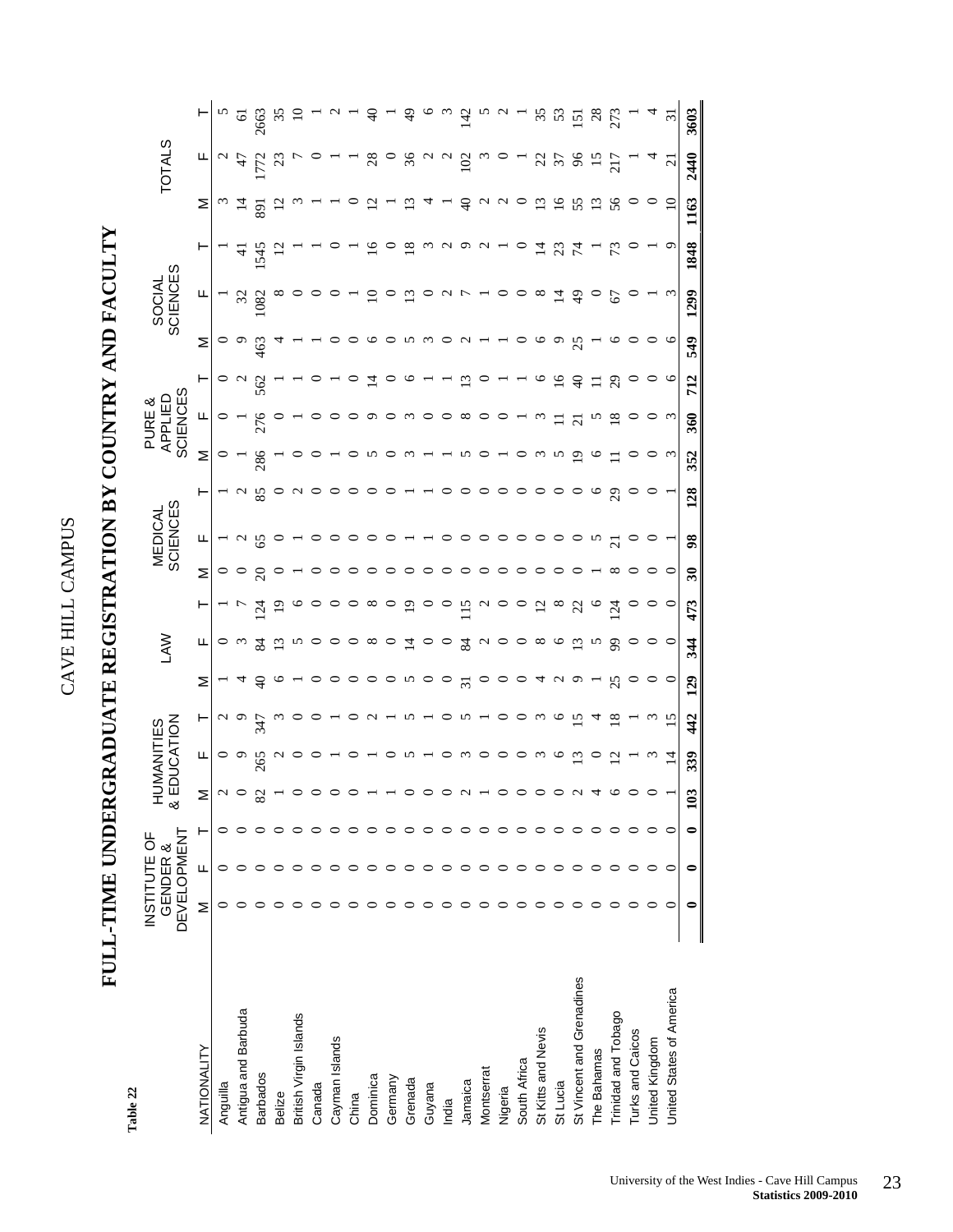# **PART-TIME UNDERGRADUATE REGISTRATION BY COUNTRY AND FACULTY**  PART-TIME UNDERGRADUATE REGISTRATION BY COUNTRY AND FACULTY

Table 23 **Table 23** 

|                            | <b>DEVELOPMENT</b><br>INSTITUTE OF | GENDER & |                 | & EDUCATION<br>HUMANITIES                                              |                                                                                         |                                                                                                              | Š       |                                                                                                                                                                                                                                                                                                                                                                                                                                                                                       |                           | <b>SCIENCES</b><br><b>MEDICAL</b> |         |                  | SCIENCES<br>APPLIED<br>PURE & |                |                                                                                                                                                                                                                                                                                                                                   | SOCIAL<br>SCIENCES |                |                                                           | <b>TOTALS</b>   |                |
|----------------------------|------------------------------------|----------|-----------------|------------------------------------------------------------------------|-----------------------------------------------------------------------------------------|--------------------------------------------------------------------------------------------------------------|---------|---------------------------------------------------------------------------------------------------------------------------------------------------------------------------------------------------------------------------------------------------------------------------------------------------------------------------------------------------------------------------------------------------------------------------------------------------------------------------------------|---------------------------|-----------------------------------|---------|------------------|-------------------------------|----------------|-----------------------------------------------------------------------------------------------------------------------------------------------------------------------------------------------------------------------------------------------------------------------------------------------------------------------------------|--------------------|----------------|-----------------------------------------------------------|-----------------|----------------|
| NATIONALITY                | Σ                                  | щ        | Σ               | щ                                                                      | $\vdash$                                                                                | Σ                                                                                                            | щ       | ⊢                                                                                                                                                                                                                                                                                                                                                                                                                                                                                     | Σ                         | ட                                 | ۳       | Σ                | щ                             | ⊢              | Σ                                                                                                                                                                                                                                                                                                                                 | щ                  | $\vdash$       | Σ                                                         | щ               |                |
| Angola                     |                                    |          | $\circ$         |                                                                        |                                                                                         |                                                                                                              |         |                                                                                                                                                                                                                                                                                                                                                                                                                                                                                       |                           |                                   | $\circ$ | P                |                               |                |                                                                                                                                                                                                                                                                                                                                   |                    |                | $\circ$                                                   |                 |                |
| Antigua and Barbuda        |                                    |          |                 |                                                                        |                                                                                         |                                                                                                              |         | $\circ$ $\circ$ 4                                                                                                                                                                                                                                                                                                                                                                                                                                                                     |                           | $\circ\circ\circ$                 |         |                  |                               | $rac{1}{382}$  | $\circ$ a $\tilde{g}$                                                                                                                                                                                                                                                                                                             |                    | $\circ$        | $\sim$                                                    |                 |                |
| <b>Barbados</b>            |                                    |          |                 | 524                                                                    | $\frac{60}{5}$                                                                          | 00000                                                                                                        |         |                                                                                                                                                                                                                                                                                                                                                                                                                                                                                       |                           |                                   |         | 225              | 157                           |                |                                                                                                                                                                                                                                                                                                                                   | 1693               | 2387           | 104                                                       | 2378            | $10$<br>3482   |
| <b>Belize</b>              |                                    |          |                 |                                                                        |                                                                                         |                                                                                                              |         |                                                                                                                                                                                                                                                                                                                                                                                                                                                                                       | $\circ$                   | $\circ$                           | $\circ$ |                  |                               |                |                                                                                                                                                                                                                                                                                                                                   |                    |                |                                                           |                 |                |
| British Virgin Islands     |                                    |          |                 |                                                                        |                                                                                         |                                                                                                              |         |                                                                                                                                                                                                                                                                                                                                                                                                                                                                                       | ○                         |                                   |         |                  |                               |                | $\sim$ 0                                                                                                                                                                                                                                                                                                                          |                    |                |                                                           |                 |                |
| China                      |                                    |          |                 | $\circ$                                                                |                                                                                         | $\circ$                                                                                                      | ○       | ${\small \begin{array}{c} \multicolumn{2}{c}{} \multicolumn{2}{c}{} \multicolumn{2}{c}{} \multicolumn{2}{c}{} \multicolumn{2}{c}{} \multicolumn{2}{c}{} \multicolumn{2}{c}{} \multicolumn{2}{c}{} \multicolumn{2}{c}{} \multicolumn{2}{c}{} \multicolumn{2}{c}{} \multicolumn{2}{c}{} \multicolumn{2}{c}{} \multicolumn{2}{c}{} \multicolumn{2}{c}{} \multicolumn{2}{c}{} \multicolumn{2}{c}{} \multicolumn{2}{c}{} \multicolumn{2}{c}{} \multicolumn{2}{c}{} \multicolumn{2}{c}{} \$ | $\circ$                   | $\circ$ $\circ$                   | $\circ$ |                  |                               |                |                                                                                                                                                                                                                                                                                                                                   |                    |                |                                                           |                 |                |
| Cuba                       |                                    |          |                 | $\circ$                                                                | $\circ$                                                                                 | $\circ$                                                                                                      | ○       |                                                                                                                                                                                                                                                                                                                                                                                                                                                                                       | $\circ$                   | $\circ$                           | ○       |                  |                               |                |                                                                                                                                                                                                                                                                                                                                   |                    |                |                                                           |                 |                |
| Dominica                   |                                    |          |                 |                                                                        | $\begin{array}{c} \n - \circ \circ \circ - \circ \circ - \circ \circ \circ \end{array}$ | $\circ$                                                                                                      | っ       |                                                                                                                                                                                                                                                                                                                                                                                                                                                                                       | $\circ$                   | $\circ$                           |         | $\sim$           |                               | $\sim$ 0       | $\begin{array}{c} 0 & 0 & 1 \\ 0 & 0 & 0 \\ 0 & 0 & 0 \\ 0 & 0 & 0 \\ 0 & 0 & 0 \\ 0 & 0 & 0 \\ 0 & 0 & 0 \\ 0 & 0 & 0 \\ 0 & 0 & 0 \\ 0 & 0 & 0 \\ 0 & 0 & 0 \\ 0 & 0 & 0 \\ 0 & 0 & 0 & 0 \\ 0 & 0 & 0 & 0 \\ 0 & 0 & 0 & 0 \\ 0 & 0 & 0 & 0 & 0 \\ 0 & 0 & 0 & 0 & 0 \\ 0 & 0 & 0 & 0 & 0 \\ 0 & 0 & 0 & 0 & 0 & 0 \\ 0 & 0 &$ | $\overline{5}$     | $\overline{c}$ |                                                           | $\Xi$           | $\mathbb{Z}$   |
| Grenada                    |                                    |          |                 | $\circ$                                                                |                                                                                         | $\circ$                                                                                                      | ○       |                                                                                                                                                                                                                                                                                                                                                                                                                                                                                       | $\circ$                   | $\circ$                           | $\circ$ | $\circ$          |                               |                |                                                                                                                                                                                                                                                                                                                                   |                    |                |                                                           |                 |                |
| Guyana                     |                                    |          |                 |                                                                        |                                                                                         |                                                                                                              |         |                                                                                                                                                                                                                                                                                                                                                                                                                                                                                       | $\circ$                   | $\circ$                           | $\circ$ | $\circ$          |                               |                |                                                                                                                                                                                                                                                                                                                                   |                    |                |                                                           |                 |                |
| Jamaica                    |                                    |          |                 |                                                                        |                                                                                         |                                                                                                              | $\circ$ |                                                                                                                                                                                                                                                                                                                                                                                                                                                                                       | $\circ$                   |                                   | $\circ$ |                  |                               |                |                                                                                                                                                                                                                                                                                                                                   |                    | N              |                                                           |                 |                |
| Kenya                      |                                    |          |                 |                                                                        |                                                                                         |                                                                                                              |         |                                                                                                                                                                                                                                                                                                                                                                                                                                                                                       |                           |                                   | $\circ$ | $\circ$          |                               |                |                                                                                                                                                                                                                                                                                                                                   |                    | $\circ$        |                                                           |                 |                |
| Montserrat                 |                                    |          |                 |                                                                        |                                                                                         |                                                                                                              |         |                                                                                                                                                                                                                                                                                                                                                                                                                                                                                       |                           | $\circ \circ \circ \circ$         | $\circ$ | $\circ$ $\circ$  |                               |                |                                                                                                                                                                                                                                                                                                                                   |                    | $\circ$        |                                                           | $\omega$ 0      | ന              |
| Nigeria                    |                                    |          |                 |                                                                        |                                                                                         |                                                                                                              | $\circ$ |                                                                                                                                                                                                                                                                                                                                                                                                                                                                                       |                           |                                   | $\circ$ |                  |                               |                |                                                                                                                                                                                                                                                                                                                                   |                    |                |                                                           |                 |                |
| Republic of Ireland (Eire) |                                    |          |                 | $\begin{array}{c} \n - \circ \circ \circ \circ \circ \neg \end{array}$ |                                                                                         | $\begin{array}{c} \circ \circ \circ \circ \circ \circ \circ \circ \circ \circ \circ \circ \circ \end{array}$ | $\circ$ |                                                                                                                                                                                                                                                                                                                                                                                                                                                                                       | $\circ \circ \circ \circ$ | $\circ$                           | $\circ$ | $\circ$          | NOOOO                         | moooooor       |                                                                                                                                                                                                                                                                                                                                   | 00000000077        | $\circ$        | $\begin{array}{c} \n 0 \\ 1 \\ 0 \\ 0 \\ 0\n \end{array}$ | $ \overline{z}$ |                |
| St Kitts and Nevis         |                                    |          |                 |                                                                        |                                                                                         |                                                                                                              | $\circ$ |                                                                                                                                                                                                                                                                                                                                                                                                                                                                                       | $\circ$                   | $\circ$                           | $\circ$ | $\circ$          | $\circ$ $\circ$               |                | 4                                                                                                                                                                                                                                                                                                                                 |                    | $\Xi$          |                                                           |                 |                |
| St Lucia                   |                                    |          | $\sim$          | $\circ$                                                                |                                                                                         |                                                                                                              | $\circ$ |                                                                                                                                                                                                                                                                                                                                                                                                                                                                                       | $\circ$                   | $\circ$                           | $\circ$ | $\circ$          |                               |                |                                                                                                                                                                                                                                                                                                                                   |                    | $\circ$        |                                                           | $\infty$        |                |
| St Vincent and Grenadines  |                                    |          | $\circ$         | $\circ$ $\circ$                                                        |                                                                                         |                                                                                                              | $\circ$ |                                                                                                                                                                                                                                                                                                                                                                                                                                                                                       | $\circ$                   | $\circ$                           | $\circ$ | $\omega$ $\circ$ | $\overline{4}$ $\circ$        |                | $\overline{16}$                                                                                                                                                                                                                                                                                                                   |                    | $24$ $\sigma$  |                                                           | $\overline{a}$  | ତି             |
| The Bahamas                |                                    |          |                 |                                                                        |                                                                                         |                                                                                                              | $\circ$ |                                                                                                                                                                                                                                                                                                                                                                                                                                                                                       | $\circ$                   | $\circ$                           | $\circ$ |                  |                               | $\circ$        |                                                                                                                                                                                                                                                                                                                                   |                    |                |                                                           | $-57$           |                |
| Trinidad and Tobago        |                                    |          |                 | $\overline{10}$                                                        |                                                                                         |                                                                                                              | $\circ$ |                                                                                                                                                                                                                                                                                                                                                                                                                                                                                       | $\circ$                   | $\circ$                           | $\circ$ |                  | N                             | $\circ$        |                                                                                                                                                                                                                                                                                                                                   |                    | 25             |                                                           |                 | $\frac{4}{4}$  |
| Uganda                     |                                    |          |                 |                                                                        |                                                                                         |                                                                                                              | ○       |                                                                                                                                                                                                                                                                                                                                                                                                                                                                                       | $\circ$                   | $\circ$                           |         |                  |                               |                | $\begin{array}{c} \n\mathfrak{m} \circ \mathfrak{0} \circ \mathfrak{0} \end{array}$                                                                                                                                                                                                                                               |                    |                |                                                           |                 |                |
| United Kingdom             |                                    |          |                 |                                                                        | $\circ$ a                                                                               |                                                                                                              | $\circ$ |                                                                                                                                                                                                                                                                                                                                                                                                                                                                                       | $\circ$                   | $\circ$                           | $\circ$ |                  | $\circ$                       | $\circ$ $\sim$ |                                                                                                                                                                                                                                                                                                                                   |                    | $\sim$         | $\circ$                                                   | $\sim$          | $\sim$ $\sim$  |
| United States of America   |                                    |          | $\circ$         | $0$ $\alpha$ $\overline{2}$                                            |                                                                                         |                                                                                                              | ○       |                                                                                                                                                                                                                                                                                                                                                                                                                                                                                       | ○                         | $\circ$                           |         |                  |                               |                |                                                                                                                                                                                                                                                                                                                                   | $\sim$ 0           |                | ᠴ                                                         |                 |                |
| Venezuela                  |                                    |          | $\overline{16}$ |                                                                        | $\overline{31}$                                                                         |                                                                                                              | $\circ$ |                                                                                                                                                                                                                                                                                                                                                                                                                                                                                       | $\circ$                   | $\circ$                           | $\circ$ | $\circ$          | $\circ$                       | $\circ$        |                                                                                                                                                                                                                                                                                                                                   |                    | $\circ$        | $\overline{16}$                                           | 15              | $\overline{3}$ |
|                            |                                    |          | 207             | 559                                                                    | 766                                                                                     | $\mathbf{\hat{c}}$                                                                                           | ے       | $\infty$                                                                                                                                                                                                                                                                                                                                                                                                                                                                              | 0                         | 0                                 | 0       | 237              | 174                           | 411            | 742                                                                                                                                                                                                                                                                                                                               | 1808               | 2550           | 1188                                                      | 2547            | 3735           |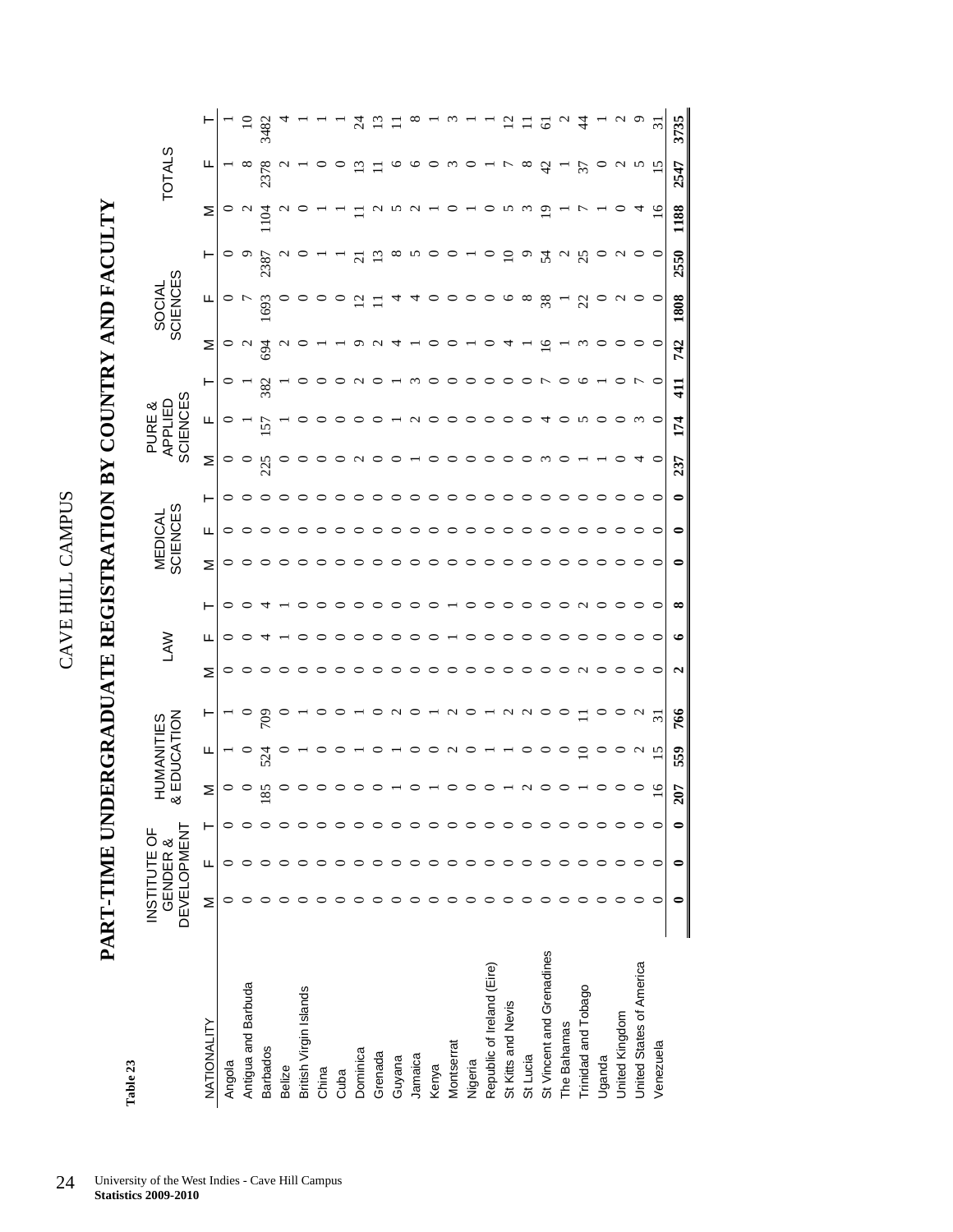| くりし<br>)<br>)<br>ļ |  |
|--------------------|--|
| ۔<br>آ             |  |
|                    |  |
| Ц<br>Ī.            |  |

## GRADUATE REGISTRATION BY COUNTRY AND FACULTY  $(\%$ **GRADUATE REGISTRATION BY COUNTRY AND FACULTY (%)**

| NATIONALITY               | <b>DEVELOPMENT</b><br>INSTITUTE OF<br>GENDER & | HUMANITIES&<br>EDUCATION                                                                                                                   | MEDICAL SCIENCES<br><b>SAN</b> |                          | PURE & APPLIED<br>SCIENCES                                                        | SOCIAL SCIENCES | <b>TOTALS</b>         |
|---------------------------|------------------------------------------------|--------------------------------------------------------------------------------------------------------------------------------------------|--------------------------------|--------------------------|-----------------------------------------------------------------------------------|-----------------|-----------------------|
| Anguilla                  | 0.0%                                           |                                                                                                                                            | 0.0%                           | 0.0%                     |                                                                                   | 0.2%            | 01%                   |
| Antigua and Barbuda       | 0.0%                                           | $0.0%$<br>0.0%                                                                                                                             | $0.0\%$                        | 0.0%                     |                                                                                   | 5.5%            | 2.8%                  |
| Australia                 | 0.0%                                           |                                                                                                                                            | $0.0\%$                        |                          |                                                                                   | $0.0\%$         |                       |
| <b>Barbados</b>           | 84.6%                                          | 81.0%                                                                                                                                      |                                | $0.0\%$<br>51.7%<br>0.0% | %0.9%<br>0.9%<br>5.1%                                                             | 62.6%           | 0 1%<br>50.9%         |
| Belize                    | 0.0%                                           |                                                                                                                                            | 9.2%<br>3.1%                   |                          |                                                                                   | 2.0%            | 1.9%                  |
| British Virgin Islands    | 0.0%                                           |                                                                                                                                            | 0.0%                           | 0.0%                     |                                                                                   | 0.2%            | $0.1\%$               |
| Canada                    | 0.0%                                           |                                                                                                                                            | 0.0%                           | 1.7%                     |                                                                                   | $0.2\%$         | 0.3%                  |
| Costa Rica                | 0.0%                                           |                                                                                                                                            | 0.0%                           | 0.0%                     |                                                                                   | 0.0%            | 0 1%<br>0 1%          |
| Cuba                      | 0.0%                                           |                                                                                                                                            | 0.0%                           | 0.0%                     |                                                                                   | 0.0%            |                       |
| Dominica                  | 0.0%                                           | $\begin{array}{l} 1.1\% \\ 0.00\% \\ 0.5\% \\ 0.5\% \\ 1.1\% \\ 1.1\% \\ 0.00\% \end{array}$                                               | 1.5%                           | 0.0%                     |                                                                                   | 4.0%            | 2.6%                  |
| Grenada                   | 0.0%                                           |                                                                                                                                            | 0.0%                           | 1.7%                     |                                                                                   | 0.8%            | 0.9%                  |
| Guadeloupe                | $0.0\%$                                        |                                                                                                                                            | $0.0\%$                        | 0.0%                     |                                                                                   | 0.2%            | $0.1\%$               |
| Guyana                    | 7.7%                                           | 0.0%                                                                                                                                       | 5.4%                           | 15.0%                    |                                                                                   | 3.8%            |                       |
| Honduras                  | 0.0%                                           | 0.0%                                                                                                                                       | 0.0%                           | 0.0%                     |                                                                                   | 0.0%            | $4.2\%$<br>0 1 %      |
| India                     | 0.0%                                           | $\begin{array}{l} 0.0\% \\ 0.0\% \\ 0.0\% \\ 0.0\% \\ 0.0\% \\ 0.0\% \\ 0.0\% \\ 0.0\% \\ 0.0\% \\ 0.0\% \\ 0.0\% \\ 0.0\% \\ \end{array}$ | 0.0%                           | 1.7%                     |                                                                                   | 0.0%            | 01%                   |
| Jamaica                   | 0.0%                                           |                                                                                                                                            | 6.2%                           | 6.7%                     |                                                                                   | 32%             | 3.3%                  |
| Kenya                     | 0.0%                                           |                                                                                                                                            | 0.0%                           | 0.0%                     |                                                                                   | 0.6%            | 0.3%                  |
| Montserrat                | 0.0%                                           |                                                                                                                                            | 0.8%                           | 0.0%                     |                                                                                   | 0.2%            | 0.2%                  |
| Nicaragua                 | 0.0%                                           |                                                                                                                                            | 0.0%                           | 0.0%                     | 0.0%                                                                              | 0.2%            | 0.1%                  |
| Nigeria                   | 0.0%                                           |                                                                                                                                            | $0.0\%$                        |                          |                                                                                   | 0.0%            |                       |
| Russia                    | 0.0%                                           |                                                                                                                                            | 0.0%                           | $3.3\%$<br>$0.0\%$       | $\begin{array}{l} 0.0\% \\ 0.9\% \\ 0.9\% \\ 5.1\% \\ 2.6\% \\ 1.7\% \end{array}$ | $0.0\%$         | 0 2%<br>0 1 %<br>0.6% |
| St Kitts and Nevis        | 0.0%                                           |                                                                                                                                            | 0.8%                           | 0.0%                     |                                                                                   | 0.8%            |                       |
| St Lucia                  | 0.0%                                           |                                                                                                                                            | 0.8%                           | $6.7\%$<br>0.0%          |                                                                                   | 3.4%            | 3.4%                  |
| St Vincent and Grenadines | 0.0%                                           |                                                                                                                                            | 23%                            |                          |                                                                                   | 3.8%            | 3.3%                  |
| Suriname                  | 0.0%                                           |                                                                                                                                            | 0.0%                           | 0.0%                     |                                                                                   | $0.0\%$         | 0.2%                  |
| Swaziland                 | 0.0%                                           | $0.0\%$                                                                                                                                    | 0.0%                           | 0.0%                     | 0.0%                                                                              | 0.2%            | $0~1\%$               |
| The Bahamas               | 0.0%                                           | 1.1%                                                                                                                                       | 6.2%                           | 1.7%                     | 0.9%                                                                              | 1.2%            | 1.8%                  |
| Trinidad and Tobago       | 7.7%                                           | 2.1%                                                                                                                                       | 531%                           | 0.0%                     | 7.7%                                                                              | 61%             | 11.3%                 |
| Turks and Caicos Islands  | 0.0%                                           | 0.0%                                                                                                                                       | 0.0%                           | 0.0%                     | 0.0%                                                                              | 0.2%            | 0.1%                  |
| United Kingdom            | 0.0%                                           | 0.5%                                                                                                                                       | $0.0\%$                        | 0.0%                     | 0.0%                                                                              | 0.0%            | $0.1\%$               |
| United States of America  | 0.0%                                           | 1.6%                                                                                                                                       | 0.0%                           | 0.0%                     | 0.9%                                                                              | 0.4%            | 0.6%                  |
| Venezuela                 | 0.0%                                           | 0.0%                                                                                                                                       | 0.8%                           | 0.0%                     | 0.0%                                                                              | 0.0%            | 01%                   |
|                           | 100.0%                                         | 100.0%                                                                                                                                     | 100.0%                         | 100.0%                   | 100.0%                                                                            | 100.0%          | 100.0%                |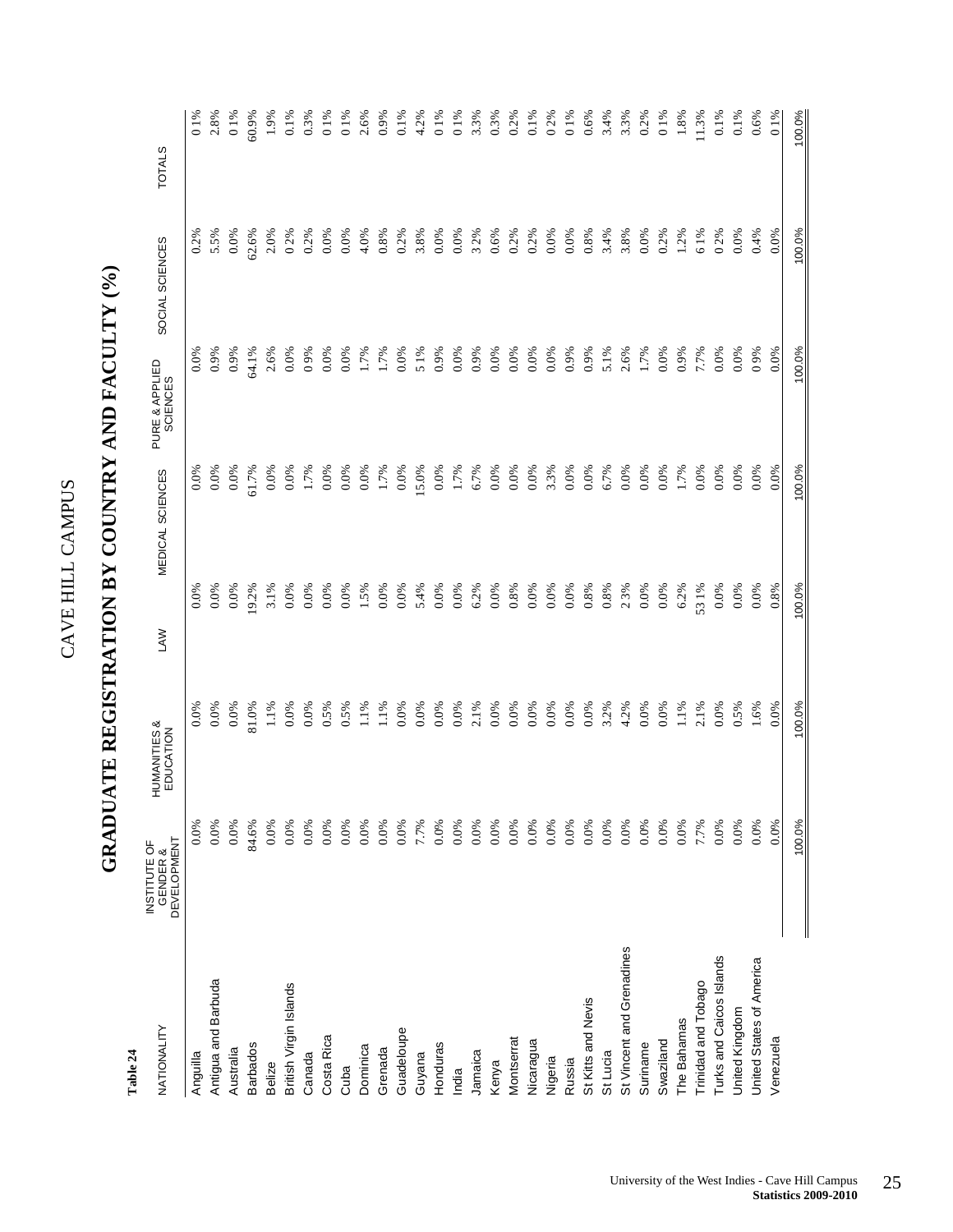**TOTAL GRADUATE REGISTRATION BY COUNTRY AND FACULTY**  TOTAL GRADUATE REGISTRATION BY COUNTRY AND FACULTY

> Table 25 **Table 25**

|                                                |         | INSTITUTE OF GENDE<br>& DEVELOPMENT | ≃ |         | HUMANITIES &<br>EDUCATION |          |                  | <b>NVT</b> |            |         | MEDICAL<br>SCIENCES |         |         | <b>SCIENCES</b><br>PURE &<br>APPLIED |        |               | SOCIAL<br>SCIENCES |                          |                 | <b>TOTALS</b>          |                |
|------------------------------------------------|---------|-------------------------------------|---|---------|---------------------------|----------|------------------|------------|------------|---------|---------------------|---------|---------|--------------------------------------|--------|---------------|--------------------|--------------------------|-----------------|------------------------|----------------|
| <b>NATIONALITY</b>                             | Σ       | Щ                                   |   | Σ       | щ                         | ۳        | Σ                | щ          | ۳          | Σ       | Щ                   | ۳       | Σ       | щ                                    | ۳      | Σ             | щ                  | Η                        | Σ               | щ                      |                |
| Anguilla                                       |         |                                     |   | $\circ$ | ○                         | 0        |                  | $\circ$    | 0          | 0       | ⇨                   | 0       | $\circ$ |                                      |        | $\circ$       |                    |                          | 0               |                        |                |
| Antigua and Barbuda                            |         |                                     |   | $\circ$ | $\circ$                   | ○        |                  | $\circ$    | $\circ$    | ⊂       | $\circ$             | $\circ$ |         |                                      |        |               | $\Omega$           | 27                       |                 | $\overline{c}$         | 28             |
| Australia                                      |         |                                     |   | ⊂       | ⊂                         | c        |                  | $\circ$    | $\circ$    |         | 0                   | ⊂       |         |                                      |        | ∊             | $\circ$            | $\circ$                  |                 | $\circ$                |                |
| <b>Barbados</b>                                |         |                                     |   |         | $\frac{0}{11}$            | S        |                  | ِ          | 25         |         | 28                  | 5       | 39      | 36                                   |        | $\frac{6}{1}$ | 54                 | 310                      | 217             | 394                    | $\overline{5}$ |
| <b>Belize</b>                                  |         |                                     |   |         |                           |          |                  |            | 4          |         |                     |         |         |                                      |        |               |                    | $\Xi$                    |                 | 15                     | $\Xi$          |
| British Virgin Islands                         |         |                                     |   |         |                           |          |                  |            | ⊂          |         |                     |         |         |                                      |        |               |                    |                          |                 |                        |                |
| Canada                                         |         |                                     |   |         |                           |          |                  |            |            |         |                     |         |         |                                      |        |               |                    |                          |                 |                        |                |
| Costa Rica                                     |         |                                     |   |         |                           |          |                  |            |            |         |                     |         |         |                                      |        |               |                    |                          |                 |                        |                |
| Cuba                                           |         |                                     |   |         |                           |          |                  |            | ○          |         | ⊂                   |         |         |                                      |        |               |                    | っ                        |                 |                        |                |
| Dominica                                       |         |                                     |   |         |                           | $\sim$   |                  |            | $\sim$     |         | ⊂                   |         |         |                                      |        |               | $\infty$           | $\Omega$                 | S               | $\sim$                 | ಸ              |
| Grenada                                        |         |                                     |   |         | $\sim$                    | $\sim$   |                  | ⊂          | ○          |         | ⊂                   |         |         |                                      | $\sim$ |               |                    |                          |                 |                        |                |
| Guadeloupe                                     |         |                                     |   |         | っ                         | っ        |                  | ⊂          | ○          |         | ⊂                   | ⊂       |         |                                      | ⊂      |               |                    |                          |                 |                        |                |
| Guyana                                         |         |                                     |   |         | ⊂                         | ⊂        |                  | 4          | r          | ç       | ৩                   | ○       |         |                                      | ७      | σ             | ≘                  | P                        | $\circ$         | 23                     |                |
| Honduras                                       |         |                                     |   |         | っ                         | ⊂        |                  | ⊂          | っ          |         | ⊂                   |         |         |                                      |        |               |                    |                          |                 |                        |                |
| India                                          |         |                                     |   |         | っ                         | ⊂        |                  | ⊂          | っ          |         | ⊂                   |         |         |                                      |        |               |                    |                          |                 | $\circ$                |                |
| Jamaica                                        |         |                                     |   |         | $\omega$                  | ᅿ        |                  | ⊾          | $\infty$   |         | 4                   |         |         |                                      |        |               |                    | 9                        | ≘               | $\mathfrak{L}$         | $\mathfrak{Z}$ |
| Kenya                                          |         |                                     |   |         | っ                         | ⊂        |                  |            |            |         | っ                   |         |         |                                      |        |               | $\mathbf{\sim}$    |                          |                 | $\sim$                 |                |
| Montserrat                                     |         |                                     |   |         | ○                         |          |                  |            |            |         | ○                   |         | 0       |                                      |        |               |                    |                          |                 | $\mathbf{\mathcal{L}}$ |                |
| Nicaragua                                      |         | っ                                   |   |         | $\circ$                   | ○        |                  | ⊂          | ⊂          |         | ○                   | ⊂       | 0       | ⊂                                    | ⊂      |               |                    |                          | ∘               |                        |                |
| Nigeria                                        |         | っ                                   |   |         | $\circ$                   | ○        |                  | ⊂          | c          |         | ○                   | $\sim$  | ∊       | ⊂                                    |        |               |                    |                          | $\mathbf{\sim}$ | 0                      |                |
| Russia                                         |         |                                     |   |         | っ                         | ○        |                  | ⊂          |            |         | ○                   | ⊂       |         |                                      |        |               | 0                  |                          | 0               |                        |                |
| St Kitts and Nevis                             |         | ⊂                                   |   |         | ᅌ                         | っ        |                  | ⊂          |            |         | ○                   | ⊂       |         |                                      |        |               |                    | 4                        | S               | $\omega$               | c              |
| St Lucia                                       |         | ⊂                                   |   |         | 5                         | ╰        |                  | ∊          |            |         | $\sim$              |         |         |                                      | ⊾      |               | P                  |                          | $\mathbf{r}$    | $\overline{\Omega}$    | 34             |
| St Vincent and<br>Grenadines                   |         | ⊂                                   |   |         | ⊾                         | ∞        | 0                | $\omega$   | $\omega$   | ∊       | 0                   | ⊂       |         |                                      |        |               | $\mathsf{D}$       | $\mathsf{D}$             | ⋣               | $\mathbf{D}$           | 33             |
| Suriname                                       |         |                                     |   | ⊂       | ⊂                         | c        |                  | $\circ$    | ○          | ⊂       | ⊂                   |         |         |                                      |        |               | ∊                  |                          |                 | $\mathbf{\sim}$        |                |
| Swaziland                                      |         |                                     |   |         |                           |          |                  | っ          | ○          | ⊂       | ⊂                   |         |         |                                      |        |               |                    |                          |                 |                        |                |
| The Bahamas                                    |         |                                     |   |         | c                         |          |                  | n          | $^{\circ}$ |         |                     |         |         |                                      |        |               | 4                  | ७                        |                 | ニ                      | ≌              |
| Trinidad and Tobago<br><b>Turks and Caicos</b> | ⊂       |                                     |   | ⊂       |                           |          | $\overline{c}$   | 48         | $\odot$    | $\circ$ | ⊂                   |         |         |                                      |        |               | 26                 | $\overline{\mathcal{E}}$ | 27              | 86                     |                |
| Islands                                        | 0       | っ                                   |   | ⊂       | ⊂                         | c        |                  | 0          | 0          | 0       | 0                   | っ       |         |                                      |        |               |                    |                          | 0               |                        |                |
| United Kingdom                                 | $\circ$ | $\circ$                             |   |         |                           |          |                  | ⊂          | ○          | っ       | ⊂                   |         |         |                                      |        |               |                    | ⊂                        | 0               |                        |                |
| United States of America                       | $\circ$ | $\circ$                             |   |         | $\sim$ 0                  | $\omega$ | ∘                | $\circ$    | $\circ$    | $\circ$ | $\circ$             | ᅌ       | ○       |                                      |        |               |                    | $\sim$                   | $\sim$          |                        |                |
| Venezuela                                      | ⊂       | $\circ$                             |   | $\circ$ |                           | $\circ$  | $\circ$          |            |            | $\circ$ | $\circ$             | $\circ$ | $\circ$ | $\circ$                              | ⊂      | $\circ$       | $\circ$            | $\circ$                  | $\circ$         |                        |                |
|                                                |         |                                     | ∾ | ន       | 137                       | 189      | $\boldsymbol{3}$ | 88         | 130        | ÷       | $\boldsymbol{3}$    | 8       | 54      | ය                                    | t      | Ę             | 324                | 495                      | 337             | 667                    | 1004           |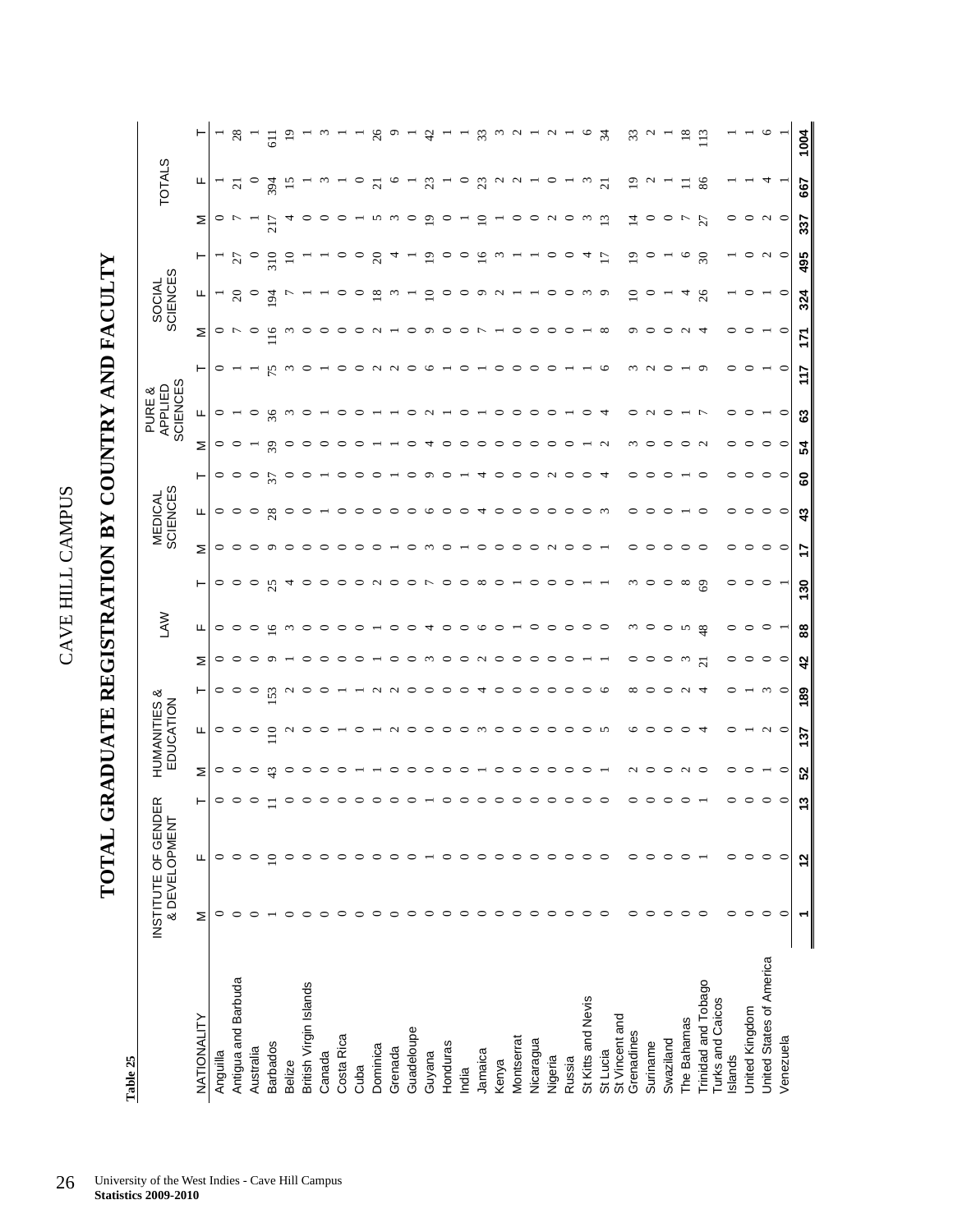## **FULL-TIME GRADUATE REGISTRATION BY COUNTRY AND FACULTY**  FULL-TIME GRADUATE REGISTRATION BY COUNTRY AND FACULTY

Table 26 **Table 26** 

|                           | INSTITUTE OF<br>GENDER & |   |   | ┷                                | <b>NANI</b>             |                |                 |             |                |                                                                          |                           |            |                 | PURE &              |                   |                                  |                    |                  |                    |                                                  |                  |
|---------------------------|--------------------------|---|---|----------------------------------|-------------------------|----------------|-----------------|-------------|----------------|--------------------------------------------------------------------------|---------------------------|------------|-----------------|---------------------|-------------------|----------------------------------|--------------------|------------------|--------------------|--------------------------------------------------|------------------|
|                           | <b>DEVELOPMEN</b>        |   |   |                                  | EDUCATION<br>య          |                |                 | ≷<br>≧      |                |                                                                          | MEDICAL<br>SCIENCES       |            |                 | SCIENCES<br>APPLIED |                   |                                  | SOCIAL<br>SCIENCES |                  |                    | <b>TOTALS</b>                                    |                  |
| NATIONALITY               | Σ                        | ட | ۲ | Σ                                | щ                       | ۳              | Σ               | щ           | ⊢              | Σ                                                                        | щ                         | ⊢          | Σ               | щ                   | ⊢                 | Σ                                | ட                  | ۳                | Σ                  | щ                                                | ۳                |
| Antigua and Barbuda       |                          |   |   | $\circ$ $\infty$                 |                         |                | $\circ$         | $\circ$     | $\circ$        | $\circ$                                                                  |                           |            |                 |                     |                   | $\frac{2}{4}$                    | $\frac{10}{7}$     | $\overline{5}$   |                    |                                                  | $\Xi$            |
| <b>Barbados</b>           |                          |   |   |                                  | $\circ$ 2               | $rac{6}{5}$    |                 | $\supseteq$ | $\bar{c}$      | $\overline{ }$                                                           | $\frac{0}{25}$            | $\circ$ 33 | $\frac{1}{22}$  | ≌                   | $\theta$          |                                  |                    | $\overline{20}$  | $\frac{2}{8}$      | 156                                              | $\overline{241}$ |
| Belize                    |                          |   |   |                                  | $\mathcal{L}$           |                |                 | $\omega$    | 4              |                                                                          |                           |            |                 |                     |                   |                                  |                    |                  |                    | $\Xi$                                            | $\overline{5}$   |
| Canada                    |                          |   |   | $\circ \circ \circ$              |                         | $\sim$ 0       |                 |             |                | $\circ$                                                                  |                           |            |                 |                     |                   |                                  |                    |                  | $0 \circ \omega -$ |                                                  |                  |
| Dominica                  |                          |   |   |                                  |                         |                |                 |             |                | $\circ$                                                                  |                           |            |                 |                     |                   |                                  |                    | $\infty$         |                    |                                                  |                  |
| Grenada                   |                          |   |   |                                  | $\circ$ $\sim$          | $\sim$         |                 |             |                |                                                                          |                           |            |                 |                     |                   |                                  | $\sim$             | $\sim$           |                    |                                                  |                  |
| Guadeloupe                |                          |   |   |                                  | $\circ$                 |                |                 |             |                |                                                                          |                           |            |                 |                     |                   |                                  |                    |                  | $\circ$            |                                                  |                  |
| Guyana                    |                          |   |   |                                  | $\circ$                 |                | $\sim$          |             | $\omega$       | $\omega$                                                                 | $\circ$                   | $\circ$    |                 |                     |                   | n o                              | $\omega$           | $\infty$         | $\vec{a}$          | $\overline{13}$                                  | 27               |
| Honduras                  |                          |   |   | $\circ$                          |                         |                |                 |             |                |                                                                          |                           |            |                 |                     |                   |                                  | $\circ$            |                  | $\circ$            |                                                  |                  |
| India                     |                          |   |   |                                  |                         |                |                 |             |                |                                                                          |                           |            |                 |                     |                   | $\circ$                          | $\circ$            |                  | $ \sim$            |                                                  |                  |
| Jamaica                   |                          |   |   | $\circ$ $\overline{\phantom{0}}$ |                         |                | $\circ$         | $\omega$    | $\omega$       | $\circ$                                                                  | 4                         | 4          | $\circ$         |                     |                   |                                  |                    |                  |                    | $\tilde{5}$                                      | $\mathcal{Z}$    |
| Kenya                     |                          |   |   | $\circ$                          | a o o o o o o m o o     | m o o o o o o  | $\circ$ $\circ$ | $\circ$     | $\circ$        | $\begin{array}{c} \circ \circ \circ \circ \circ \circ \circ \end{array}$ | $\circ$ $\circ$           | $\circ$    | $\circ$ $\circ$ | $\circ$             | $\circ$           | $\circ$ $ \circ$                 | n do 100 wwro      |                  | - o o u o w w d o  | $\begin{array}{c} \n\alpha & \alpha \end{array}$ |                  |
| Montserrat                |                          |   |   | $\circ$                          |                         |                |                 |             |                |                                                                          |                           | $\circ$    |                 | $\circ$             | $\circ$           |                                  |                    |                  |                    |                                                  |                  |
| Nicaragua                 |                          |   |   | $\circ$                          |                         |                | $\circ$         | $\circ$     | $\circ$        |                                                                          | $\circ$                   | $\circ$    | $\circ$         | $\circ$             | $\circ$           | $\circ$                          |                    |                  |                    |                                                  |                  |
| Nigeria                   |                          |   |   | $\circ$                          |                         |                | $\circ$         | $\circ$     | $\circ$        |                                                                          | $\circ$                   | $\sim$ 0   | $\circ$         | $\circ$             | $\circ$           | $\circ$                          |                    |                  |                    |                                                  | $\sim$           |
| Russia                    |                          |   |   | $\circ$                          |                         |                | $\circ$         | $\circ$     |                |                                                                          |                           |            | $\circ$         |                     |                   | $\circ$                          |                    |                  |                    |                                                  |                  |
| St Kitts and Nevis        |                          |   |   | $\circ$                          |                         |                |                 | $\circ$     |                |                                                                          |                           |            |                 | $\circ$             |                   |                                  |                    | 4v               |                    | $\omega$                                         |                  |
| St Lucia                  |                          |   |   |                                  |                         | 4              |                 | $\circ$     | $\circ$        | $\circ$ $\circ$                                                          | $\circ \circ \circ \circ$ | $\omega$   |                 | 4                   |                   |                                  |                    |                  |                    | $\overline{13}$                                  | $\overline{8}$   |
| St Vincent and Grenadines |                          |   |   |                                  |                         | $\overline{r}$ | $\circ$         | $\sim$      | $\sim$         |                                                                          |                           | $\circ$    | $Q \cup Q$      |                     | $\omega$ $\alpha$ | $ \land$ $\land$ $\circ$ $\circ$ |                    | $\overline{4}$ o |                    | $\overline{15}$                                  | $\mathfrak{L}$   |
| Suriname                  |                          |   |   |                                  |                         | $\circ$        | $\circ$         | $\circ$     |                | $\circ$                                                                  |                           |            |                 | $\sim$              |                   |                                  |                    |                  |                    | $\mathbf{\Omega}$                                |                  |
| Swaziland                 |                          |   |   |                                  | $\circ$                 | $\circ$        | $\circ$         |             | $\circ$        | $\circ$                                                                  |                           |            |                 |                     |                   |                                  |                    |                  |                    |                                                  |                  |
| The Bahamas               |                          |   |   |                                  |                         |                | $\omega$        |             | $\omega$       |                                                                          |                           |            |                 |                     |                   | $\sim$                           |                    | $\circ$          |                    | $\circ$                                          |                  |
| Trinidad and Tobago       | ⊂                        |   |   | $\circ \circ \circ$              | $\sim$                  | $\sim$         | $\sim$          | ŗ           | $\circ$        |                                                                          |                           |            |                 |                     |                   | $\overline{4}$                   | 25                 | 29               | $On$ $Oo$ $On$     |                                                  | $47$             |
| Turks and Caicos Islands  | ○                        | ○ |   |                                  |                         | $\circ$ $\sim$ |                 |             |                |                                                                          |                           |            |                 |                     |                   |                                  |                    |                  |                    |                                                  |                  |
| United States of America  | ⊂                        | C |   |                                  |                         |                | $\circ$         | $\circ$     | $\circ$        | $\circ$                                                                  | $\circ$                   | $\circ$    | $\circ$         |                     |                   |                                  |                    | $\mathfrak{g}$   |                    | $\omega$                                         |                  |
|                           | 0                        |   |   | $\mathbf{\Omega}$                | $\widehat{\mathcal{A}}$ | 52             | 15              | 27          | $\overline{4}$ | 13                                                                       | $\widehat{\mathcal{A}}$   | 53         | 33              | $\frac{4}{3}$       | 77                | 76                               | 156                | 232              | 149                | 313                                              | 462              |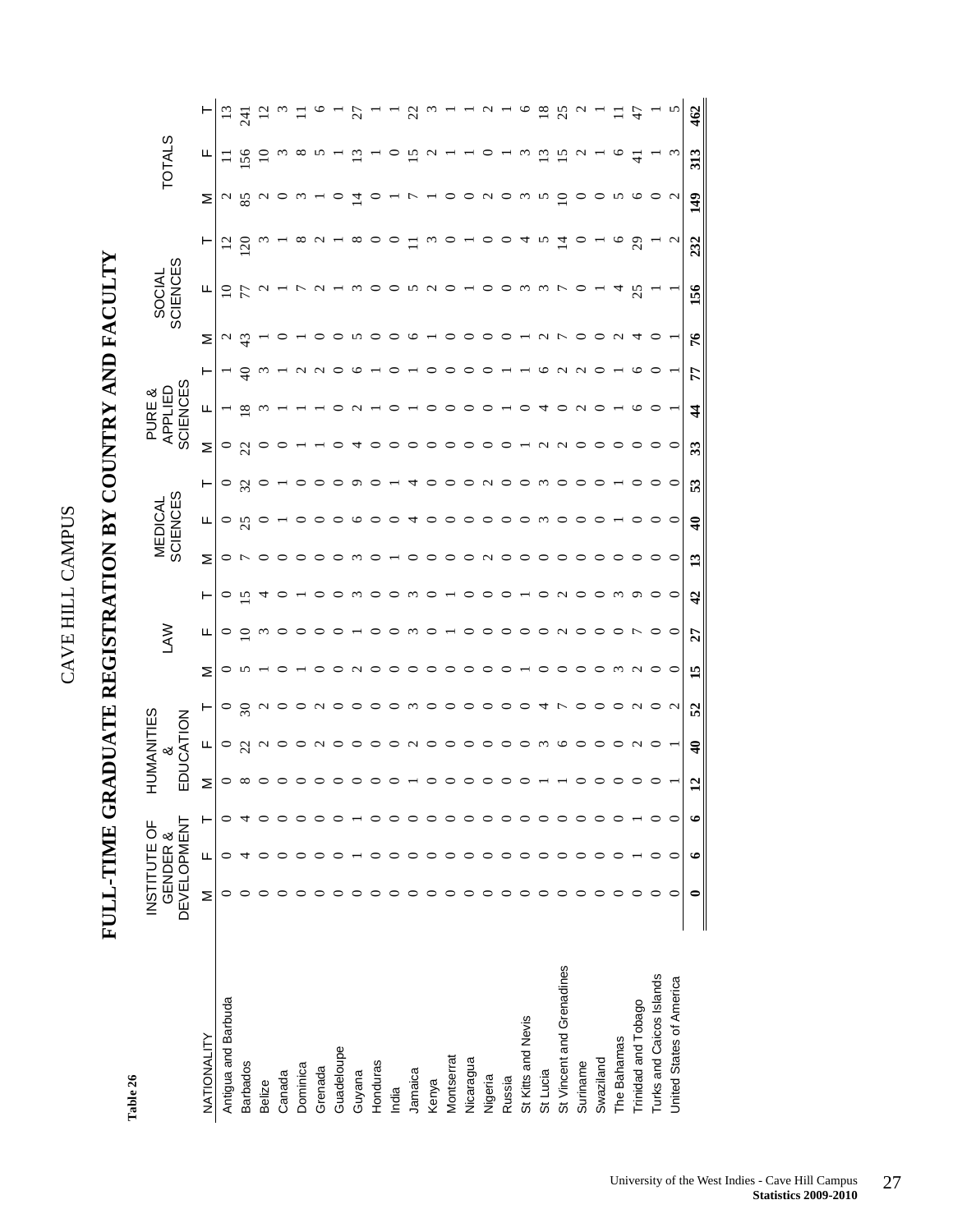## **PART-TIME GRADUATE REGISTRATION BY COUNTRY AND FACULTY**  PART-TIME GRADUATE REGISTRATION BY COUNTRY AND FACULTY

Table **Table 27** 

|                           | <b>DEVELOPMENT</b> | INSTITUTE OF<br>GENDER & |            | Ē<br>UNAN<br>N<br>ళ | <b>CIES</b><br>중  |         | ξ             |             |                 | SCIENCES<br>MEDICAL |         |                   | <b>SCIENCES</b><br>APPLIED<br>PURE & |                  |                        | SCIENCES<br>SOCIAL |                |                     | <b>TOTALS</b> |     |
|---------------------------|--------------------|--------------------------|------------|---------------------|-------------------|---------|---------------|-------------|-----------------|---------------------|---------|-------------------|--------------------------------------|------------------|------------------------|--------------------|----------------|---------------------|---------------|-----|
| NATIONALITY               | Σ                  | Щ                        | Σ          | щ                   | ۳                 | Σ       | щ             | ۳           | Σ               | щ                   | ۲       | Σ                 | щ                                    | ۲                | Σ                      | щ                  | ۲              | Σ                   | щ             |     |
| Anguilla                  |                    |                          |            | $\circ$             | $\circ$           | $\circ$ | $\circ$       | $\circ$     | 0               | っ                   | 0       |                   |                                      | 0                | $\circ$                |                    |                |                     |               |     |
| Antigua and Barbuda       |                    |                          |            |                     | $\circ$           |         | $\circ$       |             |                 |                     |         |                   |                                      |                  |                        |                    | $\frac{5}{1}$  |                     |               |     |
| Australia                 |                    |                          |            |                     | $\circ$           |         | ○             |             |                 |                     |         |                   |                                      |                  |                        |                    |                |                     |               |     |
| <b>Barbados</b>           |                    |                          |            | 88                  | <sup>23</sup>     | ч       | ७             | $\subseteq$ | $\mathbf{\sim}$ |                     | n       | r                 | $\overline{8}$                       | 35               |                        | $\overline{17}$    | $\overline{5}$ | $\overline{32}$     | 238           |     |
| Belize                    |                    |                          |            |                     |                   |         | っ             | ○           | っ               |                     |         |                   |                                      |                  | $\mathbf{\mathsf{C}}$  |                    |                |                     |               |     |
| British Virgin Islands    |                    |                          |            |                     |                   |         | ○             | 0           |                 |                     |         |                   |                                      |                  |                        |                    |                |                     |               |     |
| Costa Rica                |                    |                          |            |                     |                   |         |               |             |                 |                     |         |                   |                                      |                  |                        |                    |                |                     |               |     |
| Cuba                      |                    |                          |            |                     |                   |         | ⊂             |             |                 |                     |         |                   |                                      |                  |                        |                    | $\circ$        |                     |               |     |
| Dominica                  |                    |                          |            |                     | $\mathbf{\sim}$   |         |               |             |                 |                     |         |                   |                                      |                  |                        |                    | $\overline{c}$ | ς                   |               |     |
| Grenada                   |                    |                          |            |                     |                   |         |               |             |                 |                     |         |                   |                                      |                  |                        |                    | $\mathcal{L}$  | C<br>N              |               |     |
| Guyana                    |                    |                          |            |                     |                   |         | $\omega$      | ↴           |                 |                     |         | $\circ$           |                                      |                  |                        |                    | $\Xi$          | ∽                   |               |     |
| Jamaica                   |                    |                          |            |                     |                   | c       | $\omega$      | S           |                 |                     |         |                   |                                      |                  |                        |                    | n              | $\omega$            |               |     |
| Montserrat                |                    |                          |            | 0                   |                   |         | C             |             |                 |                     |         |                   |                                      |                  |                        |                    |                |                     |               |     |
| St Lucia                  |                    |                          |            | C                   | c                 |         | C             |             |                 |                     |         |                   |                                      |                  | ७                      | ७                  | $\Xi$          | $\infty$            | ∞             |     |
| St Vincent and Grenadines |                    |                          |            |                     |                   |         |               |             |                 |                     |         |                   |                                      |                  | $\mathbf{\mathcal{L}}$ | $\omega$           | n              | प                   |               |     |
| The Bahamas               |                    |                          |            |                     | $\sim$            |         | n             | n           |                 |                     |         |                   |                                      |                  |                        |                    |                |                     |               |     |
| Trinidad and Tobago       |                    |                          |            | ٢                   | $\mathbf{\Omega}$ | ≏       | $\frac{1}{4}$ | 3           |                 |                     |         | $\mathbf{\Omega}$ |                                      |                  |                        |                    |                | $\overline{\Omega}$ | 45            |     |
| United Kingdom            |                    |                          |            |                     |                   |         |               |             |                 |                     |         |                   |                                      |                  |                        |                    |                |                     |               |     |
| United States of America  |                    |                          |            |                     |                   |         |               |             | ○               |                     |         |                   |                                      | ○                |                        |                    |                |                     |               |     |
| Venezuela                 |                    |                          | ○          | 0                   | ○                 | $\circ$ |               |             | $\circ$         | 0                   | $\circ$ | $\circ$           | ○                                    | $\circ$          | $\circ$                | $\circ$            | $\circ$        | $\circ$             |               |     |
|                           |                    | ७                        | $\ddot{ }$ | 57                  | 137               | 27      | ଗ             | 88          | 4               | 3                   | Ļ       | $\overline{a}$    | $\overline{1}$                       | $\ddot{\bullet}$ | 95                     | 168                | 263            | 188                 | 354           | 542 |
|                           |                    |                          |            |                     |                   |         |               |             |                 |                     |         |                   |                                      |                  |                        |                    |                |                     |               |     |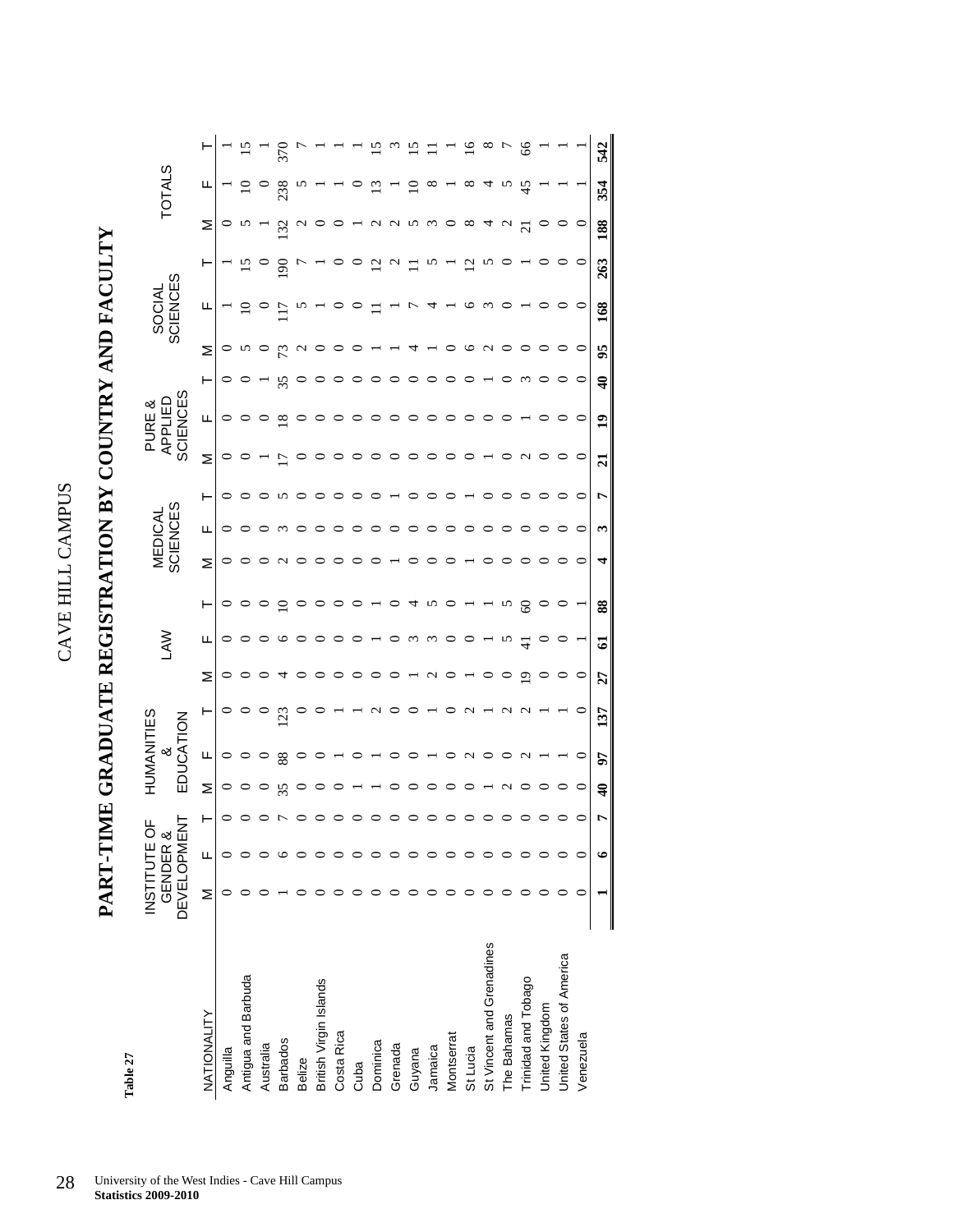| 100.0%<br>2.4%<br>0.0%<br>3.7%<br>0.0%<br>86.6%<br>3.7%<br>3.7%<br>0.0%<br>0.0%<br>0.0%<br>0.0%<br>0.0%<br>SOCIAL SCIENCES<br>100.0%<br>0.0%<br>0.0%<br>12.5%<br>75.0%<br>0.0%<br>0.0%<br>12.5%<br>0.0%<br>0.0%<br>0.0%<br>0.0%<br>0.0%<br>PURE & APPLIED<br><b>SCIENCES</b><br>100.0%<br>0.0%<br>2.6%<br>97.4%<br>0.0%<br>0.0%<br>0.0%<br>0.0%<br>0.0%<br>0.0%<br>0.0%<br>0.0%<br>0.0%<br><b>LAW</b><br>100.0%<br>33.6%<br>$\frac{8}{6}$<br>0.7%<br>1.3%<br>0.0%<br>19.5%<br>2.0%<br>0.0%<br>$0.0\%$<br>$0.0\%$<br>30.9%<br>$0.0\%$<br>12.1<br>HUMANITIES &<br>EDUCATION<br>United States of America<br>Antigua and Barbuda<br>British Virgin Islands<br>St Kitts and Nevis<br>United Kingdom<br>NATIONALITY<br>Undergraduate<br>The Bahamas<br><b>Barbados</b><br>Dominica<br><b>Barbados</b><br>St Lucia<br>Jamaica<br>Guyana<br>Graduate | Table 28 | <b>NEW WARRENT WARRENT WARRENT WARRENT WARRENT WARRANT WARRANT WAS</b> |  | $\frac{1}{2}$ |               |
|----------------------------------------------------------------------------------------------------------------------------------------------------------------------------------------------------------------------------------------------------------------------------------------------------------------------------------------------------------------------------------------------------------------------------------------------------------------------------------------------------------------------------------------------------------------------------------------------------------------------------------------------------------------------------------------------------------------------------------------------------------------------------------------------------------------------------------------------|----------|------------------------------------------------------------------------|--|---------------|---------------|
|                                                                                                                                                                                                                                                                                                                                                                                                                                                                                                                                                                                                                                                                                                                                                                                                                                              |          |                                                                        |  |               | <b>TOTALS</b> |
|                                                                                                                                                                                                                                                                                                                                                                                                                                                                                                                                                                                                                                                                                                                                                                                                                                              |          |                                                                        |  |               |               |
|                                                                                                                                                                                                                                                                                                                                                                                                                                                                                                                                                                                                                                                                                                                                                                                                                                              |          |                                                                        |  |               | 25.4%         |
|                                                                                                                                                                                                                                                                                                                                                                                                                                                                                                                                                                                                                                                                                                                                                                                                                                              |          |                                                                        |  |               | 159%          |
|                                                                                                                                                                                                                                                                                                                                                                                                                                                                                                                                                                                                                                                                                                                                                                                                                                              |          |                                                                        |  |               | 5.7%          |
|                                                                                                                                                                                                                                                                                                                                                                                                                                                                                                                                                                                                                                                                                                                                                                                                                                              |          |                                                                        |  |               | 1.0%          |
|                                                                                                                                                                                                                                                                                                                                                                                                                                                                                                                                                                                                                                                                                                                                                                                                                                              |          |                                                                        |  |               | 1.0%          |
|                                                                                                                                                                                                                                                                                                                                                                                                                                                                                                                                                                                                                                                                                                                                                                                                                                              |          |                                                                        |  |               | 1.6%          |
|                                                                                                                                                                                                                                                                                                                                                                                                                                                                                                                                                                                                                                                                                                                                                                                                                                              |          |                                                                        |  |               | 0.3%          |
|                                                                                                                                                                                                                                                                                                                                                                                                                                                                                                                                                                                                                                                                                                                                                                                                                                              |          |                                                                        |  |               | 14.9%         |
|                                                                                                                                                                                                                                                                                                                                                                                                                                                                                                                                                                                                                                                                                                                                                                                                                                              |          |                                                                        |  |               | 235%          |
|                                                                                                                                                                                                                                                                                                                                                                                                                                                                                                                                                                                                                                                                                                                                                                                                                                              |          |                                                                        |  |               | 0.6%          |
|                                                                                                                                                                                                                                                                                                                                                                                                                                                                                                                                                                                                                                                                                                                                                                                                                                              |          |                                                                        |  |               | 1.0%          |
|                                                                                                                                                                                                                                                                                                                                                                                                                                                                                                                                                                                                                                                                                                                                                                                                                                              |          |                                                                        |  |               |               |
|                                                                                                                                                                                                                                                                                                                                                                                                                                                                                                                                                                                                                                                                                                                                                                                                                                              |          |                                                                        |  |               | 92%           |
|                                                                                                                                                                                                                                                                                                                                                                                                                                                                                                                                                                                                                                                                                                                                                                                                                                              |          |                                                                        |  |               | 100.0%        |

# GRADUATE & UNDERGRADUATE REGISTRATION BY COUNTRY AND FACULTY (%) **GRADUATE & UNDERGRADUATE REGISTRATION BY COUNTRY AND FACULTY (%)**

TERTIARY LEVEL INSTITUTIONS

TERTIARY LEVEL INSTITUTIONS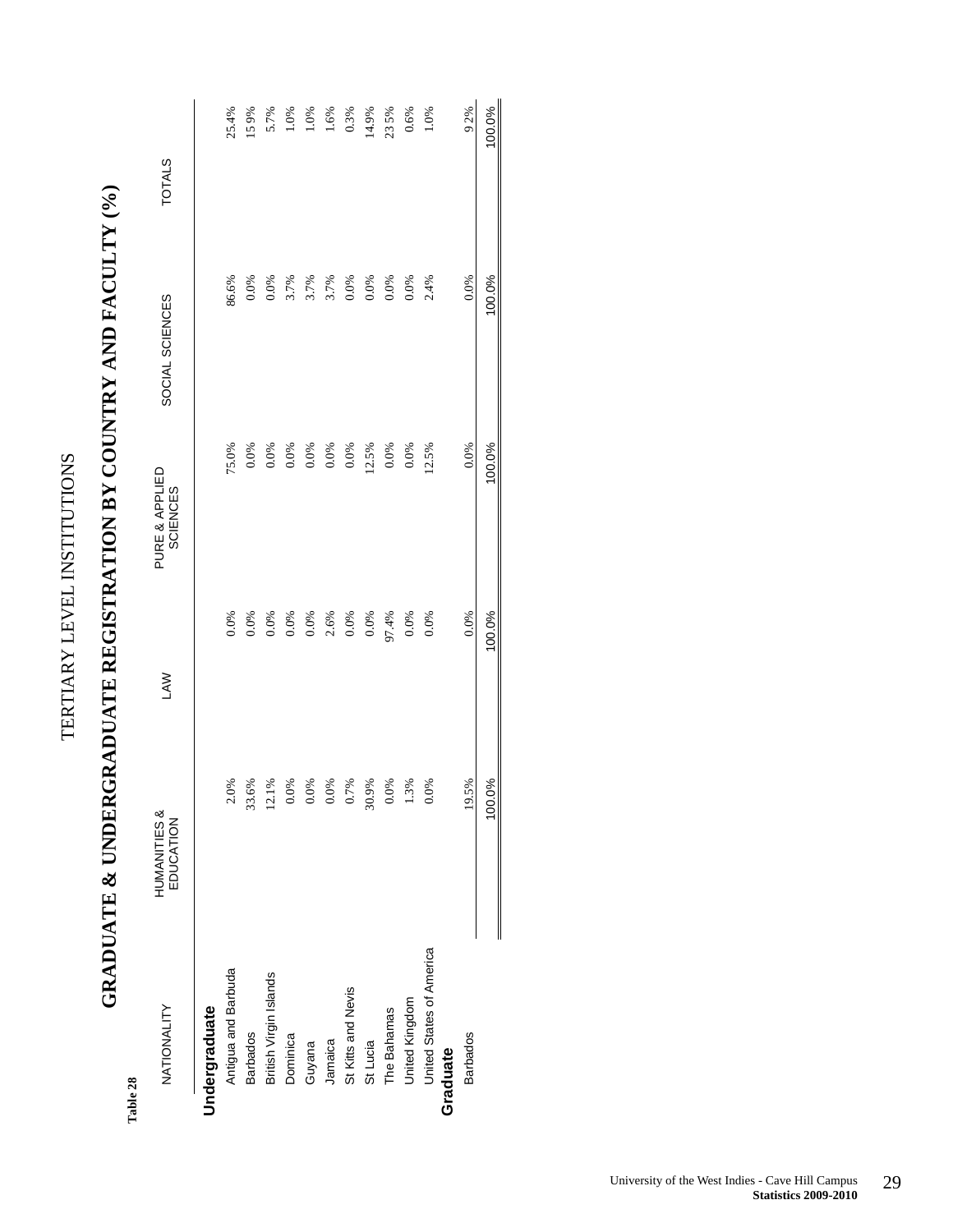TERTIARY LEVEL INSTITUTIONS TERTIARY LEVEL INSTITUTIONS

**TOTAL GRADUATE & UNDERGRADUATE REGISTRATION BY COUNTRY AND FACULTY**  TOTAL GRADUATE & UNDERGRADUATE REGISTRATION BY COUNTRY AND FACULTY

> Table 29 **Table 29**

|                          |         | <b>HUMANITIES &amp;</b><br>EDUCATION |                         |         | <b>NV</b>       |                        |                 | PURE & APPLIED<br><b>SCIENCES</b> |          |         | SOCIAL SCIENCES |                |                | <b>TOTALS</b> |                             |
|--------------------------|---------|--------------------------------------|-------------------------|---------|-----------------|------------------------|-----------------|-----------------------------------|----------|---------|-----------------|----------------|----------------|---------------|-----------------------------|
| NATIONALITY              | Σ       | Щ                                    | ۲                       | Σ       | щ               | ۲                      | Σ               | щ                                 | ۲        | Σ       | щ               | ۲              | Σ              | щ             |                             |
| Undergraduate            |         |                                      |                         |         |                 |                        |                 |                                   |          |         |                 |                |                |               |                             |
| Antigua and Barbuda      |         |                                      | S                       | 0       | ∊               | 0                      | $\mathbf{\sim}$ |                                   | ७        | 18      | 53              | $\overline{7}$ | $\overline{c}$ | $\delta$      | $\pmb{80}$                  |
| <b>Barbados</b>          |         |                                      | 50                      |         |                 |                        |                 |                                   |          |         |                 | ∊              | $\supseteq$    | $\frac{1}{2}$ | $\boldsymbol{S}$            |
| British Virgin Islands   |         |                                      | $\overline{\mathbf{8}}$ |         |                 |                        |                 |                                   |          |         |                 |                |                | 2             | $\frac{8}{2}$               |
| Dominica                 |         |                                      |                         |         |                 |                        |                 |                                   |          |         |                 | co             |                | S             |                             |
| Guyana                   |         |                                      |                         |         |                 |                        |                 |                                   |          |         | 4<br>٢          | ო              |                |               |                             |
| Jamaica                  |         |                                      |                         |         | $\mathbf{\sim}$ | $\mathbf{\mathcal{L}}$ |                 |                                   |          |         | 4<br>٢          | co             |                |               |                             |
| St Kitts and Nevis       |         |                                      |                         |         |                 |                        |                 |                                   |          |         |                 |                |                |               |                             |
| St Lucia                 |         | $\frac{1}{2}$                        | 46                      | $\circ$ |                 | $\circ$                |                 |                                   |          |         |                 |                | ŗ              | $\frac{1}{2}$ | 47                          |
| The Bahamas              |         |                                      |                         | 27      | 47              | 74                     |                 |                                   |          |         |                 |                | 27             | 47            | 74                          |
| United Kingdom           |         | ٢                                    |                         | 0       | 0               | 0                      |                 |                                   |          | ⊂       |                 | c              |                | $\mathcal{C}$ |                             |
| United States of America |         |                                      | $\circ$                 | $\circ$ | 0               | $\circ$                | 0               |                                   |          |         |                 | 2              |                | 2             | ŝ                           |
| Graduate                 |         |                                      |                         |         |                 |                        |                 |                                   |          |         |                 |                |                |               |                             |
| <b>Barbados</b>          | $\circ$ | 23                                   | 29                      | $\circ$ | $\circ$         | $\circ$                | $\circ$         | 0                                 | $\circ$  | $\circ$ | $\circ$         | $\circ$        | $\circ$        | 23            | $\mathcal{L}^{\mathcal{O}}$ |
|                          | 23      | 126                                  | 149                     | 27      | 49              | 76                     | ო               | 5                                 | $\infty$ | 21      | <u>ভ</u>        | 82             | 74             | 241           | 315                         |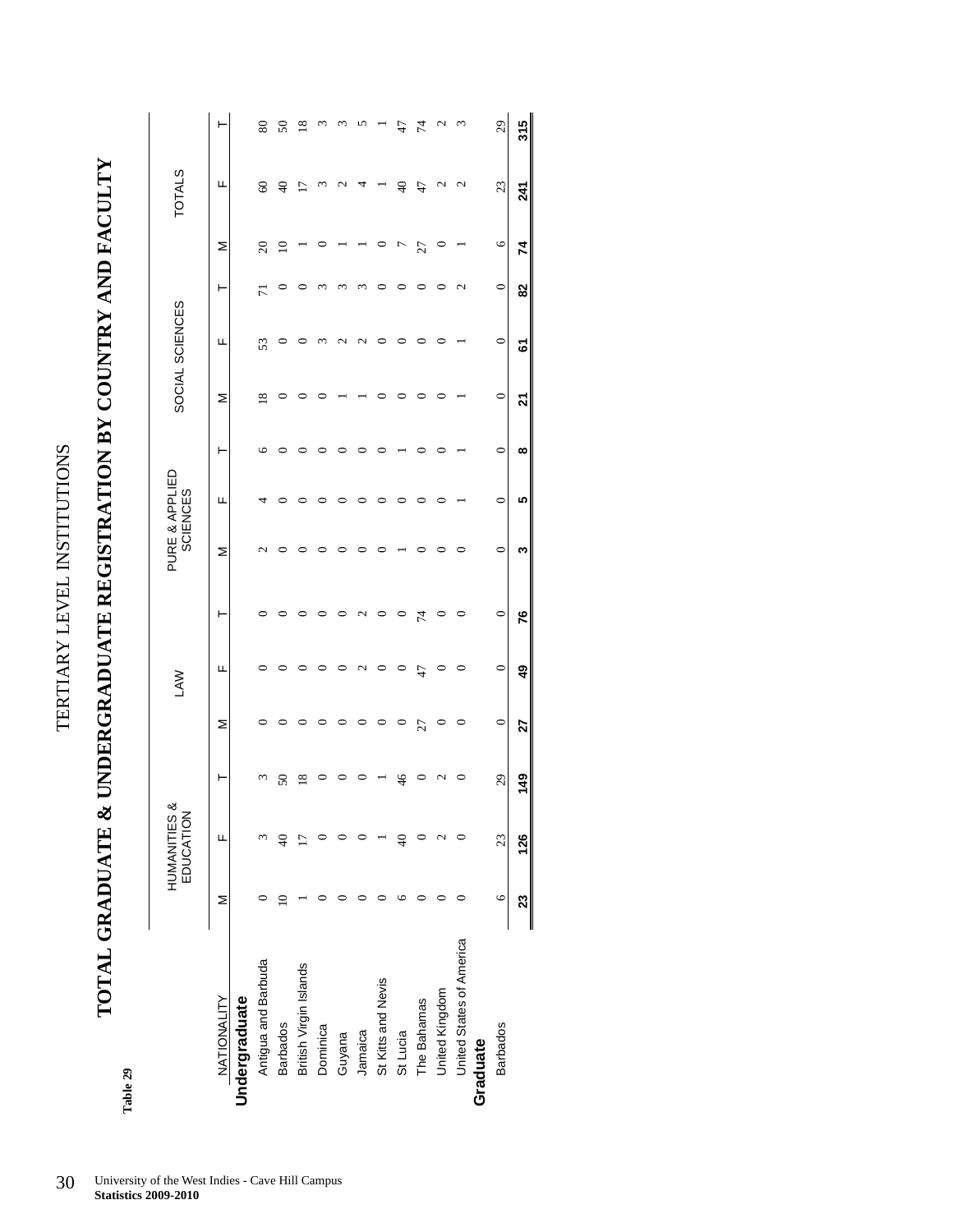TERTIARY LEVEL INSTITUTIONS TERTIARY LEVEL INSTITUTIONS

# **GRADUATE & UNDERGRADUATE REGISTRATION BY COUNTRY AND FACULTY**  GRADUATE & UNDERGRADUATE REGISTRATION BY COUNTRY AND FACULTY

Table 30 **Table 30** 

| FULL-TIME                | <b>INSTITUTE</b>                                      | <b>GENDER &amp;<br/>DEVELOPMENT</b><br>Ъ |                           | & EDUCATION<br><b>HUMANITIES</b> |                   |                | Š               |               |         | SCIENCES<br><b>MEDICAL</b>        |           |                 | SCIENCES<br>APPLIED<br>PURE & |         |               | SCIENCES<br>SOCIAL |                   |                   | <b>TOTALS</b>     |                   |
|--------------------------|-------------------------------------------------------|------------------------------------------|---------------------------|----------------------------------|-------------------|----------------|-----------------|---------------|---------|-----------------------------------|-----------|-----------------|-------------------------------|---------|---------------|--------------------|-------------------|-------------------|-------------------|-------------------|
| NATIONALITY              | Σ                                                     | Щ                                        | Σ<br>⊢                    | щ                                | ⊢                 | Σ              | Щ               | ⊢             | Σ       | щ                                 | ⊢         | Σ               | Щ                             | ⊢       | Σ             | щ                  | ⊢                 | Σ                 | щ                 | ⊢                 |
| Undergraduate            |                                                       |                                          |                           |                                  |                   |                |                 |               |         |                                   |           |                 |                               |         |               |                    |                   |                   |                   |                   |
| Antigua and Barbuda      |                                                       |                                          | $\circ$                   | $\omega$                         | $\omega$          | 0              | $\circ$         | $\circ$       | $\circ$ | $\circ$                           | 0         | $\mathbf{\sim}$ | 4                             | ७       | $\frac{6}{1}$ | 51                 | 67                | $\frac{8}{18}$    | 58                | 76                |
| <b>Barbados</b>          |                                                       | $\circ$                                  | $\overline{10}$           | $\Theta$                         | $50\,$            |                | 0               | $\circ$       | $\circ$ | $\circ$                           | 0         | $\circ$         |                               |         | 0             |                    |                   | $\Omega$          | $\Theta$          | $\boldsymbol{S}$  |
| British Virgin Islands   |                                                       | $\circ$                                  | $\overline{\phantom{0}}$  | $\overline{1}$                   | $\frac{8}{18}$    |                | $\circ$         | $\circ$       | $\circ$ | ○                                 | 0         |                 |                               |         |               | 0                  |                   |                   | $\overline{17}$   | $\frac{8}{18}$    |
| Dominica                 |                                                       | $\circ$                                  | $\circ$<br>○              | $\circ$                          | $\circ$           |                | $\circ$         | $\circ$       | $\circ$ | $\circ$                           | $\circ$   | 0               |                               | っ       | 0             | $\omega$           | $\omega$          |                   | $\omega$          |                   |
| Guyana                   |                                                       | $\circ$                                  | $\circ$<br>○              | $\circ$                          | 0                 | 0              | $\circ$         | $\circ$       | $\circ$ | $\circ$                           | $\circ$   |                 |                               |         |               | $\sim$             | $\omega$          |                   | $\mathbf{\Omega}$ | $\omega$ $\omega$ |
| Jamaica                  |                                                       | $\circ$                                  | $\circ$<br>$\circ$        | $\circ$                          | $\circ$           | ○              | $\sim$          | $\sim$ 0      | $\circ$ | $\circ$                           | $\circ$   | $\circ$         | っ                             | 0       |               | $\sim$ 0           | $\omega$          |                   | 4                 | $\sim$            |
| St Kitts and Nevis       |                                                       | $\circ$                                  | $\circ$<br>$\circ$        |                                  |                   | $\circ$        |                 |               | $\circ$ | $\circ$                           | $\circ$   | 0               | っ                             | 0       | $\circ$       |                    | $\circ$           | $\circ$           |                   |                   |
| St Lucia                 |                                                       | $\circ$                                  | $\overline{4}$<br>$\circ$ | 33                               | 37                | $\circ$        | $\circ$         | $\circ$       | $\circ$ | $\circ$                           | $\circ$   |                 | ○                             |         | $\circ$       | $\circ$            | $\circ$           | n                 | 33                | 38                |
| The Bahamas              |                                                       | $\circ$                                  | $\circ$<br>$\circ$        | $\circ$                          | $\circ$           | $\overline{5}$ | $\overline{31}$ | $\frac{4}{6}$ | $\circ$ | $\circ$                           | $\circ$   | $\circ$         | $\circ$                       | 0       | $\circ$       | $\circ$            | $\circ$           | 27                | 47                | 74                |
| United Kingdom           |                                                       | $\circ$                                  | $\circ$<br>$\circ$        | $\sim$ 0                         | $\mathbf{\Omega}$ | ○              | $\circ$         | $\circ$       | $\circ$ | $\circ$                           | $\circ$   | $\circ$         | $\circ$                       | ⊂       | ○             | $\circ$            | $\circ$           | $\circ$           | $\sim$ $\sim$     | $\omega$ $\omega$ |
| United States of America |                                                       | $\circ$                                  | $\circ$<br>$\circ$        |                                  | $\circ$           | $\circ$        | $\circ$         | $\circ$       | $\circ$ | $\circ$                           | $\circ$   | $\circ$         |                               |         |               |                    | $\mathbf{\Omega}$ |                   |                   |                   |
| Graduate                 |                                                       |                                          |                           |                                  |                   |                |                 |               |         |                                   |           |                 |                               |         |               |                    |                   |                   |                   |                   |
| <b>Barbados</b>          | ⊂                                                     | 0                                        | $\circ$<br>$\circ$        | 23                               | 29                | $\circ$        | $\circ$         | $\circ$       | $\circ$ | $\circ$                           | $\circ$   | $\circ$         | 0                             | $\circ$ | $\circ$       | $\circ$            | $\circ$           | $\circ$           | 23                | 29                |
|                          | 0                                                     | $\bullet$                                | 21<br>$\bullet$           | <b>119</b>                       | 140               | 15             | 33              | $\frac{8}{4}$ | 0       | $\bullet$                         | $\bullet$ | ო               | ۱Ω                            | ထ       | ల్లి          | 59                 | 78                | 2                 | 232               | 302               |
|                          |                                                       |                                          |                           |                                  |                   |                |                 |               |         |                                   |           |                 |                               |         |               |                    |                   |                   |                   |                   |
|                          | <b>GENDER &amp;<br/>DEVELOPMEN</b><br><b>INSTITUT</b> | <b>MENT</b><br><b>FOF</b>                |                           | & EDUCATION<br><b>HUMANITIES</b> |                   |                | ≶<br>∆          |               |         | <b>SCIENCES</b><br><b>MEDICAL</b> |           |                 | SCIENCES<br>APPLIED<br>PURE & |         |               | SCIENCES<br>SOCIAL |                   |                   | <b>TOTALS</b>     |                   |
| PART-TIME                |                                                       |                                          |                           |                                  |                   |                |                 |               |         |                                   |           |                 |                               |         |               |                    |                   |                   |                   |                   |
| <b>NATIONALITY</b>       | Σ                                                     | Щ                                        | Σ<br>⊢                    | щ                                | ⊢                 | Σ              | щ               | ⊢             | Σ       | щ                                 | ⊢         | Σ               | щ                             | ⊢       | Σ             | щ                  | ⊢                 | Σ                 | щ                 | ⊢                 |
| Undergraduate            |                                                       |                                          |                           |                                  |                   |                |                 |               |         |                                   |           |                 |                               |         |               |                    |                   |                   |                   |                   |
| Antigua and Barbuda      |                                                       | $\circ$                                  | $\circ$<br>0              | 0                                | 0                 | 0              | $\circ$         | $\circ$       | $\circ$ | $\circ$                           | $\circ$   | $\circ$         | $\circ$                       | 0       | $\sim$ $\sim$ | $\sim$ $\sim$      | 4                 | $\mathbf{\sim}$   | י ה               | 4                 |
| St Lucia                 |                                                       | $\circ$                                  | $\mathbf{C}$<br>$\circ$   | $\overline{r}$                   | $\sigma$          | ∊              | $\circ$         | $\circ$       | ∊       | $\subset$                         | $\circ$   | $\subset$       | $\circ$                       | $\circ$ |               |                    | ∊                 | $\mathbf{\Omega}$ |                   | P                 |

 $\bullet$ 

 $\bullet$ 

 $\bullet$ 

 $\bullet$ 

თ

N

 $\mathbf{\Omega}$ 

 $\bullet$ 

 $\bullet$ 

 $\bullet$ 

 $\bullet$ 

13

თ

 $\blacktriangleleft$ 

 $\blacktriangleright$ 

 $\mathbf{\Omega}$ 

 $\mathbf{\Omega}$ 

 $\bullet$ 

 $\bullet$ 

 $\bullet$ 

 $\bullet$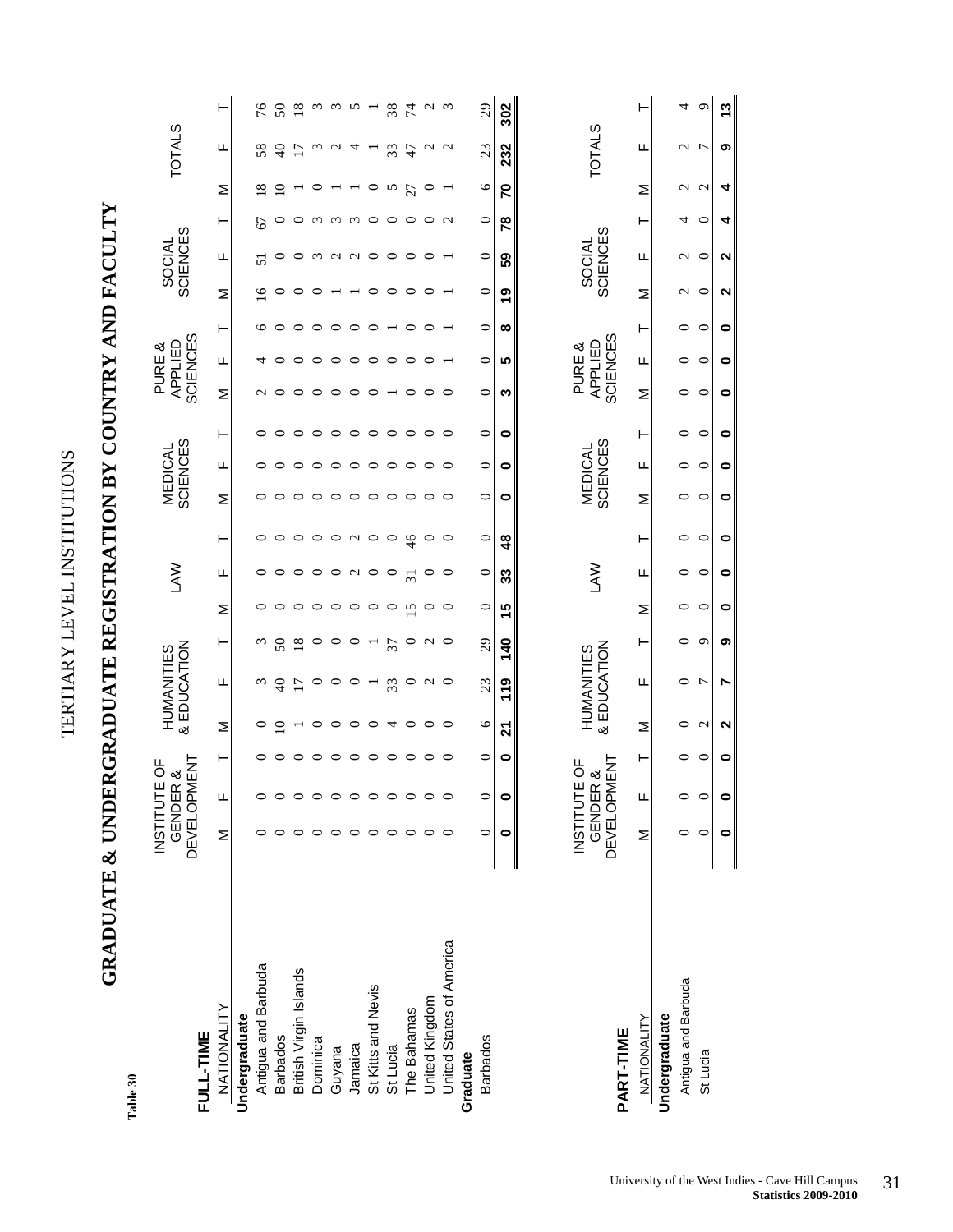| $\frac{1}{2}$<br>ļ<br>Ĭ |  |
|-------------------------|--|
| ì                       |  |
| $\Xi$                   |  |
| 4<br>۱.                 |  |

# TOTAL UNDERGRADUATE REGISTRATION BY COUNTRY, FACULTY AND YEAR **TOTAL UNDERGRADUATE REGISTRATION BY COUNTRY, FACULTY AND YEAR**

| Table 31                   |                   | HUMANITIES &<br>EDUCATION |              |       | <b>NAJ</b>             |                 |          | MEDICAL<br>SCIENCES   |         |         | <b>SCIENCES</b> | PURE & APPLIED    |                 |                 | SOCIAL<br>SCIENCES |                 |                            | <b>TOTALS</b>   |                        |                  |
|----------------------------|-------------------|---------------------------|--------------|-------|------------------------|-----------------|----------|-----------------------|---------|---------|-----------------|-------------------|-----------------|-----------------|--------------------|-----------------|----------------------------|-----------------|------------------------|------------------|
| NATIONALITY                | $\frac{1}{2}$     | 2 <sub>nd</sub>           | 3rd          | 15t   | 2nd                    | 3rd             | 15t      | 2nd                   | 3rd     | 군       | 1st             | 2 <sub>nd</sub>   | 3rd             | 15t             | 2nd                | 군<br>3rd        | 15t                        | 2 <sub>nd</sub> | 3rd                    |                  |
| Angola                     |                   |                           |              |       | $\circ$                | ○               | 0        | $\circ$               | $\circ$ | $\circ$ | $\circ$         | $\circ$           | $\circ$         | $\circ$         | $\circ$            | $\circ$         | $\circ$                    |                 | $\circ$                |                  |
| Anguilla                   |                   |                           |              |       | $\circ$                |                 |          |                       |         | ∘       |                 | $\circ$           | $\circ$         |                 | $\circ$            | $\circ$         | $\sim$<br>$\circ$          |                 | $\mathcal{L}$          |                  |
| Antigua and Barbuda        |                   |                           |              |       | $\sim$                 | $\omega$        |          |                       |         | $\circ$ |                 |                   |                 | $\Xi$           | 13                 | $\overline{24}$ | $\overline{18}$<br>$\circ$ | $\overline{z}$  | 32                     | $\overline{r}$   |
| <b>Barbados</b>            | 518               | 280                       | 258          | 58    | 35                     | 35              | ╤        | 33                    |         | 34      | 434             | 215               | 261             | 2170            | 1029               | ₹<br>723        | 3208                       | 1593            | 300                    | 6145             |
| Belize                     | $\mathbf 2$       |                           |              |       | ⌒                      | $\omega$        | $\circ$  |                       | ⊂       | $\circ$ |                 | ∘                 | $\circ$         |                 |                    |                 | $\overline{24}$<br>$\circ$ | Ξ               |                        | 39               |
| British Virgin Islands     |                   |                           |              |       | $\omega$               | $\sim$          | $\sim$   |                       |         | $\circ$ |                 | ○                 | $\circ$         |                 |                    |                 | n<br>$\circ$               |                 |                        | Ξ                |
| Canada                     |                   |                           |              |       | っ                      | $\circ$         | $\circ$  |                       |         | $\circ$ |                 |                   |                 | P               |                    |                 | $\circ$                    | P               |                        |                  |
| Cayman Islands             | 0                 |                           |              |       | ⊂                      | $\circ$         | $\circ$  |                       |         | $\circ$ |                 |                   |                 |                 |                    |                 | $\circ$                    | $\circ$         |                        |                  |
| China                      | 0                 |                           |              |       | っ                      | $\circ$         | $\circ$  |                       |         | ∘       |                 | c                 | $\circ$         |                 |                    |                 |                            | $\circ$         |                        |                  |
| Cuba                       | ○                 |                           |              |       | ⊂                      | $\circ$         | $\circ$  |                       |         | $\circ$ | Ç               | c                 | $\circ$         |                 |                    |                 |                            | $\circ$         | $\circ$                |                  |
| Dominica                   |                   |                           |              |       | $\omega$               | ്റ              | $\circ$  |                       |         | ∘       | $\Xi$           |                   | $\sim$          | $\overline{2}$  | ७                  | ᡡ               | 36                         | $\Xi$           | 15                     | ढ                |
| Germany                    |                   |                           |              |       | っ                      |                 | っ        |                       |         |         |                 |                   | $\circ$         | $\circ$         |                    | c               |                            | $\circ$         | $\circ$                |                  |
| Grenada                    |                   |                           |              | $\Xi$ | $^{\circ}$             |                 | $\circ$  |                       |         |         |                 |                   | $\sim$          | S               |                    |                 | 36                         | $\frac{6}{2}$   | $\overline{10}$        | 8                |
| Guyana                     |                   |                           |              |       | $\circ$                | $\circ$         |          |                       |         |         | ∊               |                   | $\circ$         | $\circ$         |                    |                 | Ξ                          | 4               | $\mathbf{\mathcal{L}}$ | ₽                |
| India                      | 0                 | 0                         | 0            |       | $\circ$                | $\circ$         | $\circ$  |                       | ∊       | ∘       | っ               |                   | $\circ$         |                 |                    | ∊               | 0                          | $\sim$          | $\circ$                | ო                |
| Jamaica                    | 5                 | 0                         | $\circ$      |       | $\infty$               | 51              | $\circ$  | ∘                     | ∘       |         | S               |                   | $\circ$         | $\infty$        | $\sim$             |                 | $\mathfrak{Z}$             | 66              | $\overline{6}$         | 150              |
| Kenya                      |                   | $\circ$                   | $\circ$      |       | $\circ$                | $\circ$         | $\circ$  | ∘                     | ⊂       | ⊂       | $\circ$         | ⊂                 | $\circ$         | $\circ$         | ○                  | ⊂               |                            | $\circ$         | $\circ$                |                  |
| Montserrat                 | $\mathbf{\Omega}$ | $\circ$                   |              |       |                        | $\sim$          | $\circ$  | ○                     | ⊂       |         | $\circ$         | ∘                 | $\circ$         | $\sim$          | $\circ$            | ∘               |                            |                 | $\omega$               | œ                |
| Nigeria                    |                   | ∊                         | ∊            |       | $\circ$                | $\circ$         | $\circ$  | ○                     | ∊       |         | $\circ$         | $\circ$           | $\circ$         | $\circ$         | $\sim$             | $\circ$         | ⊂                          | $\sim$          | $\circ$                | ო                |
| Republic of Ireland (Eire) |                   | ○                         | $\circ$      |       | $\circ$                | $0$ $0$ $m$ $4$ | $\circ$  |                       | 0       |         | $\circ$         | $\circ$           | $\circ$         | $\circ$         | $\circ$            | $\circ$         | $\circ$                    | $\circ$         | $\circ$                |                  |
| South Africa               |                   |                           | $\circ$      |       | っ                      |                 | $\circ$  |                       |         |         |                 |                   | $\circ$         | $\circ$         |                    | c               |                            |                 | $\circ$                |                  |
| St Kitts and Nevis         |                   |                           | 4            |       | n                      |                 | $\circ$  |                       | c       |         |                 |                   |                 | $\overline{15}$ |                    | $^{\circ}$      | 23                         | $\infty$        | $\frac{6}{2}$          | 47               |
| St Lucia                   |                   |                           | $\mathbf{c}$ |       |                        |                 | $\circ$  |                       |         |         | $\circ$         |                   | $\circ$         | 15              | Ξ                  | ⊵               | 28<br>$\circ$              | $\overline{18}$ | $\overline{18}$        | ढ                |
| St Vincent and Grenadines  |                   | 4                         | $\mathbf{c}$ |       |                        | ७               | $\circ$  |                       |         |         | $\overline{c}$  | $\overline{10}$   | $\overline{16}$ | 87              | 23                 | $\frac{8}{18}$  | 121                        | 48              | 42                     | 212              |
| The Bahamas                |                   | 4                         | $\circ$      |       | $\mathbf{\mathcal{L}}$ |                 | $\omega$ | $\mathbf{\mathsf{C}}$ |         |         | $^{\circ}$      | $\mathbf{\Omega}$ |                 |                 |                    |                 | 15                         | ᆖ               |                        | వ్               |
| Trinidad and Tobago        | 15                | $\overline{10}$           | 4            | 15    |                        | 38              | 28       |                       |         | ⊂       | $\Xi$           | $\circ$           | $\Xi$           | t               | $\mathfrak{p}$     | 27              | $\overline{2}$             | 116             | $80\,$                 | 317              |
| Turks and Caicos           |                   | $\circ$                   | $\circ$      |       | $\circ$                | $\circ$         | $\circ$  |                       |         | ⊂       |                 | ⊂                 | ⊂               | $\circ$         | ⊂                  | 0               | O                          | O               | ∊                      |                  |
| Uganda                     | 0                 | $\circ$                   | $\circ$      |       | $\circ$                | $\circ$         | $\circ$  |                       |         | ○       |                 | $\circ$           |                 | $\circ$         | $\circ$            | $\circ$         | 0<br>$\circ$               | ∘               |                        |                  |
| United Kingdom             |                   | $\mathcal{L}$             | $\circ$      |       | $\circ$                | $\circ$         | $\circ$  |                       | ⊂       |         | $\circ$         | $\circ$           | ∘               | $\omega$        | ∘                  | $\circ$         | 4<br>$\circ$               | $\sim$          | 0                      | ဖ                |
| United States of America   | $\overline{17}$   | $\circ$                   | $\circ$      |       | $\circ$ $\circ$        | $\circ$ $\circ$ | $\circ$  |                       | $\circ$ | $\circ$ | $\overline{c}$  | $\circ$           |                 | $\circ$         | $\circ$            | $\circ$         | $38\,$<br>$\circ$          |                 |                        | $\overline{4}$   |
| Venezuela                  | $\overline{31}$   | $\circ$                   | $\circ$      |       |                        |                 | $\circ$  | ∊                     | $\circ$ | $\circ$ | $\circ$         | $\circ$           | $\circ$         | $\circ$         | $\circ$            | $\circ$         | $\overline{31}$<br>∊       | $\circ$         | $\circ$                | $\tilde{\bm{c}}$ |
|                            | 616               | 309                       | 283          | 115   | 213                    | 153             | 77       | 38                    | 13      | 22      | 521             | 256               | 309             | 2440            | 1120               | 47<br>828       | 3756                       | 1937            | 1598                   | 7338             |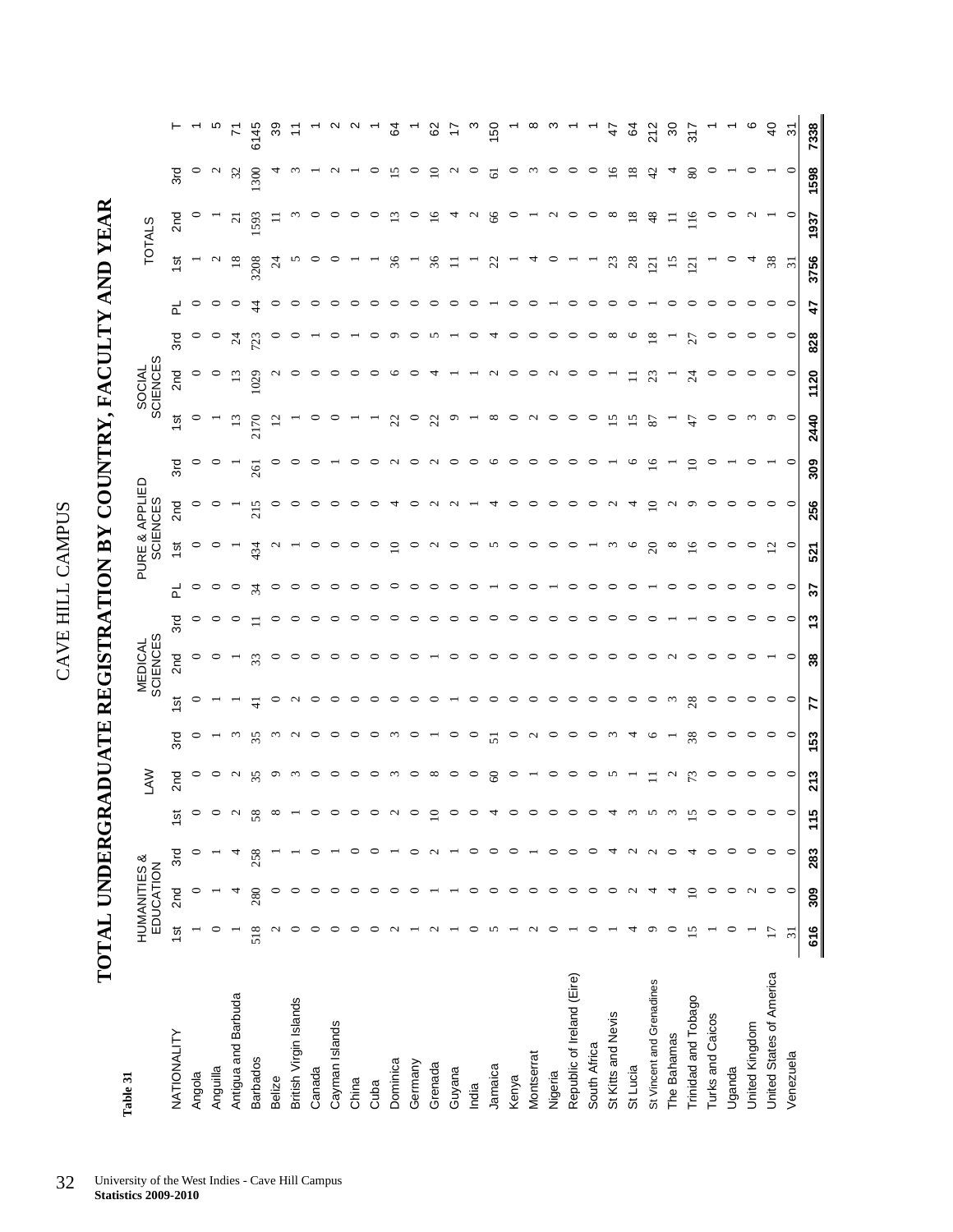$\begin{array}{ll} \text{CAVE HILL CAMPUS} \\ \text{UNDERGRADUATE REGISTRATION BY COUNTRY AND YEAR} \end{array}$ **UNDERGRADUATE REGISTRATION BY COUNTRY AND YEAR** 

CAVE HILL CAMPUS

### **FACULTY OF HUMANITIES & EDUCATION (B.A)**  FACULTY OF HUMANITIES & EDUCATION (B.A) **(Except School of Education)**  (Except School of Education)

Table 32 **Table 32** 

|                            |           |                | FIRST Y | EAR       |           |                 |           |               | <b>GECOND</b> | YEAR      |                  |           |           |                       | $\mathbf{R}$<br>舌 | YEAR          |           |          |     | cr,<br>₹<br>5 |     |
|----------------------------|-----------|----------------|---------|-----------|-----------|-----------------|-----------|---------------|---------------|-----------|------------------|-----------|-----------|-----------------------|-------------------|---------------|-----------|----------|-----|---------------|-----|
|                            |           | FULL-TIME      |         |           | PART-TIME |                 | 己         | <b>ENIL--</b> |               |           | PART-TIME        |           |           | FULL-TIME             |                   |               | PART-TIME |          |     |               |     |
| NATIONALITY                | Σ         | щ              | ۲       | Σ         | щ         | ۳               | Σ         | щ             | ۳             | Σ         | щ                |           | Σ         | щ                     | ۳                 | Σ             | щ         | ⊢        | Σ   | ட             |     |
| Angola                     |           |                |         | $\subset$ |           |                 |           |               |               | $\circ$   | 0                |           |           | ∘                     |                   | $\circ$       | $\circ$   | $\circ$  | 0   |               |     |
| Anguilla                   |           |                |         |           |           |                 |           |               |               |           |                  |           |           |                       |                   |               | $\circ$   |          |     |               |     |
| Antigua and Barbuda        |           |                |         |           | $\circ$   |                 |           |               |               |           |                  |           |           |                       |                   |               | P         |          |     |               |     |
| <b>Barbados</b>            | 26        | 88             |         |           | 88        | 262             |           | 56            | 83            | 28        |                  |           |           | 28                    | र्ज़              | $\frac{8}{5}$ | 능         |          | 187 | $\frac{1}{2}$ | 678 |
| Belize                     |           |                |         |           |           |                 |           |               |               |           |                  |           |           |                       |                   |               | 0         |          |     |               |     |
| Cayman Islands             |           |                |         |           |           |                 |           |               |               |           |                  |           |           |                       |                   |               |           |          |     |               |     |
| Dominica                   |           |                |         |           |           |                 |           |               |               |           |                  |           |           |                       |                   |               |           |          |     |               |     |
| Germany                    |           |                |         |           |           |                 |           |               |               |           |                  |           |           |                       |                   |               |           |          |     |               |     |
| Grenada                    |           |                |         |           |           |                 |           |               |               |           |                  |           |           | $\mathbf{\mathsf{C}}$ | $\sim$            |               |           |          |     |               |     |
| Guyana                     |           |                |         |           |           |                 |           |               |               |           |                  |           |           | $\circ$               | $\circ$           |               | ∘         |          |     |               |     |
| Jamaica                    |           |                |         |           |           |                 |           |               |               |           |                  |           |           |                       |                   |               |           |          |     |               |     |
| Kenya                      |           |                |         |           |           |                 |           |               |               |           |                  |           |           |                       |                   |               |           |          |     |               |     |
| Montserrat                 |           |                |         |           |           |                 |           |               |               |           |                  |           |           |                       |                   |               |           |          |     |               |     |
| Republic of Ireland (Eire) |           |                |         |           |           |                 |           |               |               |           |                  |           |           |                       |                   |               |           |          |     |               |     |
| St Kitts and Nevis         |           |                |         |           |           |                 |           |               |               |           |                  |           |           |                       |                   |               |           |          |     |               |     |
| St Lucia                   |           |                |         |           |           |                 |           |               |               |           |                  |           |           |                       |                   |               |           |          |     |               |     |
| St Vincent and Grenadines  |           |                |         |           |           |                 |           |               |               |           |                  |           |           |                       |                   |               |           |          |     |               |     |
| The Bahamas                |           |                |         |           |           |                 |           |               |               |           |                  |           |           |                       |                   |               |           |          |     |               |     |
| Trinidad and Tobago        |           |                |         |           |           |                 |           |               |               |           |                  |           |           |                       |                   |               |           |          |     |               |     |
| United Kingdom             |           |                |         |           |           |                 |           |               |               |           |                  |           |           |                       |                   |               | っ         |          |     | $\sim$        |     |
| United States of America   |           | $\overline{4}$ | 51      |           | $\sim$    |                 |           |               |               |           |                  |           |           |                       |                   |               |           |          |     | $\frac{6}{1}$ |     |
| Venezuela                  | $\subset$ | $\subset$      | ∊       |           | 15        | $\overline{31}$ | $\subset$ | $\circ$       | $\subset$     | $\subset$ | $\subset$        | $\subset$ | $\subset$ | $\circ$               | $\circ$           | $\circ$       | $\circ$   | $\circ$  | 16  | 15            |     |
|                            | 37        | 118            | 155     |           | 4<br>ন    | 305             | ౘ         | 89            | 99            | 29        | $\boldsymbol{3}$ | 71        | ထ         | 22                    | 45                | 28            | 33        | <u>ম</u> | 226 | 570           | 796 |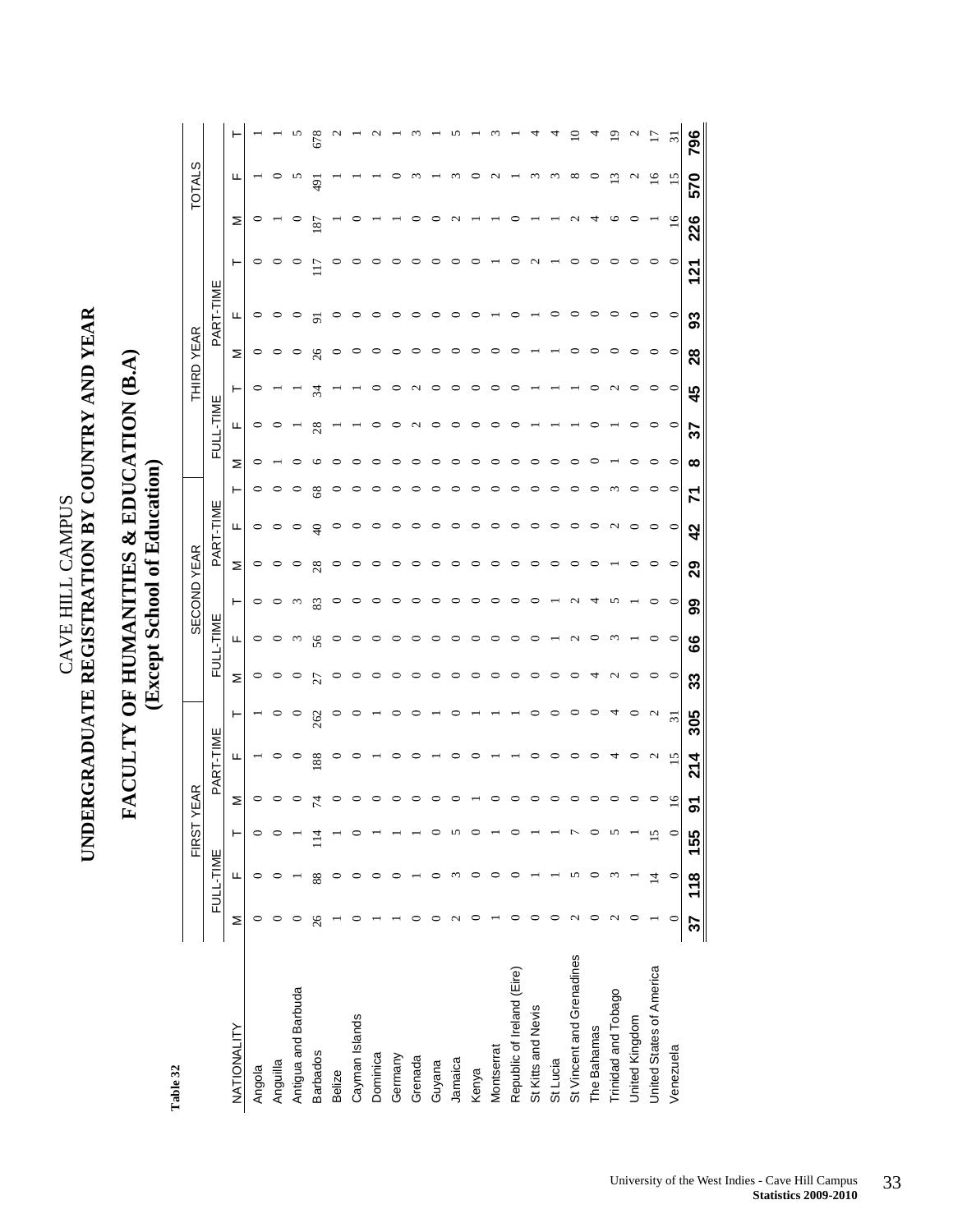$\begin{tabular}{ll} \multicolumn{2}{l}{\textbf{CAVE HIL}}\end{tabular} \end{tabular} \begin{tabular}{ll} \multicolumn{2}{l}{\textbf{CAVE HIL}}\end{tabular} \begin{tabular}{ll} \multicolumn{2}{l}{\textbf{CAND LE}}\\ \multicolumn{2}{l}{\textbf{LIVEN} \end{tabular} \end{tabular} \begin{tabular}{ll} \multicolumn{2}{l}{\textbf{CAND LE}}\\ \multicolumn{2}{l}{\textbf{LIVEN} \end{tabular} \end{tabular} \begin{tabular}{ll} \multicolumn{2}{l}{\textbf{CAND LE}}\\ \multicolumn{2}{l}{$ **UNDERGRADUATE REGISTRATION BY COUNTRY AND LEVEL**  CAVE HILL CAMPUS

### **FACULTY OF HUMANITIES & EDUCATION (B.Ed/B.A)**  FACULTY OF HUMANITIES & EDUCATION (B.EdJB.A) **SCHOOL OF EDUCATION SCHOOL OF EDUCATION**

Table 33 **Table 33** 

|                        |                |                 | RST | YEAR    |         |                |         |               |    | <b>SECOND YEAR</b> |           |         |   |          | <b>THIRD</b> | YEAR           |         |         |                | U,<br>TOTAL     |                |
|------------------------|----------------|-----------------|-----|---------|---------|----------------|---------|---------------|----|--------------------|-----------|---------|---|----------|--------------|----------------|---------|---------|----------------|-----------------|----------------|
|                        |                | <u>FULL-TIN</u> | ш   |         | PART-TI | ₩              | Fυ      | <b>L-TIME</b> |    |                    | PART-TIME |         | 군 | $-71$ ME |              | PART-TI        |         | ╙       |                |                 |                |
| NATIONALITY            |                | $\overline{a}$  |     | Σ       | Щ       |                | Σ       | щ             | ⊢  | Σ                  | щ         | ⊢       | Σ | щ        |              | Σ              | щ       |         | ⋝              | щ               |                |
| Anguilla               |                |                 |     |         | ○       |                |         |               |    |                    |           |         |   |          |              |                |         |         |                | $\circ$         |                |
| Antigua and Barbuda    |                |                 |     |         | $\circ$ | $\circ$        |         |               |    |                    |           |         |   | $\omega$ | $\omega$     |                |         |         |                |                 | $\overline{a}$ |
| <b>Barbados</b>        |                |                 |     |         | 54      | $\overline{5}$ |         | क्            | 59 | $\overline{15}$    | 55        | 5       |   | ≌        | ≌            | $\overline{z}$ |         | 55      | 80             | 298             | 378            |
| <b>Belize</b>          |                |                 |     |         | $\circ$ | $\circ$        |         |               |    |                    | $\circ$   |         |   |          |              |                |         |         |                |                 |                |
| British Virgin Islands |                |                 |     |         | $\circ$ |                |         |               |    |                    |           |         |   |          |              |                |         |         |                |                 |                |
| Dominica               |                |                 |     |         | ○       |                |         |               |    |                    |           |         |   |          |              |                |         |         |                |                 |                |
| Grenada                |                |                 |     |         |         |                |         |               |    |                    |           |         |   |          |              |                |         |         |                | $\mathbf{\sim}$ | $\sim$         |
| Guyana                 |                |                 |     |         |         |                |         |               |    |                    |           |         |   |          |              |                |         |         |                |                 |                |
| St Kitts and Nevis     |                |                 |     |         |         |                |         |               |    |                    |           |         |   |          |              |                |         |         |                |                 |                |
| St Lucia               |                |                 |     |         |         |                |         |               |    |                    |           |         |   |          |              |                |         |         |                |                 |                |
| St Vincent and         |                |                 |     |         |         |                |         |               |    |                    |           |         |   |          |              |                |         |         |                |                 |                |
| Grenadines             |                |                 |     |         |         |                |         |               |    |                    |           |         |   |          |              |                |         |         |                |                 |                |
| Trinidad and Tobago    |                |                 |     |         |         |                |         |               |    |                    |           |         |   |          |              |                |         |         |                |                 |                |
| Turks and Caicos       |                |                 |     |         |         |                |         |               |    |                    |           |         |   |          |              |                |         |         |                |                 |                |
| United Kingdom         |                |                 |     | $\circ$ | $\circ$ | $\circ$        | $\circ$ |               |    | $\circ$            | $\circ$   | $\circ$ |   | $\circ$  | $\circ$      | $\circ$        | $\circ$ | $\circ$ | $\circ$        |                 |                |
|                        | $\overline{ }$ | $\frac{4}{1}$   |     | 22      | 82      | 104            |         | 58            | ಙ  | 15                 | 55        | 5       | ო | <u>ღ</u> | 22           | 22             | ಌ       | 95      | $\overline{a}$ | 328             |                |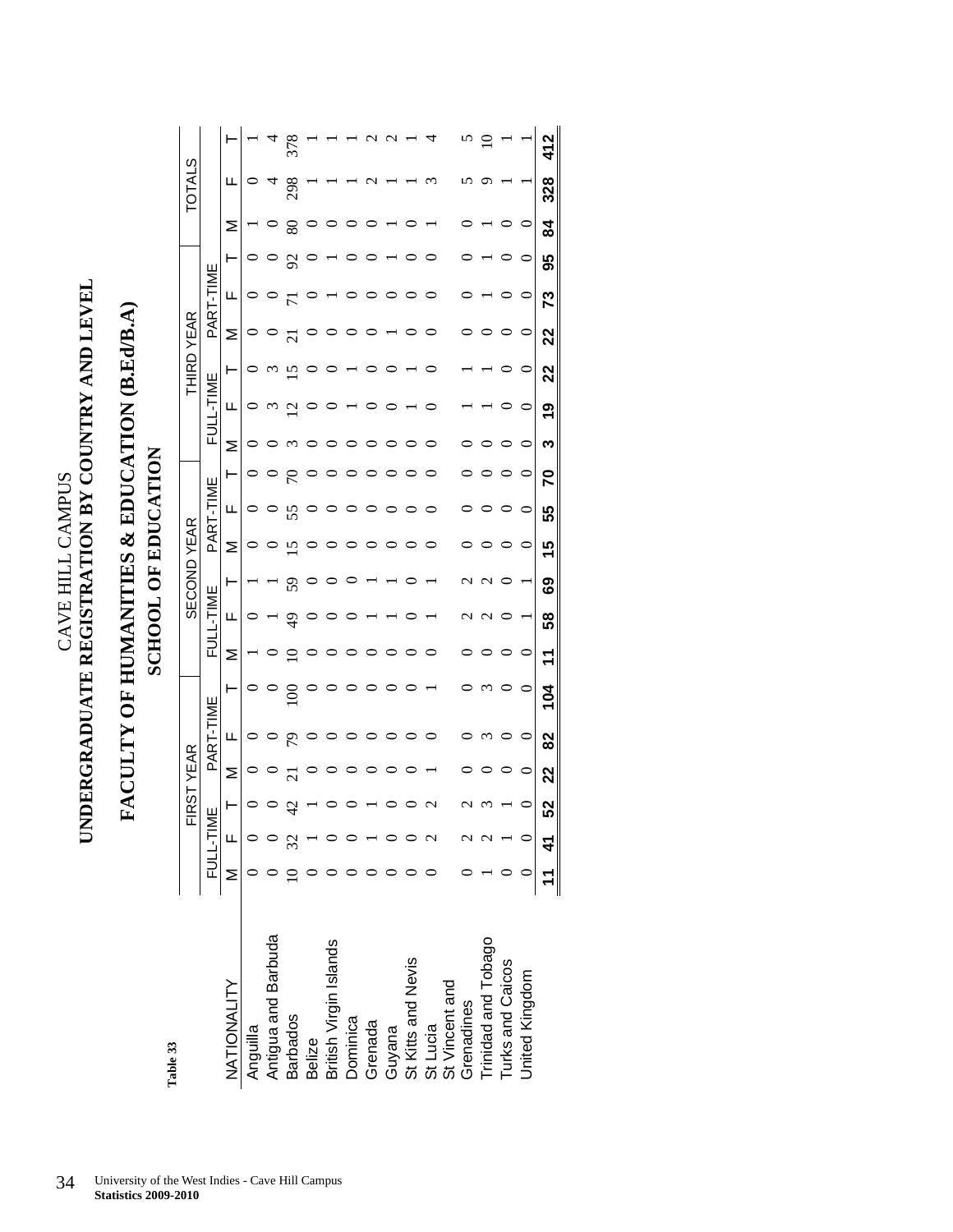### $\begin{tabular}{ll} \multicolumn{2}{l}{\textbf{CAVE HILL}}\end{tabular} \end{tabular} \begin{tabular}{ll} \multicolumn{2}{l}{\textbf{CAVE HILL}}\end{tabular} \begin{tabular}{ll} \multicolumn{2}{l}{\textbf{CAND LEVEL}}\end{tabular} \end{tabular}$ **UNDERGRADUATE REGISTRATION BY COUNTRY AND LEVEL**  CAVE HILL CAMPUS

**FACULTY OF LAW**

FACULTY OF LAW

|                              |                 |                  | FIRST <sup>-</sup> | YEAR |       |   |                 |                 | <b>SECOND YEAR</b> |   |           |   |    |                  | THIRD YEAR |               |             |                   |                  | <b>TOTALS</b> |               |
|------------------------------|-----------------|------------------|--------------------|------|-------|---|-----------------|-----------------|--------------------|---|-----------|---|----|------------------|------------|---------------|-------------|-------------------|------------------|---------------|---------------|
|                              |                 |                  |                    |      | PART- |   |                 |                 |                    |   | PART-     |   |    |                  |            |               | <b>PART</b> |                   |                  |               |               |
|                              |                 | FULL-TIME        |                    |      | TIME  |   |                 | FULL-TIME       |                    |   | TIME      |   |    | FULL-TIME        |            |               | TIME        |                   |                  |               |               |
| NATIONALITY                  | Σ               | Щ                |                    | Σ    | щ     |   | Σ               | щ               | ⊢                  | Σ | щ         | ⊢ | Σ  | щ                | ⊢          | Σ             | щ           |                   | Σ                | щ             |               |
| Anguilla                     |                 |                  |                    |      |       |   |                 |                 |                    |   |           |   |    |                  |            |               |             |                   |                  |               |               |
| Antigua and Barbuda          |                 |                  |                    |      |       |   |                 | $\mathbf{\sim}$ | $\mathcal{C}$      |   |           |   |    |                  | ς          |               |             |                   |                  | ω             |               |
| <b>Barbados</b>              | $\overline{18}$ | $\overline{4}$   |                    |      |       |   |                 | $\overline{24}$ | 35                 |   |           |   |    | $\approx$        | ಸ          |               |             |                   |                  | 88            | 128           |
| <b>Belize</b>                | n               | S                |                    |      |       |   |                 | ∞               | σ                  |   |           |   |    | $\mathrel{\sim}$ |            |               |             |                   | C                | 4             | $\approx$     |
| British Virgin Islands       | 冖               |                  |                    |      |       |   |                 |                 |                    |   |           |   |    |                  |            |               |             |                   |                  |               | ≌             |
| Dominica                     | ⊂               |                  |                    |      |       |   |                 |                 |                    |   |           |   |    |                  |            |               |             |                   |                  | ∞             | ∝             |
| Grenada                      | ω               |                  |                    |      |       |   |                 | ⊂               | ∞                  |   |           |   |    |                  |            |               |             |                   | n                | $\vec{4}$     |               |
| Jamaica                      | $\mathbf{\sim}$ | $\mathrel{\sim}$ |                    |      |       |   | ∞               | $\frac{1}{4}$   | 8                  |   |           |   |    | ₹                | 5          |               |             |                   | ನ                | 84            | $\frac{5}{1}$ |
| Montserrat                   | ⊂               | ⊂                |                    |      |       |   |                 |                 |                    |   |           |   |    |                  |            |               |             |                   |                  | ო             |               |
| St Kitts and Nevis           |                 | ∾                |                    |      |       |   |                 |                 | ທ                  |   |           |   |    |                  |            |               |             |                   |                  | ∞             | $\sim$        |
| St Lucia                     |                 | $\mathrel{\sim}$ |                    |      |       |   |                 |                 |                    |   |           |   |    |                  |            |               |             |                   | $\mathrel{\sim}$ | ∘             | ∞             |
| St Vincent and<br>Grenadines | $\mathcal{L}$   | 3                |                    |      |       |   |                 | ℃               |                    |   |           |   |    |                  | ७          |               |             |                   | σ                | ς             | 22            |
| The Bahamas                  | 0               | ξ                |                    |      |       |   |                 |                 | $\mathbf{\sim}$    |   |           |   |    |                  |            |               | c           |                   |                  | n             | ७             |
| Trinidad and Tobago          | 5               | $\approx$        | 5                  | ⊂    | ⊂     | ⊂ | $\overline{16}$ | 57              | 73                 | ⊂ | ⊂         | ⊂ | 4  | 32               | 36         | $\mathcal{C}$ | ⊂           | $\mathbf{\Omega}$ | 27               | 99            | 126           |
|                              | 38              | 77               | <u> LN</u><br>٣    | 0    | 0     | 0 | 59              | 154             | 213                | 0 | $\bullet$ | 0 | 32 | 113              | 145        | 2             | ဖ           | ထ                 | 131              | 350           | 481           |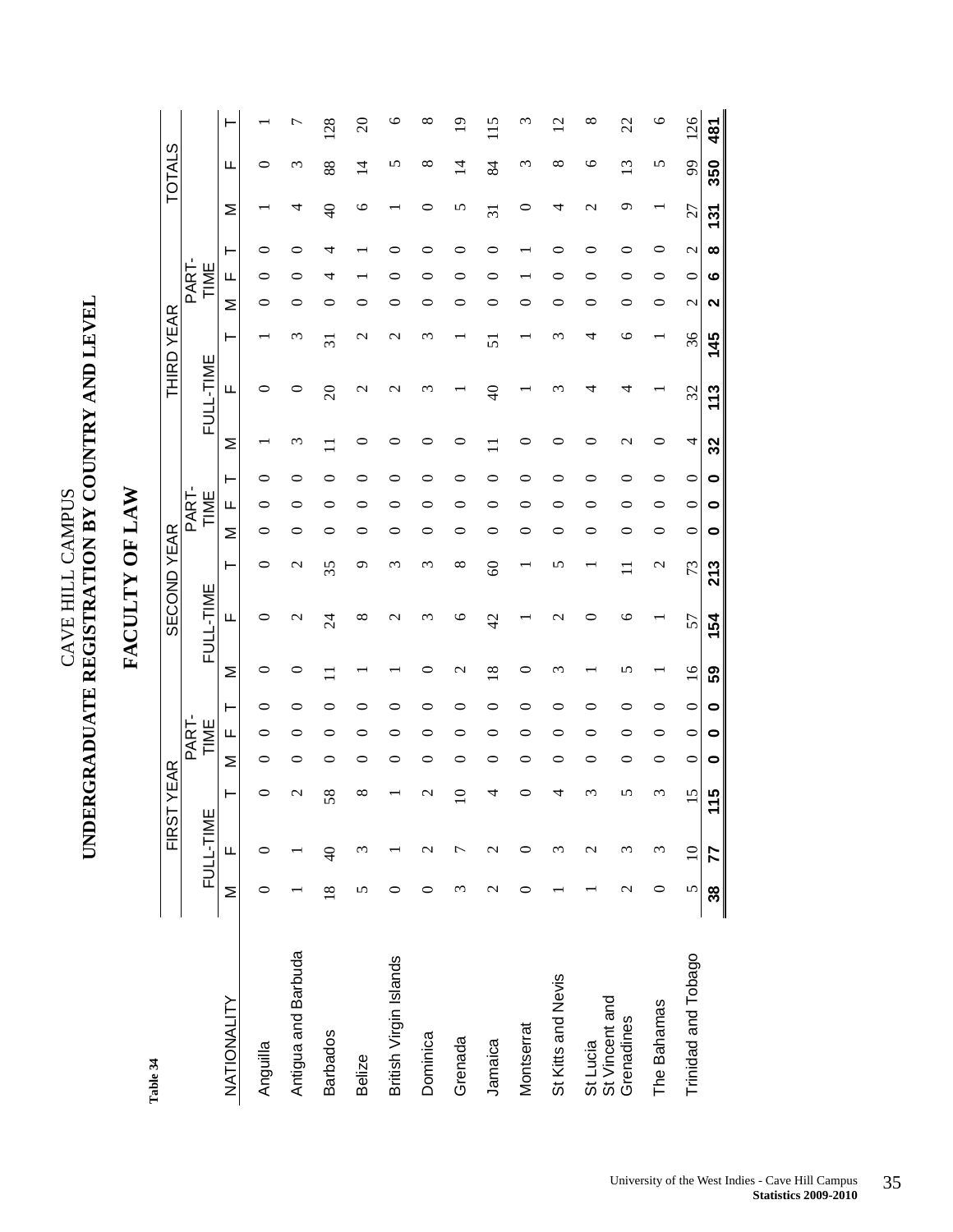### $\begin{tabular}{ll} \multicolumn{2}{l}{\textbf{CAVE HILL} \textbf{CANDUS}} \\ \multicolumn{2}{l}{\textbf{UNDERGRADUATE REGISTRATION BY COUNTRY AND LEVEL}} \end{tabular}$ **UNDERGRADUATE REGISTRATION BY COUNTRY AND LEVEL**  CAVE HILL CAMPUS

### FACULTY OF MEDICAL SCIENCES **FACULTY OF MEDICAL SCIENCES**

| Table 35                 |        |           |         |         |           |   |             |        |   |           |   |   |              |   |   |           |   |          |                     |     |
|--------------------------|--------|-----------|---------|---------|-----------|---|-------------|--------|---|-----------|---|---|--------------|---|---|-----------|---|----------|---------------------|-----|
|                          |        | EI<br>K   | 55      | 仁AR<br> |           |   | SECOND YEAR |        |   |           |   |   | THIRD YEAR   |   |   |           |   |          | TOTAL               | U,  |
|                          |        | FULL-TIME |         |         | PART-TIME | 说 | L-TIME      |        |   | PART-TIME |   |   | ≝<br>FULL-TI |   |   | PART-TIME |   |          |                     |     |
| NATIONALITY              | ≥      | LL.       |         | ⋝       | ц         | Σ | щ           | ۲      | ⋝ | ш         |   |   | щ            |   | ⋝ | щ         |   | ⋝        | щ                   |     |
| Anguilla                 |        |           |         |         |           |   |             |        | C |           | C | C |              | C | C |           | C |          |                     |     |
| Antigua and Barbuda      |        |           |         |         |           |   |             |        |   |           |   |   |              |   |   |           |   |          | ٢<br>₹              | 1   |
| <b>Barbados</b>          |        |           |         |         |           |   | 24          | 33     |   |           |   |   |              |   |   |           |   | $\Omega$ | 65                  | 85  |
| British Virgin Islands   |        |           |         |         |           |   |             |        |   |           |   |   |              |   |   |           |   |          |                     |     |
| Grenada                  |        |           |         |         |           |   |             |        |   |           |   |   |              |   |   |           |   |          |                     |     |
| Guyana                   |        |           |         |         |           |   |             |        |   |           |   |   |              |   |   |           |   |          |                     |     |
| The Bahamas              |        |           |         |         |           |   |             | 1<br>c |   |           |   |   |              |   |   |           |   |          |                     |     |
| Trinidad and Tobago      |        |           | $^{28}$ |         |           |   |             |        |   |           |   |   |              |   |   |           |   | ∞        | $\overline{\Omega}$ | 29  |
| United States of America |        |           |         | 0       | 0         |   |             |        | 0 | 0         | 0 | 0 |              | 0 | 0 | 0         | 0 | $\circ$  |                     |     |
|                          | æ<br>T | 59        | 77      | c       | c         | ٩ | 28          | ని     | c | c         |   | ິ |              | ౼ | c | c         | 0 | వి       | 8                   | 128 |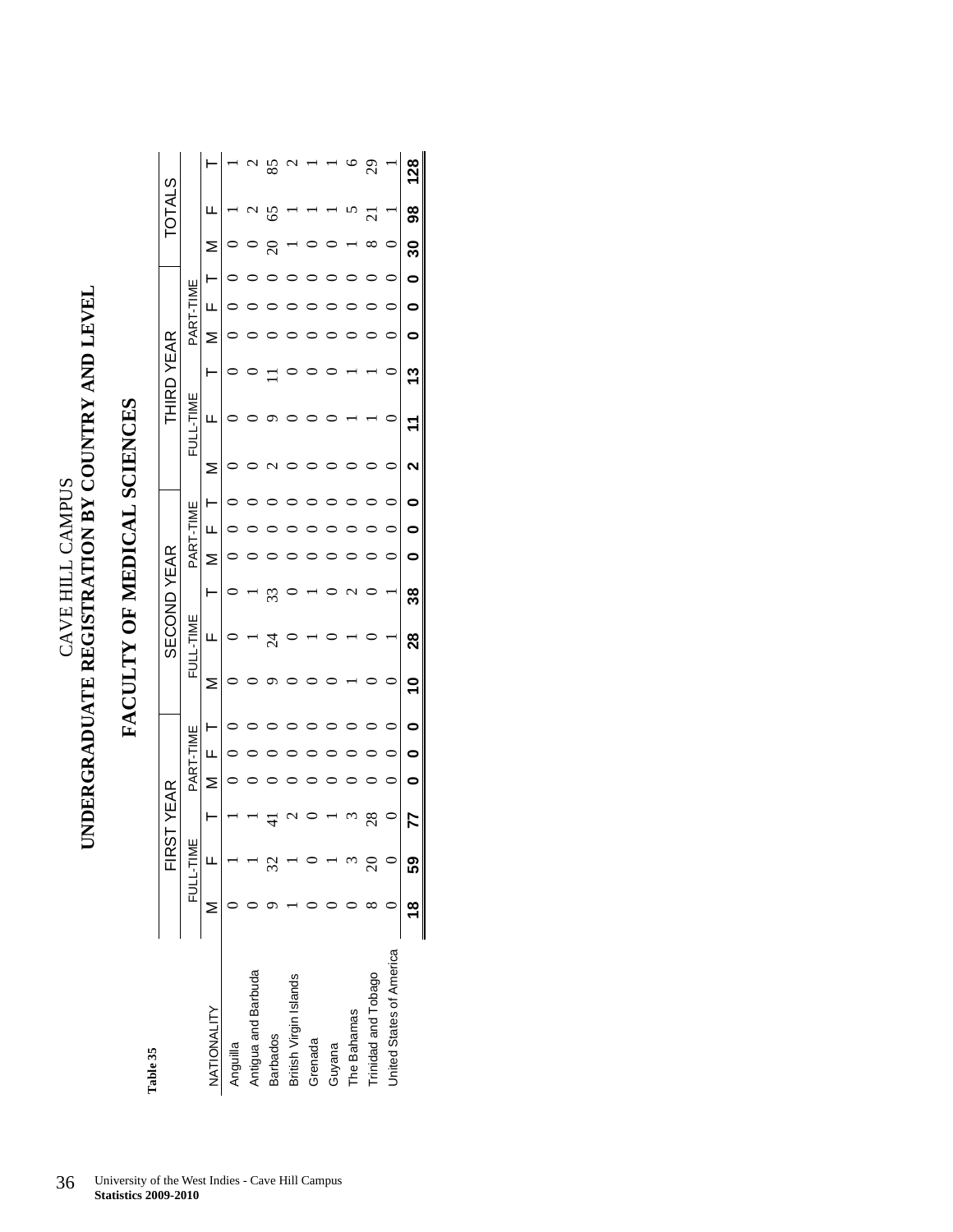### UNDERGRADUATE REGISTRATION BY COUNTRY AND YEAR **UNDERGRADUATE REGISTRATION BY COUNTRY AND YEAR**  CAVE HILL CAMPUS CAVE HILL CAMPUS

**FACULTY OF PURE & APPLIED SCIENCES** 

FACULTY OF PURE & APPLIED SCIENCES

### Table 36 **Table 36**

|                            |         | PRELIMINARY YEAR |         |                         |           |                         |                   |          | FIRST YEAR               |     |               |                |         |                   | <b>SECOND YEAR</b> |                         |                    |               |           | <b>THIRD YEAR</b> |         |           |         |                         | <b>TOTALS</b> |                 |
|----------------------------|---------|------------------|---------|-------------------------|-----------|-------------------------|-------------------|----------|--------------------------|-----|---------------|----------------|---------|-------------------|--------------------|-------------------------|--------------------|---------------|-----------|-------------------|---------|-----------|---------|-------------------------|---------------|-----------------|
|                            |         | FULL-TIME        |         |                         | PART-TIME |                         | щ                 | ULL-TIME |                          |     | PART-TIME     |                |         | FULL-TIME         |                    |                         | PART-TIME          |               | FULL-TIME |                   |         | PART-TIME |         |                         |               |                 |
| NATIONALITY                | Σ       | щ                | ⊢       | Σ                       | щ         | ⊢                       | Σ                 | щ        | ⊢                        | Σ   | щ             | ۳              | Σ       | щ                 | ۳                  | Σ                       | ⊢<br>щ             | Σ             | щ         | ۳                 | Σ       | щ         | ۲       | Σ                       | щ             |                 |
| Antigua and Barbuda        | ⊂       | 0                |         |                         |           |                         | $\circ$           | 0        | 0                        | 0   |               |                | 0       |                   |                    | 0                       | 0<br>$\circ$       |               | 0         |                   | 0       | $\circ$   | $\circ$ |                         | $\mathbf 2$   |                 |
| <b>Barbados</b>            |         |                  |         | $\mathbf{\mathsf{C}}$   |           | $\approx$               | $\frac{4}{4}$     | 128      | 272                      | 98  | $\mathcal{L}$ | 162            | 69      | 76                | 145                | 39                      |                    | $\mathcal{L}$ | 65        | 129               | 76      | 56        | 132     | $\overline{51}$         | 433           | 944             |
| Belize                     |         |                  |         |                         |           |                         |                   |          |                          |     |               |                |         |                   |                    |                         |                    |               |           |                   |         |           |         |                         |               |                 |
| British Virgin Islands     |         |                  |         |                         |           |                         |                   |          |                          |     |               |                |         |                   |                    |                         |                    |               |           |                   |         |           |         |                         |               |                 |
| Cayman Islands             |         |                  |         |                         |           |                         | $\circ$           |          |                          |     |               |                |         |                   |                    |                         |                    |               |           |                   |         |           |         |                         |               |                 |
| Dominica                   |         |                  |         |                         |           |                         | 2                 |          | ≘                        |     |               |                |         |                   |                    |                         |                    |               |           |                   |         |           |         |                         |               | ⊵               |
| Grenada                    |         |                  |         |                         |           |                         | $\circ$           |          | $\mathbf{\sim}$          |     |               |                |         |                   |                    |                         |                    |               |           |                   |         |           |         |                         |               |                 |
| Guyana                     |         |                  |         |                         |           |                         | $\circ$           |          | 0                        |     |               |                |         |                   |                    |                         |                    |               |           |                   |         |           |         |                         |               |                 |
| India                      |         |                  |         |                         |           |                         | $\circ$           |          | 0                        |     |               |                |         |                   |                    |                         |                    |               |           |                   |         |           |         |                         |               |                 |
| Jamaica                    |         |                  |         |                         |           |                         |                   |          | 4                        |     |               |                |         |                   |                    |                         |                    |               |           |                   |         |           |         |                         | ≘             | $\frac{6}{2}$   |
| Nigeria                    |         |                  |         |                         |           |                         | $\circ$           |          |                          |     |               |                |         |                   |                    |                         |                    |               |           |                   |         |           |         |                         |               |                 |
| South Africa               |         |                  |         |                         |           |                         | $\circ$           |          |                          |     |               |                |         |                   |                    |                         |                    |               |           |                   |         |           |         |                         |               |                 |
| St Kitts and Nevis         |         |                  |         |                         |           |                         |                   |          | 3                        |     |               |                |         | ⊂                 | $\sim$             |                         |                    |               |           |                   |         |           |         |                         |               | ७               |
| St Vincent and<br>St Lucia |         | 0                |         |                         |           | ∊                       | 2                 |          | 9                        | 0   | ∊             | ∊              | 2       | $\mathbf{\Omega}$ | 4                  | ⊂                       |                    |               | 5         | ७                 |         |           |         | 5                       |               | $\overline{16}$ |
| Grenadines                 |         | ⊂                |         |                         |           | ⊂                       | 6                 |          | ٥                        | 2   |               | n              |         | ⊾                 | ≘                  | ⊂                       |                    |               | ╰         | ₫                 |         |           | $\sim$  | 22                      | 25            |                 |
| The Bahamas                |         |                  |         |                         |           |                         | 5                 |          | ∞                        |     |               |                |         |                   | $\scriptstyle\sim$ |                         |                    |               |           |                   |         |           |         | ७                       | n             |                 |
| Trinidad and Tobago        |         |                  |         |                         |           |                         | ৩                 |          | $\overline{\mathcal{C}}$ |     |               |                |         | n                 | $\infty$           |                         |                    |               |           | ᡋ                 |         |           |         | $\overline{\mathbf{c}}$ | 23            | 35              |
| United States of<br>Uganda |         | ∊                | 0       |                         |           | 0                       | $\circ$           |          | $\circ$                  |     |               | ⊂              | ⊂       | ⊂                 | 0                  | ⊂                       | ⊂                  |               | 0         |                   |         |           |         |                         | ∊             |                 |
| America                    | $\circ$ | $\circ$          | $\circ$ | $\circ$                 | $\circ$   | $\circ$                 | $\mathbf{\Omega}$ | 3        | 5                        | 4   | 3             | $\overline{ }$ | $\circ$ | $\circ$           | $\circ$            | $\circ$                 | $\circ$<br>$\circ$ | ÷             | $\circ$   |                   | $\circ$ | $\circ$   | $\circ$ | $\overline{ }$          | $\circ$       | ≌               |
|                            |         | œ                | စ္      | $\overline{\mathbf{C}}$ | ဖ         | $\overline{\mathbf{6}}$ | 170               | 170      | 340                      | 105 | 76            | 181            | 88      | S,                | 182                | $\overline{\mathbf{a}}$ | 74<br>34           | 83            | 88        | Ę                 | 8       | 58        | 138     | 589                     | 534           | 1123            |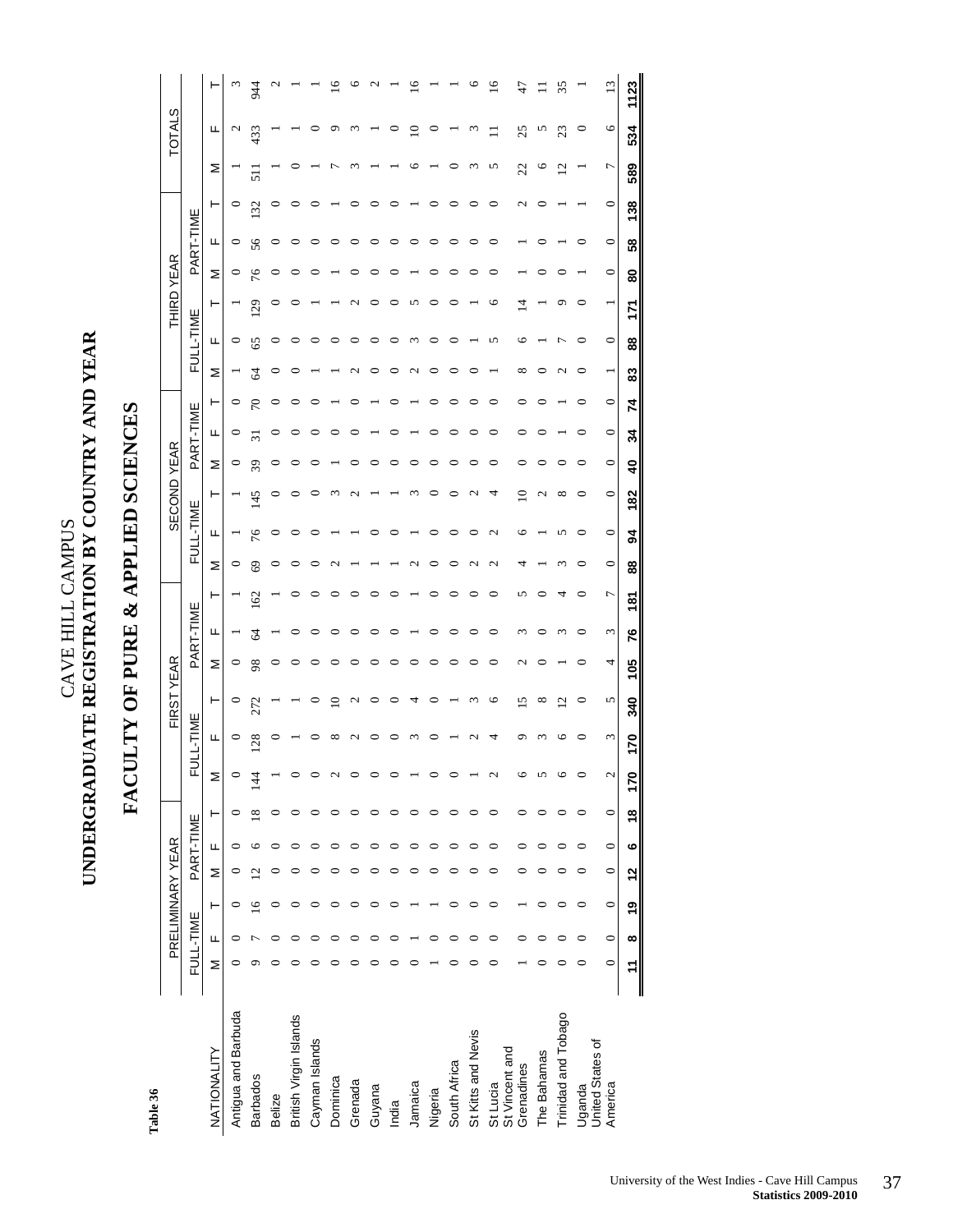**UNDERGRADUATE REGISTRATION BY COUNTRY AND YEAR**  UNDERGRADUATE REGISTRATION BY COUNTRY AND YEAR CAVE HILL CAMPUS CAVE HILL CAMPUS

**FACULTY OF SOCIAL SCIENCES** 

FACULTY OF SOCIAL SCIENCES

50

 $\overline{1}$ 

United States of

America

 $\subset$ 

 $\subset$ 481

 $\subset$ 202

 $\subset$ 

 $\epsilon$ 

 $\subset$ 491

 $\circ$ 767

¢

 $\subset$ 

 $316$ 

 $121$ 

683

1683

1192

532

235

437

4398

3107

420  $\subset$ 

296

 $124$ 

 $\mathbf{C}$ 

 $\subset$ 408

 $\subset$ 290

 $\subset$  $118$ 

 $\subset$ 

 $\circ$ 

 $\mathbf{r}$ 

١c 1291

 $28$  $\tilde{3}$ 98

 $\mathfrak{L}$ 

 $\mathfrak{p}$ 

 $\overline{4}$ 

### 38 University of the West Indies - Cave Hill Campus **Statistics 2009-2010**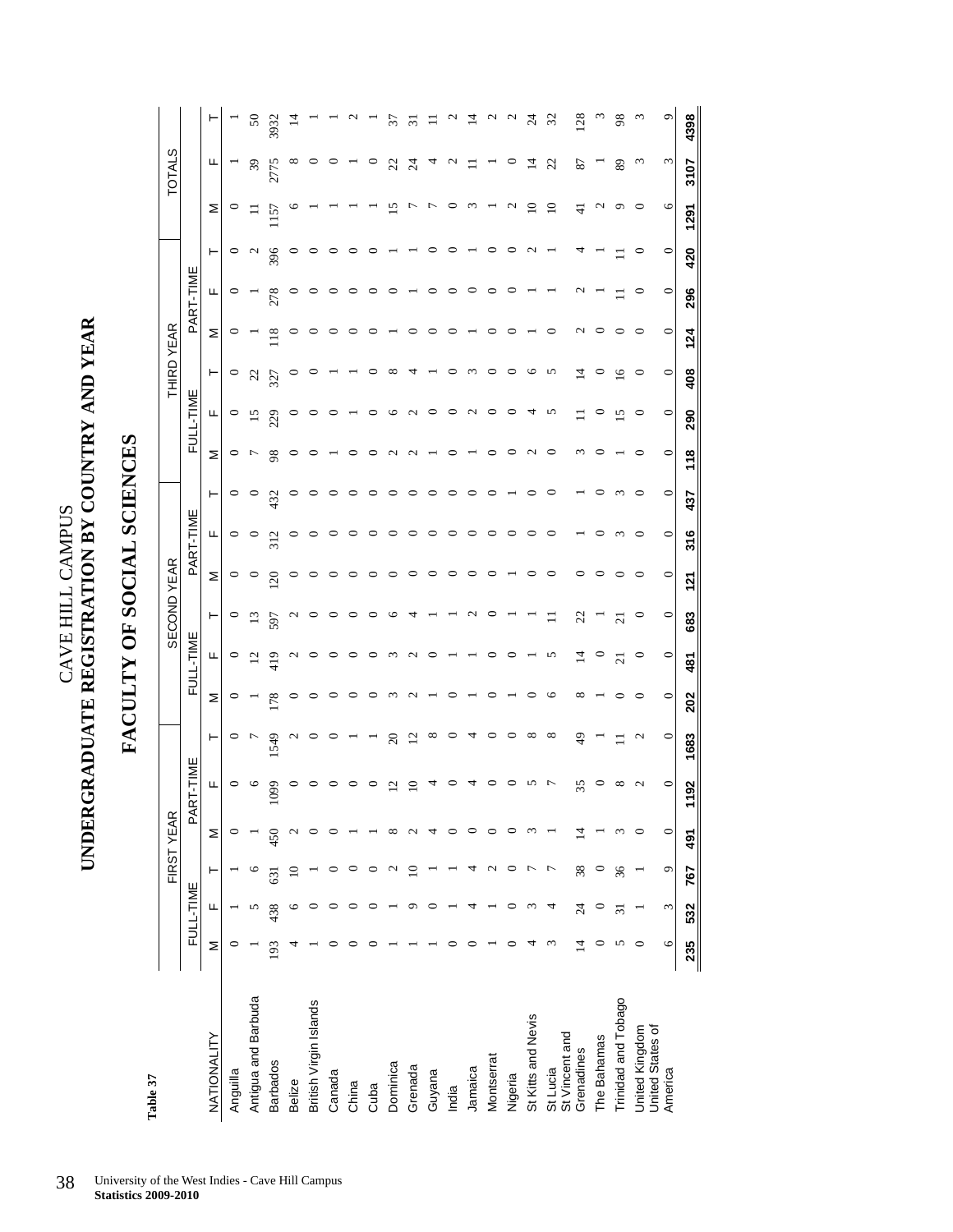TERTIARY LEVEL INSTITUTIONS TERTIARY LEVEL INSTITUTIONS

### UNDERGRADUATE REGISTRATION BY COUNTRY AND YEAR **UNDERGRADUATE REGISTRATION BY COUNTRY AND YEAR**

Table 38 **Table 38** 

|                            |                                         |                |                   | FIRST YEAR             |         |                    |                     |               | SECOND YEAR       |                          |                          |                   |           |               | <b>THIRD YEAR</b> |           |               |           |                            | <b>TOTALS</b>           |                   |
|----------------------------|-----------------------------------------|----------------|-------------------|------------------------|---------|--------------------|---------------------|---------------|-------------------|--------------------------|--------------------------|-------------------|-----------|---------------|-------------------|-----------|---------------|-----------|----------------------------|-------------------------|-------------------|
|                            |                                         |                | FULL-TIME         |                        |         | PART-<br>TIME      |                     | FULL-TIME     |                   |                          | PART-TIME                |                   |           | FULL-TIME     |                   |           | TIME<br>PART. |           |                            |                         |                   |
| FACULTY                    | NATIONALITY                             | ⋝              | щ                 | ⊢                      | Σ       | ⊢<br>щ             | Σ                   | щ             | ۳                 | Σ                        | Щ                        | ⊢                 | Σ         | Щ             | ⊢                 | Σ         | щ             | ۳         | Σ                          | Щ                       | ⊢                 |
| Antigua State College      |                                         |                |                   |                        |         |                    |                     |               |                   |                          |                          |                   |           |               |                   |           |               |           |                            |                         |                   |
| Humanities & Education     | Antigua and Barbuda                     |                | $\omega$          |                        |         |                    |                     |               |                   |                          |                          | 0                 | 0         | 0             | 0                 |           |               |           | 0                          | S                       | $\omega$          |
| Pure and Applied Sciences  | Antigua and Barbuda<br>United States of |                | $\epsilon$        |                        |         |                    |                     |               | $\sim$            |                          | ⊂                        |                   | ⊂         | 0             | ⊂                 |           |               |           | $\mathbf{\Omega}$          |                         | ⊾                 |
|                            | America                                 |                |                   |                        |         | 0                  | ⊂                   | ⊂             | 0                 |                          | ⊂                        | 0                 | 0         | 0             |                   | ⊂         |               |           | 0                          |                         |                   |
|                            | Antigua and Barbuda                     |                | $\frac{4}{3}$     | 57                     |         |                    | $\sim$              |               | $\subseteq$       |                          |                          | $\mathbf{\Omega}$ |           | ⊂             | $\circ$           |           |               |           | $\infty$                   | 53                      |                   |
|                            | Dominica                                |                | $\omega$          | 3                      |         | 0                  | ⊂                   | ⊂             |                   |                          | ⊂                        | $\circ$           | ⊂         | 0             | $\circ$           |           |               |           |                            | $\omega$                | w                 |
| Social Sciences            | Guyana                                  |                | $\mathbf{c}$      | $\mathbf{\sim}$        |         |                    |                     | ⊂             |                   |                          | ⊂                        | っ                 |           | $\circ$       | ○                 |           |               |           |                            | $\sim$                  | $\omega$          |
|                            | United States of<br>Jamaica             |                | $\mathbf{\Omega}$ | $\omega$               | ⊂       | 0                  | $\circ$<br>⊂        | $\circ$       | 0                 | ⊂                        | $\circ$                  | $\circ$           | $\circ$   | $\circ$       | $\circ$           | ⊂         | ∊             | 0         |                            | $\sim$                  | $\omega$          |
|                            | America                                 |                |                   | $\mathbf{\mathcal{L}}$ | $\circ$ | $\circ$            | $\circ$<br>$\circ$  | $\circ$       | $\circ$           | $\circ$                  | $\circ$                  | $\circ$           | $\circ$   | $\circ$       | $\circ$           | $\circ$   | $\circ$       | $\circ$   |                            |                         | $\mathbf{\Omega}$ |
|                            |                                         | ۰              | $\boldsymbol{5}$  | 75                     | −       |                    | S<br>$\mathbf{c}$   | $\infty$      | $\mathbf{13}$     | $\overline{\phantom{0}}$ | $\overline{\phantom{0}}$ | N                 | $\bullet$ | $\bullet$     | 0                 | $\bullet$ | $\bullet$     | $\bullet$ | $\boldsymbol{\mathcal{Z}}$ | $\mathbf{e}$            | $\boldsymbol{S}$  |
| Clarence Fitzroy Bryant    |                                         |                |                   |                        |         |                    |                     |               |                   |                          |                          |                   |           |               |                   |           |               |           |                            |                         |                   |
| Humanities & Education     | St Kitts and Nevis                      |                |                   |                        | 0       | $\bullet$          | 0<br>0              | $\bullet$     | 0                 | 0                        | $\bullet$                | 0                 | 0         | 0             | 0                 | 0         | $\bullet$     | $\bullet$ | 0                          |                         |                   |
| College of the Bahamas     |                                         |                |                   |                        |         |                    |                     |               |                   |                          |                          |                   |           |               |                   |           |               |           |                            |                         |                   |
|                            | Jamaica                                 | $\circ$        | $\circ$           | $\circ$                | 0       | 0                  | $\circ$<br>0        | $\mathcal{L}$ | $\mathcal{L}$     | $\circ$                  | 0                        | $\circ$           | $\circ$   | $\circ$       | $\circ$           | $\circ$   | 0             | 0         | $\circ$                    | $\mathcal{L}$           | $\mathcal{L}$     |
|                            | The Bahamas                             | 4              | 22                | 36                     | $\circ$ | $\circ$            | $\infty$<br>$\circ$ | 12            | $\overline{c}$    | $\circ$                  | $\circ$                  | $\circ$           | $\sim$    | $\mathbf{r}$  | $\overline{8}$    | $\circ$   | $\circ$       | $\circ$   | 27                         | $\ddot{t}$              | $\overline{7}$    |
|                            |                                         | 4              | 22                | $\frac{36}{5}$         | 0       | 0                  | $\infty$<br>0       | $\vec{a}$     | $\overline{c}$    | 0                        | 0                        | 0                 | m         | $\mathbf{13}$ | ≌                 | 0         | 0             | $\bullet$ | 27                         | ₽                       | 56                |
| Erdiston Teacher's College |                                         |                |                   |                        |         |                    |                     |               |                   |                          |                          |                   |           |               |                   |           |               |           |                            |                         |                   |
| Humanities & Education     | <b>Barbados</b>                         |                | 33                | 43                     | 0       | 0                  | 0<br>0              | −             |                   | 0                        | 0                        | 0                 | 0         | ی             | ७                 | 0         | 0             | $\bullet$ | $\mathbf{a}$               | ₹                       | $\overline{50}$   |
| <b>H Lavity Stoutt</b>     |                                         |                |                   |                        |         |                    |                     |               |                   |                          |                          |                   |           |               |                   |           |               |           |                            |                         |                   |
| Humanities & Education     | British Virgin Islands                  |                | S                 | O                      | $\circ$ | $\circ$            | $\circ$<br>$\circ$  | 12            | 12                | $\circ$                  | $\circ$                  | $\circ$           | $\circ$   | $\circ$       | $\circ$           | $\circ$   | $\circ$       | $\circ$   |                            | $\Box$                  | $^{18}$           |
|                            | United Kingdom                          | ⊂              | $\circ$           | $\circ$                | $\circ$ | $\circ$            | $\circ$<br>$\circ$  | $\mathbf{C}$  | $\mathbf{\Omega}$ | $\circ$                  | $\circ$                  | $\circ$           | $\circ$   | $\circ$       | $\circ$           | $\circ$   | $\circ$       | $\circ$   | $\circ$                    | $\mathbf{\mathcal{L}}$  | $\mathbf{\sim}$   |
|                            |                                         |                | 5                 | ی                      | 0       | $\bullet$          | 0<br>$\bullet$      | ᅼ             | 4                 | 0                        | $\bullet$                | $\bullet$         | $\bullet$ | $\bullet$     | 0                 | $\bullet$ | 0             | $\bullet$ |                            | $\mathbf{a}$            | $\overline{a}$    |
| Sir Arthur Lewis           |                                         |                |                   |                        |         |                    |                     |               |                   |                          |                          |                   |           |               |                   |           |               |           |                            |                         |                   |
| Humanities & Education     | St Lucia                                |                | ಸ                 | 35                     | $\circ$ | $\circ$            | 0<br>0              |               |                   | $\mathcal{L}$            | O                        | ${}^{\circ}$      | $\circ$   |               |                   | $\circ$   |               |           | O                          | $\Theta$                | 46                |
| Pure and Applied Sciences  | St Lucia                                |                | $\circ$           |                        | $\circ$ | $\circ$<br>$\circ$ | $\circ$             | $\circ$       | $\circ$           | $\circ$                  | $\circ$                  | $\circ$           | $\circ$   | $\circ$       | $\circ$           | $\circ$   | $\circ$       | ○         |                            | $\circ$                 |                   |
|                            |                                         | ഥ              | స్                | 36                     | 0       | 0<br>0             | 0                   | ٣             | ᡪ                 | ٩                        | ဖ                        | ထ                 | 0         | ᡪ             | ᡪ                 | 0         | ٣             | ᡪ         | r                          | $\overline{\mathbf{a}}$ | 47                |
|                            |                                         |                |                   |                        |         |                    |                     |               |                   |                          |                          |                   |           |               |                   |           |               |           |                            |                         |                   |
|                            |                                         | $\frac{46}{5}$ | 151               | 197                    | ↽       | 2<br>↽             | S                   | 38            | 5                 | Μ                        | r                        | $\overline{1}$    | 5         | <u>ន</u>      | 25                | 0         |               | ↽         | 89                         | <b>218</b>              | 286               |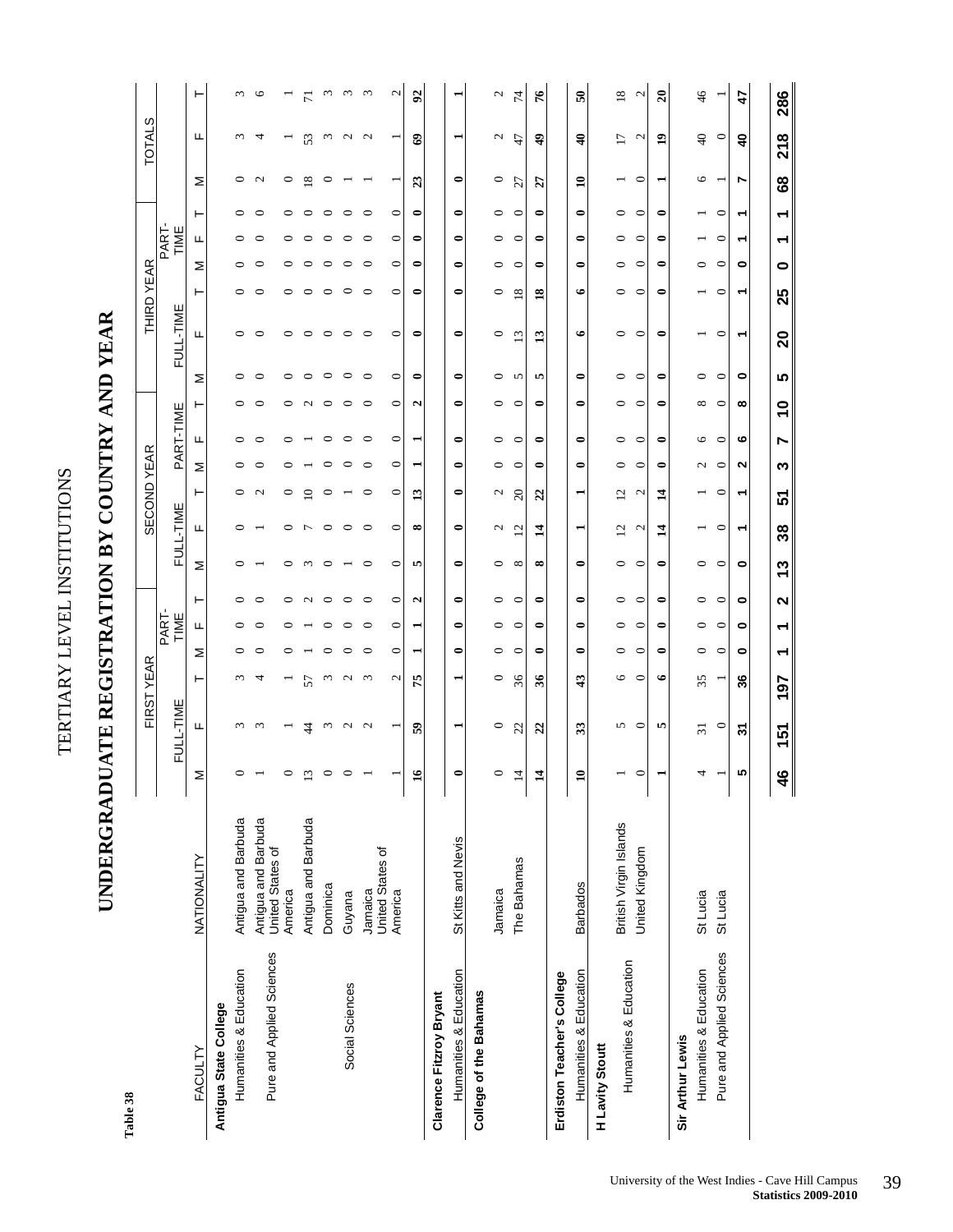### REGISTRATION IN AFFILIATED INSTITUTIONS BY COUNTRY AND YEAR **REGISTRATION IN AFFILIATED INSTITUTIONS BY COUNTRY AND YEAR**

### **CODRINGTON COLLEGE CODRINGTON COLLEGE**

| Table 39               |   |                                              | FIRST YEAR |          |          |         |         |                   | <b>SECOND YEAR</b> |         |              |             |         |           | <b>THIRD YEAR</b> |           |           |          |                   | <b>TOTALS</b>  |                   |
|------------------------|---|----------------------------------------------|------------|----------|----------|---------|---------|-------------------|--------------------|---------|--------------|-------------|---------|-----------|-------------------|-----------|-----------|----------|-------------------|----------------|-------------------|
|                        |   | FULL-TIME                                    |            | ₫        | RT-TIME  |         |         | FULL-TIME         |                    |         | PART-TIME    |             |         | FULL-TIME |                   | PART-TIME |           |          |                   |                |                   |
| NATIONALITY            | z | LL.                                          | H          | Σ        | Щ        | ۲       | Σ       | Щ                 | ۲                  | Σ       | Щ            | ۲           | Σ       | Щ         | ۲                 | Σ         | Щ         | ⊢        | Σ                 | Щ              | ۲                 |
| <b>Barbados</b>        | ω |                                              |            | n        | ∞        | ن       |         | c                 |                    |         |              |             |         |           |                   |           | 4         | 冖        | $\Xi$             | $\frac{8}{10}$ | 39                |
| <b>Belize</b>          |   |                                              |            |          |          |         |         |                   |                    |         |              |             |         |           |                   |           |           |          |                   |                | r                 |
| Jamaica                |   |                                              |            |          |          |         |         |                   |                    |         |              |             |         |           |                   |           |           |          |                   |                |                   |
| St Kitts and Nevis     |   |                                              |            |          |          |         |         |                   |                    |         |              |             |         |           |                   |           |           |          |                   |                |                   |
| The Bahamas            |   |                                              |            |          |          |         | 4       |                   |                    |         |              |             |         |           |                   |           |           |          |                   |                |                   |
| Trinidad and<br>Tobago |   | $2 \quad 0 \quad 2$                          |            | $\circ$  | 0        | $\circ$ | $\circ$ | $\circ$           | $\circ$            | $\circ$ | $\mathsf{C}$ | $\circ$     | $\circ$ | ∊         | $\circ$           | $\circ$   | $\subset$ | ∊        | $\mathbf{\Omega}$ | 0              | $\mathbf{\Omega}$ |
|                        |   | $\begin{matrix} 6 & 1 \\ 1 & 6 \end{matrix}$ |            | <u>ທ</u> | $\infty$ | 13      | Ņ       | $\mathbf{\Omega}$ | ග                  |         | ო            | $\tilde{e}$ | 0       | 2         | 2                 | 4         | 4         | $\infty$ | 29                | 20             | 9                 |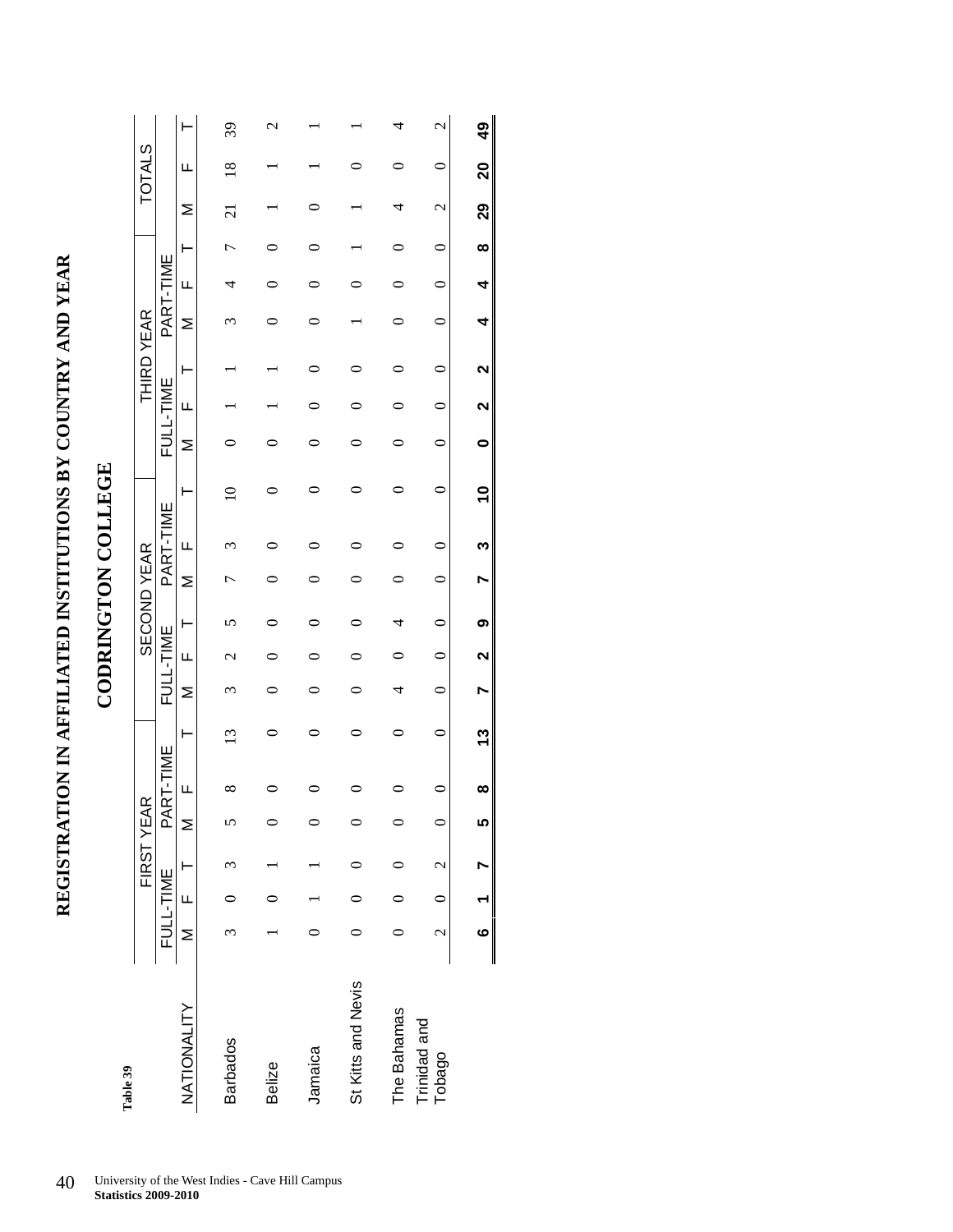## **TOTAL UNDERGRADUATE REGISTRATION OF NEW STUDENTS BY COUNTRY AND FACULTY**  TOTAL UNDERGRADUATE REGISTRATION OF NEW STUDENTS BY COUNTRY AND FACULTY

Table 40 **Table 40** 

|                           | DEVELOPMENT<br>INSTITUTE OF | GENDER & |           | NUH<br>즶     | <b>IANITIES &amp;<br/>UCATION</b> |     |          | ŠΥ            |               |              | <b>SCIENCES</b><br>MEDICAL |          | PURE & APPLIED | <b>SCIENCES</b> |                 |     | SOCIAL<br>SCIENCES |       |                          | <b>TOTALS</b>     |                    |
|---------------------------|-----------------------------|----------|-----------|--------------|-----------------------------------|-----|----------|---------------|---------------|--------------|----------------------------|----------|----------------|-----------------|-----------------|-----|--------------------|-------|--------------------------|-------------------|--------------------|
| NATIONALITY               | Σ                           | Щ        | ۲         | Σ            | щ                                 | ۳   | Σ        | щ             | ۳             | Σ            | щ                          | ۳        | Σ              | щ               | ۳               | Σ   | щ                  | ۳     | Σ                        | щ                 |                    |
| Anguilla                  |                             |          |           |              |                                   |     |          |               |               |              |                            | 0        |                |                 |                 |     |                    |       |                          |                   |                    |
| Antigua and Barbuda       |                             |          |           |              |                                   |     |          |               | $\sim$        |              |                            |          |                |                 |                 |     |                    |       |                          | ∽                 |                    |
| <b>Barbados</b>           |                             |          |           |              | P                                 | 258 | ∞        | $\frac{8}{3}$ | 56            |              | 27                         | 33       | $\frac{9}{4}$  | $\overline{C}$  | $\overline{27}$ |     | 799                |       | 556                      | <b>PLI</b>        |                    |
| Belize                    |                             |          |           |              |                                   |     |          |               | $^{\circ}$    |              |                            | ○        |                |                 |                 |     |                    |       |                          | ∞                 |                    |
| British Virgin Islands    |                             |          |           |              |                                   |     |          |               |               |              |                            | 0        |                |                 |                 |     |                    |       |                          |                   |                    |
| China                     |                             |          |           |              |                                   |     |          |               |               |              |                            |          |                |                 |                 |     |                    |       |                          |                   |                    |
| Cuba                      |                             |          |           |              |                                   |     |          |               |               |              |                            | っ        |                |                 |                 |     |                    |       |                          |                   |                    |
| Dominica                  |                             |          |           |              |                                   |     |          | ⊂             |               |              |                            |          | c              |                 | ᡡ               |     |                    |       |                          | C<br>7            |                    |
| Grenada                   |                             |          |           |              |                                   |     | $\omega$ | ७             | o             |              |                            | ᅌ        |                |                 |                 |     | $^{\circ}$         | œ     |                          |                   | $\mathbf{\bar{c}}$ |
| Guyana                    |                             | $\circ$  |           |              |                                   |     |          |               |               |              |                            | ○        |                |                 |                 |     |                    | c     |                          | $\omega$          |                    |
| Jamaica                   |                             | 0        |           |              |                                   |     | $\omega$ | S             | ∞             |              |                            | ○        |                | $\omega$        | W               |     | c                  | c     |                          | $\supseteq$       |                    |
| Montserrat                |                             |          |           |              |                                   |     |          |               |               |              |                            | ○        |                |                 |                 |     |                    |       |                          | $\mathbf{\Omega}$ |                    |
| Nigeria                   |                             |          |           |              |                                   |     |          |               |               |              |                            | 0        |                |                 |                 |     |                    |       |                          |                   |                    |
| St Kitts and Nevis        |                             |          |           |              |                                   |     |          | m             |               |              |                            |          |                |                 |                 |     |                    | ⊂     |                          | ŋ                 |                    |
| St Lucia                  |                             |          |           |              | ς                                 | C   |          | $\sim$        |               |              |                            | 0        |                |                 | r,              |     | Ч                  | 9     |                          | $\overline{c}$    |                    |
| St Vincent and Grenadines |                             |          |           |              | ŗ                                 | ∞   |          | $\omega$      |               |              |                            |          |                |                 | ଵ               | ω,  | $\overline{c}$     | 55    | $\overline{\mathcal{C}}$ | 43                | ट्ट                |
| The Bahamas               |                             |          |           |              |                                   |     |          | $\sim$        |               |              | $\omega$                   | $\omega$ | प              |                 |                 |     |                    |       | r,                       | $\circ$           |                    |
| Trinidad and Tobago       |                             |          |           |              |                                   | ≌   |          | τ             |               | ∞            | P                          | 27       | प              |                 |                 |     | $\Im$              | $\Im$ | $\Omega$                 | 73                | S                  |
| Turks and Caicos          |                             |          |           |              |                                   |     |          |               |               |              |                            |          |                |                 |                 |     |                    |       |                          |                   |                    |
| United Kingdom            | 0                           | 0        |           |              |                                   |     |          |               |               |              |                            | 0        |                |                 |                 |     |                    |       |                          |                   |                    |
| United States of America  | ∊                           | ⊂        |           |              |                                   | c   | ∊        | $\circ$       | ⊂             | ⊂            | ○                          | $\circ$  | $\circ$        | $\circ$         | $\circ$         |     |                    |       | $\circ$                  |                   |                    |
|                           | $\bullet$                   | 0        | $\bullet$ | $\mathbf{r}$ | 220                               | 290 | 35       | 74            | $\frac{1}{2}$ | $\mathbf{1}$ | 50                         | 2        | 167            | 158             | 325             | 355 | 880                | 1235  | 41                       | 1382              | 2023               |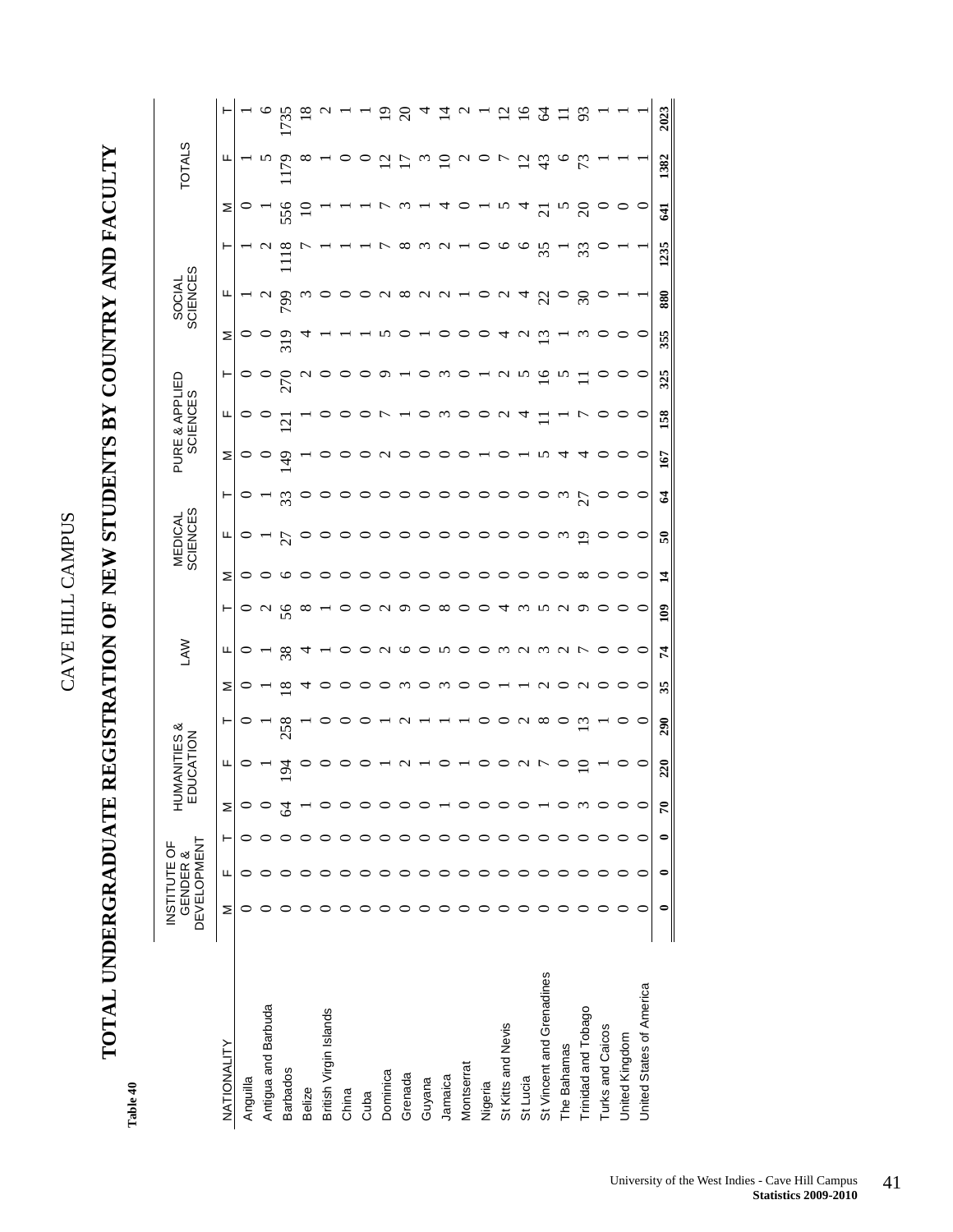**FULL-TIME UNDERGRADUATE REGISTRATION OF NEW STUDENTS BY COUNTRY AND FACULTY**  FULL-TIME UNDERGRADUATE REGISTRATION OF NEW STUDENTS BY COUNTRY AND FACULTY

| ٥ |  |
|---|--|
|   |  |

|                           | <b>DEVELOPMENT</b> | INSTITUTE OF<br><b>GENDER &amp;</b> |   |   | HUMANITIES &<br>EDUCATION |    |          | ŠΣ            |                 |                | <b>SCIENCES</b><br>MEDICAL |               |    | <b>SCIENCES</b><br>APPLIED<br>PURE & |                       |                   | <b>SCIENCES</b><br>SOCIAL |               |         | <b>TOTALS</b> |     |
|---------------------------|--------------------|-------------------------------------|---|---|---------------------------|----|----------|---------------|-----------------|----------------|----------------------------|---------------|----|--------------------------------------|-----------------------|-------------------|---------------------------|---------------|---------|---------------|-----|
| NATIONALITY               | Σ                  | щ                                   | ۲ | Σ | щ                         | ۳  | Σ        | щ             | ۳               | Σ              | щ                          | ۳             | Σ  | щ                                    | ۳                     | Σ                 | щ                         | H             | Σ       | щ             |     |
| Anguilla                  |                    |                                     |   |   |                           |    |          |               |                 | ◡              |                            |               |    |                                      |                       |                   |                           |               |         |               |     |
| Antigua and Barbuda       |                    |                                     |   |   |                           |    |          |               | $\mathbf{\sim}$ |                |                            |               |    |                                      | $\cup$                | $\circ$           | $\cup$                    |               |         |               |     |
| <b>Barbados</b>           |                    |                                     |   |   | 45                        | 8  | $\infty$ | $\frac{8}{3}$ | 56              | ┕              | 27                         | 33            |    |                                      | 188                   | 78                | $\frac{8}{3}$             | 293           | 223     |               |     |
| Belize                    |                    |                                     |   |   |                           |    |          |               | $\infty$        |                |                            |               |    |                                      |                       | $\mathbf \sigma$  | $\omega$                  |               |         |               |     |
| British Virgin Islands    |                    |                                     |   |   |                           |    |          |               |                 |                |                            |               |    |                                      |                       |                   |                           |               |         |               |     |
| Dominica                  |                    |                                     |   |   |                           |    |          |               |                 |                |                            |               |    |                                      |                       |                   |                           |               |         |               |     |
| Grenada                   |                    |                                     |   |   | c                         |    | ٦        |               |                 |                |                            |               |    |                                      |                       |                   | $\infty$                  | ∞             |         |               |     |
| Guyana                    |                    |                                     |   |   |                           |    |          |               |                 |                |                            |               |    |                                      |                       |                   |                           |               |         |               |     |
| Jamaica                   |                    |                                     |   |   |                           |    |          | ∽             | ∞               |                |                            |               |    | $\omega$                             | $\mathbf{\mathsf{C}}$ |                   | $\mathbf{\hat{c}}$        |               |         |               |     |
| Montserrat                |                    |                                     |   |   |                           |    |          |               |                 |                |                            |               |    |                                      |                       |                   |                           |               |         |               |     |
| Nigeria                   |                    |                                     |   |   |                           |    |          |               |                 |                |                            |               |    |                                      |                       |                   |                           |               |         |               |     |
| St Kitts and Nevis        |                    |                                     |   |   |                           |    |          | $\omega$      |                 |                |                            |               |    |                                      | C<br>1                | ᠴ                 | $\mathbf c$<br>J,         | 9             |         |               |     |
| St Lucia                  |                    |                                     |   |   | c                         | c  |          | ч<br>ς        |                 |                |                            |               |    | Д                                    | N                     | $\mathbf{\Omega}$ | $\omega$                  | $\sim$        |         |               |     |
| St Vincent and Grenadines |                    |                                     |   |   |                           | ∞  |          | $\omega$      |                 |                |                            |               |    | $\infty$                             | $\overline{c}$        | ⊇                 | $\overline{1}$            | $\frac{5}{4}$ |         | $\Im$         |     |
| The Bahamas               |                    |                                     |   |   |                           |    |          | $\sim$        |                 |                | $\omega$                   | $\omega$      |    |                                      |                       |                   |                           |               |         |               |     |
| Trinidad and Tobago       |                    |                                     |   |   |                           |    |          |               |                 | $\infty$       | ≏                          | 27            | ٣  |                                      | t                     |                   | $\mathbb{Z}$              | $\mathcal{S}$ |         | $\frac{8}{5}$ |     |
| Turks and Caicos          |                    |                                     |   |   |                           |    |          |               |                 |                |                            |               |    |                                      |                       |                   |                           |               |         |               |     |
| United Kingdom            |                    |                                     |   |   |                           |    |          |               |                 |                |                            |               |    |                                      |                       |                   |                           |               |         |               |     |
| United States of America  |                    |                                     |   | 0 | 0                         | 0  | 0        | 0             | 0               | 0              | $\circ$                    | $\circ$       | 0  | $\circ$                              | $\circ$               | $\circ$           |                           |               | $\circ$ |               |     |
|                           |                    |                                     |   | ដ | $\mathcal{C}$             | 33 | 35       | 74            | $\frac{6}{2}$   | $\overline{1}$ | 50                         | $\mathcal{L}$ | 13 | $\overline{121}$                     | 234                   | $\frac{8}{10}$    | 266                       | 375           | 292     | 573           | 865 |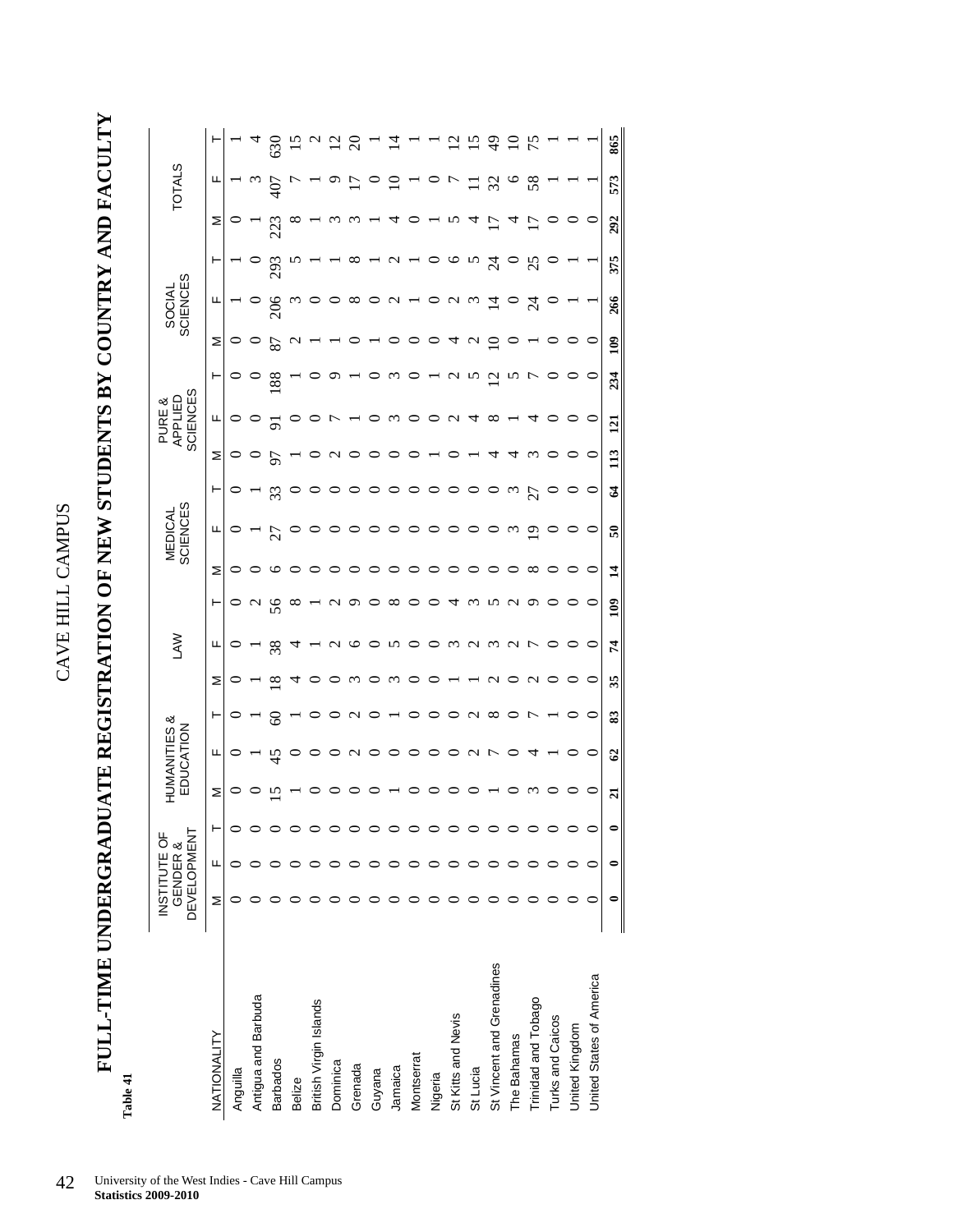## **PART-TIME UNDERGRADUATE REGISTRATION OF NEW STUDENTS BY COUNTRY AND FACULTY**  PART-TIME UNDERGRADUATE REGISTRATION OF NEW STUDENTS BY COUNTRY AND FACULTY

Table 42 **Table 42** 

|                           | <b>DEVELOPMENT</b> | INSTITUTE OF<br><b>GENDER &amp;</b> |         |            | HUMANITIES &<br>EDUCATION |         |         | <b>LAW</b> |         | <b>SCIENCES</b><br><b>MEDICAL</b> |         |         | <b>SCIENCES</b> | PURE & APPLIED           |    |         | <b>SCIENCES</b><br>SOCIAL |            |     | <b>TOTALS</b>             |      |
|---------------------------|--------------------|-------------------------------------|---------|------------|---------------------------|---------|---------|------------|---------|-----------------------------------|---------|---------|-----------------|--------------------------|----|---------|---------------------------|------------|-----|---------------------------|------|
| <b>NATIONALITY</b>        | Σ                  | Щ                                   | ۳       | Σ          | щ                         | ۲       | Σ       | щ          | ۲       | Σ                                 | щ       | ۲       | Σ               | щ                        | ۲  | Σ       | щ                         | ۲          | Σ   | щ                         | ۲    |
| Antigua and Barbuda       | 0                  | 0                                   | 0       | $\circ$    | 0                         | 0       |         |            |         | 0                                 | c       | 0       | 0               | 0                        | 0  | $\circ$ | 2                         | 2          | 0   | N                         | N    |
| <b>Barbados</b>           | 0                  | 0                                   | 0       | 49         | 149                       | 198     |         |            | ⊂       | ⊂                                 |         | 0       | 52              | $\overline{\mathcal{E}}$ | 82 | 232     | 593                       | 825        | 333 | 772                       | 1105 |
| Belize                    | 0                  | $\circ$                             | $\circ$ | $\circ$    | ∊                         | 0       |         |            | 0       | 0                                 |         | ⊂       | 0               |                          |    | 2       | $\circ$                   | 2          | 2   |                           |      |
| China                     | 0                  | 0                                   | 0       | 0          |                           | 0       |         |            | ∊       | 0                                 |         |         | 0               |                          |    |         | 0                         |            |     |                           |      |
| Cuba                      | 0                  | $\circ$                             | $\circ$ | 0          |                           | 0       |         |            | 0       | 0                                 | 0       | 0       | 0               |                          |    |         | ⊂                         |            |     |                           |      |
| Dominica                  | 0                  | $\circ$                             | 0       | 0          |                           |         |         | ∊          | $\circ$ | 0                                 | ∊       | 0       | ⊂               | ⊂                        |    | 4       | 2                         | ७          |     | m                         |      |
| Guyana                    | 0                  | $\circ$                             | 0       | 0          |                           |         |         | 0          | 0       | 0                                 | 0       | 0       | 0               | ⊂                        | ⊂  | 0       | $\mathcal{L}$             | 2          |     | $\widetilde{\phantom{a}}$ |      |
| Montserrat                | 0                  | $\circ$                             | 0       | 0          |                           |         |         | 0          | 0       | 0                                 | 0       | 0       | 0               | ⊂                        | ⊂  | 0       | 0                         | 0          | ⊂   |                           |      |
| St Lucia                  | 0                  | $\circ$                             | $\circ$ | $\circ$    |                           | 0       | ⊂       |            | 0       | 0                                 | 0       | 0       | 0               | 0                        |    | 0       |                           |            |     |                           |      |
| St Vincent and Grenadines | 0                  | 0                                   | 0       | 0          |                           | 0       |         |            | ⊂       | ⊂                                 |         |         |                 | m                        | ₹  | ε       | $^{\circ}$                |            |     |                           | ŋ    |
| The Bahamas               | 0                  | $\circ$                             | 0       | $\circ$    |                           | 0       |         |            |         | 0                                 | ⊂       | 0       | 0               | ⊂                        |    |         | 0                         |            |     | 0                         |      |
| Trinidad and Tobago       | $\circ$            | $\circ$                             | $\circ$ | $\circ$    | $\circ$                   | $\circ$ | $\circ$ | $\circ$    | $\circ$ | $\circ$                           | $\circ$ | $\circ$ |                 | 3                        | 4  | 2       | $\circ$                   | $^{\circ}$ | 3   | 15                        | 18   |
|                           |                    |                                     |         | $\ddot{ }$ | 158                       | 207     |         |            |         |                                   |         |         | Z               | 37                       | 5  | 246     | 614                       | 860        | 349 | 809                       | 1158 |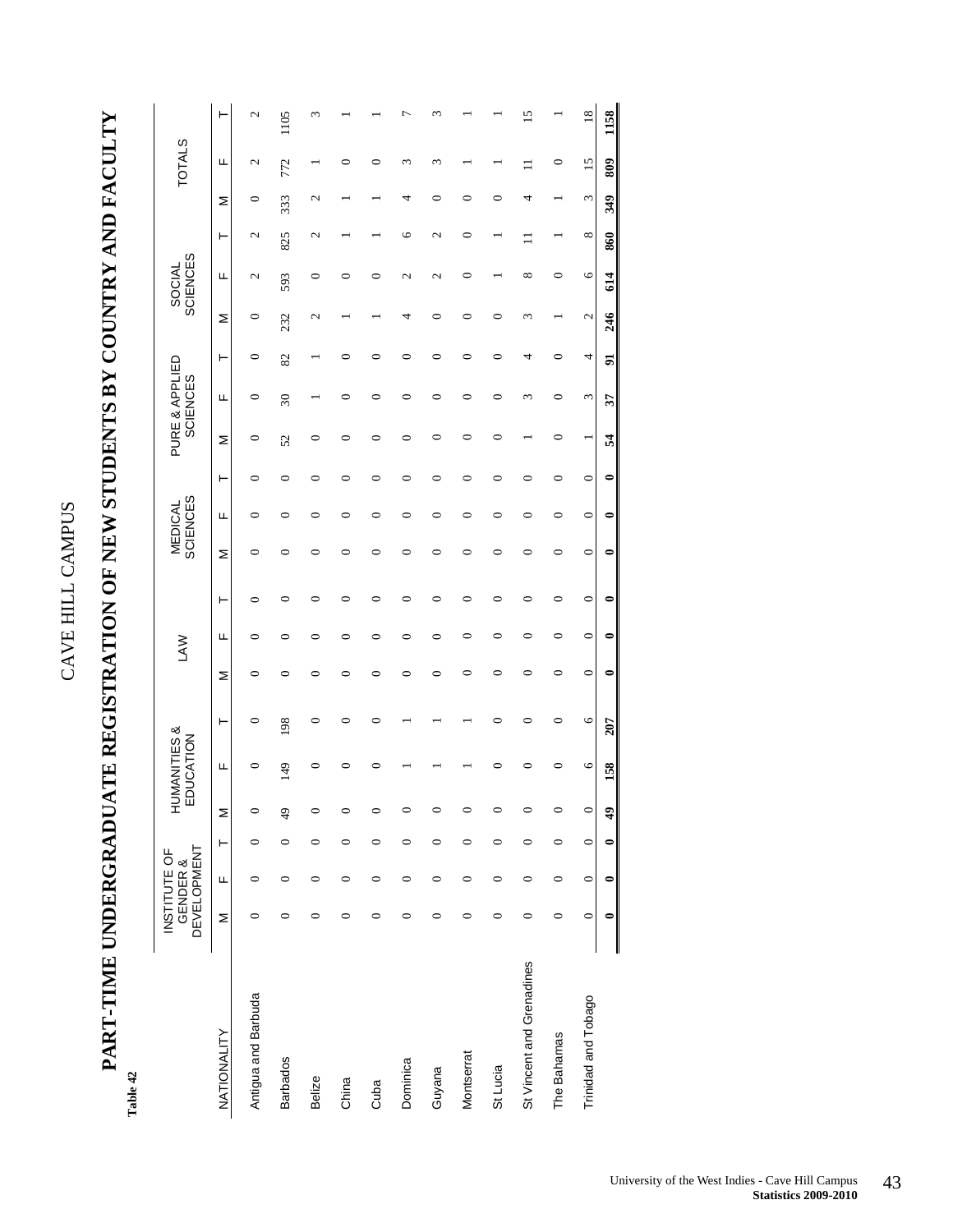### CAVE HILL CAMPUS

### **UNDERGRADUATE REGISTRATION OF NEW STUDENTS BY MAJOR**

**Table 43** 

|                        |                                       |                  | <b>FULL-TIME</b> |                          |                  | PART-TIME        |                  |                  | <b>TOTAL</b>   |                  |
|------------------------|---------------------------------------|------------------|------------------|--------------------------|------------------|------------------|------------------|------------------|----------------|------------------|
| <b>FACULTY</b>         | <b>MAJOR</b>                          | M                | F                | T                        | M                | $\mathsf{F}$     | т                | M                | F              | T                |
|                        | <b>Creative Arts</b>                  | 6                | $\overline{4}$   | 10                       | 9                | $\boldsymbol{7}$ | 16               | 15               | 11             | 26               |
|                        | Education                             | 0                | $\overline{2}$   | 2                        | $\mathbf{1}$     | $\overline{4}$   | 5                | $\mathbf{1}$     | 6              | $\boldsymbol{7}$ |
|                        | <b>Education (Evening)</b>            | $\theta$         | $\mathbf{0}$     | $\overline{0}$           | $\boldsymbol{0}$ | $\overline{2}$   | $\overline{2}$   | $\mathbf{0}$     | $\overline{c}$ | $\overline{2}$   |
|                        | French                                | $\boldsymbol{0}$ | $\overline{2}$   | $\overline{2}$           | $\overline{2}$   | 5                | $\overline{7}$   | $\overline{2}$   | $\overline{7}$ | 9                |
|                        | French & Spanish                      | 3                | 6                | 9                        | $\overline{0}$   | $\overline{2}$   | $\overline{c}$   | 3                | 8              | 11               |
|                        | French with Management                |                  |                  |                          |                  |                  |                  |                  |                |                  |
|                        | <b>Studies</b>                        | $\mathbf{0}$     | 3                | 3                        | $\theta$         | 2                | $\overline{2}$   | $\mathbf{0}$     | 5              | 5                |
|                        | History                               | $\mathbf{1}$     | 5                | 6                        | 3                | 15               | 18               | $\overline{4}$   | 20             | 24               |
|                        | History (Special)                     | $\boldsymbol{0}$ | $\mathbf{1}$     | $\mathbf{1}$             | $\boldsymbol{0}$ | $\mathbf{0}$     | $\boldsymbol{0}$ | $\boldsymbol{0}$ | $\mathbf{1}$   | $1\,$            |
|                        | History with Law                      | 1                | $\mathbf{1}$     | $\overline{2}$           | $\theta$         | $\mathbf{1}$     | 1                | 1                | $\overline{c}$ | 3                |
|                        | Linguistics                           | $\theta$         | $\overline{4}$   | $\overline{\mathcal{L}}$ | $8\,$            | 43               | 51               | $8\,$            | 47             | 55               |
|                        | Linguistics & Spanish                 | $\boldsymbol{0}$ | $\boldsymbol{0}$ | $\overline{0}$           | $\boldsymbol{0}$ | $\mathbf{1}$     | $\mathbf{1}$     | $\mathbf{0}$     | $\mathbf{1}$   | $\mathbf{1}$     |
|                        | <b>Literatures in English</b>         | $\overline{2}$   | 11               | 13                       | $\overline{7}$   | 11               | 18               | 9                | 22             | 31               |
| Humanities & Education | Literatures in English (Spec)         | $\mathbf{1}$     | 1                | $\overline{2}$           | $\theta$         | $\overline{2}$   | $\overline{2}$   | 1                | 3              | $\overline{4}$   |
|                        | Philosophy                            | $\boldsymbol{0}$ | $\boldsymbol{0}$ | $\boldsymbol{0}$         | 6                | 10               | 16               | 6                | 10             | 16               |
|                        | Psychology                            | $\overline{2}$   | 14               | 16                       | $\overline{7}$   | 33               | 40               | 9                | 47             | 56               |
|                        | Psychology with Law                   | $\theta$         | $\mathbf{1}$     | $\mathbf{1}$             | $\mathbf{0}$     | $\boldsymbol{0}$ | $\theta$         | $\boldsymbol{0}$ | $\mathbf{1}$   | 1                |
|                        | Spanish                               | $\Omega$         | $\mathbf{1}$     | $\mathbf{1}$             | 3                | 12               | 15               | 3                | 13             | 16               |
|                        | Spanish wth Management                |                  |                  |                          |                  |                  |                  |                  |                |                  |
|                        | Studies                               | $\boldsymbol{0}$ | 6                | 6                        | $\overline{2}$   | 3                | 5                | $\mathfrak{2}$   | 9              | 11               |
|                        | Theology                              | 3                | $\overline{0}$   | 3                        | $\mathbf{1}$     | $\overline{4}$   | 5                | $\overline{4}$   | $\overline{4}$ | $\,8\,$          |
|                        | Theology                              | $\overline{2}$   | $\boldsymbol{0}$ | $\overline{c}$           | $\boldsymbol{0}$ | $\mathbf{1}$     | $\mathbf{1}$     | $\overline{2}$   | $\mathbf{1}$   | $\mathfrak{Z}$   |
|                        |                                       | 21               | 62               | 83                       | 49               | 158              | 207              | 70               | 220            | 290              |
|                        |                                       |                  |                  |                          |                  |                  |                  |                  |                |                  |
|                        |                                       |                  | <b>FULL-TIME</b> |                          |                  | PART-TIME        |                  |                  | <b>TOTAL</b>   |                  |
| <b>FACULTY</b>         | <b>MAJOR</b>                          | M                | F                | T                        | M                | F                | $\mathsf T$      | M                | F              | T                |
| $\mathsf{Law}$         |                                       |                  |                  |                          |                  |                  |                  |                  |                |                  |
|                        | Law                                   | 35               | 74               | 109                      | 0                | $\boldsymbol{0}$ | 0                | 35               | 74             | 109              |
|                        |                                       |                  |                  |                          |                  |                  |                  |                  |                |                  |
|                        |                                       |                  | <b>FULL-TIME</b> |                          |                  | PART-TIME        |                  |                  | <b>TOTAL</b>   |                  |
| <b>FACULTY</b>         | <b>MAJOR</b>                          | M                | F                | T                        | M                | F                | т                | M                | F              | T                |
|                        |                                       |                  |                  |                          |                  |                  |                  |                  |                |                  |
|                        |                                       |                  |                  |                          |                  |                  |                  |                  |                |                  |
|                        |                                       |                  |                  |                          |                  |                  |                  |                  |                |                  |
|                        |                                       |                  |                  |                          |                  |                  |                  |                  |                |                  |
|                        | Medicine & Surgery (Pre-<br>Clinical) | 14               | 50               | 64                       | $\boldsymbol{0}$ | 0                | 0                | 14               | 50             |                  |
| Medical Sciences       |                                       | 14               | 50               | 64                       | $\bf{0}$         | $\bf{0}$         | $\bf{0}$         | 14               | 50             | 64<br>64         |
|                        |                                       |                  |                  |                          |                  |                  |                  |                  |                |                  |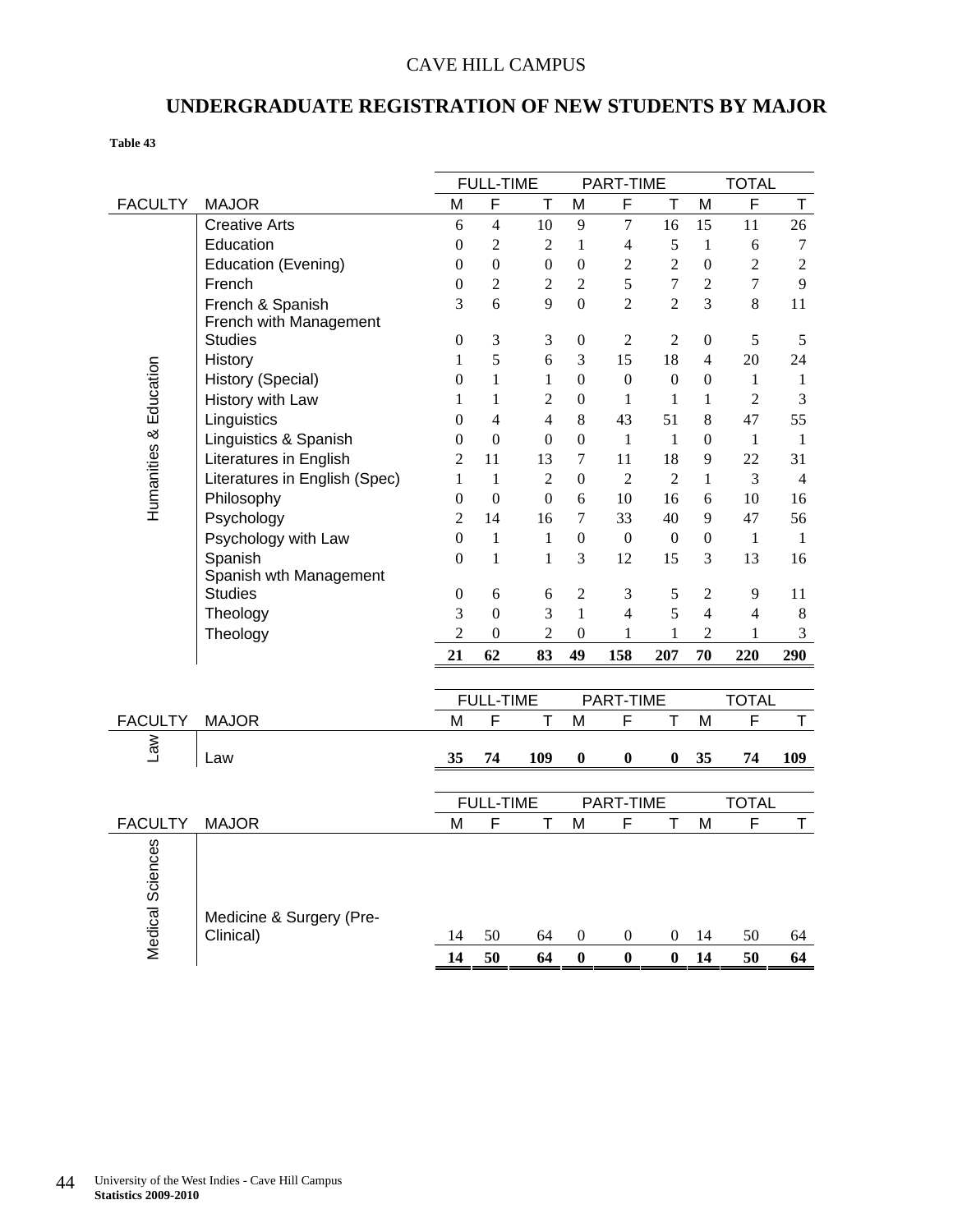|                           |                                     |                  | <b>FULL-TIME</b>         |                  |                  | PART-TIME        |                          |                  | <b>TOTAL</b>     |                |
|---------------------------|-------------------------------------|------------------|--------------------------|------------------|------------------|------------------|--------------------------|------------------|------------------|----------------|
| <b>FACULTY</b>            | <b>MAJOR</b>                        | M                | F                        | T                | M                | F                | Τ                        | M                | F                | T              |
|                           | Biochemistry                        | 11               | 29                       | 40               | $\overline{2}$   | 3                | 5                        | 13               | 32               | 45             |
|                           | Biology                             | $\,8\,$          | 18                       | 26               | $\mathbf{1}$     | 3                | $\overline{4}$           | 9                | 21               | 30             |
|                           | <b>Biology &amp; Biochemistry</b>   | $\mathbf{1}$     | $\boldsymbol{0}$         | $\mathbf{1}$     | $\boldsymbol{0}$ | $\overline{0}$   | $\boldsymbol{0}$         | $\mathbf{1}$     | $\boldsymbol{0}$ | $\mathbf{1}$   |
|                           | Biology & Chemistry                 | 5                | 5                        | 10               | $\boldsymbol{0}$ | $\mathbf{1}$     | $\mathbf{1}$             | 5                | 6                | 11             |
|                           | <b>Biology &amp; Mathematics</b>    | $\mathbf{1}$     | $\boldsymbol{0}$         | $\mathbf{1}$     | $\boldsymbol{0}$ | $\mathbf{1}$     | $\mathbf{1}$             | $\mathbf{1}$     | $\mathbf{1}$     | $\overline{2}$ |
|                           | Biology (Double)                    | $\overline{2}$   | $8\,$                    | 10               | 1                | $\overline{4}$   | 5                        | 3                | 12               | 15             |
|                           | Chemistry                           | $\mathbf{1}$     | 3                        | $\overline{4}$   | $\boldsymbol{0}$ | $\overline{2}$   | $\overline{2}$           | $\mathbf{1}$     | 5                | 6              |
|                           | <b>Chemistry &amp; Mathematics</b>  | $\overline{2}$   | $\overline{0}$           | $\overline{2}$   | $\boldsymbol{0}$ | $\mathbf{1}$     | $\mathbf{1}$             | $\overline{2}$   | $\mathbf{1}$     | 3              |
|                           | Chemistry & Physics                 | $\mathbf{1}$     | $\theta$                 | $\mathbf{1}$     | $\boldsymbol{0}$ | $\overline{0}$   | $\overline{0}$           | $\mathbf{1}$     | $\boldsymbol{0}$ | $\mathbf{1}$   |
|                           | Chemistry (Double)                  | $\boldsymbol{0}$ | $\overline{\mathcal{L}}$ | $\overline{4}$   | $\boldsymbol{0}$ | $\boldsymbol{0}$ | $\boldsymbol{0}$         | $\boldsymbol{0}$ | $\overline{4}$   | $\overline{4}$ |
|                           | Comp Sci with Acct                  | $\boldsymbol{0}$ | $\boldsymbol{0}$         | $\boldsymbol{0}$ | $\mathbf{0}$     | $\mathbf{1}$     | $\mathbf{1}$             | $\boldsymbol{0}$ | 1                | $\mathbf{1}$   |
|                           | Computer Sci & Elet                 | $\mathbf{1}$     | $\boldsymbol{0}$         | $\mathbf{1}$     | $\mathbf{1}$     | $\boldsymbol{0}$ | $\mathbf{1}$             | $\overline{2}$   | $\boldsymbol{0}$ | $\overline{2}$ |
|                           | <b>Computer Science</b>             | 28               | 6                        | 34               | 19               | $\overline{4}$   | 23                       | 47               | 10               | 57             |
|                           | Computer Science &                  |                  |                          |                  |                  |                  |                          |                  |                  |                |
|                           | Accounting                          | $\overline{2}$   | $\mathfrak{2}$           | $\overline{4}$   | $\mathbf{1}$     | 1                | $\overline{2}$           | 3                | 3                | $\sqrt{6}$     |
|                           | Computer Science &                  |                  |                          |                  |                  |                  |                          |                  |                  |                |
| Pure and Applied Sciences | Management                          | $\overline{4}$   | $\boldsymbol{0}$         | $\overline{4}$   | 1                | $\mathbf{1}$     | 2                        | 5                | 1                | 6              |
|                           | <b>Computer Science &amp; Maths</b> | $\overline{2}$   | $\overline{2}$           | $\overline{4}$   | $\boldsymbol{0}$ | $\boldsymbol{0}$ | $\mathbf{0}$             | $\overline{c}$   | $\sqrt{2}$       | $\overline{4}$ |
|                           | Computer Science (Double)           | $\overline{4}$   | $\overline{2}$           | 6                | $\overline{2}$   | $\mathbf{1}$     | 3                        | 6                | 3                | 9              |
|                           | Ecology                             | 5                | 3                        | $\,8\,$          | $\overline{2}$   | $\boldsymbol{0}$ | $\overline{2}$           | $\boldsymbol{7}$ | 3                | 10             |
|                           | Ecology & Biology                   | $\mathbf{0}$     | 1                        | $\mathbf{1}$     | $\boldsymbol{0}$ | $\boldsymbol{0}$ | $\mathbf{0}$             | $\boldsymbol{0}$ | $\mathbf{1}$     | 1              |
|                           | Electronics                         | 6                | $\overline{2}$           | 8                | $\boldsymbol{0}$ | $\boldsymbol{0}$ | $\boldsymbol{0}$         | 6                | $\overline{c}$   | 8              |
|                           | Information Tech & Accounting       | $\mathbf{1}$     | 5                        | 6                | 1                | $\mathbf{0}$     | 1                        | $\overline{2}$   | 5                | $\tau$         |
|                           | Information Tech & Mgmt             | $\mathbf{1}$     | $\mathbf{1}$             | $\overline{2}$   | 3                | $\mathbf{1}$     | $\overline{\mathbf{4}}$  | $\overline{4}$   | $\overline{2}$   | 6              |
|                           | Information Technology              | 6                | 4                        | 10               | 3                | 6                | 9                        | 9                | 10               | 19             |
|                           | <b>Mathematics</b>                  | 1                | 6                        | $\tau$           | 3                | $\mathbf{1}$     | $\overline{\mathcal{L}}$ | $\overline{4}$   | $\tau$           | 11             |
|                           | Mathematics & Accounting            | 1                | 1                        | $\overline{2}$   | $\boldsymbol{0}$ | $\mathbf{0}$     | $\boldsymbol{0}$         | $\mathbf{1}$     | 1                | $\overline{2}$ |
|                           | Mathematics & Economics             | $\overline{2}$   | $\overline{4}$           | 6                | $\boldsymbol{0}$ | $\overline{0}$   | $\boldsymbol{0}$         | $\overline{2}$   | $\overline{4}$   | 6              |
|                           | Mathematics (Double)                | 4                | 6                        | 10               | $\overline{2}$   | $\mathbf{0}$     | $\overline{2}$           | 6                | 6                | 12             |
|                           | <b>Mathematics and Physics</b>      | 7                | $\mathbf{1}$             | 8                | 7                | $\mathbf{1}$     | 8                        | 14               | $\overline{2}$   | 16             |
|                           | <b>Mathematics with Economics</b>   | $\boldsymbol{0}$ | 1                        | 1                | $\boldsymbol{0}$ | $\mathbf{0}$     | $\boldsymbol{0}$         | $\boldsymbol{0}$ | 1                | $\mathbf{1}$   |
|                           | Maths & Meteorology                 | $\mathbf{0}$     | $\mathbf{1}$             | $\mathbf{1}$     | $\boldsymbol{0}$ | $\mathbf{1}$     | $\mathbf{1}$             | $\boldsymbol{0}$ | $\overline{2}$   | $\mathbf{2}$   |
|                           | Meteorology                         | $\overline{2}$   | 5                        | $\overline{7}$   | 1                | 1                | $\overline{2}$           | 3                | 6                | 9              |
|                           | Microbiology                        | $\overline{2}$   | 1                        | 3                | $\boldsymbol{0}$ | $\mathbf{1}$     | $\mathbf{1}$             | $\overline{2}$   | $\overline{2}$   | $\overline{4}$ |
|                           | Physics                             | $\overline{c}$   | 1                        | 3                | $\overline{4}$   | 1                | 5                        | 6                | $\overline{2}$   | 8              |
|                           |                                     | 113              | 122                      | 235              | 54               | 36               | 90                       | 167              | 158              | 325            |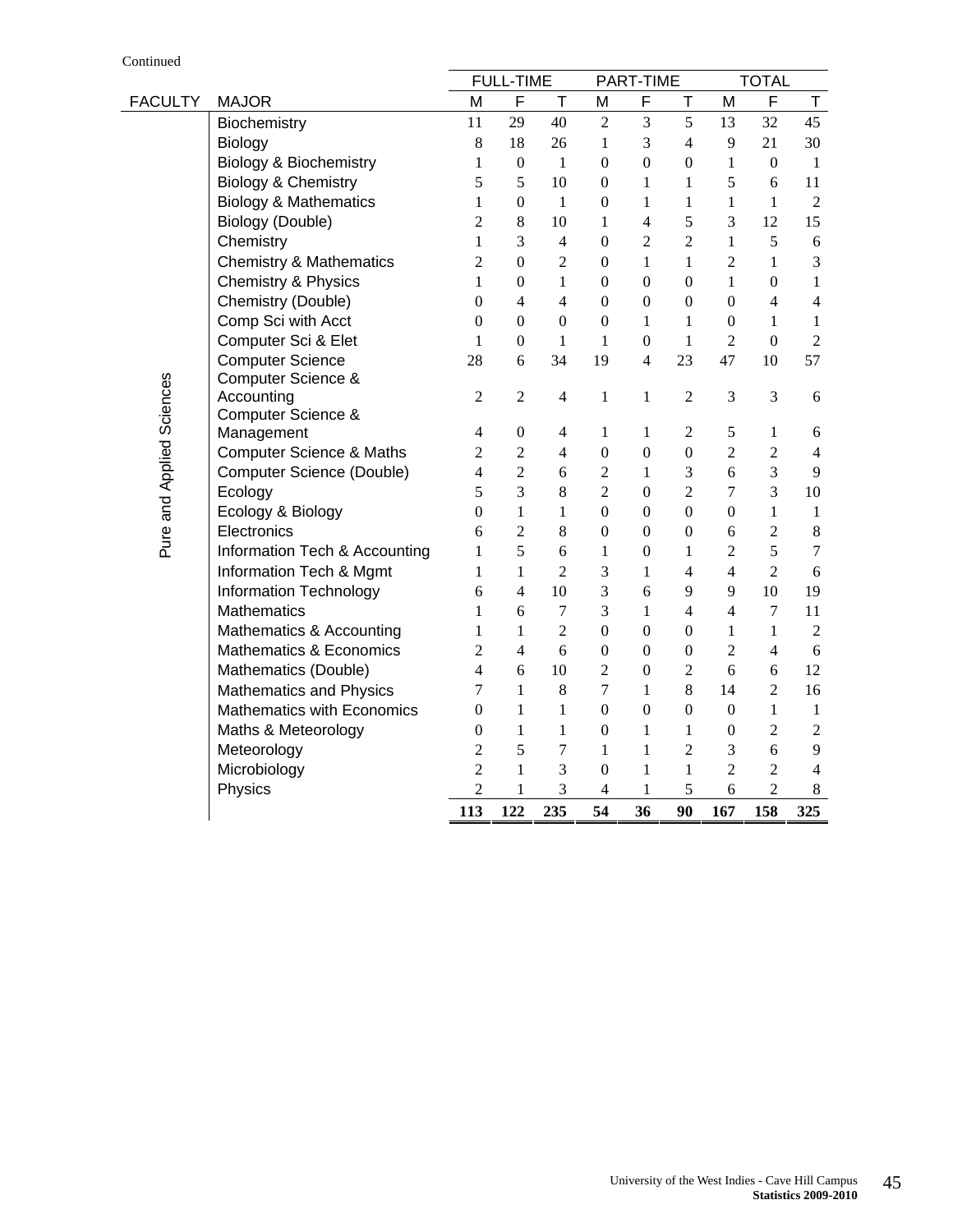Continued

|                 |                                                  |                                | <b>FULL-TIME</b>    |                  |                   | PART-TIME                    |                                  |                                | TOTAL                            |                      |
|-----------------|--------------------------------------------------|--------------------------------|---------------------|------------------|-------------------|------------------------------|----------------------------------|--------------------------------|----------------------------------|----------------------|
| <b>FACULTY</b>  | <b>MAJOR</b>                                     | М                              | F                   | Τ                | М                 | F                            | т                                | М                              | F                                | T.                   |
|                 | <b>Accounting &amp; Finance</b>                  | $\overline{2}$                 | 11                  | 13               | 9                 | 14                           | 23                               | 11                             | 25                               | 36                   |
|                 | <b>Accounting (Evening)</b>                      | $\boldsymbol{0}$               | $\mathbf{1}$        | $\mathbf{1}$     | 0                 | $\boldsymbol{0}$             | $\boldsymbol{0}$                 | $\boldsymbol{0}$               | $\mathbf{1}$                     | 1                    |
|                 | Accounting (Special)                             | 18                             | 28                  | 46               | 19                | 68                           | 87                               | 37                             | 96                               | 133                  |
|                 | Banking & Finance                                | 13                             | 21                  | 34               | 32                | 30                           | 62                               | 45                             | 51                               | 96                   |
|                 | Banking & Finance (Evening)                      | $\mathbf{1}$                   | $\boldsymbol{0}$    | 1                | $\overline{0}$    | $\mathbf{1}$                 | $\mathbf{1}$                     | $\mathbf{1}$                   | $\mathbf{1}$                     | $\mathbf{2}$         |
|                 | Economics & Accounting                           | $8\,$                          | 21                  | 29               | $\overline{4}$    | 12                           | 16                               | 12                             | 33                               | 45                   |
|                 | Economics & Law                                  | $\mathbf{1}$                   | $\mathbf{1}$        | $\overline{2}$   | $\mathbf{1}$      | $\mathbf{1}$                 | $\overline{2}$                   | $\overline{2}$                 | $\overline{2}$                   | $\overline{4}$       |
|                 | Economics & Management                           | 6                              | 8                   | 14               | 5                 | $\overline{4}$               | 9                                | 11                             | 12                               | 23                   |
|                 | Economics & Mathematics                          | 3                              | $\overline{2}$      | 5                | 1                 | $\overline{2}$               | 3                                | $\overline{4}$                 | $\overline{4}$                   | $\,8\,$              |
|                 | <b>Economics &amp; Political Science</b>         | 1                              | $\mathbf{1}$        | $\overline{2}$   | $\overline{2}$    | 1                            | 3                                | 3                              | $\overline{2}$                   | 5                    |
|                 | Economics (Special)                              | 3                              | 3                   | 6                | 5                 | 3                            | 8                                | 8                              | 6                                | 14                   |
|                 | Economics with Accounting                        | $\overline{0}$                 | $\theta$            | $\overline{0}$   | 1                 | $\overline{2}$               | 3                                | $\mathbf{1}$                   | $\overline{2}$                   | 3                    |
|                 | Economics with Law                               | $\overline{0}$                 | $\theta$            | $\theta$         | $\overline{0}$    | 1                            | $\mathbf{1}$                     | $\mathbf{0}$                   | $\mathbf{1}$                     | 1                    |
|                 | <b>Economics with Management</b>                 | $\overline{0}$                 | 1                   | 1                | $\overline{2}$    | $\overline{4}$               | 6                                | 2                              | 5                                | $\tau$               |
|                 | <b>Economics with Mathematics</b>                | $\overline{0}$                 | 3                   | 3                | $\mathbf{0}$      | $\mathbf{1}$                 | $\mathbf{1}$                     | $\Omega$                       | $\overline{4}$                   | 4                    |
|                 | <b>Education Abroad</b>                          | $\overline{0}$                 | $\mathbf{1}$        | $\mathbf{1}$     | $\mathbf{0}$      | $\mathbf{0}$                 | $\theta$                         | $\mathbf{0}$                   | $\mathbf{1}$                     | 1                    |
| Social Sciences | <b>General Management</b>                        | 0                              | $\boldsymbol{0}$    | $\boldsymbol{0}$ | $\boldsymbol{0}$  | $\mathbf{1}$                 | $\mathbf{1}$                     | $\boldsymbol{0}$               | $\mathbf{1}$                     | $\mathbf{1}$         |
|                 | <b>Hospitality &amp; Tourism Mgmt</b>            | $\overline{4}$                 | 17                  | 21               | $\boldsymbol{0}$  | $\overline{7}$               | 7                                | $\overline{4}$                 | 24                               | 28                   |
|                 | Hotel Management (Special)                       | 1                              | $\overline{7}$      | 8                | $\overline{2}$    | 4                            | 6                                | 3                              | 11                               | 14                   |
|                 | Labour & Employment                              |                                |                     |                  |                   |                              |                                  |                                |                                  |                      |
|                 | Relations                                        | $\boldsymbol{0}$               | 1                   | 1                | 6                 | 43                           | 49                               | 6                              | 44                               | 50                   |
|                 | Management                                       | 1                              | 6                   | $\overline{7}$   | 5                 | 32                           | 37                               | 6                              | 38                               | 44                   |
|                 | <b>Management Studies</b>                        |                                |                     |                  |                   |                              |                                  |                                |                                  |                      |
|                 | (Evening)                                        | $\boldsymbol{0}$               | 1                   | 1                | 0                 | $\mathbf{0}$                 | 0                                | $\boldsymbol{0}$               | 1                                | 1                    |
|                 | Management Studies (Special)                     | 11                             | 17                  | 28               | 46                | 67<br>$\overline{2}$         | 113                              | 57                             | 84                               | 141                  |
|                 | Management with French                           | $\boldsymbol{0}$               | 4                   | $\overline{4}$   | $\theta$          |                              | 2                                | $\mathbf{0}$                   | 6                                | 6                    |
|                 | Management with Psychology                       | $\overline{2}$                 | 9                   | 11               | 6                 | 11                           | 17                               | 8                              | 20                               | 28                   |
|                 | Management with Spanish                          | $\mathbf{1}$<br>$\overline{0}$ | 6<br>$\overline{0}$ | 7<br>$\Omega$    | 3<br>$\mathbf{1}$ | $\mathbf{1}$<br>$\mathbf{1}$ | $\overline{4}$<br>$\overline{2}$ | $\overline{4}$<br>$\mathbf{1}$ | $\boldsymbol{7}$<br>$\mathbf{1}$ | 11<br>$\overline{2}$ |
|                 | Pol Science with Law<br>Pol Science with Pub Sec |                                |                     |                  |                   |                              |                                  |                                |                                  |                      |
|                 | Mgmt                                             | 1                              | 1                   | 2                | 1                 | $\overline{2}$               | 3                                | $\overline{2}$                 | 3                                | 5                    |
|                 | Pol Science with Sociology                       | $\overline{0}$                 | $\mathbf{0}$        | $\mathbf{0}$     | $\mathbf{1}$      | $\mathbf{1}$                 | $\overline{2}$                   | $\mathbf{1}$                   | $\mathbf{1}$                     | $\overline{2}$       |
|                 | Political Science & Law                          | 4                              | 8                   | 12               | 3                 | 3                            | 6                                | $\tau$                         | 11                               | 18                   |
|                 | Political Science & Psychology                   | $\overline{0}$                 | 1                   | 1                | $\overline{0}$    | $\mathbf{0}$                 | $\overline{0}$                   | $\mathbf{0}$                   | $\mathbf{1}$                     | $\mathbf{1}$         |
|                 | Political Science (Special)                      | $\boldsymbol{2}$               | $\overline{2}$      | $\overline{4}$   | $\boldsymbol{0}$  | $\overline{4}$               | $\overline{4}$                   | $\overline{2}$                 | 6                                | $\,8\,$              |
|                 | Psychology (Special)                             | 5                              | 13                  | 18               | 5                 | 27                           | 32                               | 10                             | 40                               | 50                   |
|                 | Psychology with Management                       | $\mathbf{1}$                   | 6                   | $\tau$           | $\overline{4}$    | 16                           | 20                               | 5                              | 22                               | 27                   |
|                 | Psychology with Pol Science                      | $\boldsymbol{0}$               | $\theta$            | $\boldsymbol{0}$ | $\mathbf{1}$      | $\boldsymbol{0}$             | 1                                | $\mathbf{1}$                   | $\boldsymbol{0}$                 | $\mathbf{1}$         |
|                 |                                                  |                                |                     |                  |                   |                              |                                  |                                |                                  |                      |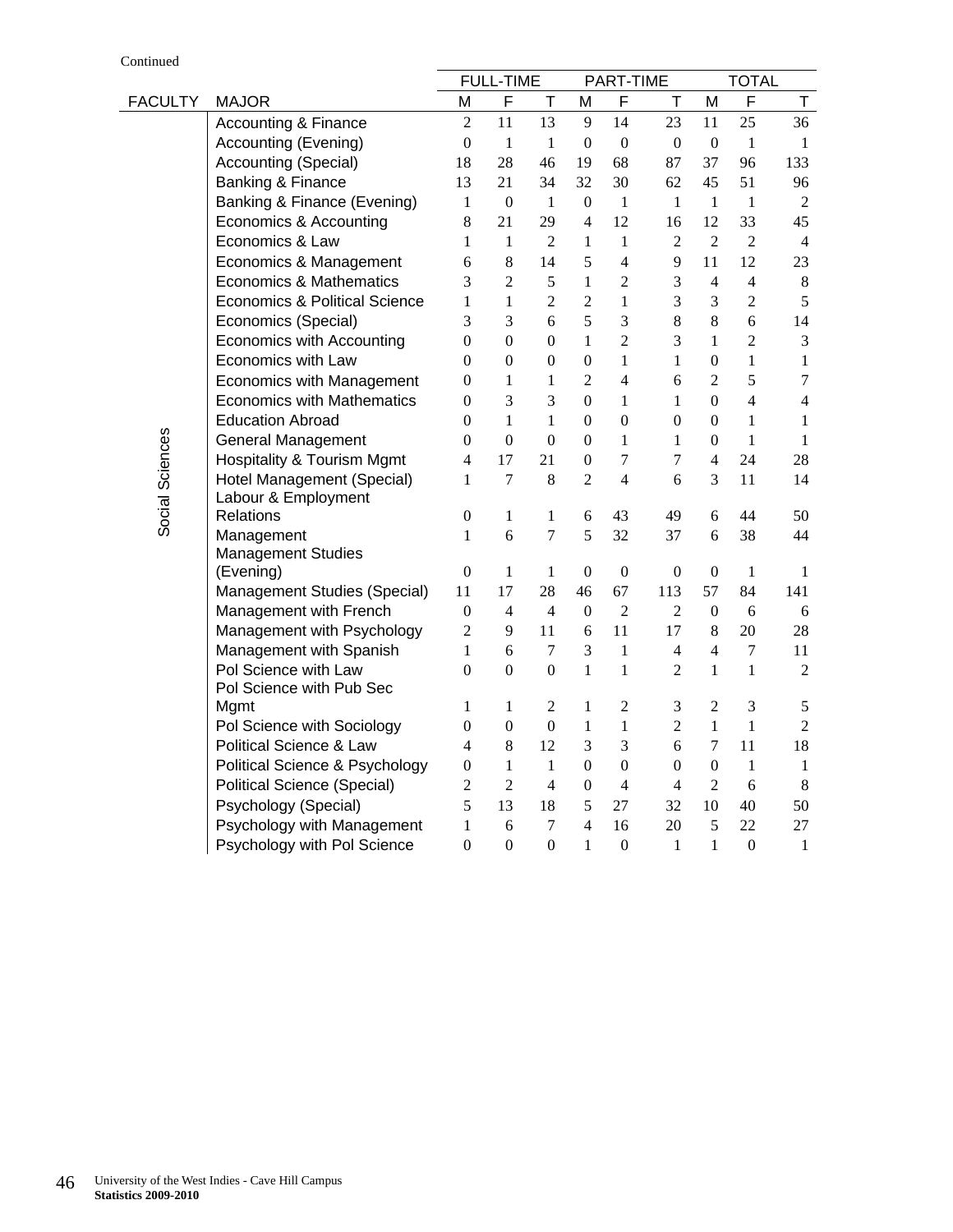Continued

|                |                               |     | <b>FULL-TIME</b> |                |                | PART-TIME       |     |                | <b>TOTAL</b> |      |
|----------------|-------------------------------|-----|------------------|----------------|----------------|-----------------|-----|----------------|--------------|------|
| <b>FACULTY</b> | <b>MAJOR</b>                  | M   | F                | т              | M              | F               | т   | M              | F            | Τ    |
|                | Psychology with Sociology     | 0   | 6                | 6              | 3              | $\overline{7}$  | 10  | 3              | 13           | 16   |
|                | Public Sector Mgmt (Special)  | 0   | $\overline{2}$   | 2              | 11             | 33              | 44  | 11             | 35           | 46   |
|                | <b>Social Sciences</b>        | 8   | 16               | 24             | 42             | 133             | 175 | 50             | 149          | 199  |
|                | Social Work (Evening)         | 0   | 1                | 1              | 0              | 0               | 0   | 0              | 1            |      |
|                | Social Work (Special)         |     | 7                | 8              | 5              | 26              | 31  | 6              | 33           | 39   |
|                | Sociology & Law               |     | 8                | 9              | 0              | 3               | 3   |                | 11           | 12   |
|                | Sociology & Political Science | 3   | 1                | $\overline{4}$ | $\overline{2}$ |                 | 3   | 5              | 2            |      |
|                | Sociology & Psychology        |     | 6                | 7              | $\Omega$       | 4               | 4   | 1              | 10           | 11   |
|                | Sociology (Special)           | 0   | 3                | 3              | 6              | 18              | 24  | 6              | 21           | 27   |
|                | Sociology with History        | 0   | 0                | 0              | 0              | $\overline{2}$  | 2   | 0              | 2            | 2    |
|                | Sociology with Law            |     | 4                | 5              | 2              | $\overline{2}$  | 4   | 3              | 6            | 9    |
|                | Sociology with Pol Science    | 0   | 1                | 1              |                | $\Omega$        |     |                |              | 2    |
|                | Sociology with Psychology     | 0   | $\overline{2}$   | $\overline{2}$ | $\overline{2}$ | 6               | 8   | $\overline{2}$ | 8            | 10   |
|                | Sociology wth Gend & Dev      |     |                  |                |                |                 |     |                |              |      |
|                | Studs                         | 0   | $\mathbf 0$      | $\mathbf 0$    | 1              | $5\phantom{.0}$ | 6   | 1              | 5            | 6    |
|                | Tourism Management            |     |                  |                |                |                 |     |                |              |      |
|                | (Special)                     | 5   | 8                | 13             | 6              | 8               | 14  | 11             | 16           | 27   |
|                |                               |     |                  |                |                |                 |     |                |              |      |
|                |                               | 109 | 266              | 375            | 246            | 614             | 860 | 355            | 880          | 1235 |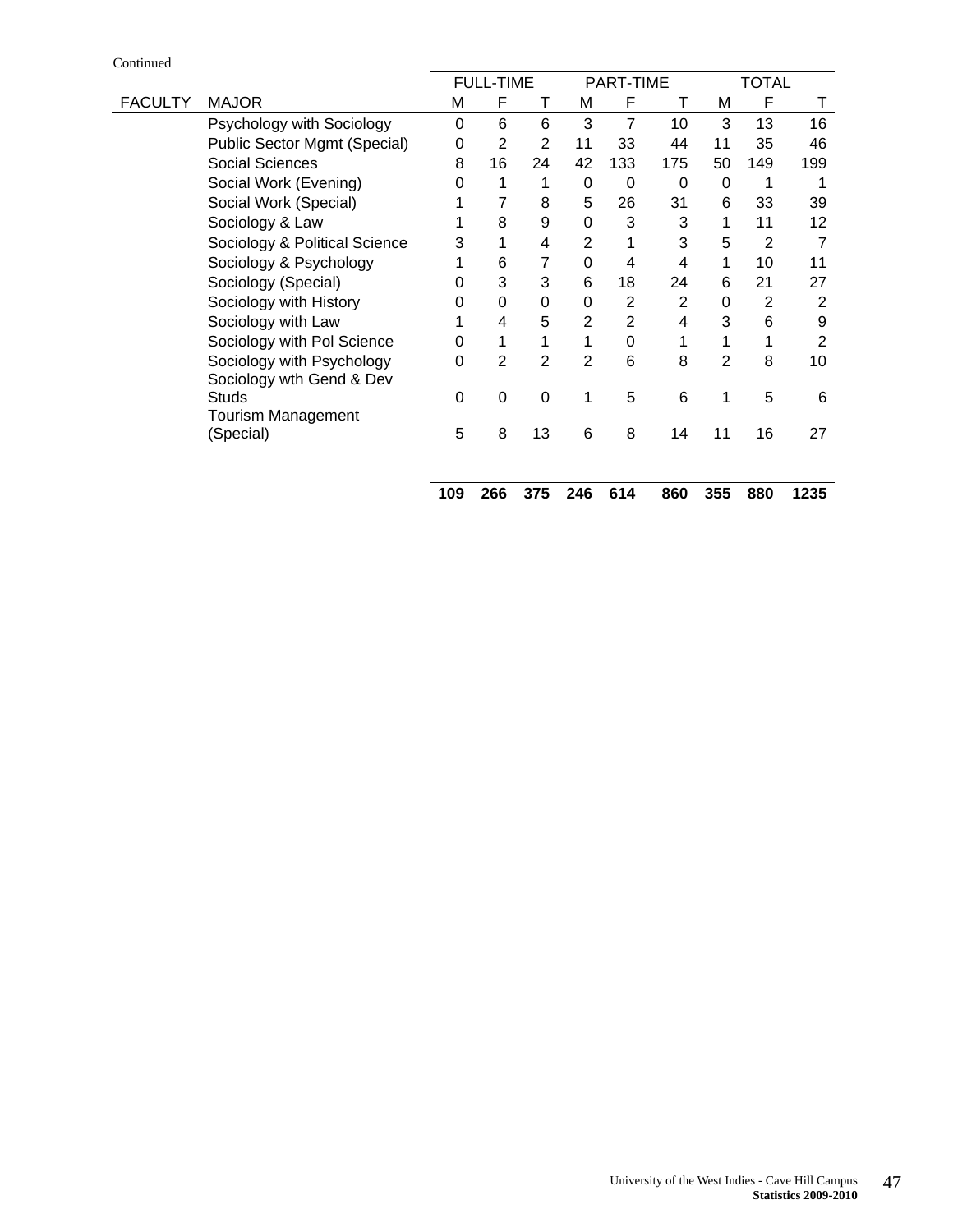**TOTAL GRADUATE REGISTRATION OF NEW STUDENTS BY COUNTRY AND FACULTY**  TOTAL GRADUATE REGISTRATION OF NEW STUDENTS BY COUNTRY AND FACULTY

> Table 44 **Table 44**

|                           | <b>DEVELOPMENT</b><br>INSTITUTE OF | GENDER & |   |                | <b>JUMANITIES &amp;</b><br>EDUCATION |         |               | Š               |    |         | <b>SCIENCES</b><br><b>MEDICAL</b> |          |          | <b>SCIENCES</b><br>APPLIED<br>PURE & |    |               | SOCIAL<br>SCIENCES      |                     |             | <b>TOTALS</b> |               |
|---------------------------|------------------------------------|----------|---|----------------|--------------------------------------|---------|---------------|-----------------|----|---------|-----------------------------------|----------|----------|--------------------------------------|----|---------------|-------------------------|---------------------|-------------|---------------|---------------|
| NATIONALITY               | Σ                                  | щ        | ⊢ | Σ              | щ                                    | ⊢       | Σ             | щ               | ۳  | Σ       | щ                                 | ⊢        | Σ        | щ                                    | ۲  | Σ             | щ                       | ۳                   | Σ           | щ             |               |
| Antigua and Barbuda       |                                    |          |   | ○              | 0                                    | $\circ$ | $\circ$       | ○               |    | 0       | ○                                 |          |          |                                      |    |               | $\overline{0}$          |                     |             |               |               |
| <b>Barbados</b>           |                                    |          |   | ┍              | $\frac{8}{3}$                        | 65      |               | ७               |    | 4       | ७                                 |          | ω)       | N                                    | 28 | $\frac{8}{4}$ | 86                      | $\mathcal{L}$       | జ           | $\mathcal{S}$ | 248           |
| Belize                    |                                    |          |   |                | $\sim$                               | $\sim$  |               |                 |    |         | ○                                 |          |          |                                      |    |               | $\mathbf{\sim}$         |                     |             |               |               |
| Canada                    |                                    |          |   |                |                                      |         |               |                 |    |         |                                   |          |          |                                      |    |               |                         |                     |             |               |               |
| Cuba                      |                                    |          |   |                |                                      |         |               |                 |    |         | ○                                 |          |          |                                      |    |               |                         |                     |             |               |               |
| Dominica                  |                                    |          |   |                |                                      |         |               |                 |    |         |                                   |          |          |                                      |    |               |                         |                     | $\omega$    |               |               |
| Grenada                   |                                    |          |   |                |                                      |         |               |                 |    |         |                                   |          |          |                                      |    |               |                         |                     |             |               |               |
| Guadeloupe                |                                    |          |   |                |                                      |         |               |                 |    |         |                                   |          |          |                                      |    |               |                         |                     |             |               |               |
| Guyana                    |                                    |          |   |                |                                      |         |               |                 |    | $\sim$  | 4                                 | ⊵        |          |                                      |    |               |                         | ७                   |             |               |               |
| Jamaica                   |                                    |          |   |                |                                      | c       | ○             | c               | c  | ○       | $\omega$                          | $\omega$ |          |                                      |    |               |                         | ᡡ                   |             |               |               |
| Kenya                     |                                    |          |   |                |                                      | ○       | $\circ$       |                 |    |         | ○                                 |          |          |                                      |    |               |                         | $\sim$              |             |               |               |
| Montserrat                |                                    |          |   |                |                                      |         |               |                 |    |         | $\circ$                           |          |          |                                      |    |               |                         | O                   |             |               |               |
| Russia                    |                                    |          |   |                |                                      |         | ○             |                 |    |         | ○                                 |          |          |                                      |    |               |                         | ◡                   |             |               |               |
| St Kitts and Nevis        |                                    |          |   |                |                                      |         |               |                 |    |         | $\circ$                           |          |          |                                      |    |               | $\mathbf{\hat{c}}$<br>Y | $\omega$            |             | c             | (پ            |
| St Lucia                  |                                    |          |   |                | 4                                    | n       | ○             | ○               |    |         | ○                                 |          |          |                                      |    | c             | $\omega$                | $\sim$              | n           | O             | $\vec{a}$     |
| St Vincent and Grenadines |                                    |          |   |                | $\omega$                             |         | ○             |                 |    |         | ○                                 |          |          |                                      |    |               | $\sim$                  | $\circ$             | N           |               |               |
| Suriname                  |                                    |          |   |                |                                      |         |               |                 |    |         | 0                                 |          |          |                                      |    |               |                         | ◡                   | ◡           |               |               |
| Swaziland                 |                                    |          |   |                |                                      |         |               |                 |    |         | 0                                 |          |          |                                      |    |               |                         |                     |             |               |               |
| The Bahamas               |                                    |          |   |                |                                      |         |               |                 | C  |         | $\circ$                           |          |          |                                      |    |               |                         |                     | $\sim$      | c<br>Y        |               |
| Trinidad and Tobago       |                                    |          |   |                | C<br>1                               | c       | ŗ             | $\overline{15}$ | 22 |         | $\circ$                           |          |          |                                      |    | c             | $\infty$                | $\overline{\Omega}$ | $\subseteq$ | $\mathcal{S}$ | $\frac{9}{4}$ |
| Turks and Caicos Islands  |                                    |          |   |                |                                      |         |               |                 |    |         | ○                                 |          |          |                                      |    |               |                         |                     |             |               |               |
| United States of America  |                                    |          |   |                |                                      |         | $\circ$       | $\circ$         | ○  | $\circ$ | ○                                 | P        |          | ⊂                                    |    |               |                         | $\mathbf{\Omega}$   |             | C             |               |
|                           | ۰                                  | 5        | S | $\overline{2}$ | යි                                   | 85      | $\frac{1}{2}$ | 27              | 22 | œ       | 13                                | ম        | <b>0</b> | 28                                   | 47 | 69            | 142                     | $\overline{211}$    | 128         | 278           | 406           |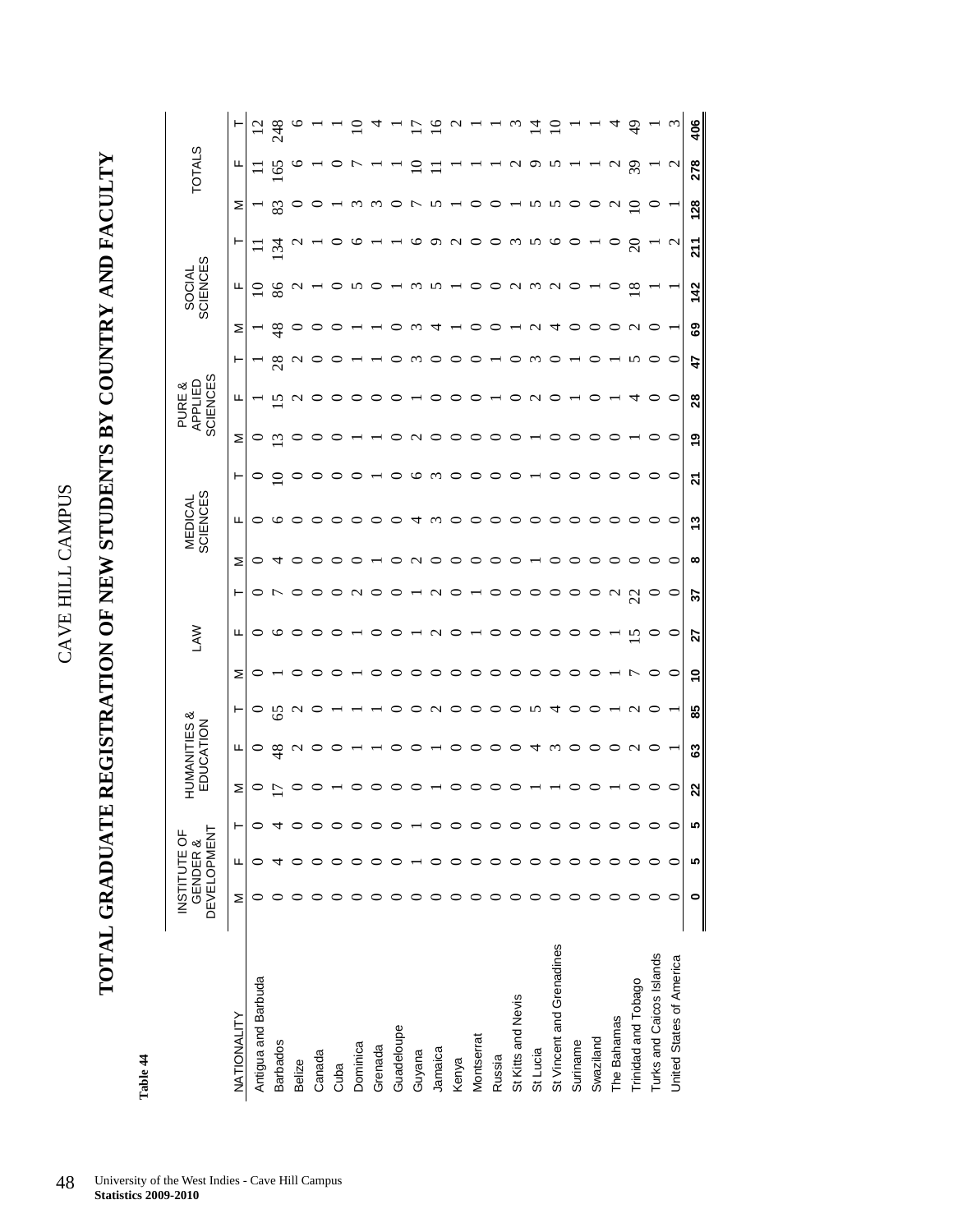## **FULL-TIME GRADUATE REGISTRATION OF NEW STUDENTS BY COUNTRY AND FACULTY**  FULL-TIME GRADUATE REGISTRATION OF NEW STUDENTS BY COUNTRY AND FACULTY

Table 45 **Table 45** 

|                           | DEVELOPMENT<br>INSTITUTE OF | GENDER & |   |           | HUMANITIES &<br>EDUCATION |                   |   | <b>NVT</b> |                |                   | <b>SCIENCES</b><br><b>MEDICAL</b> |               |                 | <b>SCIENCES</b><br>APPLIED<br>PURE & |                  |          | SOCIAL<br>SCIENCES |                 |               | <b>TOTALS</b> |                             |
|---------------------------|-----------------------------|----------|---|-----------|---------------------------|-------------------|---|------------|----------------|-------------------|-----------------------------------|---------------|-----------------|--------------------------------------|------------------|----------|--------------------|-----------------|---------------|---------------|-----------------------------|
| NATIONALITY               | Σ                           | Щ        | ۳ | Σ         | щ                         | ⊢                 | Σ | щ          | ⊢              | Σ                 | щ                                 | ⊢             | Σ               | щ                                    | ⊢                | Σ        | Щ                  | ۳               | Σ             | щ             |                             |
| Antigua and Barbuda       | ⊂                           |          |   | 0         | 0                         | 0                 | 0 | 0          | 0              | 0                 | 0                                 | ○             | 0               |                                      |                  |          | $\circ$            | ŗ               |               | <u>L</u>      | ∞                           |
| <b>Barbados</b>           |                             |          |   | $\omega$  | $\circ$                   | $\mathcal{C}$     |   | 寸          | n              | $\mathbf{\Omega}$ |                                   | t             |                 | 4                                    |                  | $\Omega$ | 38                 | 58              | 33            | ه             | 54                          |
| Belize                    |                             |          |   |           | $\mathbf{\Omega}$         | $\mathbf{\Omega}$ | ○ |            |                |                   |                                   |               |                 | C                                    | c                |          |                    |                 |               |               |                             |
| Canada                    |                             |          |   |           | ⊂                         | ⊂                 | C |            |                |                   |                                   | ⊂             |                 |                                      |                  |          |                    |                 |               |               |                             |
| Dominica                  |                             |          |   |           |                           |                   |   |            |                |                   |                                   |               |                 |                                      |                  |          | 4                  | m               | ς             |               |                             |
| Grenada                   |                             |          |   |           |                           |                   |   |            |                |                   |                                   |               |                 |                                      |                  |          |                    |                 |               |               |                             |
| Guadeloupe                |                             |          |   |           |                           |                   |   |            |                |                   |                                   |               |                 |                                      |                  |          |                    |                 |               |               |                             |
| Guyana                    |                             |          |   |           |                           |                   |   |            |                | C<br>ч            | ਧ                                 | ≌             |                 |                                      | $\omega$         | c        | c<br>4             | ₹               | ७             | ∞             |                             |
| Jamaica                   |                             |          |   |           |                           |                   |   |            |                |                   | ∾                                 | $\omega$      |                 |                                      | ⊂                | 4        | 4                  | ∞               | n             |               |                             |
| Kenya                     |                             |          |   |           | ○                         | ⊂                 | ⊂ |            |                |                   |                                   | ⊂             |                 |                                      |                  |          |                    | c<br>Ч          |               |               |                             |
| Montserrat                |                             |          |   |           | ○                         |                   | ⊂ |            |                |                   |                                   |               |                 |                                      |                  |          |                    |                 |               |               |                             |
| Russia                    |                             |          |   |           |                           | ⊂                 | ⊂ |            |                |                   |                                   |               |                 |                                      |                  |          |                    |                 |               |               |                             |
| St Kitts and Nevis        |                             |          |   |           |                           |                   | ⊂ |            |                |                   |                                   |               |                 |                                      |                  |          | c<br>₹             | $\omega$        |               | ⇃<br>С        |                             |
| St Lucia                  |                             |          |   |           | $\epsilon$                | 寸                 |   |            |                |                   |                                   |               |                 |                                      | ∾                | c        | $\omega$           | n               |               | ∝             |                             |
| St Vincent and Grenadines |                             |          |   |           | $\omega$                  | ₹                 | C |            |                |                   |                                   |               |                 |                                      |                  |          |                    | n               |               |               |                             |
| Suriname                  |                             |          |   |           | ○                         |                   |   |            |                |                   |                                   |               |                 |                                      |                  |          |                    |                 |               |               |                             |
| Swaziland                 |                             |          |   |           |                           |                   |   |            |                |                   |                                   |               |                 |                                      |                  |          |                    |                 |               |               |                             |
| The Bahamas               |                             |          |   | ○         | ○                         | ▭                 |   |            |                |                   |                                   |               |                 |                                      |                  |          | ⊃                  |                 |               |               |                             |
| Trinidad and Tobago       |                             |          |   | ○         | $\mathcal{L}$             | $\mathbf{\Omega}$ | ○ | $\epsilon$ |                |                   |                                   |               |                 |                                      | 寸                | c        | $\infty$           | $\Omega$        | c<br>⇃        | 27            | $\mathcal{S}^{\mathcal{O}}$ |
| Turks and Caicos Islands  |                             |          |   | ○         | ○                         | ○                 | ○ |            |                |                   |                                   |               |                 |                                      |                  |          |                    |                 | C             |               |                             |
| United States of America  |                             |          |   | ○         | ○                         | ○                 | ○ | ○          |                | ○                 |                                   | ○             |                 | ⊂                                    |                  |          |                    | $\mathbf{\sim}$ |               |               |                             |
|                           | 0                           | 2        | 2 | $\bullet$ | $\overline{a}$            | 27                | S | ۰          | $\overline{a}$ | 4                 | $\overline{12}$                   | $\frac{6}{1}$ | $\overline{12}$ | $\mathbf{L}$                         | $\boldsymbol{5}$ | B        | 85                 | 124             | $\mathcal{Z}$ | 146           | 210                         |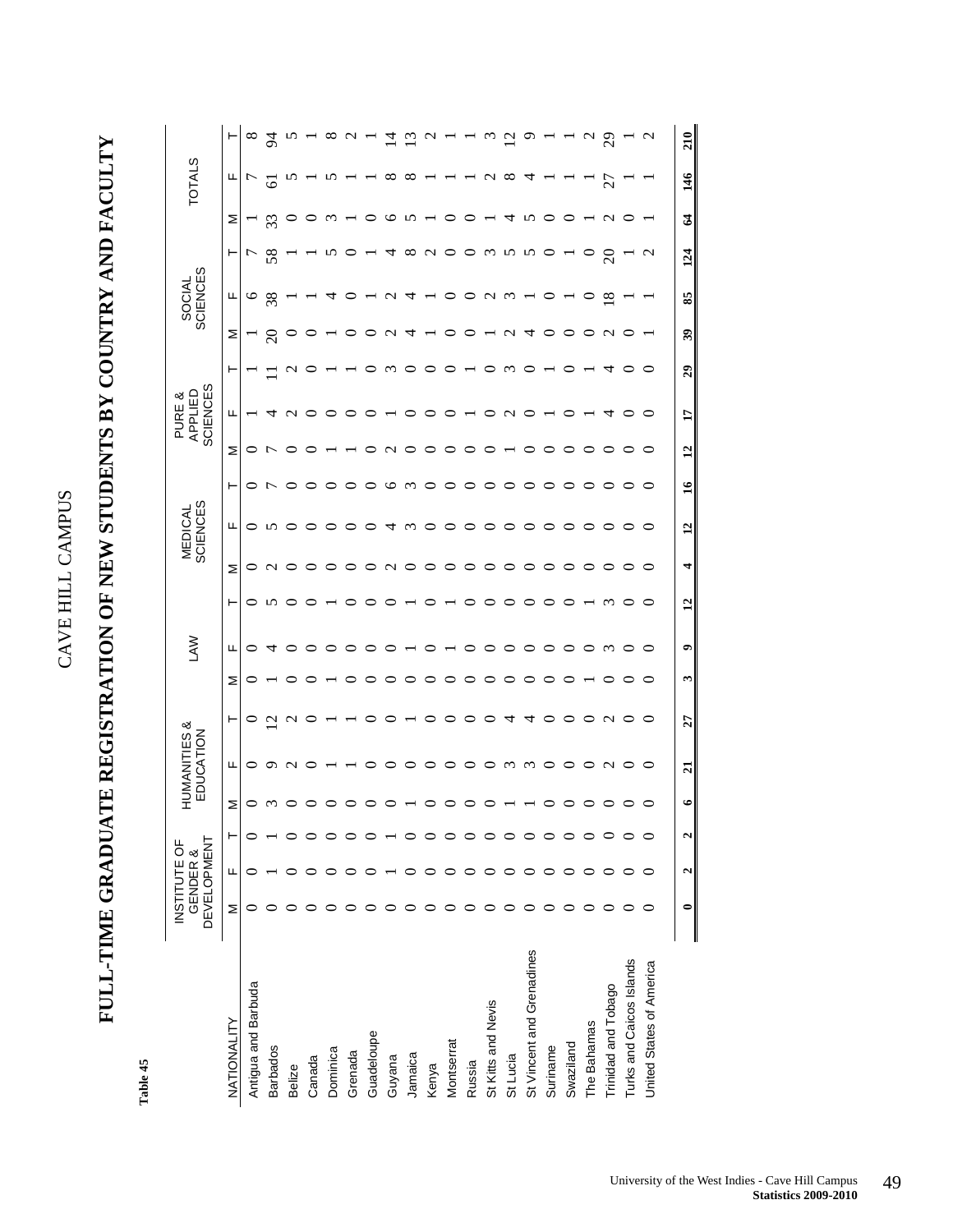**PART-TIME GRADUATE REGISTRATION OF NEW STUDENTS BY COUNTRY AND FACULTY**  PART-TIME GRADUATE REGISTRATION OF NEW STUDENTS BY COUNTRY AND FACULTY

> Table 46 **Table 46**

|                           | <b>DEVELOPMENT</b> | INSTITUTE OF<br>GENDER & |         |         | HUMANITIES &<br>EDUCATION |    |         | <b>NAU</b>     |         |                                   | <b>SCIENCES</b><br>MEDICAL |         |         | PURE & APPLIED<br><b>SCIENCES</b> |   |    | <b>SCIENCES</b><br><b>SOCIAL</b> |         |                  | <b>TOTALS</b>  |           |
|---------------------------|--------------------|--------------------------|---------|---------|---------------------------|----|---------|----------------|---------|-----------------------------------|----------------------------|---------|---------|-----------------------------------|---|----|----------------------------------|---------|------------------|----------------|-----------|
| NATIONALITY               | Σ                  | Щ                        | ۲       | Σ       | щ                         | ۲  | ⋝       | щ              | ۲       | Σ                                 | щ                          | ۲       | ⋝       | щ                                 | ۲ | Σ  | щ                                | ۲       | Σ                | щ              |           |
| Antigua and Barbuda       |                    |                          | ⊂       |         | ∊                         | ∊  | 0       | ⊂              |         | ∊                                 | ⊂                          | ⊂       | 0       | ∊                                 |   | 0  | 4                                | 4       | 0                | 4              | 4         |
| <b>Barbados</b>           |                    | 3                        | ξ       | ᅼ       | 39                        | 53 | っ       | 2              |         | $\mathop{^{\mathsf{d}}}\nolimits$ |                            |         | 6       |                                   |   | 28 | 48                               | 76      | $\boldsymbol{S}$ | 104            | 154       |
| Belize                    |                    |                          | 0       |         |                           | ∊  |         |                |         |                                   |                            |         | ⊂       |                                   |   |    |                                  |         |                  |                |           |
| Cuba                      |                    | ⊂                        | ⊂       |         |                           |    |         | ∊              |         |                                   |                            |         |         |                                   |   |    |                                  |         |                  |                |           |
| Dominica                  |                    | 0                        | 0       |         |                           | ⊂  |         |                |         |                                   | ⊂                          |         |         |                                   |   |    |                                  |         |                  | $\sim$         |           |
| Grenada                   |                    | ⊂                        | ⊂       |         |                           | ⊂  | ⊂       |                |         |                                   |                            |         | ⊂       |                                   |   |    |                                  |         |                  |                |           |
| Guyana                    |                    | ⊂                        | ⊂       |         |                           | ⊂  | ⊂       |                |         |                                   | ⊂                          |         | ⊂       |                                   |   |    |                                  |         |                  |                |           |
| Jamaica                   |                    | 0                        | 0       |         |                           |    |         |                |         |                                   |                            |         | 0       |                                   |   |    |                                  |         |                  | m              |           |
| St Lucia                  |                    | 0                        | 0       |         |                           |    | ⊂       | ∊              |         |                                   |                            |         | ⊂       | ∊                                 |   |    | ⊂                                |         |                  |                |           |
| St Vincent and Grenadines | ∊                  | 0                        | 0       |         |                           | ⊂  | ⊂       | 0              |         |                                   | ⊂                          |         | ⊂       |                                   |   |    |                                  |         |                  |                |           |
| The Bahamas               |                    | ⊂                        | ∊       |         |                           |    | ⊂       |                |         |                                   |                            |         | ⊂       | 0                                 |   |    | ⊂                                |         |                  |                | N         |
| Trinidad and Tobago       | 0                  | 0                        | 0       |         |                           | 0  | ٣       | $\overline{c}$ | 2       | 0                                 | 0                          | 0       |         | 0                                 |   |    | 0                                | 0       | ∞                | $\overline{c}$ | $\Omega$  |
| United States of America  | $\circ$            | $\circ$                  | $\circ$ | $\circ$ |                           |    | $\circ$ | $\circ$        | $\circ$ | 0                                 | $\circ$                    | $\circ$ | $\circ$ | $\circ$                           | 0 | 0  | $\circ$                          | $\circ$ | 0                |                |           |
|                           | 0                  | w                        | ∾       | 9       | 42                        | 58 | r       | $\frac{8}{5}$  | 25      | 4                                 |                            | ۱Ω      | r       | 7                                 | ≌ | 8  | 57                               | 28      | 3                | 132            | <u>96</u> |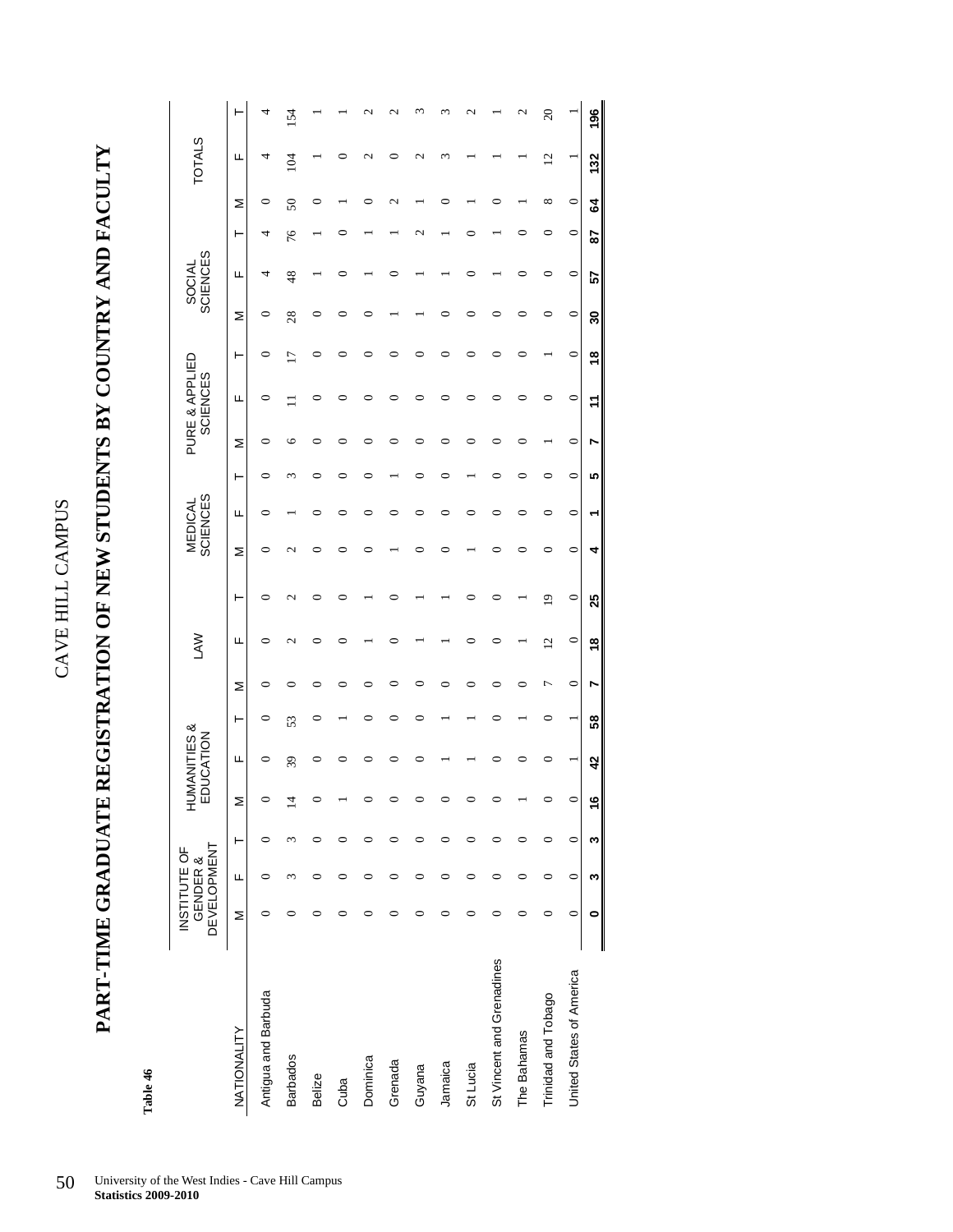|                                    |                      | <b>GRADUATE REGISTRATION OF NEW STUDENTS BY MAJOR</b> |               |                   |                   |                 |                |                   |                   |               |                   |
|------------------------------------|----------------------|-------------------------------------------------------|---------------|-------------------|-------------------|-----------------|----------------|-------------------|-------------------|---------------|-------------------|
|                                    |                      |                                                       |               | FULL-TIME         |                   |                 | PART-TIME      |                   |                   | TOTAL         |                   |
| FACULTY                            | <b>DEGREES</b>       | <b>MAJOR</b>                                          | Σ             | щ                 | ۳                 | Σ               | щ              |                   | Σ                 | щ             | ⊢                 |
| Studies<br>Development<br>Gender & | Master of Philosophy | Gender & Development<br>Studies                       | $\bullet$     | $\mathbf{\Omega}$ | $\mathbf{\Omega}$ | $\bullet$       | $\mathbf{c}$   | S                 | $\bullet$         | 5             | LΩ,               |
|                                    |                      |                                                       |               | FULL-TIME         |                   |                 | PART-TIME      |                   |                   | TOTAL         |                   |
| <b>FACULTY</b>                     | DEGREES              | <b>MAJOR</b>                                          | Σ             | Щ                 | ⊢                 | Σ               | щ              |                   | Σ                 | щ             |                   |
|                                    |                      | Cultural Studies                                      | 0             |                   |                   |                 | 0              |                   | N                 |               | $\mathbf{\Omega}$ |
|                                    |                      | Education                                             |               |                   |                   |                 |                |                   |                   |               |                   |
|                                    | Doctor of Philosophy | History                                               |               |                   |                   |                 |                |                   |                   |               |                   |
|                                    |                      | Linguistics                                           |               |                   |                   |                 |                |                   |                   |               |                   |
|                                    |                      | Literatures in English                                |               | 0                 |                   |                 | $\circ$        | 0                 |                   |               |                   |
|                                    |                      | Theology                                              | ⊂             | $\subset$         | $\subset$         |                 |                | $\mathbf{\Omega}$ |                   |               | $\mathbf{\Omega}$ |
| Humanities & Education             |                      | Cultural Studies                                      |               |                   |                   |                 | 5              | ৩                 |                   | ७             | 7                 |
|                                    |                      | Heritage Studies                                      |               |                   |                   |                 | 4              |                   |                   |               | 4                 |
|                                    |                      | History                                               |               |                   |                   |                 | ᅌ              |                   |                   |               | $\mathbf{C}$      |
|                                    | Master of Arts       | Linguistics                                           |               |                   |                   |                 | $\epsilon$     |                   |                   | $\epsilon$    | 4                 |
|                                    |                      | Post-Colonial Lits in English                         |               |                   |                   |                 | $\epsilon$     |                   |                   |               | 4                 |
|                                    |                      | Spanish Language & Literature                         |               |                   |                   |                 | 0              |                   |                   |               |                   |
|                                    |                      | Theology                                              |               |                   |                   |                 |                | $\mathbf{\Omega}$ | $\mathbf{\Omega}$ |               | $\mathfrak{c}$    |
|                                    | Master of Education  | Education                                             | $\mathcal{L}$ | $\subseteq$       | $\overline{2}$    | 5               | $\overline{6}$ | $\overline{21}$   | 7                 | 26            | 33                |
|                                    |                      | Cultural Studies                                      | 0             |                   | 0                 | 0               |                |                   | 0                 |               |                   |
|                                    |                      | Education                                             | $\mathbf{C}$  |                   |                   |                 |                |                   |                   |               |                   |
|                                    | Master of Philosophy | History                                               |               |                   |                   |                 |                |                   |                   |               | $\mathcal{L}$     |
|                                    |                      | Spanish                                               |               |                   |                   |                 |                |                   |                   |               |                   |
|                                    |                      | Theology                                              |               |                   |                   |                 |                |                   |                   |               | $\mathbf 2$       |
|                                    |                      |                                                       | $\bullet$     | 22                | 28                | $\overline{16}$ | $\frac{1}{4}$  | 57                | $\overline{c}$    | $\mathcal{C}$ | 85                |

CAVE HILL CAMPUS

CAVE HILL CAMPUS

Table 47 **Table 47**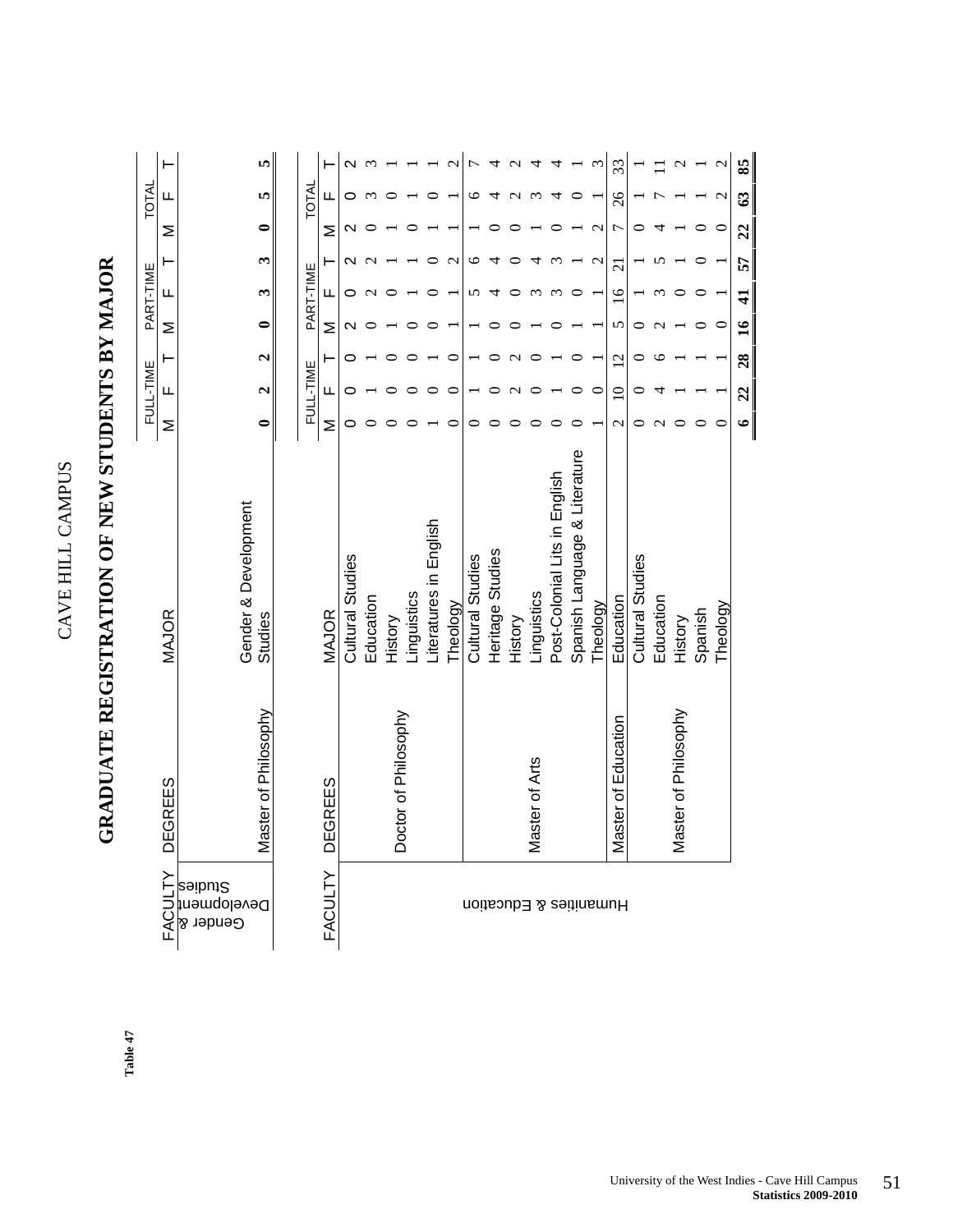|                       | MAJOR                       | Σ                | FULL-TIME<br>Щ  |                       | Σ       | PART-TIME<br>Щ  |                 | Σ                 | TOTAL<br>Щ     |                   |
|-----------------------|-----------------------------|------------------|-----------------|-----------------------|---------|-----------------|-----------------|-------------------|----------------|-------------------|
|                       | Commercial & Corporate Law  |                  | 4               | 5                     | ω       | ₫               | $\overline{1}$  | 4                 | $\infty$       | 22                |
| Master of Laws        | Legislative Drafting        |                  | $\sim$          | 4                     | ○       | 0               | 0               | $\mathbf{\Omega}$ | $\mathbf{C}$   | 4                 |
|                       | Public Law                  | $\circ$          | $\epsilon$      | $\epsilon$            | 4       | 4               | $\infty$        | ব                 |                | Ξ                 |
|                       |                             | $\mathbf{r}$     | 0               | $\overline{1}$        |         | $\overline{18}$ | 25              | ≘                 | 27             | 57                |
|                       |                             |                  |                 |                       |         |                 |                 |                   |                |                   |
|                       |                             |                  | FULL-TIME       |                       |         | PART-TIME       |                 |                   | TOTAL          |                   |
| DEGREES               | MAJOR                       | Σ                | ட               |                       | Σ       | щ               |                 | Σ                 | щ              |                   |
| Doctor of Philosophy  | Epidemiology                | 0                | $\circ$         | $\circ$               |         | $\circ$         |                 |                   | $\circ$        |                   |
|                       | Accident & Emergency        |                  |                 |                       |         |                 |                 |                   |                |                   |
|                       | Medicine                    |                  |                 |                       |         |                 |                 |                   |                |                   |
|                       | Family Medicine             |                  |                 |                       |         |                 |                 |                   |                |                   |
| Doctorate in Medicine | nternal Medicine            |                  |                 |                       |         |                 |                 |                   |                |                   |
|                       | Obstetrics & Gynaecology    |                  |                 |                       |         |                 |                 |                   |                |                   |
|                       | Paediatrics                 |                  |                 |                       |         |                 |                 |                   |                |                   |
|                       | Psychiatry                  |                  | ⊂               |                       | ⊂       | $\circ$         | ⊂               |                   |                |                   |
|                       | Surgery - General           | ⊂                |                 |                       | ⊂       | $\circ$         | $\circ$         | $\circ$           |                |                   |
| Graduate Diploma      | Family Medicine             | $\circ$          | 5               | 5                     |         | 0               |                 |                   | 5              | $\circ$           |
| Master of Philosophy  | Immunology                  | 0                | 0               | 0                     |         | 0               |                 |                   | 0              |                   |
|                       | Medical Microbiology        | $\circ$          | $\subset$       | $\subset$             | ⊂       |                 |                 | ⊂                 |                |                   |
| Master of Science     | Family Medicine             | 0                |                 |                       | 0       | 0               | 0               | 0                 |                |                   |
|                       |                             | 4                | $\overline{1}$  | $\mathbf{a}$          | 4       | ۳               | S               | $\infty$          | $\mathbf{r}$   | ন্ন               |
|                       |                             |                  |                 |                       |         |                 |                 |                   |                |                   |
|                       |                             |                  | FULL-TIME       |                       |         | PART-TIME       |                 |                   | <b>TOTAL</b>   |                   |
| <b>DEGREES</b>        | MAJOR                       | Σ                | щ.              |                       | Σ       | ட               |                 | Σ                 | щ.             |                   |
| Doctor of Philosophy  | Chemistry                   | $\mathrel{\sim}$ | 0               | $\mathop{\mathsf{C}}$ | 0       | 0               | 0               | $\mathbf{\sim}$   | 0              | $\mathrel{\sim}$  |
|                       | Chemistry                   | ⊂                |                 |                       | 0       |                 |                 |                   |                |                   |
|                       | Computer Science            |                  |                 |                       |         |                 |                 |                   |                |                   |
| Master of Philosophy  | Ecology                     |                  |                 |                       |         |                 |                 |                   |                |                   |
|                       | Electronics                 |                  |                 |                       |         |                 |                 |                   |                |                   |
|                       | Mathematics                 |                  |                 |                       | ○       |                 |                 | ○                 | $\sim$         | $\mathbf{\Omega}$ |
|                       | Microbiology                | $\circ$          |                 |                       | $\circ$ |                 | $\circ$         | $\subset$         |                |                   |
| Master of Science     | Electronic Commerce         | $\circ$          |                 |                       | Γ       | $\overline{10}$ | $\overline{17}$ |                   |                | $\overline{18}$   |
|                       | Nat Resource & Environ Mgmt |                  | $\overline{2}$  | $\overline{0}$        | $\circ$ | $\subset$       |                 |                   | $\overline{2}$ | $\overline{19}$   |
|                       |                             | $\overline{2}$   | $\overline{17}$ | $\boldsymbol{c}$      | ٣       |                 | $\overline{18}$ | $\overline{19}$   | 28             | $\ddot{t}$        |

Continued Continued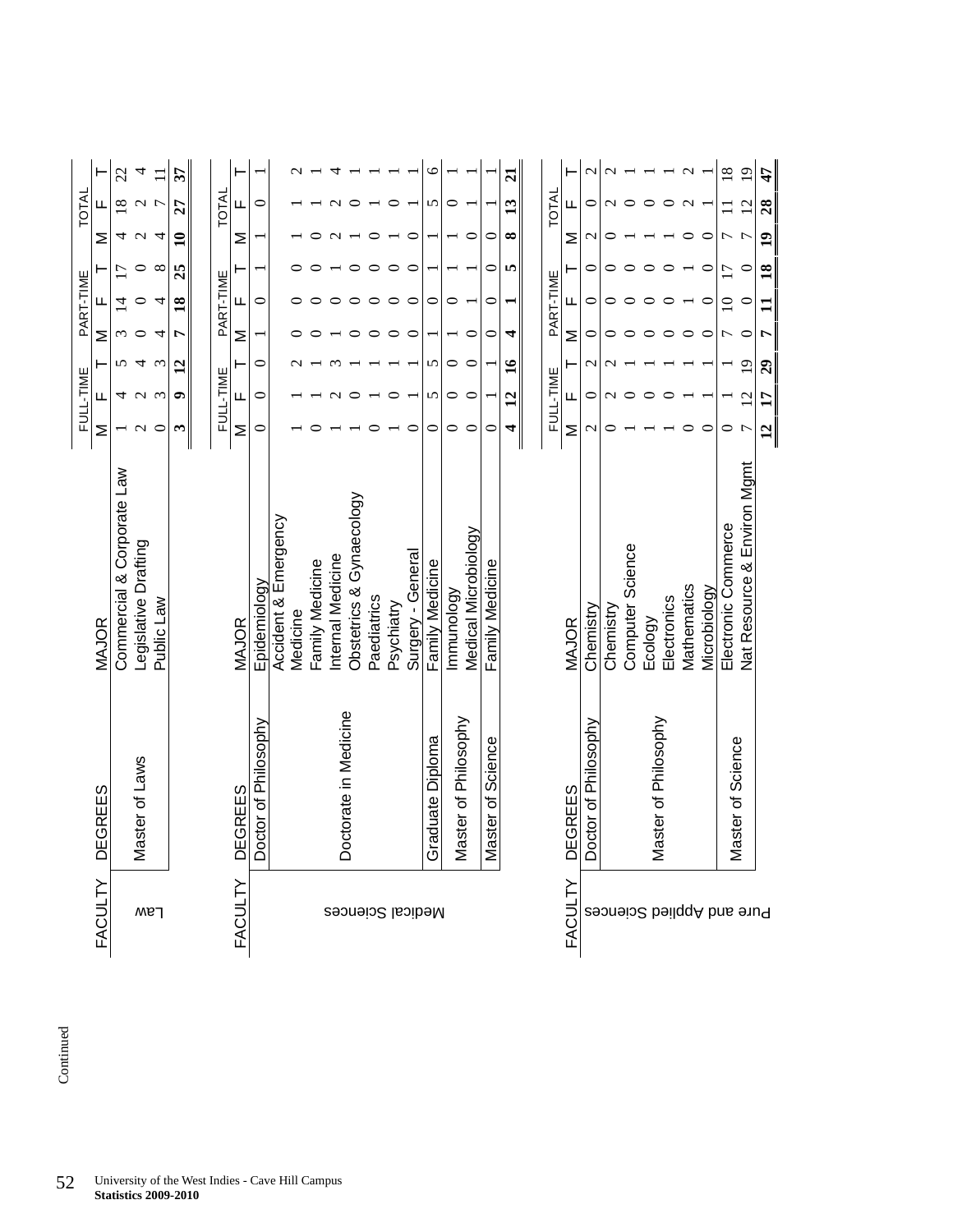| ŕ |
|---|
|   |
|   |
|   |
|   |
| ٠ |
|   |
|   |
|   |

|                 |                                |                             |            | FULL-TIME         |                   |                  | PART-TIME          |                    |                       | TOTAL           |                 |
|-----------------|--------------------------------|-----------------------------|------------|-------------------|-------------------|------------------|--------------------|--------------------|-----------------------|-----------------|-----------------|
| <b>FACULTY</b>  | ЕS<br>DEGRE                    | <b>MAJOR</b>                | Σ          | щ                 | ۲                 | Σ                | ш                  | ۲                  | Σ                     | ц               |                 |
|                 |                                | Economics                   |            |                   |                   |                  |                    |                    |                       |                 |                 |
|                 | of Philosophy<br>Doctor        | Management Studies          |            |                   |                   |                  |                    |                    |                       |                 |                 |
|                 |                                | Sociology                   | ⊂          |                   |                   | ⊂                |                    | ⊂                  | ⊂                     |                 |                 |
|                 | in Business Adm<br>Master      | General Management          | ς          | σ                 | Ń                 | 4                |                    | 4                  |                       | $\circ$         | 26              |
|                 |                                | nternational Business       | ⊂          |                   | 0                 | ⊂                |                    |                    | ⊂                     |                 |                 |
|                 |                                | Economic Development Policy |            |                   |                   |                  |                    |                    |                       |                 |                 |
|                 |                                | Economics                   |            |                   |                   |                  |                    |                    |                       |                 |                 |
|                 | of Philosophy<br><b>Master</b> | Management Studies          |            |                   |                   |                  |                    |                    |                       |                 |                 |
|                 |                                | Social Policy               |            |                   |                   |                  |                    |                    |                       |                 |                 |
|                 |                                | Social Work                 |            |                   |                   |                  |                    |                    |                       |                 |                 |
|                 |                                | Sociology                   |            |                   | $\mathbf{\sim}$   | ⊂                |                    |                    |                       | $\mathbf{\sim}$ |                 |
|                 |                                | Applied Psychology          |            | ო                 | n                 |                  |                    | ⊂                  | $\sim$                |                 | n               |
|                 |                                | Banking & Finance           |            | ᡋ                 | $\mathbf{\Omega}$ |                  |                    | ७                  |                       | 4               | $\infty$        |
| Social Sciences |                                | Counselling Psychology      | ᠭ          | ᡋ                 |                   |                  |                    |                    |                       | 4               | $\overline{6}$  |
|                 |                                | <b>Cricket Studies</b>      | $\epsilon$ | ⊂                 | $\omega$          |                  |                    |                    |                       | ⊂               |                 |
|                 |                                | E-Governance for Dev States |            | ⊂                 | 0                 | $\mathrel{\sim}$ |                    |                    | $\mathbf{\sim}$       |                 |                 |
|                 |                                | Financial & Business        |            |                   |                   |                  |                    |                    |                       |                 |                 |
|                 | of Science<br>Master           | Economics                   |            |                   |                   |                  |                    |                    | ⊂                     | 4               | ⋣               |
|                 |                                | Integration Studies         |            |                   |                   |                  |                    |                    |                       | $\omega$        | 4               |
|                 |                                | nternational Management     |            | ص                 | ₫                 | $\mathbf \sigma$ |                    |                    |                       | ಸ               | $\delta$        |
|                 |                                | International Trade Policy  | ١c         | ▀                 | $\overline{17}$   | ⊂                |                    |                    | ७                     | $\overline{c}$  | $\overline{18}$ |
|                 |                                | Labour & Employment         |            |                   |                   |                  |                    |                    |                       |                 |                 |
|                 |                                | Relations                   |            |                   | ∞                 |                  | $\bar{\omega}$     | $\Xi$              | $\mathbf{\mathsf{u}}$ | $\overline{9}$  | ត               |
|                 |                                | Project Mgmt & Evaluation   |            | $\mathbf{\Omega}$ | 5                 | $\overline{c}$   |                    | 23                 | S                     | $\mathbf{C}$    | 28              |
|                 |                                | Tourism & Hospitality Mgmt  |            | $\infty$          | $\circ$           | ∊                | ⊂                  | ○                  |                       | $\infty$        | σ               |
|                 | of Social Work<br>Master       | Social Work                 | 0          | $\mathcal{C}$     | $\mathbf{\Omega}$ | 0                | $\mathbf{\sim}$    | $\mathbf{\Omega}$  | 0                     | 4               | 4               |
|                 | gree<br>Non-De                 | Specially Admitted          | $\subset$  |                   |                   | $\subset$        | $\mathbf{\subset}$ | $\mathbf{\subset}$ | $\subset$             |                 |                 |
|                 |                                |                             | 39         | 85                | 124               | వి               | 57                 | 58                 | စ္မ                   | 142             | 211             |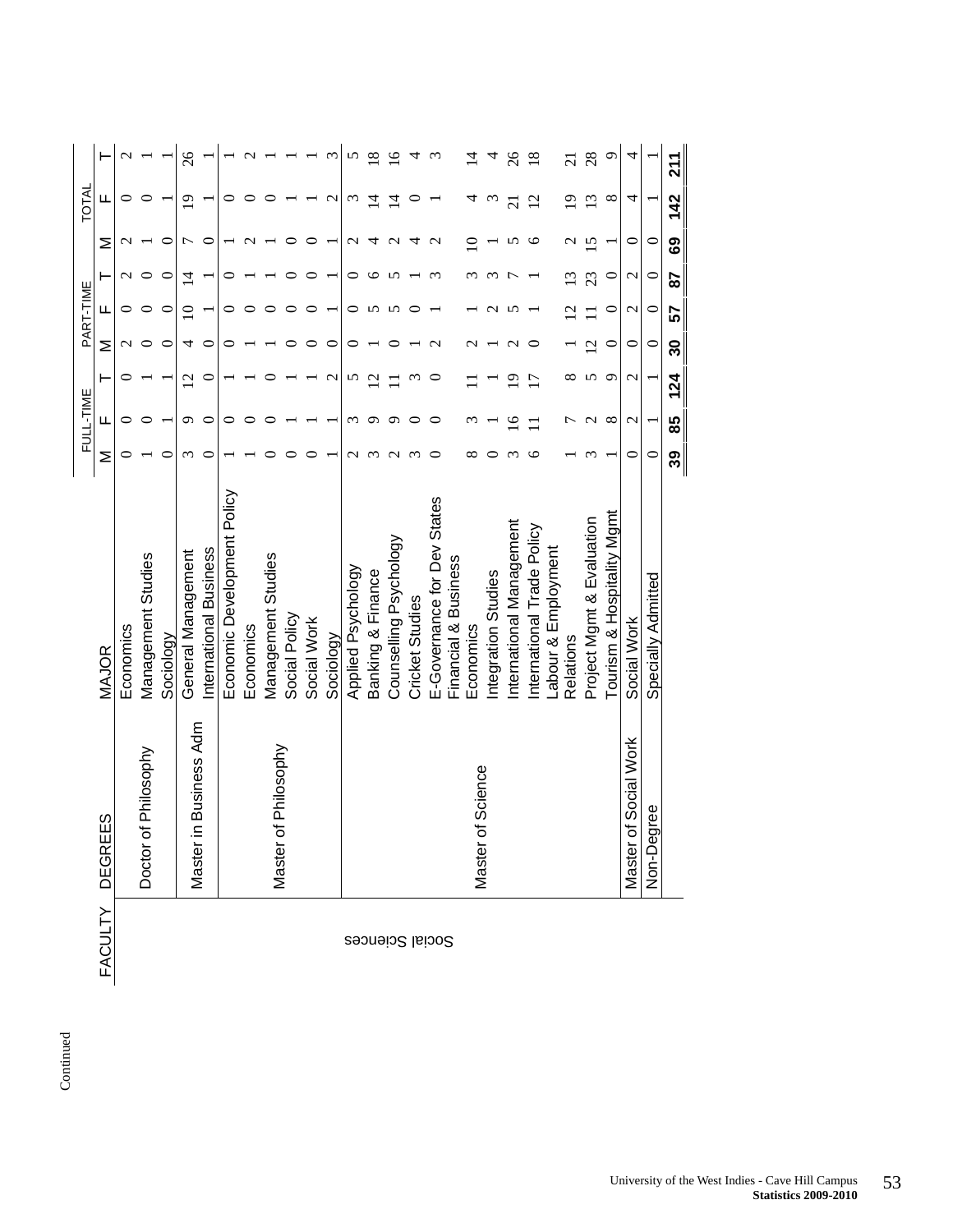TERTIARY LEVEL INSTITUTIONS TERTIARY LEVEL INSTITUTIONS

**TOTAL UNDERGRADUATE REGISTRATION OF NEW STUDENTS BY COUNTRY AND FACULTY**  TOTAL UNDERGRADUATE REGISTRATION OF NEW STUDENTS BY COUNTRY AND FACULTY

> **Table 48A**  Table 48A

|                          | INSTITUTE OF |          |   |         |                                     |         |                |                |         |         |                            |         |   | PURE &                     |   |   |                           |    |                |                 |               |
|--------------------------|--------------|----------|---|---------|-------------------------------------|---------|----------------|----------------|---------|---------|----------------------------|---------|---|----------------------------|---|---|---------------------------|----|----------------|-----------------|---------------|
|                          | DEVELOPMENT  | GENDER & |   |         | <b>HUMANITIES&amp;</b><br>EDUCATION |         |                | <b>NAJ</b>     |         |         | <b>SCIENCES</b><br>MEDICAL |         |   | <b>SCIENCES</b><br>APPLIED |   |   | <b>SCIENCES</b><br>SOCIAL |    |                | <b>TOTALS</b>   |               |
| NATIONALITY              | Σ            | Щ        | ۲ | Σ       | щ                                   | Ł       | ⋝              | ш              | ۲       | Σ       | щ                          | ۲       | ⋝ | щ                          | Ł | Σ | щ                         | Ł  | Σ              | щ               |               |
| Antigua and Barbuda      |              |          |   |         | S                                   | ξ       |                |                |         |         |                            |         |   |                            |   |   | 37                        | 47 |                | 43              | 54            |
| <b>Barbados</b>          |              |          |   |         | 38                                  | 48      |                |                |         |         |                            |         |   |                            |   |   |                           |    |                | 38              | $\frac{8}{3}$ |
| Dominica                 |              |          |   |         |                                     |         |                |                |         |         |                            |         |   |                            |   |   |                           |    |                | N               |               |
| Guyana                   |              |          |   |         |                                     |         |                |                |         |         |                            |         |   |                            |   |   |                           |    |                |                 |               |
| Jamaica                  |              |          |   |         | 0                                   | ∊       |                |                |         | ⊂       |                            |         |   |                            |   |   | N                         | ⇃  |                | N               | c             |
| St Kitts and Nevis       |              |          |   |         |                                     |         |                |                | $\circ$ |         |                            |         |   |                            |   |   |                           |    |                |                 |               |
| St Lucia                 |              |          |   |         | $\overline{31}$                     | 35      | ⊂              |                | 0       |         |                            |         |   |                            |   |   |                           |    | 5              | $\overline{31}$ | 36            |
| The Bahamas              |              |          |   |         | 0                                   | 0       | $\overline{c}$ | $\overline{9}$ | 31      | 0       |                            |         | ○ |                            |   |   |                           | 0  | $\overline{c}$ | $\overline{1}$  | 51            |
| United States of America |              | 0        | 0 | $\circ$ | $\circ$                             | $\circ$ | $\circ$        | $\circ$        | $\circ$ | $\circ$ | $\circ$                    | $\circ$ | 0 |                            |   |   |                           | 2  |                | 2               | $\omega$      |
|                          | 0            | 0        | 0 | 4       | 73                                  | 29      | 5              | e,             | 21      | 0       | 0                          | 0       | 2 | 4                          | ဖ | 5 | 44                        | 56 | $\frac{4}{3}$  | 140             | 80            |
|                          |              |          |   |         |                                     |         |                |                |         |         |                            |         |   |                            |   |   |                           |    |                |                 |               |

## **TOTAL GRADUATE REGISTRATION OF NEW STUDENTS BY COUNTRY AND FACULTY**  TOTAL GRADUATE REGISTRATION OF NEW STUDENTS BY COUNTRY AND FACULTY

Table 48 B **Table 48 B** 

| IMANITIES<br>EDUCATION | <b>DEVELOPMENT</b><br><b>JSTITUTE OF</b><br>GENDER & |
|------------------------|------------------------------------------------------|
| Ξ                      | ı                                                    |
|                        | $\boldsymbol{\mathcal{Z}}$                           |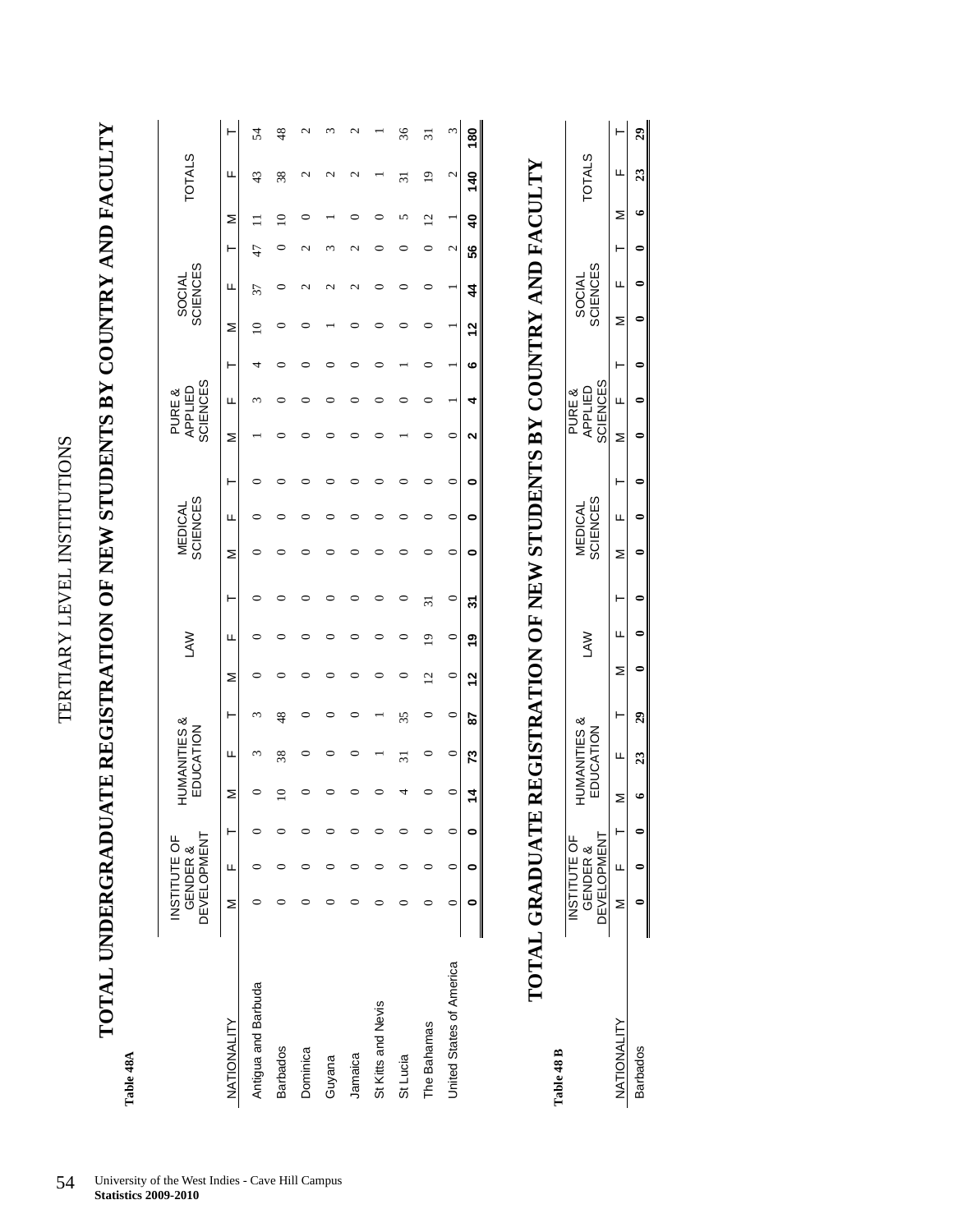| י<br>וו                                                                                                                    |  |
|----------------------------------------------------------------------------------------------------------------------------|--|
| ŗ                                                                                                                          |  |
| していい                                                                                                                       |  |
|                                                                                                                            |  |
|                                                                                                                            |  |
|                                                                                                                            |  |
| ֧֧֧֧֧֦֧֦֧֦֧֦֧֦֧֦֧֧֧֧֦֧֦֧֦֧֧֧֧֧֧֧֧֧֧֧֧֦֧֧֡֡֓֟֓֓֓֓֓֓֓֓֓֓֓֓֓֓֓֓֓֓֝֓֓֝֬֝֬֓֓֓֓֓֓֓֓֓֟֓֝֬֓֝֓֝֬֝֬֝֬֝֬֝֬֝֬<br>֧֪֪֪֪֪֪֪֪֪֪֪֪֪֪֝<br>l |  |
| ŕ                                                                                                                          |  |
| ļ                                                                                                                          |  |
|                                                                                                                            |  |
| Ē                                                                                                                          |  |

### **FULL-TIME**  FULL-TIME

## **UNDERGRADUATE REGISTRATION OF NEW STUDENTS BY COUNTRY AND FACULTY**  UNDERGRADUATE REGISTRATION OF NEW STUDENTS BY COUNTRY AND FACULTY

Table 49A **Table 49A** 

|                          | <b>DEVELOPMENT</b> | <b>INSTITUTE OF</b><br>GENDER & | <b>NANDI</b> | ა<br> ∐<br>FDICATION |         |   | ξ   |         |   | <b>SCIENCES</b><br>MEDICAL |         |   | <b>SCIENCES</b><br>APPLIED<br>PURE & |   |   | <b>SCIENCES</b><br><b>SOCIAL</b> |    |                         | <b>TOTALS</b>      |     |
|--------------------------|--------------------|---------------------------------|--------------|----------------------|---------|---|-----|---------|---|----------------------------|---------|---|--------------------------------------|---|---|----------------------------------|----|-------------------------|--------------------|-----|
| NATIONALITY              | z                  | LL.                             | ⋝            | щ                    | ŀ       | Σ | щ   | ŀ       | ⋝ | щ                          | ۲       | Σ | ц                                    |   | ⋝ | щ                                |    | ≥                       | щ                  |     |
| Antigua and Barbuda      |                    |                                 |              | ٢                    |         |   |     |         |   |                            |         |   |                                      |   |   |                                  |    |                         | 43                 |     |
| <b>Barbados</b>          |                    |                                 |              |                      |         |   |     |         |   |                            |         |   |                                      |   |   |                                  |    |                         | 38                 |     |
| Dominica                 |                    |                                 |              |                      |         |   |     |         |   |                            |         |   |                                      |   |   |                                  |    |                         |                    |     |
| <b>Guyana</b>            |                    |                                 |              |                      |         |   |     |         |   |                            |         |   |                                      |   |   |                                  |    |                         |                    |     |
| Jamaica                  |                    |                                 |              |                      |         |   |     |         |   |                            |         |   |                                      |   |   |                                  |    |                         |                    |     |
| St Kitts and Nevis       |                    |                                 |              |                      |         |   |     |         |   |                            |         |   |                                      |   |   |                                  |    |                         |                    |     |
| St Lucia                 |                    |                                 |              |                      |         |   |     |         |   |                            |         |   |                                      |   |   |                                  |    |                         |                    |     |
| The Bahamas              |                    |                                 |              |                      |         | ⊴ | ₫   |         |   |                            |         |   |                                      |   |   |                                  |    |                         | σ                  |     |
| United States of America |                    |                                 |              |                      | $\circ$ |   |     | $\circ$ |   |                            | $\circ$ |   |                                      |   |   |                                  | 2  |                         | $\mathbf{\hat{c}}$ |     |
|                          |                    |                                 |              | ౘ                    | 52      | ∾ | ల్ల | స్      |   |                            |         |   |                                      | ဖ | ∾ | 4                                | 56 | $\overline{\mathbf{a}}$ | $\ddot{\bm{z}}$    | 180 |

Table 49B **Table 49B** 

## **GRADUATE REGISTRATION OF NEW STUDENTS BY COUNTRY AND FACULTY**  GRADUATE REGISTRATION OF NEW STUDENTS BY COUNTRY AND FACULTY

| INSTITUTE OF<br>GENDER &<br>DEVELOPMENT |                          |  | <b>UMANITIES</b><br><b>JUCATION</b> | <b>SAN</b> |  | SCIENCES<br><b>VIEDICAL</b> |  | SCIENCES<br>APPLIED<br>PURE & |  | SOCIAL<br>SCIENCES |  | <b>COTALS</b> |  |
|-----------------------------------------|--------------------------|--|-------------------------------------|------------|--|-----------------------------|--|-------------------------------|--|--------------------|--|---------------|--|
|                                         | $M$ $F$                  |  |                                     |            |  |                             |  |                               |  |                    |  |               |  |
|                                         | $\overline{\phantom{0}}$ |  |                                     |            |  |                             |  |                               |  |                    |  |               |  |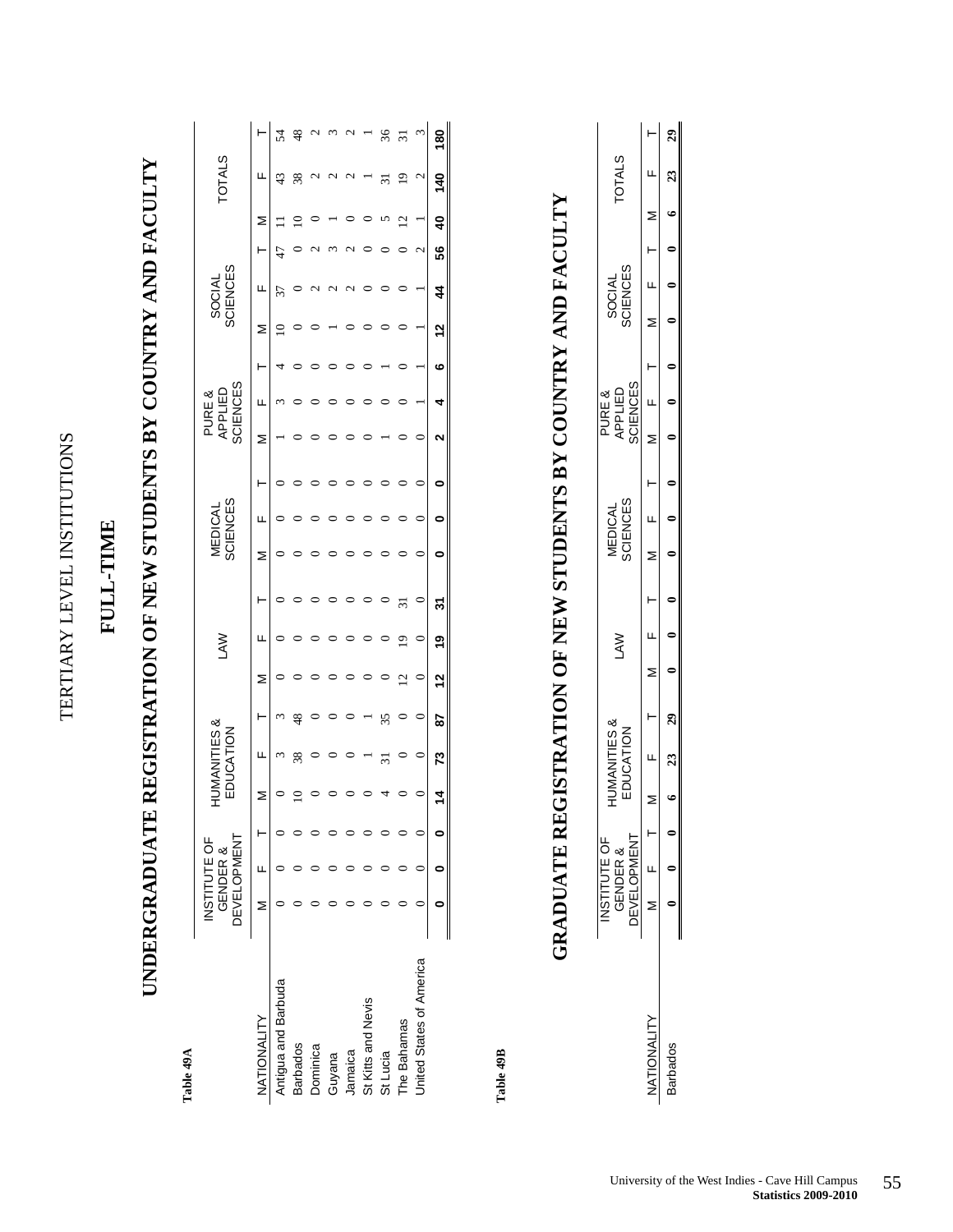| l      |
|--------|
|        |
| ׇ֠     |
| ļ      |
| j      |
|        |
|        |
| ן<br>י |
| י<br>ו |
|        |
|        |
| ĺ      |
|        |
| l      |
|        |
| ۱      |
|        |

UNDERGRADUATE REGISTRATION OF NEW STUDENTS BY MAJOR **UNDERGRADUATE REGISTRATION OF NEW STUDENTS BY MAJOR** 

> Table 50A **Table 50A**

| Table 50A                        |                          |                               |                       |                          |                   |           |           |         |                 |                   |                 |
|----------------------------------|--------------------------|-------------------------------|-----------------------|--------------------------|-------------------|-----------|-----------|---------|-----------------|-------------------|-----------------|
|                                  |                          |                               |                       | FULL-TIME                |                   |           | PART-TIME |         |                 | <b>TOTAL</b>      |                 |
| <b>FACULTY</b>                   | <b>DEGREES</b>           | MAJOR                         | Σ                     | щ                        | ۳                 | Σ         | щ         | ⊢       | Σ               | Щ                 | ⊢               |
|                                  | Bachelor of<br>Education |                               |                       |                          |                   |           |           |         |                 |                   |                 |
|                                  |                          | Education                     | 4                     | 29                       | 33                |           |           |         | 4               | $\mathcal{E}$     | 33              |
|                                  | Certificate              | Education Management          | $\Xi$                 | 38                       | $\frac{8}{3}$     |           | 0         | 0       | $\supseteq$     | 38                | 48              |
| Education<br><b>A</b> seitinsmuH |                          | French                        | $\circ$               | $\omega$                 | $\omega$          | ○         | $\circ$   | ○       | $\circ$         | $\omega$          | $\omega$        |
|                                  | Bachelor of Arts         | Literatures in English        | $\circ$               | $\sim$                   | $\sim$            | $\circ$   | $\circ$   | $\circ$ | $\circ$         | $\sim$            | $\sim$          |
|                                  |                          | Spanish                       | $\circ$               |                          |                   | $\circ$   | $\circ$   | $\circ$ | $\circ$         |                   |                 |
|                                  |                          |                               | $\vec{a}$             | $\mathbb{E}$             | $\boldsymbol{87}$ | ◒         | ◒         | ◒       | $\vec{a}$       | $\mathbb{E}$      | 28              |
| $\mathbb{R}$                     | Bachelor of Laws         | Law                           | $\mathbf{r}$          | $\overline{\phantom{0}}$ | ನ                 | ◒         | ◒         | 0       | $\mathbf{r}$    | $\mathbf{r}$      | ನ               |
|                                  |                          |                               |                       |                          |                   |           |           |         |                 |                   |                 |
|                                  |                          | Biochemistry                  |                       |                          | $\sim$            | ○         | 0         | 0       |                 |                   | $\sim$          |
| Sebences<br>bəilqqA<br>Pure and  | Bachelor of Science      | Biology                       |                       |                          |                   | $\circ$   | ᅌ         | $\circ$ |                 |                   |                 |
|                                  |                          | Computer Science              |                       |                          | $\sim$            | $\circ$   | $\circ$   | $\circ$ |                 |                   | $\mathbf{C}$    |
|                                  |                          | Computer Science & Accounting | ○                     |                          |                   | $\circ$   | $\circ$   | $\circ$ | $\circ$         |                   |                 |
|                                  |                          |                               | $\mathbf{\mathsf{u}}$ | 4                        | $\bullet$         | 0         | $\bullet$ | 0       | N               | 4                 | $\bullet$       |
|                                  |                          |                               |                       |                          |                   |           |           |         |                 |                   |                 |
|                                  |                          | Accounting & Finance          | 0                     | $\mathbf{\sim}$          | $\mathbf{\sim}$   | 0         | 0         | 0       | 0               | $\sim$            | $\mathbf 2$     |
|                                  |                          | Accounting (Special)          |                       | $\omega$                 | ७                 |           |           | ○       | $\omega$        | $\omega$          | ७               |
|                                  |                          | Banking & Finance             |                       |                          | $\infty$          | 0         |           |         |                 | $\overline{r}$    | ∞               |
|                                  |                          | Economics & Accounting        |                       | $\sim$                   | 寸                 |           |           |         | $\mathbf{\sim}$ | $\sim$            | ₹               |
|                                  |                          | Economics & Management        |                       |                          | $\omega$          |           |           |         |                 |                   | $\omega$        |
|                                  |                          | Economics (Special)           |                       | $\mathbf{\sim}$          | $\mathbf{\Omega}$ |           |           |         |                 | $\mathbf{\Omega}$ | $\mathbf{\sim}$ |
|                                  | Bachelor of Science      | Hospitality & Tourism Mgmt    |                       | $\sim$                   | $\omega$          |           |           |         |                 | $\sim$            | $\omega$        |
|                                  |                          | Hotel Management (Special)    |                       |                          |                   | ○         | 0         | ○       | ○               |                   |                 |
| Social Sciences                  |                          | Management                    |                       |                          |                   |           | ○         | ○       | $\circ$         |                   |                 |
|                                  |                          | Management Studies (Special)  | $\omega$              | 그                        |                   |           | ○         | 0       | $\epsilon$      | 그                 | Ξ               |
|                                  |                          | Management with Spanish       | ○                     | 4                        | ᆋ                 | ○         | $\circ$   | ○       | $\circ$         | 4                 | 4               |
|                                  |                          | Psychology with Sociology     | ᅌ                     | $\omega$                 | $\omega$          | ○         | $\circ$   | ○       | $\circ$         | $\omega$          | $\omega$        |
|                                  |                          | Sociology with Pol Science    | ○                     |                          |                   |           | $\circ$   | $\circ$ | $\circ$         |                   |                 |
|                                  |                          | Tourism Management (Special)  | ⊂                     |                          |                   |           | ○         | ⊂       | ⊂               |                   |                 |
|                                  |                          |                               | $\mathbf{12}$         | 4                        | 56                | $\bullet$ | 0         | 0       | $\mathbf{12}$   | $\frac{4}{3}$     | 56              |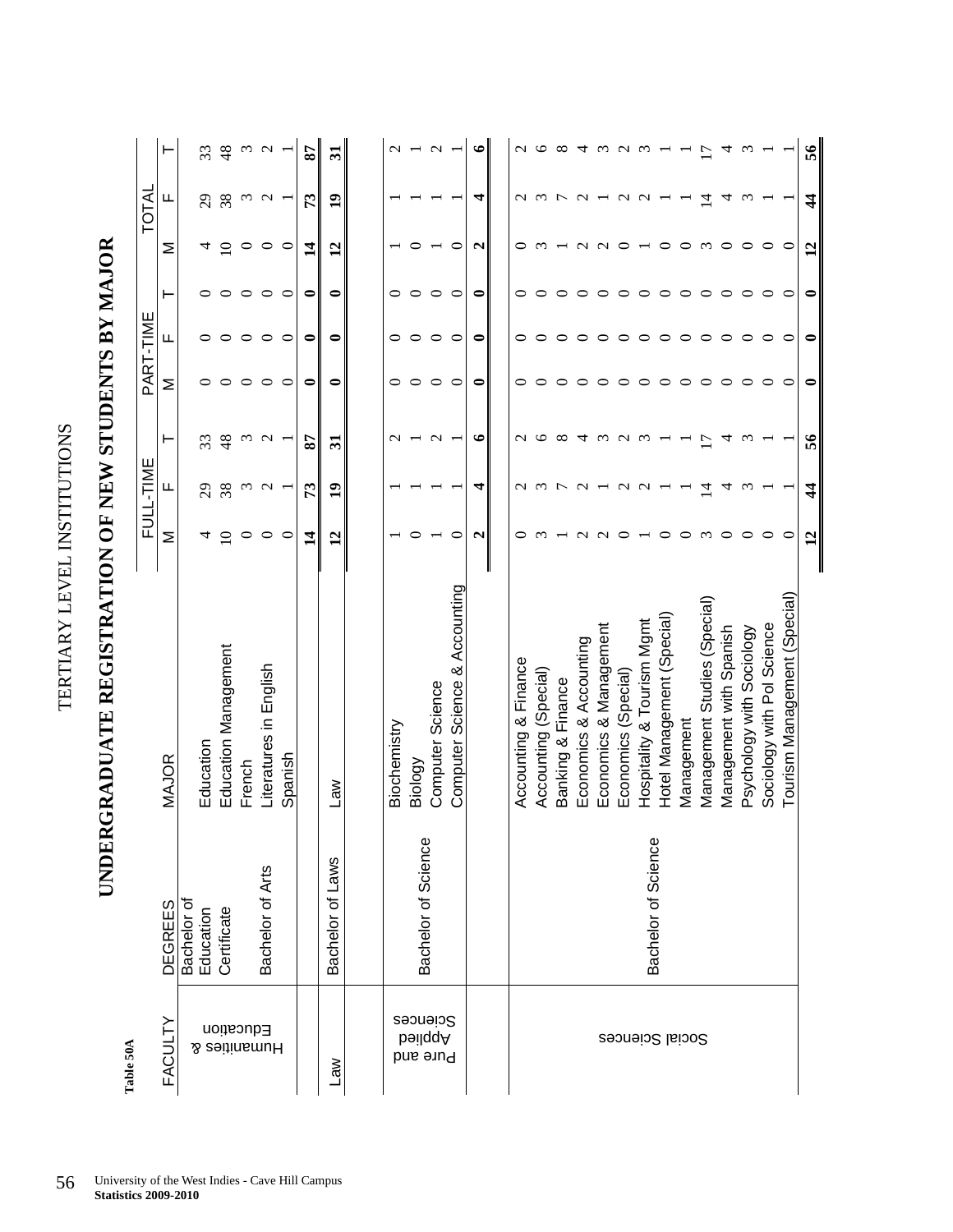TERTIARY LEVEL INSTITUTIONS TERTIARY LEVEL INSTITUTIONS

### **GRADUATE REGISTRATION OF NEW STUDENTS BY MAJOR**  GRADUATE REGISTRATION OF NEW STUDENTS BY MAJOR

Table 50B **Table 50B**

|              |              | 29                                   |
|--------------|--------------|--------------------------------------|
| <b>TOTAL</b> |              | 23                                   |
|              |              |                                      |
|              |              |                                      |
| PART-TIME    |              |                                      |
|              |              |                                      |
|              |              | <b>29</b>                            |
| FULL-TIME    |              | 23                                   |
|              |              |                                      |
|              | <b>IAJOR</b> | Education - Secondan                 |
|              | DEGREES      | Graduate Diploma                     |
|              | FACULTY      | Education<br><b>Aumanities &amp;</b> |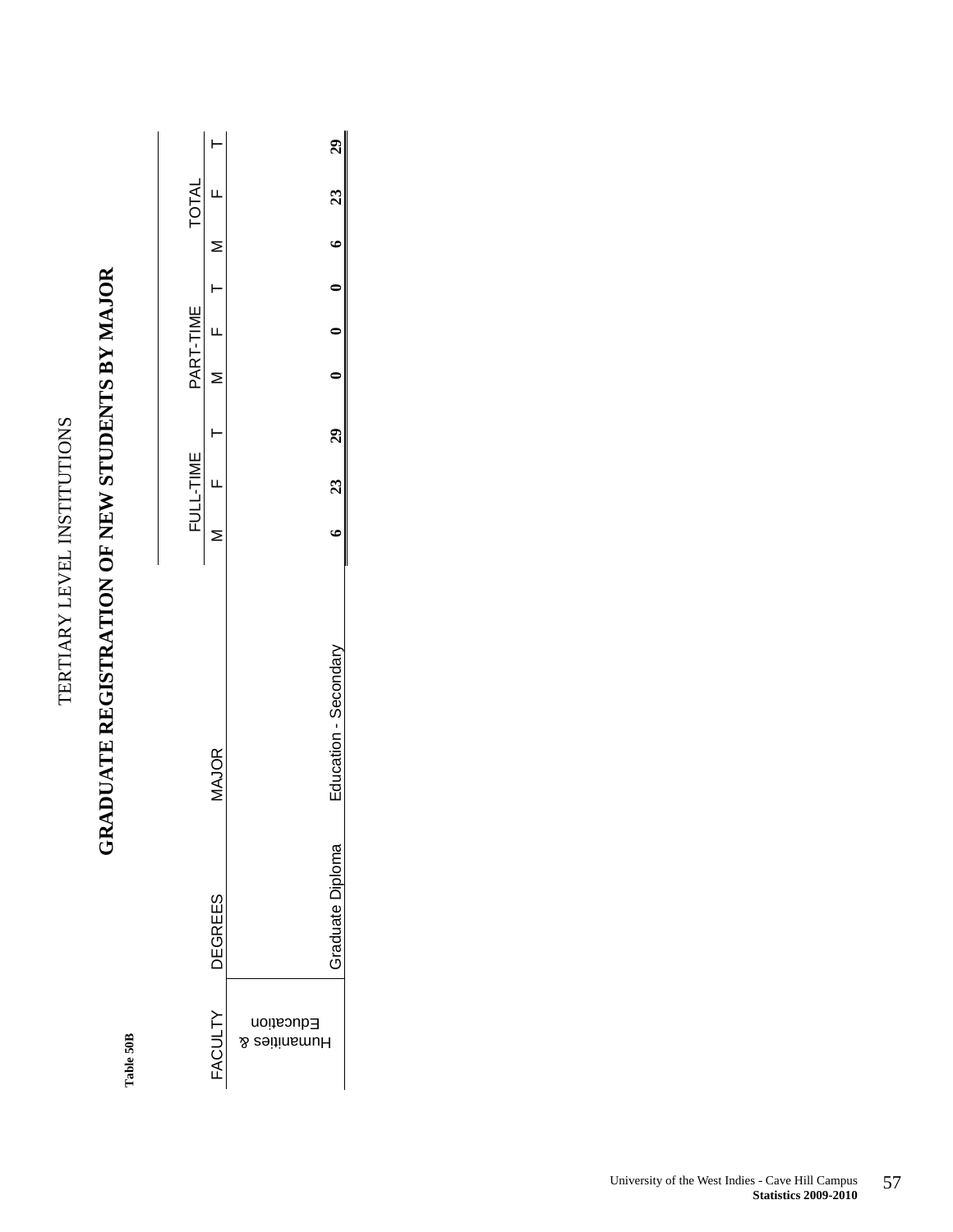### INTER-CAMPUS TRANFERS **INTER-CAMPUS TRANFERS**

Table 51 **Table 51** 

|                           | HUMANITIES & | EDUCATION |    | <b>NAJ</b> |     |             | <b>SCIENCES</b><br>MEDICAL |   | PURE & APPLIED | <b>SCIENCES</b> |   |   | SOCIAL SCIENCES |                          |               | <b>TOTALS</b> |                          |
|---------------------------|--------------|-----------|----|------------|-----|-------------|----------------------------|---|----------------|-----------------|---|---|-----------------|--------------------------|---------------|---------------|--------------------------|
| NATIONALITY               | Σ            | щ         | Σ  | щ          | ŀ   | Σ           | ш                          | ŀ | Σ              | ц               | ŀ | ⋝ | щ               | ŀ                        | Σ             | щ             |                          |
| Antigua and Barbuda       |              |           |    | c          |     |             |                            |   |                |                 |   |   | 25              | $\overline{\mathbf{30}}$ |               | 26            | 32                       |
| <b>Barbados</b>           |              |           |    |            |     | $_{\infty}$ |                            | σ |                |                 |   |   |                 |                          |               | ≌             | $\overline{\mathcal{C}}$ |
| Belize                    |              |           |    |            |     |             |                            |   |                |                 |   |   |                 |                          |               |               |                          |
| Dominica                  |              |           |    |            |     |             |                            |   |                |                 |   |   |                 |                          |               |               |                          |
| Grenada                   |              |           |    |            |     |             |                            |   |                |                 |   |   |                 |                          |               |               |                          |
| Guyana                    |              |           |    |            |     |             |                            |   |                |                 |   |   |                 |                          |               |               |                          |
| Jamaica                   |              |           |    | 32         | Ľ   |             |                            |   |                |                 |   |   |                 |                          |               | र्ज़          | ᢦ                        |
| St Kitts and Nevis        |              |           |    |            |     |             |                            |   |                |                 |   |   |                 |                          |               |               |                          |
| St Lucia                  |              |           |    |            |     |             |                            |   |                |                 |   |   |                 |                          |               |               |                          |
| St Vincent and Grenadines |              |           |    |            |     |             |                            |   |                |                 |   |   | J               |                          |               |               |                          |
| The Bahamas               |              |           |    |            |     |             |                            |   |                |                 |   |   |                 |                          |               |               |                          |
| Trinidad and Tobago       |              |           | Ľ  | 53         | 70  | $\circ$     |                            |   | ⊂              | $\circ$         | 0 |   | ⊂               |                          | $\frac{8}{2}$ | 54            | 72                       |
|                           |              |           | 33 | 89         | 122 | ထ           | 13                         | ম | ო              |                 | 4 | ∞ | 33              | 41                       | 52            | 137           | 189                      |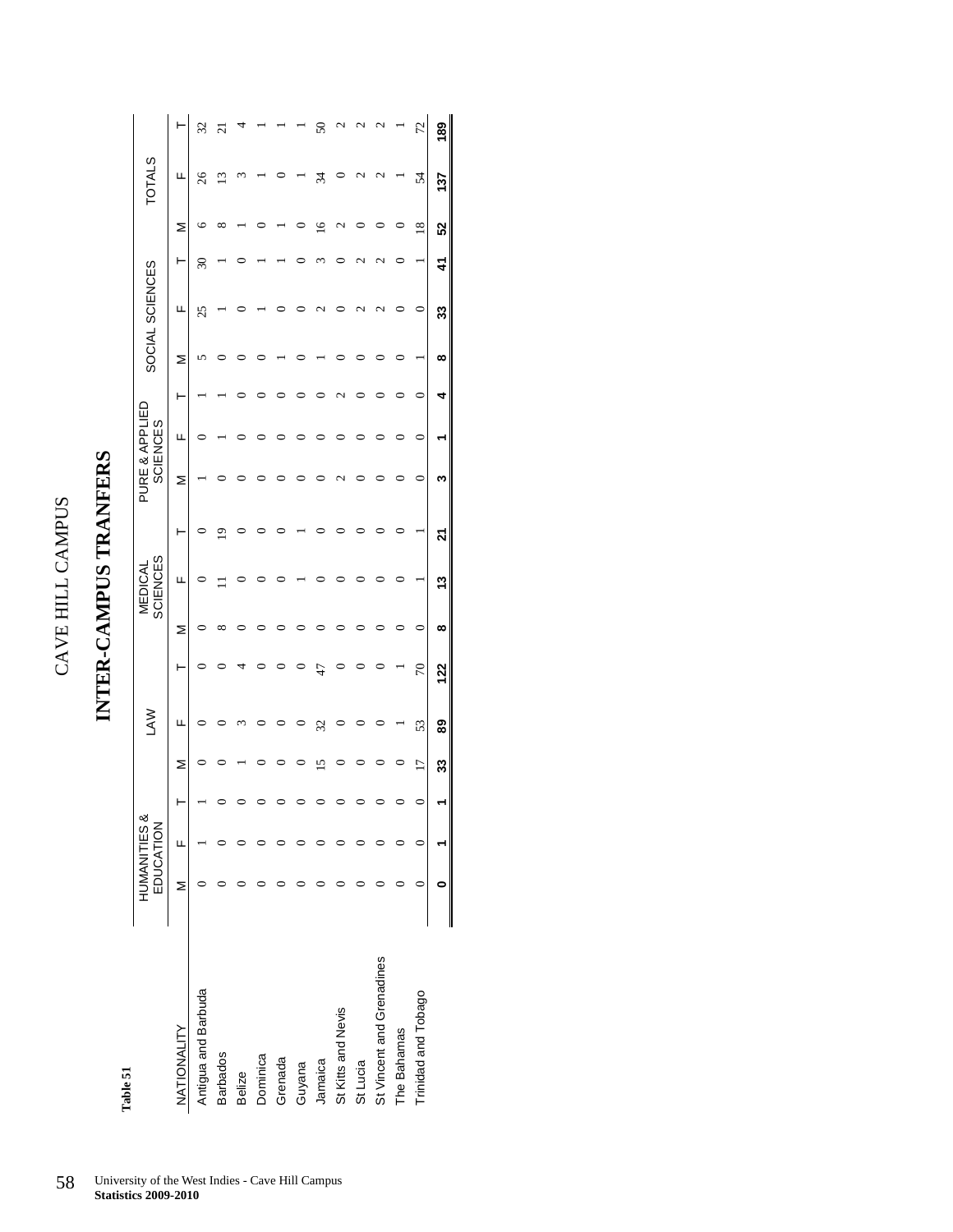|                              |                            | ۲                       | 57                     | $\frac{6}{5}$  | r                      | တ                         | 62              | $\frac{6}{10}$ |
|------------------------------|----------------------------|-------------------------|------------------------|----------------|------------------------|---------------------------|-----------------|----------------|
|                              | <b>TOTALS</b>              | щ                       | $\overline{ }$         | $\frac{0}{1}$  | $\circ$                | 5                         | $\frac{4}{3}$   | 69             |
|                              |                            | Σ                       | 5                      | $\circ$        | ٣                      | 4                         | $\overline{2}$  | 57             |
|                              |                            | ⊢                       | $\overline{ }$         | $\Omega$       | $\circ$                | 7                         | $\circ$         | $\overline{2}$ |
|                              | SOCIAL<br>SCIENCES         | Щ                       | 5                      | $\overline{C}$ | $\circ$                | 5                         | $\circ$         | 17             |
|                              |                            | Σ                       | $\mathcal{C}$          | ξ              | $\circ$                | $\mathbf 2$               | $\circ$         | r              |
|                              |                            | ⊢                       | 5                      | $\circ$        | $\overline{ }$         | $\circ$                   | 38              | 50             |
|                              |                            | щ                       | $\mathbf 2$            | 0              | $\circ$                | $\circ$                   | 22              | 30             |
| FACULTY TRANSFERRED FROM     | PURE & APPLIED<br>SCIENCES | Σ                       | 3                      | $\circ$        |                        | $\circ$                   | 16              | $\mathbf{S}$   |
|                              | <b>MEDICAL</b><br>SCIENCES | ⊢                       | $\circ$                | $\circ$        | $\circ$                | $\circ$                   | $\circ$         | $\bullet$      |
|                              |                            | Щ                       | $\circ$                | $\circ$        | $\circ$                | $\circ$                   | $\circ$         | 0              |
|                              |                            | Σ                       | $\circ$                | $\circ$        | $\circ$                | $\circ$                   | $\circ$         | 0              |
|                              |                            | ⊢                       | $\circ$                | $\circ$        | $\circ$                | $\circ$                   |                 | $\bullet$      |
|                              | <b>LAW</b>                 | Щ                       | $\circ$                | $\circ$        | $\circ$                | $\circ$                   | $0 \quad 0$     | $\bullet$      |
|                              |                            | Σ                       | $\circ$                | $\circ$        | $\circ$                | $\circ$                   | $\circ$         | 0              |
|                              |                            | ⊢                       | $\circ$                | $\circ$        | $\circ$                | $\mathbf 2$               | $\overline{24}$ | 32             |
|                              | HUMANITIES &<br>EDUCATION  | Щ                       | $\circ$                | ξ              | $\circ$                | $\circ$                   | $\overline{19}$ | 22             |
|                              |                            | Σ                       | $\circ$                | ξ              | $\circ$                | $\mathbf{\Omega}$         | 5               | $\overline{0}$ |
| $\mathbf{I}$<br>$\mathsf{l}$ |                            | $\mathsf{l}$<br>FACULTY | Humanities & Education | $\mathbb{R}$   | Medical Sciences       | Pure and Applied Sciences | Social Sciences | Ш              |
| Lable 34                     |                            |                         |                        |                | FACULTY TRANSFERRED TO |                           |                 |                |

**INTER-FACULTY TRANSFERS** 

Table 52 **Table 52**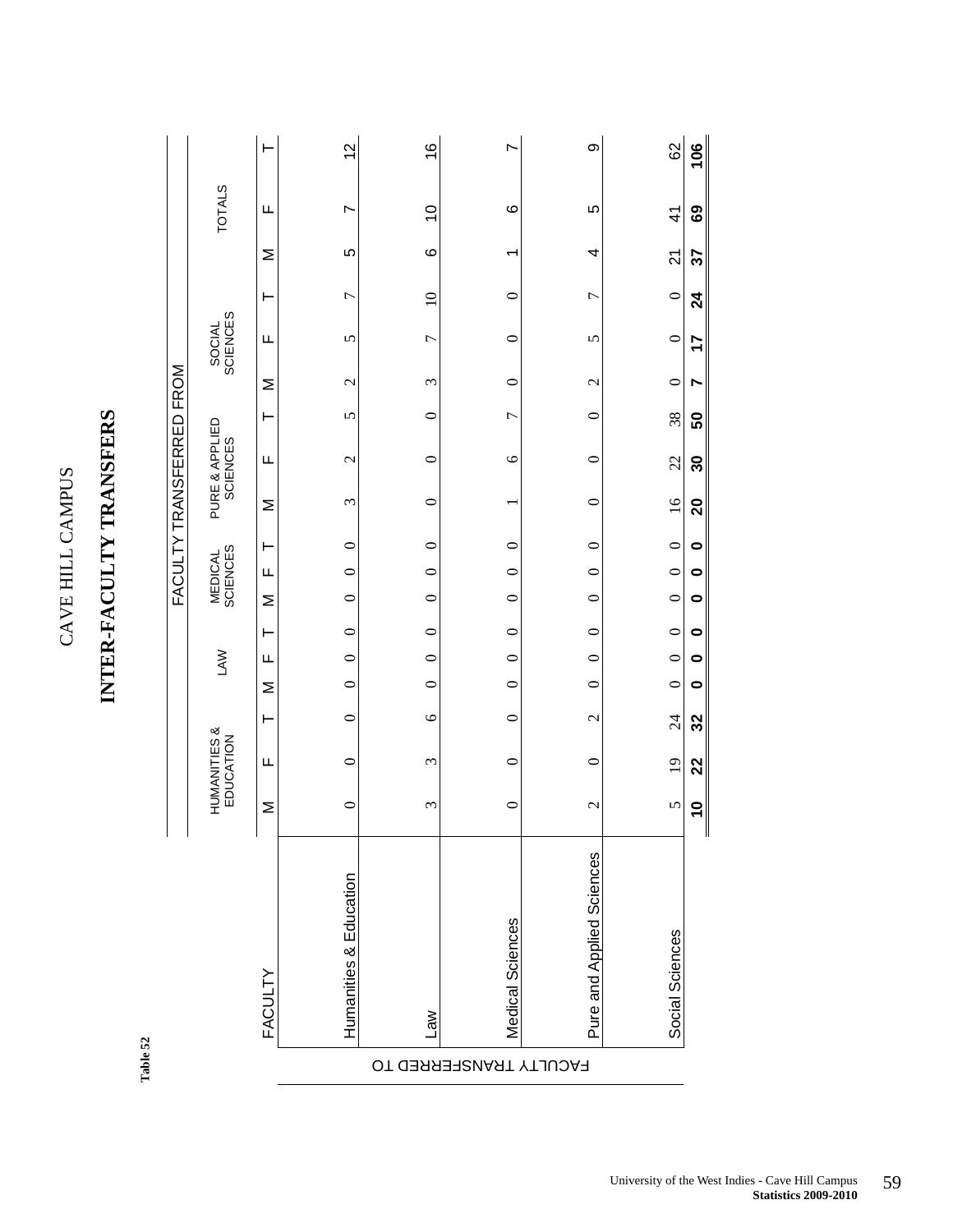| י<br>י | າ      |
|--------|--------|
| ć      |        |
|        |        |
| F      | Ξ      |
| Ľ      | J<br>Ĺ |
| f,     |        |

| י<br>ו                                                               |  |
|----------------------------------------------------------------------|--|
|                                                                      |  |
|                                                                      |  |
|                                                                      |  |
| ֖֖ׅׅׅׅ֖֧֧ׅ֖֧ׅ֧ׅׅ֧֚֚֚֚֚֚֚֚֚֚֚֚֚֚֚֚֚֚֚֚֚֚֚֚֚֚֚֚֚֚֚֚֡֝֡֓֡֡֓֞֝֓֞֝֬֓֞֝֬֝֬ |  |
|                                                                      |  |
| <br> <br>                                                            |  |
|                                                                      |  |
|                                                                      |  |
|                                                                      |  |
|                                                                      |  |
|                                                                      |  |
|                                                                      |  |
|                                                                      |  |
|                                                                      |  |
| "……"                                                                 |  |
|                                                                      |  |
|                                                                      |  |
|                                                                      |  |
|                                                                      |  |
|                                                                      |  |
|                                                                      |  |
| ĺ.                                                                   |  |
|                                                                      |  |
|                                                                      |  |
|                                                                      |  |
|                                                                      |  |
|                                                                      |  |
|                                                                      |  |
|                                                                      |  |
|                                                                      |  |
|                                                                      |  |
| <br> <br> <br>                                                       |  |
|                                                                      |  |
|                                                                      |  |
|                                                                      |  |
|                                                                      |  |
| l                                                                    |  |
|                                                                      |  |
|                                                                      |  |
|                                                                      |  |
|                                                                      |  |
|                                                                      |  |
| ļ                                                                    |  |
|                                                                      |  |
|                                                                      |  |
|                                                                      |  |
|                                                                      |  |
| ļ                                                                    |  |
| ļ<br>ľ                                                               |  |
|                                                                      |  |
|                                                                      |  |
| $\frac{1}{2}$<br>l                                                   |  |
|                                                                      |  |
| I                                                                    |  |
| $\frac{1}{2}$                                                        |  |
| I                                                                    |  |
| l<br>.<br>Į                                                          |  |
|                                                                      |  |
| י<br>י                                                               |  |
| ۱                                                                    |  |
|                                                                      |  |
|                                                                      |  |

| Table 53                     |         |                |             |         |             |      |               |                |               |              |
|------------------------------|---------|----------------|-------------|---------|-------------|------|---------------|----------------|---------------|--------------|
| <b>FACULTY</b>               | B.A.    | B.ED.          | <b>B.SC</b> | LLB.    | <b>MBBS</b> | EDM. | $\frac{p}{D}$ | CERT           | $\frac{0}{1}$ | <b>TOTAL</b> |
| Humanities & Education       | 143     | $\overline{4}$ | 0           | $\circ$ | 0           | 0    | 121           | $\overline{4}$ |               | 351          |
|                              |         |                |             |         |             |      |               |                |               |              |
| <b>Law</b>                   |         | 0              | 0           | 173     | 0           | 0    | 0             | 0              | 0             | 173          |
| Medical Sciences             |         | $\circ$        | $\circ$     | $\circ$ | 23          | 0    | 0             | 0              | 0             | 23           |
| Pure and Applied<br>Sciences |         | 0              | 112         | 0       | 0           | 0    | 0             | 0              | 0             | 112          |
| Social Sciences              | $\circ$ | $\circ$        | 568         | $\circ$ | $\circ$     | 89   | $\circ$       |                | $\circ$       | 658          |
|                              | 143     | 4              | 680         | 173     | 23          | 89   | 121           | 43             |               | 1317         |
|                              | 10.9%   | 3.3%           | 51.6%       | 13.1%   | 1.7%        | 6.8% | 9.2%          | 3.3%           | 0.1%          | 100.0%       |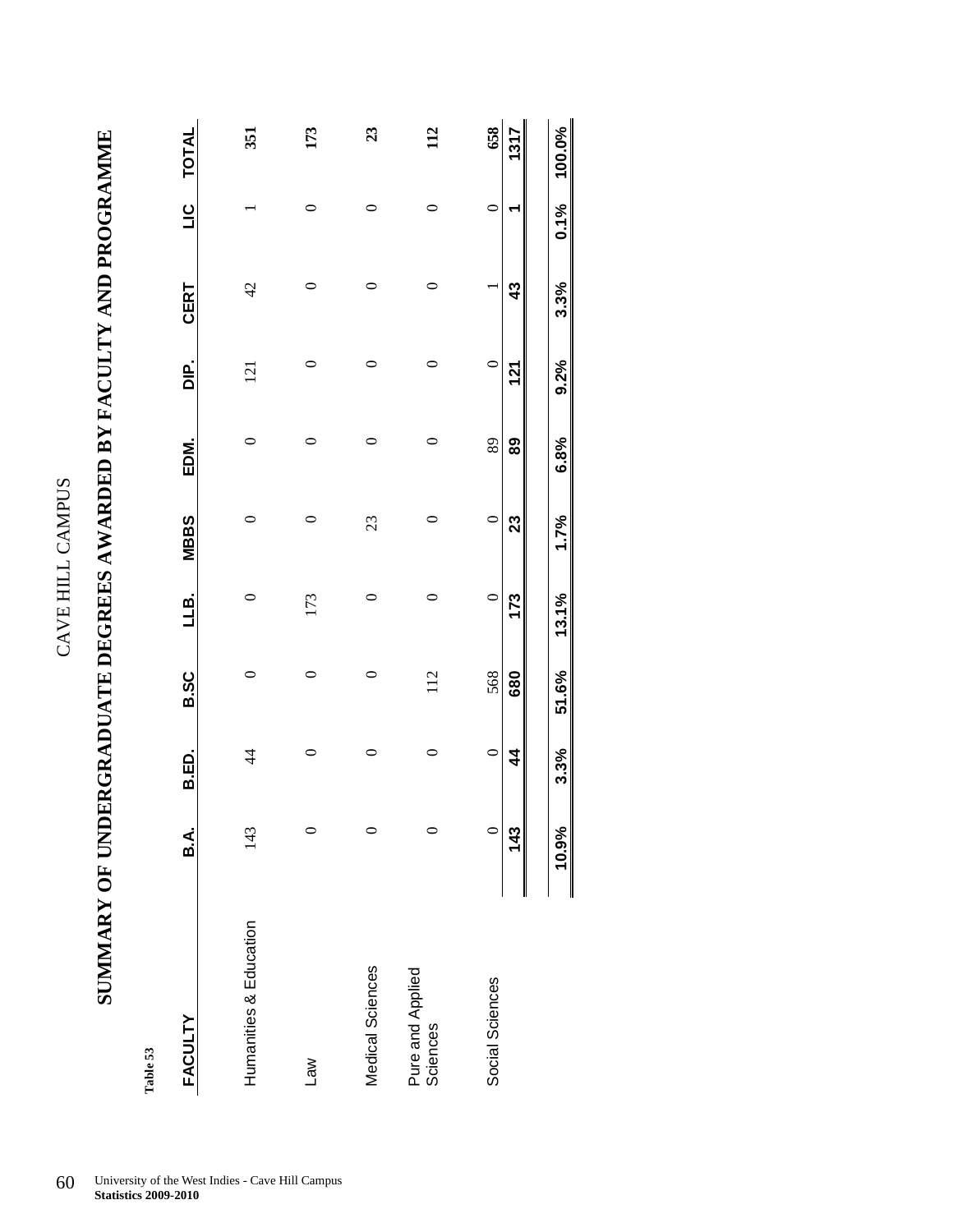### FIRST DEGREES AWARDED BY COUNTRY AND FACULTY **FIRST DEGREES AWARDED BY COUNTRY AND FACULTY**

Table 54 **Table 54** 

|                            |   |            | HUMANITIES & EDUCATION |         |                  |         |                   |                          |               |                | <b>NVT</b>        |                        |         | MEDICAL<br>SCIENCES |         | APPLIED                         | <b>SCIENCES</b><br>PURE & |                  | <b>SCIENCES</b><br>SOCIAL |                         |                       | <b>TOTALS</b>            |               |
|----------------------------|---|------------|------------------------|---------|------------------|---------|-------------------|--------------------------|---------------|----------------|-------------------|------------------------|---------|---------------------|---------|---------------------------------|---------------------------|------------------|---------------------------|-------------------------|-----------------------|--------------------------|---------------|
|                            |   | B.A. (Gen) |                        |         | Theology)<br>ВÁ. |         |                   | B.Ed.                    |               |                |                   |                        |         |                     |         |                                 |                           |                  |                           |                         |                       |                          |               |
| NATIONALITY                | Σ | щ          |                        | Σ       | щ                | ۲       | Σ                 | щ                        | ۲             | Σ              | щ                 | ۲                      | Σ       | щ                   | ۳       | щ<br>Σ                          | ۲                         | Σ                | щ                         | ۳                       | Σ                     | щ                        | ۲             |
| Anguilla                   |   |            |                        | 0       | 0                | 0       | 0                 |                          |               |                | N                 | 3                      | 0       | $\circ$             | 0       | 0<br>$\circ$                    | 0                         |                  | 0<br>0                    | 0                       |                       | W                        |               |
| Antigua and Barbuda        |   |            |                        |         |                  |         |                   |                          |               |                | $\circ$           |                        |         | $\circ$             | 0       | $\epsilon$                      | $\omega$                  |                  | 15                        | $\mathbf{\overline{5}}$ |                       | ಸ                        | 26            |
| Bangladesh                 |   |            |                        |         |                  |         |                   | 0                        | 0             | $\circ$        | $\circ$           | 0                      |         | $\circ$             | 0       | $\circ$                         |                           |                  | ∊<br>$\circ$              | P                       |                       |                          |               |
| <b>Barbados</b>            |   |            | $\overline{9}$         |         |                  |         |                   | $\overline{\phantom{0}}$ | ە             | $\circ$        | $\overline{0}$    | 25                     | c       | $\overline{9}$      | 22      | $\overline{4}$<br>$\frac{4}{4}$ | 86                        | 12               | 369                       | 481                     | 90                    | 566                      | 756           |
| Belgium                    |   |            |                        |         |                  |         |                   | 0                        | 0             | $\circ$        | $\circ$           | 0                      |         | $\circ$             |         | $\circ$                         | 0                         |                  | 0                         |                         |                       |                          |               |
| <b>Belize</b>              |   |            |                        |         |                  |         |                   | 0                        | 0             | $\circ$        | 5                 | 5                      |         | $\circ$             |         |                                 | 3                         |                  | $\circ$                   |                         |                       | ∞                        |               |
| British Virgin Islands     |   |            |                        |         |                  |         |                   |                          | 0             | $\circ$        | $\mathbf{\Omega}$ | $\mathbf{\mathcal{L}}$ |         | $\circ$             |         |                                 | 0                         |                  | ∊                         |                         |                       | $\omega$                 |               |
| Cayman Islands             |   |            |                        |         |                  |         | ∊                 |                          | 0             | $\circ$        | $\circ$           | 0                      |         | $\circ$             | ⊂       |                                 |                           |                  | ∊                         |                         |                       |                          |               |
| Dominica                   |   |            |                        |         |                  |         | ⊂                 |                          | 0             | $\mathcal{L}$  | $\circ$           | $\mathbf 2$            | ∊       | $\circ$             |         |                                 | $\mathbf{\mathcal{L}}$    | 4                | $\mathbf{\sim}$           | ℃                       | ŗ                     | $\omega$                 |               |
| Grenada                    |   |            |                        |         |                  |         | ⊂                 |                          |               | $\circ$        | 4                 | 4                      | ∊       | $\circ$             | ⊂       |                                 |                           |                  | 4                         | 5                       | $\mathbf{\mathsf{C}}$ | $\Xi$                    |               |
| Guyana                     |   |            |                        |         |                  |         | ⊂                 |                          | 0             | $\circ$        | $\circ$           | $\circ$                | 0       | $\circ$             |         | ∊                               | ⊂                         |                  | $\mathbf{\sim}$           | $\epsilon$              |                       |                          |               |
| India                      |   |            |                        |         |                  |         | ⊂                 |                          | 0             | $\circ$        | $\circ$           | 0                      | 0       | $\circ$             | ∊       | ∊                               |                           |                  | ∊                         |                         |                       | 0                        |               |
| Jamaica                    | 0 |            | 2                      |         |                  |         | 0                 |                          |               | 12             | 42                | 54                     | 0       | $\circ$             | 0       | 0                               |                           |                  | 0                         |                         | 13                    | 46                       | 59            |
| Kenya                      | 0 |            |                        | ⊂       |                  |         | ∊                 | ∊                        | 0             | $\circ$        | $\circ$           | $\circ$                | $\circ$ | $\circ$             | ∊       | $\circ$                         | $\circ$                   |                  | ⊂                         |                         |                       | $\circ$                  |               |
| Montserrat                 |   |            |                        |         |                  |         | ∊                 | 0                        | 0             | $\circ$        | $\circ$           | ∊                      | ∊       | $\circ$             | 0       | 0                               | ⊂                         |                  |                           | $\mathbf{\Omega}$       |                       |                          |               |
| St Kitts and Nevis         |   |            |                        | c       |                  |         | 0                 | 0                        | $\circ$       | $\circ$        | $\omega$          | ξ                      | 0       | $\circ$             | ∊       | 0                               | $\mathbf{\mathcal{L}}$    |                  | 5<br>$\mathbf{\sim}$      | Л                       | 4                     | O                        | $\frac{3}{2}$ |
| St Lucia<br>St Vincent and |   | 2          | 2                      | 0       | ∊                | ∊       | $\mathbf{\Omega}$ | 18                       | $\Omega$      | 2              | $\mathbf{C}$      | 4                      | $\circ$ | $\circ$             | ∊       | 4                               | 5                         |                  | 7<br>$\circ$              | $\overline{ }$          | 5                     | 33                       | 38            |
| Grenadines                 |   |            | 5                      | 0       | 0                | 0       |                   |                          | N             | $\overline{ }$ | $\circ$           | Γ                      | $\circ$ | $\circ$             | $\circ$ | 4<br>$\circ$                    | 4                         |                  | ٥                         | $\supseteq$             | 4                     | $\overline{\mathcal{L}}$ | 28            |
| The Bahamas                | 0 | 0          | 0                      | 0       |                  |         | 0                 | 0                        | $\circ$       | ${}^{\circ}$   | $\overline{1}$    | 22                     | 0       | $\circ$             | $\circ$ | 0<br>$\circ$                    | 0                         |                  | $\circ$<br>0              | $\circ$                 | ${}^{\circ}$          | 15                       | 23            |
| Trinidad and Tobago        | ∊ | 3          | S                      | $\circ$ | $\circ$          | $\circ$ | $\circ$           | $\circ$                  | $\circ$       | ${}^{\circ}$   | 33                | $\pm$                  | $\circ$ | $\circ$             | $\circ$ |                                 | $\mathbf{C}$              |                  | 19<br>3                   | 22                      | $\overline{c}$        | 56                       | 68            |
|                            |   |            | 57                     | ົ       |                  |         | n                 | 39                       | $\frac{4}{4}$ | 41             | 132               | 173                    | r       | $\frac{6}{1}$       | 23      | 55<br>57                        | 112                       | $\overline{131}$ | 437                       | 568                     | 263                   | 800                      | 1063          |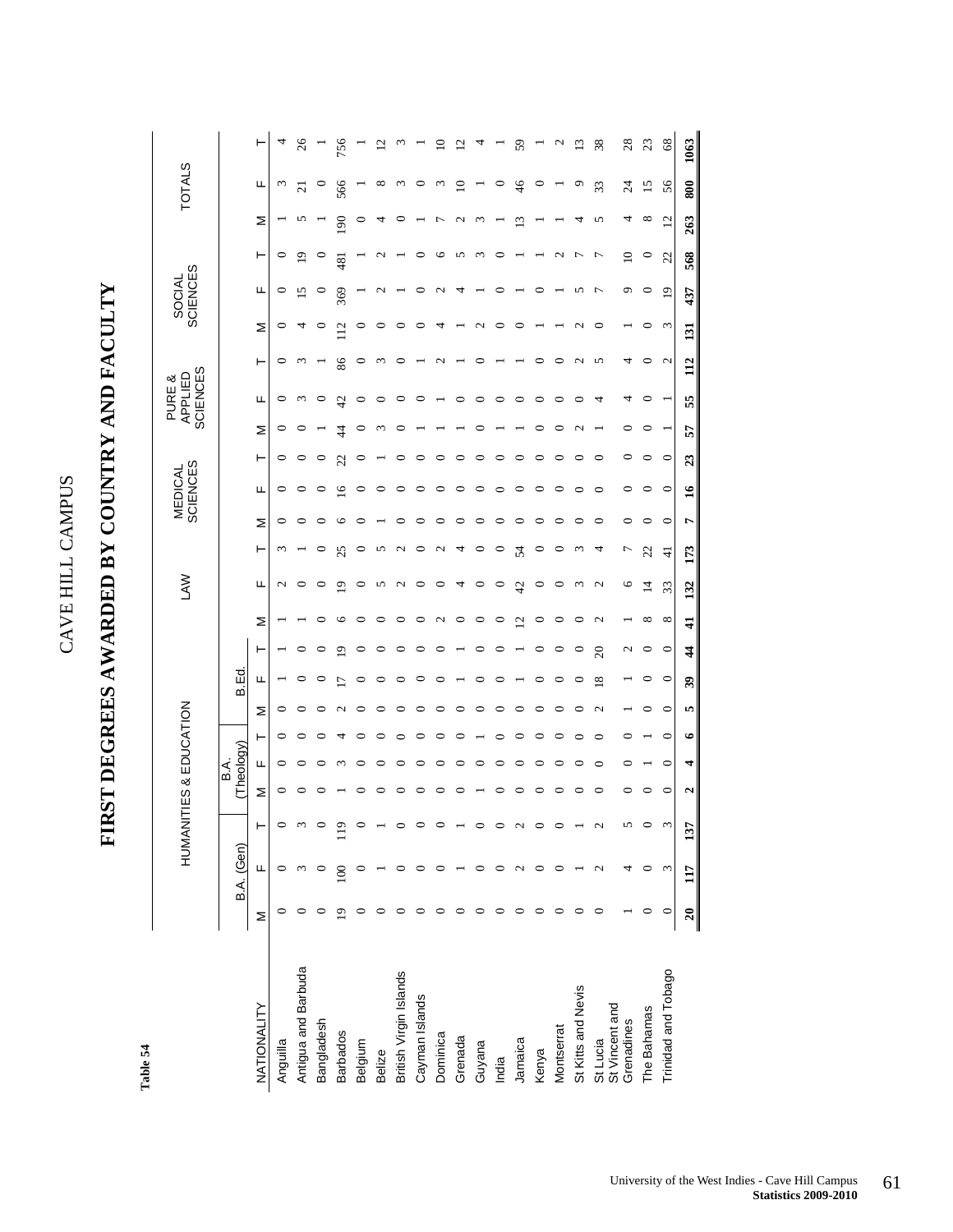### **FIRST DEGREES AWARDED BY FACULTY AND MAJOR**

| Table 55<br><b>FACULTY</b> |                              |                                                        | M                     | F                   |                   |
|----------------------------|------------------------------|--------------------------------------------------------|-----------------------|---------------------|-------------------|
|                            | <b>PROGRAMME</b>             | <b>MAJOR</b><br>French                                 | $\boldsymbol{0}$      | 1                   | Τ<br>$\mathbf{1}$ |
|                            |                              | French & Spanish                                       | $\boldsymbol{0}$      | 2                   | $\overline{2}$    |
|                            |                              | French with Management                                 |                       |                     |                   |
|                            |                              | <b>Studies</b>                                         | $\boldsymbol{0}$      | $\overline{4}$      | 4                 |
|                            |                              | History                                                | $\overline{2}$        | 11                  | 13                |
|                            |                              | History & Psychology                                   | $\boldsymbol{0}$      | 1                   | 1                 |
|                            |                              | <b>History with Accounting</b>                         | 0                     | 1                   | 1                 |
|                            |                              | <b>History with Gender Studies</b>                     | 0                     | 1                   | 1                 |
|                            |                              | History with Law                                       | 2                     | $\boldsymbol{0}$    | $\overline{2}$    |
|                            |                              | History with Management                                | 0                     | 1                   | $\mathbf{1}$      |
|                            |                              | <b>History with Political Science</b>                  | 1                     | $\mathbf{0}$        | 1                 |
|                            |                              | Linguistics                                            | 2                     | 12                  | 14                |
|                            |                              | Linguistics & Psychology                               | $\boldsymbol{0}$      | 3                   | 3                 |
|                            |                              | Linguistics & Spanish                                  | 0                     | 1                   | 1                 |
|                            |                              | Linguistics with Psychology                            | 0                     | 1                   | 1                 |
|                            |                              | Literatures in English                                 | 2                     | 14                  | 16                |
|                            |                              | Lits in English with Education                         | $\overline{0}$        | 1                   | 1                 |
|                            |                              | Lits in English with Psych                             | 0                     | 1                   | 1                 |
| Humanities & Education     | <b>Bachelor of Arts</b>      | Philosophy                                             | 0                     | 3                   | 3                 |
|                            |                              | Philosophy with History                                | 0                     | $\overline{2}$      | $\overline{2}$    |
|                            |                              | Philosophy with Sociology                              | 1                     | $\boldsymbol{0}$    | 1                 |
|                            |                              | Philosophy wth African Studies                         | 0                     | 1                   | 1                 |
|                            |                              | Psyc with Socio (Humanities)                           | 1                     | 2                   | 3                 |
|                            |                              | Psycholgy with Spanish                                 | $\overline{0}$        | 1                   | 1                 |
|                            |                              | Psychology                                             | 7                     | 30                  | 37                |
|                            |                              | Psychology with Chemistry<br>Psychology with Education | $\boldsymbol{0}$<br>0 | 1<br>$\overline{4}$ | 1<br>4            |
|                            |                              | Psychology with History                                | $\boldsymbol{0}$      | $\overline{2}$      | $\boldsymbol{2}$  |
|                            |                              | Psychology with Law                                    | $\overline{0}$        | 1                   | $\mathbf{1}$      |
|                            |                              | Psychology with Linguistics                            | $\mathbf{0}$          | 1                   | 1                 |
|                            |                              | Psychology with Lits in Eng                            | 0                     | 1                   | 1                 |
|                            |                              | Psychology with Philosophy                             | $\boldsymbol{0}$      | $\mathbf{1}$        | 1                 |
|                            |                              | Spanish                                                | 1                     | $\mathbf{2}$        | 3                 |
|                            |                              | Spanish with Linguistics                               | $\boldsymbol{0}$      | 1                   | 1                 |
|                            |                              | Spanish wth Management                                 |                       |                     |                   |
|                            |                              | <b>Studies</b>                                         | 1                     | 9                   | 10                |
|                            |                              | Theology                                               | $\overline{2}$        | 4                   | 6                 |
|                            |                              |                                                        | 22                    | 121                 | 143               |
|                            |                              | Education                                              | 2                     | 22                  | 24                |
|                            |                              | <b>Education &amp; Linguistics</b>                     | 0                     | 2                   | $\overline{c}$    |
|                            | <b>Bachelor of Education</b> | Education & Lits in English                            | 0                     | 2                   | $\boldsymbol{2}$  |
|                            |                              | <b>Education &amp; Social Studies</b>                  | 1                     | $\overline{c}$      | 3                 |
|                            |                              | <b>Education (Special)</b>                             | $\overline{c}$        | 11                  | 13                |
|                            |                              |                                                        | 5                     | 39                  | 44                |
|                            |                              |                                                        |                       |                     |                   |
|                            |                              |                                                        | 27                    | <b>160</b>          | 187               |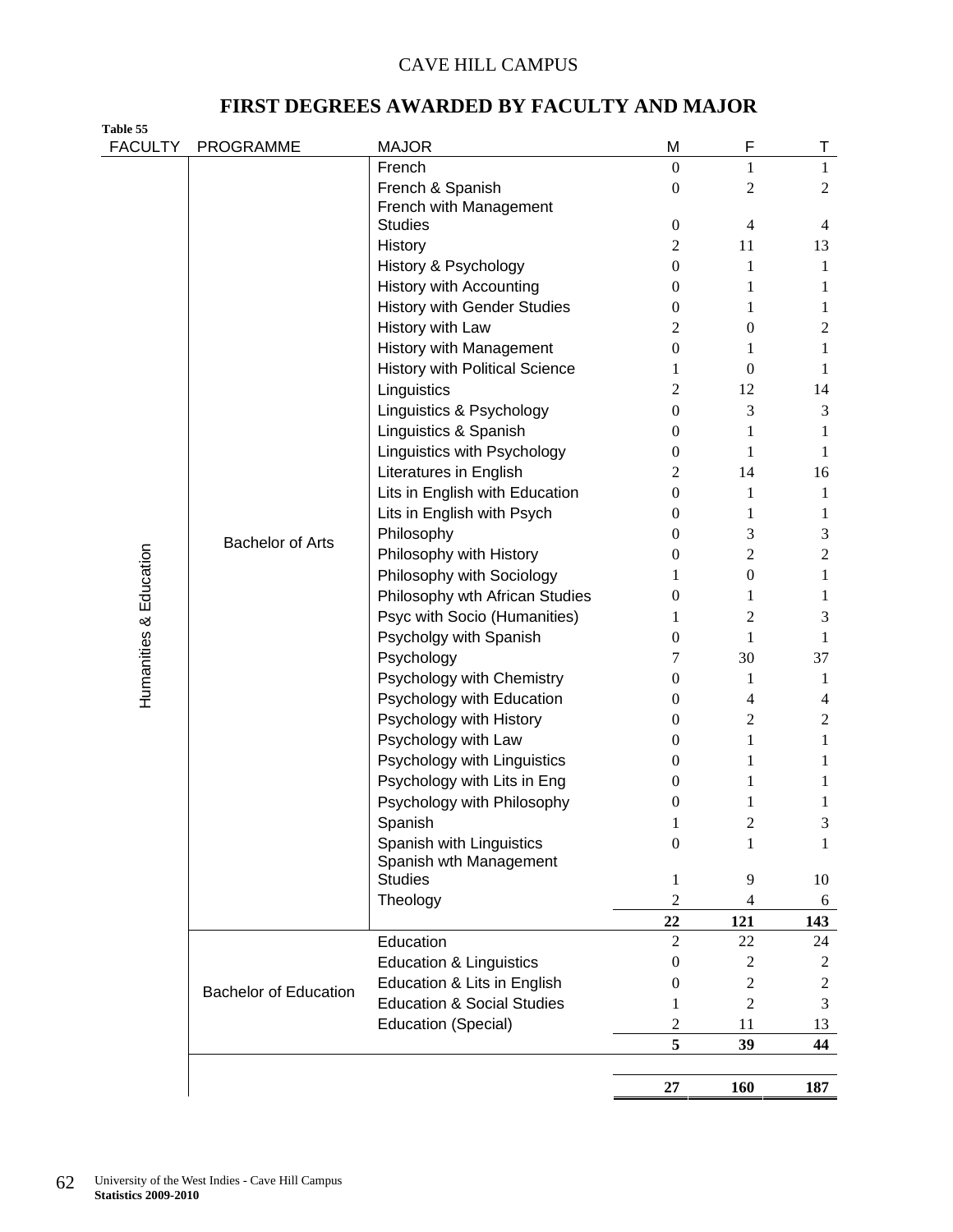### Continued

|                           | <b>Bachelor of Laws</b>    | Law<br>41                                |                  | 132              | 173            |
|---------------------------|----------------------------|------------------------------------------|------------------|------------------|----------------|
| Medical                   | Bachelor of Medicine,      |                                          |                  |                  |                |
| <b>Sciences</b>           | Surgery                    | Medicine & Surgery                       | 7                | 16               | 23             |
|                           |                            |                                          |                  |                  |                |
| <b>FACULTY</b>            | <b>PROGRAMME</b>           | <b>MAJOR</b>                             | M                | F                | т              |
|                           |                            | Biochemistry                             | $\mathbf{0}$     | $\overline{4}$   | $\overline{4}$ |
|                           |                            | <b>Biochemistry &amp; Chemistry</b>      | 0                | 1                | 1              |
|                           |                            | Biology                                  | 1                | 7                | 8              |
|                           |                            | <b>Biology &amp; Mathematics</b>         | $\overline{0}$   | 1                | 1              |
|                           |                            | Biology & Psychology                     | $\boldsymbol{0}$ | 2                | 2              |
|                           |                            | Chemistry                                | 3                | 12               | 15             |
|                           |                            | <b>Chemistry &amp; Mathematics</b>       | $\mathbf{0}$     | 1                | 1              |
|                           |                            | Chemistry & Microbiology                 | 0                | 1                | 1              |
|                           |                            | Chemistry (Double)                       | 0                | 1                | 1              |
|                           |                            | Comp Sci & Meteorology                   | 1                | $\boldsymbol{0}$ | 1              |
|                           |                            | Comp Sci with Acct                       | 0                | 1                | 1              |
|                           |                            | Computer Sci & Elet                      | 2                | $\mathbf{0}$     | 2              |
|                           |                            | <b>Computer Sci &amp; Physics</b>        | 1                | $\mathbf{0}$     | 1              |
| Pure and Applied Sciences |                            | <b>Computer Sci with Economics</b>       | 1                | $\mathbf{0}$     | 1              |
|                           |                            | <b>Computer Science</b>                  | 5                | 1                | 6              |
|                           |                            | <b>Computer Science &amp; Accounting</b> | 9                | 4                | 13             |
|                           |                            | Computer Science &                       |                  |                  |                |
|                           |                            | Management                               | 8                | 3                | 11             |
|                           | <b>Bachelor of Science</b> | <b>Computer Science &amp; Maths</b>      | 2                | 2                | 4              |
|                           |                            | Computer Science (Double)                | 3                | $\boldsymbol{0}$ | 3              |
|                           |                            | <b>Computer Science with Mgmt</b>        | 1                | 1                | $\overline{c}$ |
|                           |                            | Ecology                                  | 2                | $\boldsymbol{0}$ | $\mathfrak{2}$ |
|                           |                            | Ecology & Biology                        | $\boldsymbol{0}$ | 1                | 1              |
|                           |                            | Electronics                              | 2                | 1                | 3              |
|                           |                            | Electronics & Info Tech                  | 1                | $\mathbf{0}$     | 1              |
|                           |                            | Electronics & Maths                      | $\overline{c}$   | $\boldsymbol{0}$ | 2              |
|                           |                            | Information Tech & Accounting            | 1                | 2                | 3              |
|                           |                            | Information Tech & Mgmt                  | $\bf{l}$         | 2                | 3              |
|                           |                            | Information Technology                   | 4                | $\boldsymbol{0}$ | 4              |
|                           |                            | <b>Mathematics</b>                       | 1                | 3                | 4              |
|                           |                            | Mathematics & Economics                  | 0                | $\overline{2}$   | 2              |
|                           |                            | Maths & Meteorology                      | 2                | $\mathbf{0}$     | $\overline{2}$ |
|                           |                            | Meteorology                              |                  | $\theta$         | 1              |
|                           |                            | Meteorology with Mathematics             |                  | $\theta$         | 1              |
|                           |                            | Microbiology                             |                  | 1                | 2              |
|                           |                            | Microbiology & Physics                   | 0                | 1                | 1              |
|                           |                            | Physics                                  |                  | $\boldsymbol{0}$ |                |
|                           |                            |                                          | 57               | 55               | 112            |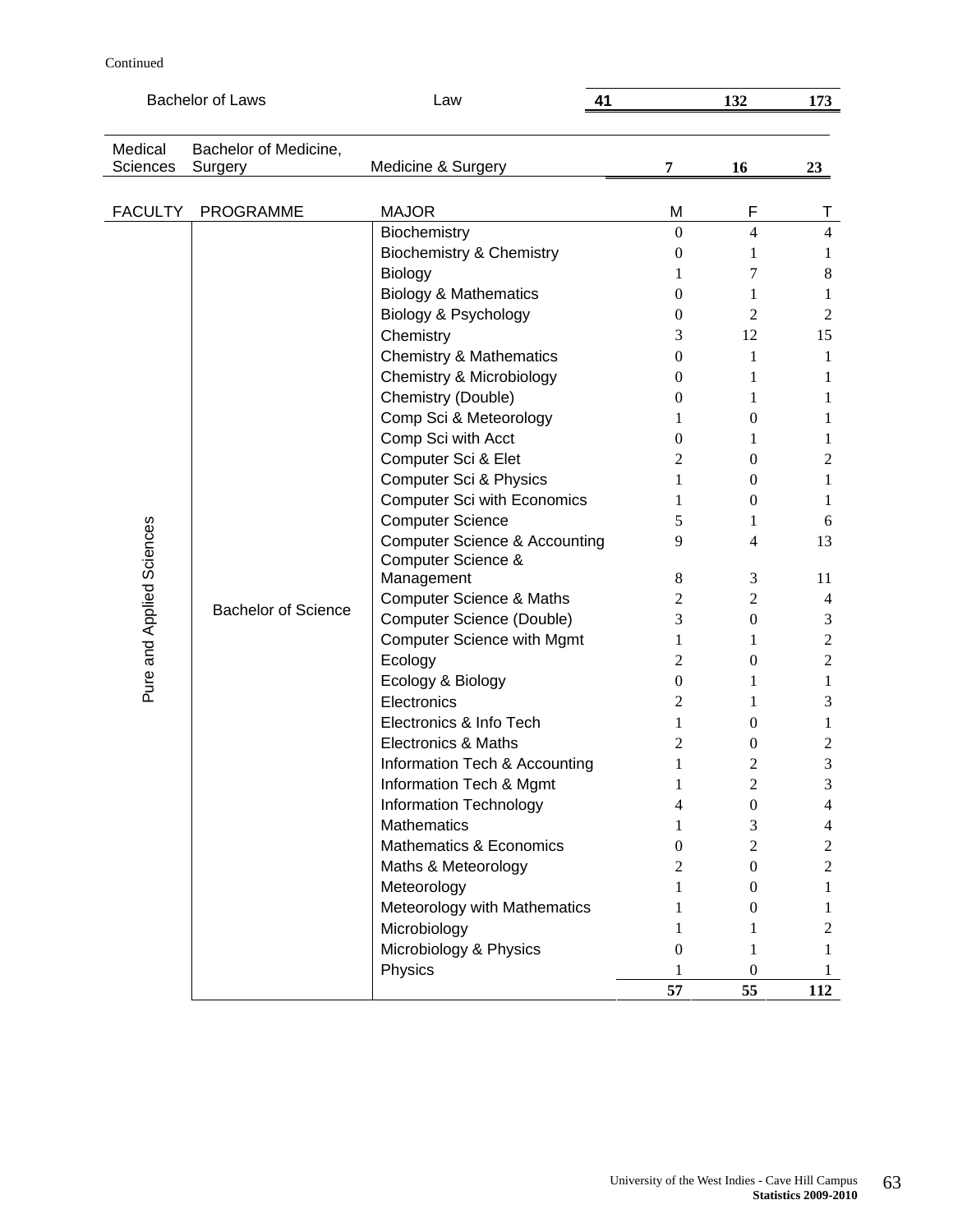| <b>FACULTY</b>  | PROGRAMME                  | <b>MAJOR</b>                             | M                        | F                | T              |
|-----------------|----------------------------|------------------------------------------|--------------------------|------------------|----------------|
|                 |                            | Accounting (Special)                     | 27                       | 89               | 116            |
|                 |                            | Banking & Finance                        | $8\phantom{1}$           | 14               | 22             |
|                 |                            | Economics                                | $\mathbf{0}$             | $\mathbf{1}$     | $\mathbf{1}$   |
|                 |                            | Economics & Accounting                   | 10                       | 35               | 45             |
|                 |                            | Economics & Law                          | $\overline{0}$           | 4                | $\overline{4}$ |
|                 |                            | Economics & Management                   | 6                        | 12               | 18             |
|                 |                            | <b>Economics &amp; Political Science</b> | $\overline{2}$           | $\boldsymbol{0}$ | 2              |
|                 |                            | Economics (Special)                      | 3                        | 3                | 6              |
|                 |                            | Economics with Accounting                | $\overline{0}$           | $\mathbf{1}$     | 1              |
|                 |                            | <b>Economics with Management</b>         | $\mathbf{1}$             | $\boldsymbol{0}$ | 1              |
|                 |                            | <b>Economics with Mathematics</b>        | $\boldsymbol{0}$         | $\mathbf{1}$     | $\mathbf{1}$   |
|                 |                            | Hospitality & Tourism Mgmt               | 3                        | 10               | 13             |
|                 |                            | Labour & Employment Relations            | $\mathbf{1}$             | $\boldsymbol{0}$ | $\mathbf{1}$   |
|                 |                            | Management Studies (Special)             | 28                       | 106              | 134            |
|                 |                            | Management with French                   | $\mathbf{1}$             | $\mathbf{1}$     | 2              |
|                 |                            | Management with Psychology               | 6                        | 33               | 39             |
| Social Sciences | <b>Bachelor of Science</b> | Management with Spanish                  | $\theta$                 | 3                | 3              |
|                 |                            | Pol Science with Law                     | $\overline{0}$           | 3                | 3              |
|                 |                            | Pol Science with Pub Sec Mgmt            | 1                        | 3                | 4              |
|                 |                            | Pol Science wth Psychology               | 1                        | $\overline{0}$   | 1              |
|                 |                            | <b>Political Science &amp; Law</b>       | 1                        | $\overline{2}$   | 3              |
|                 |                            | Political Science (Special)              | 1                        | $\mathbf{1}$     | $\overline{2}$ |
|                 |                            | Psychology (Special)                     | 6                        | 33               | 39             |
|                 |                            | Psychology with Management               | $\overline{0}$           | 6                | $6\,$          |
|                 |                            | Psychology with Social Work              | $\boldsymbol{0}$         | 9                | 9              |
|                 |                            | Psychology with Sociology                | 1                        | $\mathbf{1}$     | 2              |
|                 |                            | Public Sector Mgmt (Special)             | 9                        | 23               | 32             |
|                 |                            | Social Sciences                          | 2                        | 4                | 6              |
|                 |                            | Social Work (Special)                    | $\mathbf{1}$             | 13               | 14             |
|                 |                            | Sociology & Law                          | 1                        | 6                | 7              |
|                 |                            | Sociology & Political Science            | 1                        | $\overline{2}$   | 3              |
|                 |                            | Sociology & Psychology                   | 3                        | $\overline{2}$   | 5              |
|                 |                            | Sociology (Special)                      | $\overline{\mathcal{L}}$ | 6                | 10             |
|                 |                            | Sociology with History                   | 1                        | $\mathbf{1}$     | $\overline{2}$ |
|                 |                            | Sociology with Pol Science               | $\mathbf{1}$             | $\boldsymbol{0}$ | $\mathbf{1}$   |
|                 |                            | Sociology with Psychology                | 1                        | 8                | 9              |
|                 |                            | Sociology with Social Work               | 0                        | 1                | 1              |
|                 |                            |                                          | 131                      | 437              | 568            |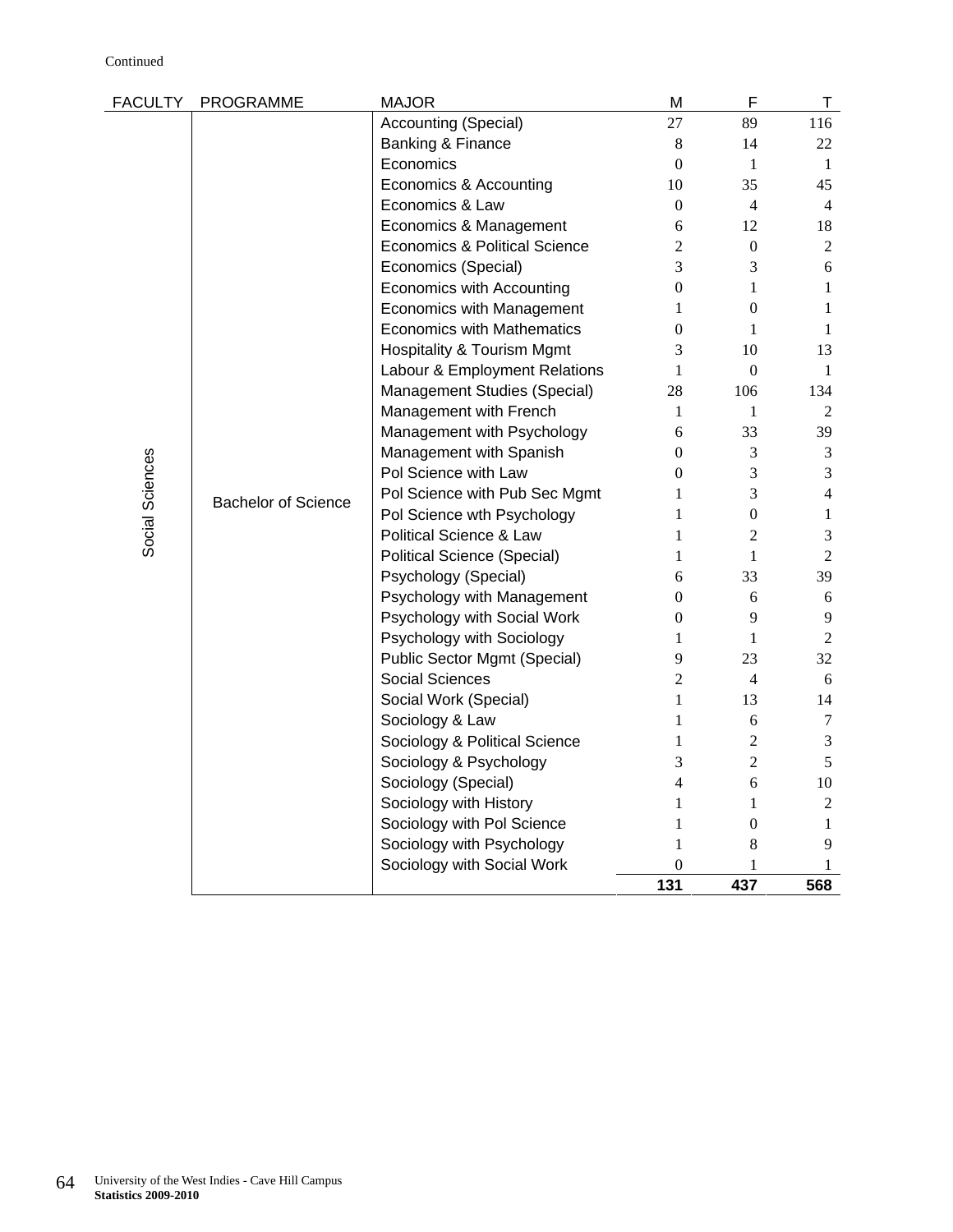### CAVE HILL CAMPUS

### **CERTIFICATES AND DIPLOMAS AWARDED BY COUNTRY AND FACULTY**

| Table 56                     |                                 |                  |                                 |                  |                  |                  |                  |                  |                  |                |
|------------------------------|---------------------------------|------------------|---------------------------------|------------------|------------------|------------------|------------------|------------------|------------------|----------------|
|                              |                                 |                  | <b>HUMANITIES</b><br>&EDUCATION |                  |                  | SOCIAL SCIENCES  |                  |                  | <b>TOTALS</b>    |                |
|                              | <b>NATIONALITY</b>              | M                | F                               | T                | M                | F                | T                | M                | F                | $\top$         |
| Certificate                  | <b>Barbados</b>                 | 16               | 26                              | 42               | $\boldsymbol{0}$ | $\boldsymbol{0}$ | $\boldsymbol{0}$ | 16               | 26               | 42             |
|                              | Grenada                         | $\boldsymbol{0}$ | $\boldsymbol{0}$                | $\boldsymbol{0}$ | $\boldsymbol{0}$ | $\mathbf{1}$     | $\mathbf{1}$     | $\boldsymbol{0}$ | $\mathbf{1}$     | $\mathbf{1}$   |
| Licentiate                   | <b>Barbados</b>                 | $\boldsymbol{0}$ | 1                               | $\mathbf{1}$     | $\boldsymbol{0}$ | $\boldsymbol{0}$ | $\boldsymbol{0}$ | $\boldsymbol{0}$ | $\mathbf{1}$     | $\mathbf{1}$   |
|                              |                                 | 16               | 27                              | 43               | $\boldsymbol{0}$ | 1                | 1                | 16               | 28               | 44             |
|                              |                                 |                  |                                 |                  |                  |                  |                  |                  |                  |                |
| <b>Diplomas</b>              | <b>Barbados</b>                 | 22               | 98                              | 120              | $\boldsymbol{0}$ | $\boldsymbol{0}$ | $\boldsymbol{0}$ | 22               | 98               | 120            |
|                              | Jamaica                         | $\mathbf{1}$     | $\boldsymbol{0}$                | $\mathbf{1}$     | $\boldsymbol{0}$ | $\boldsymbol{0}$ | $\boldsymbol{0}$ | $\mathbf{1}$     | $\boldsymbol{0}$ | $\mathbf{1}$   |
|                              |                                 | 23               | 98                              | 121              | $\boldsymbol{0}$ | $\boldsymbol{0}$ | $\boldsymbol{0}$ | 23               | 98               | 121            |
|                              |                                 |                  |                                 |                  |                  |                  |                  |                  |                  |                |
|                              | Anguilla                        | $\boldsymbol{0}$ | $\boldsymbol{0}$                | $\boldsymbol{0}$ | $\boldsymbol{0}$ | $\,1$            | $\,1$            | $\boldsymbol{0}$ | $\mathbf{1}$     | $\mathbf{1}$   |
|                              | Antigua and Barbuda             | $\boldsymbol{0}$ | $\boldsymbol{0}$                | $\boldsymbol{0}$ | $\overline{4}$   | $\,8\,$          | 12               | $\overline{4}$   | $\,$ 8 $\,$      | 12             |
|                              | <b>Barbados</b>                 | $\boldsymbol{0}$ | $\boldsymbol{0}$                | $\boldsymbol{0}$ | $\sqrt{6}$       | 18               | 24               | $\sqrt{6}$       | 18               | 24             |
|                              | <b>Belize</b>                   | $\boldsymbol{0}$ | $\boldsymbol{0}$                | $\boldsymbol{0}$ | $\mathbf 1$      | $\overline{2}$   | 3                | $\mathbf{1}$     | $\sqrt{2}$       | 3              |
|                              | Dominica                        | $\boldsymbol{0}$ | $\boldsymbol{0}$                | $\boldsymbol{0}$ | $\mathfrak{Z}$   | 3                | 6                | 3                | $\mathfrak{Z}$   | 6              |
| Executive Diploma Management | Grenada                         | $\boldsymbol{0}$ | $\boldsymbol{0}$                | $\boldsymbol{0}$ | $\sqrt{5}$       | $\mathbf{1}$     | 6                | 5                | $\mathbf{1}$     | 6              |
|                              | Guyana                          | $\boldsymbol{0}$ | $\boldsymbol{0}$                | $\boldsymbol{0}$ | $\boldsymbol{0}$ | 3                | 3                | $\boldsymbol{0}$ | 3                | 3              |
|                              | St Kitts and Nevis              | $\boldsymbol{0}$ | $\boldsymbol{0}$                | $\boldsymbol{0}$ | $\boldsymbol{0}$ | 5                | 5                | $\boldsymbol{0}$ | 5                | 5              |
|                              | St Lucia                        | $\boldsymbol{0}$ | $\boldsymbol{0}$                | $\boldsymbol{0}$ | $\mathbf{1}$     | $\overline{4}$   | 5                | $\mathbf{1}$     | $\overline{4}$   | 5              |
|                              | St Vincent and Grenadines       | $\boldsymbol{0}$ | $\boldsymbol{0}$                | $\boldsymbol{0}$ | $\overline{4}$   | 14               | 18               | $\overline{4}$   | 14               | 18             |
|                              | The Bahamas                     | $\boldsymbol{0}$ | $\boldsymbol{0}$                | $\boldsymbol{0}$ | $\boldsymbol{0}$ | $\overline{2}$   | $\overline{c}$   | $\boldsymbol{0}$ | $\overline{c}$   | $\overline{2}$ |
|                              | Trinidad and Tobago             | $\boldsymbol{0}$ | $\boldsymbol{0}$                | $\boldsymbol{0}$ | $\boldsymbol{0}$ | $\sqrt{2}$       | $\overline{c}$   | $\boldsymbol{0}$ | $\overline{2}$   | $\overline{2}$ |
|                              | <b>Turks and Caicos Islands</b> | $\boldsymbol{0}$ | $\boldsymbol{0}$                | $\boldsymbol{0}$ | $\boldsymbol{0}$ | $\,1\,$          | $\mathbf{1}$     | $\boldsymbol{0}$ | $\,1$            | $\mathbf{1}$   |
|                              | United Kingdom                  | $\boldsymbol{0}$ | $\boldsymbol{0}$                | $\mathbf{0}$     | $\boldsymbol{0}$ | 1                | 1                | $\boldsymbol{0}$ | 1                | $\mathbf{1}$   |
|                              |                                 | $\pmb{0}$        | $\pmb{0}$                       | $\pmb{0}$        | 24               | 65               | 89               | 24               | 65               | 89             |
|                              |                                 | 39               | 125                             | 164              | 24               | 66               | 90               | 63               | 191              | 254            |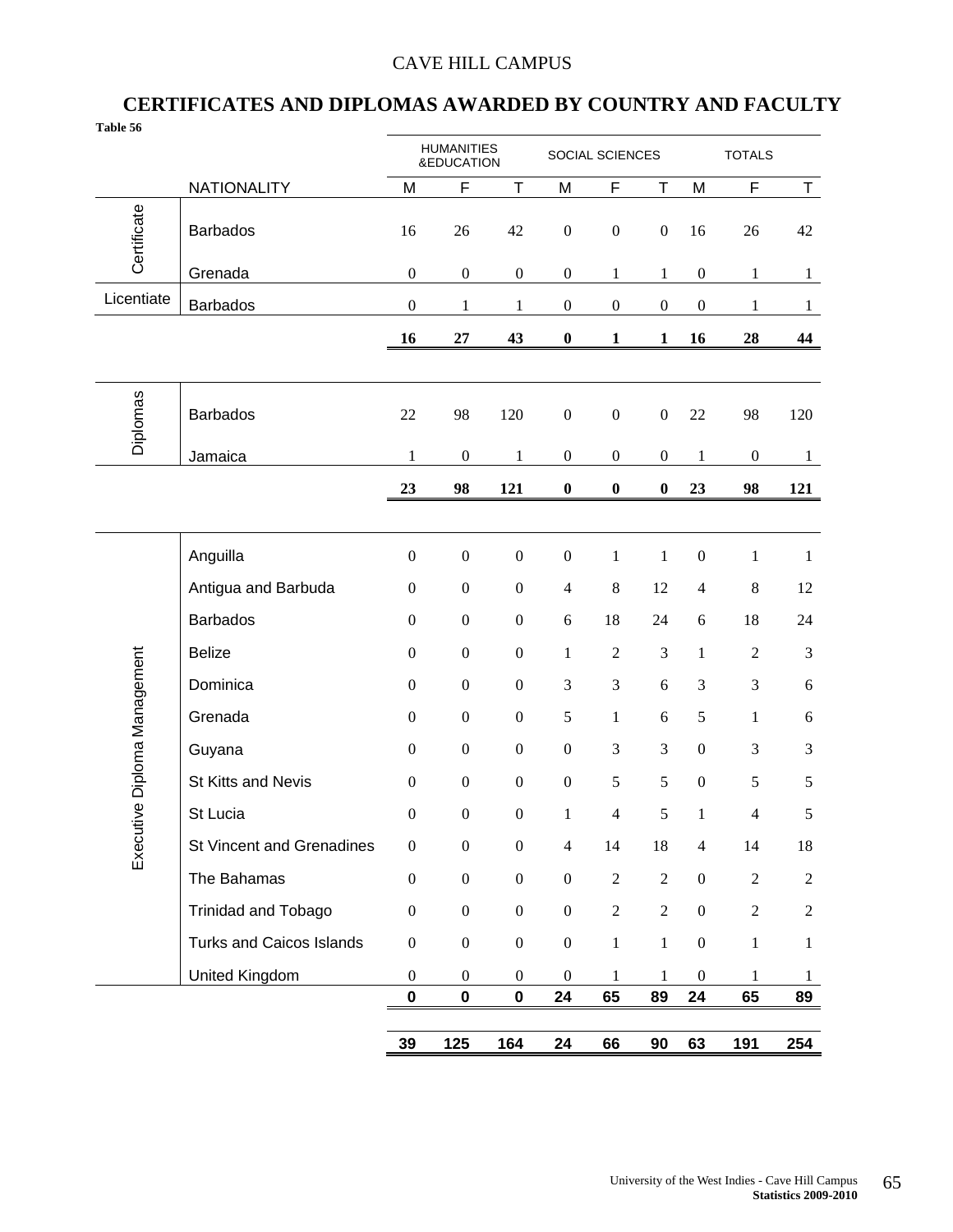### CAVE HILL CAMPUS

### **CERTIFICATES AND DIPLOMAS AWARDED BY COUNTRY AND MAJOR Table 57**

|                              |                              |                              |                  | <b>HUMANITIES</b><br>&EDUCATION |                  |                  | <b>SOCIAL</b><br><b>SCIENCES</b> |                  |                  | <b>TOTALS</b>  |                |
|------------------------------|------------------------------|------------------------------|------------------|---------------------------------|------------------|------------------|----------------------------------|------------------|------------------|----------------|----------------|
|                              | <b>MAJOR</b>                 | <b>NATIONALITY</b>           | M                | F                               | T                | М                | F                                | T                | M                | F              | T              |
| Certificate                  | <b>Education Management</b>  | <b>Barbados</b>              | 16               | 26                              | 42               | $\mathbf{0}$     | $\mathbf{0}$                     | $\overline{0}$   | 16               | 26             | 42             |
|                              | <b>Public Administration</b> | Grenada                      | $\boldsymbol{0}$ | $\boldsymbol{0}$                | $\boldsymbol{0}$ | $\boldsymbol{0}$ | $\mathbf{1}$                     | $\mathbf{1}$     | $\boldsymbol{0}$ | $\mathbf{1}$   | $\mathbf{1}$   |
|                              |                              |                              | 16               | 26                              | 42               | $\bf{0}$         | $\mathbf{1}$                     | $\mathbf{1}$     | 16               | 27             | 43             |
| Licentiate                   | Theology                     | <b>Barbados</b>              | $\bf{0}$         | 1                               | $\mathbf{1}$     | $\bf{0}$         | $\bf{0}$                         | $\bf{0}$         | $\bf{0}$         | $\mathbf{1}$   | $\mathbf{1}$   |
|                              | Education - Primary          | Barbados                     | 13               | 66                              | 79               | $\boldsymbol{0}$ | $\boldsymbol{0}$                 | $\boldsymbol{0}$ | 13               | 66             | 79             |
|                              |                              | <b>Barbados</b>              | 9                | 32                              | 41               | $\overline{0}$   | $\overline{0}$                   | $\Omega$         | 9                | 32             | 41             |
| Diploma                      | Education - Secondary        | Jamaica                      | 1                | $\boldsymbol{0}$                | $\mathbf{1}$     | $\boldsymbol{0}$ | 0                                | 0                | 1                | $\mathbf{0}$   | $\mathbf{1}$   |
|                              |                              |                              | 23               | 98                              | 121              | $\bf{0}$         | $\bf{0}$                         | $\bf{0}$         | 23               | 98             | 121            |
|                              |                              |                              |                  |                                 |                  |                  |                                  |                  |                  |                |                |
|                              |                              | Anguilla                     | $\boldsymbol{0}$ | $\boldsymbol{0}$                | $\overline{0}$   | $\boldsymbol{0}$ | $\mathbf{1}$                     | $\mathbf{1}$     | $\boldsymbol{0}$ | $\mathbf{1}$   | $\mathbf{1}$   |
| Executive Diploma Management |                              | Antigua and Barbuda          | $\overline{0}$   | $\theta$                        | $\theta$         | $\overline{4}$   | 8                                | 12               | $\overline{4}$   | 8              | 12             |
|                              |                              | <b>Barbados</b>              | $\overline{0}$   | $\mathbf{0}$                    | $\mathbf{0}$     | 6                | 18                               | 24               | 6                | 18             | 24             |
|                              | General Management           | <b>Belize</b>                | $\overline{0}$   | $\mathbf{0}$                    | $\mathbf{0}$     | $\mathbf{1}$     | $\overline{c}$                   | 3                | 1                | $\overline{c}$ | 3              |
|                              |                              | Dominica                     | $\Omega$         | $\Omega$                        | $\Omega$         | 3                | 3                                | 6                | 3                | 3              | 6              |
|                              |                              | Grenada                      | $\overline{0}$   | $\mathbf{0}$                    | $\mathbf{0}$     | 5                | 1                                | 6                | 5                | $\mathbf{1}$   | 6              |
|                              |                              | Guyana                       | $\overline{0}$   | $\mathbf{0}$                    | $\mathbf{0}$     | $\mathbf{0}$     | 3                                | 3                | $\overline{0}$   | 3              | 3              |
|                              |                              | St Kitts and Nevis           | $\Omega$         | $\Omega$                        | $\Omega$         | $\mathbf{0}$     | 5                                | 5                | $\Omega$         | 5              | 5              |
|                              |                              | St Lucia                     | $\overline{0}$   | $\mathbf{0}$                    | $\mathbf{0}$     | $\mathbf{1}$     | $\overline{4}$                   | 5                | 1                | $\overline{4}$ | 5              |
|                              |                              | St Vincent and<br>Grenadines | $\overline{0}$   | $\overline{0}$                  | $\overline{0}$   | $\overline{4}$   | 14                               | 18               | $\overline{4}$   | 14             | 18             |
|                              |                              | The Bahamas                  | $\Omega$         | $\Omega$                        | $\Omega$         | $\Omega$         | $\overline{c}$                   | $\overline{c}$   | $\Omega$         | $\overline{c}$ | $\overline{c}$ |
|                              |                              | <b>Trinidad and Tobago</b>   | $\overline{0}$   | $\mathbf{0}$                    | $\mathbf{0}$     | $\mathbf{0}$     | $\overline{c}$                   | $\overline{c}$   | $\mathbf{0}$     | $\overline{c}$ | $\mathfrak{2}$ |
|                              |                              | Turks and Caicos Islands     | $\overline{0}$   | $\mathbf{0}$                    | $\overline{0}$   | $\overline{0}$   | $\mathbf{1}$                     | $\mathbf{1}$     | $\mathbf{0}$     | $\mathbf{1}$   | $\mathbf{1}$   |
|                              |                              | United Kingdom               | $\boldsymbol{0}$ | $\boldsymbol{0}$                | $\mathbf{0}$     | $\mathbf{0}$     | $\mathbf{1}$                     | $\mathbf{1}$     | $\mathbf{0}$     | $\mathbf{1}$   | $\mathbf{1}$   |
|                              |                              |                              | 0                | $\mathbf 0$                     | 0                | 24               | 65                               | 89               | 24               | 65             | 89             |
|                              |                              |                              | 39               | 125                             | 164              | 24               | 66                               | 90               | 63               | 191            | 254            |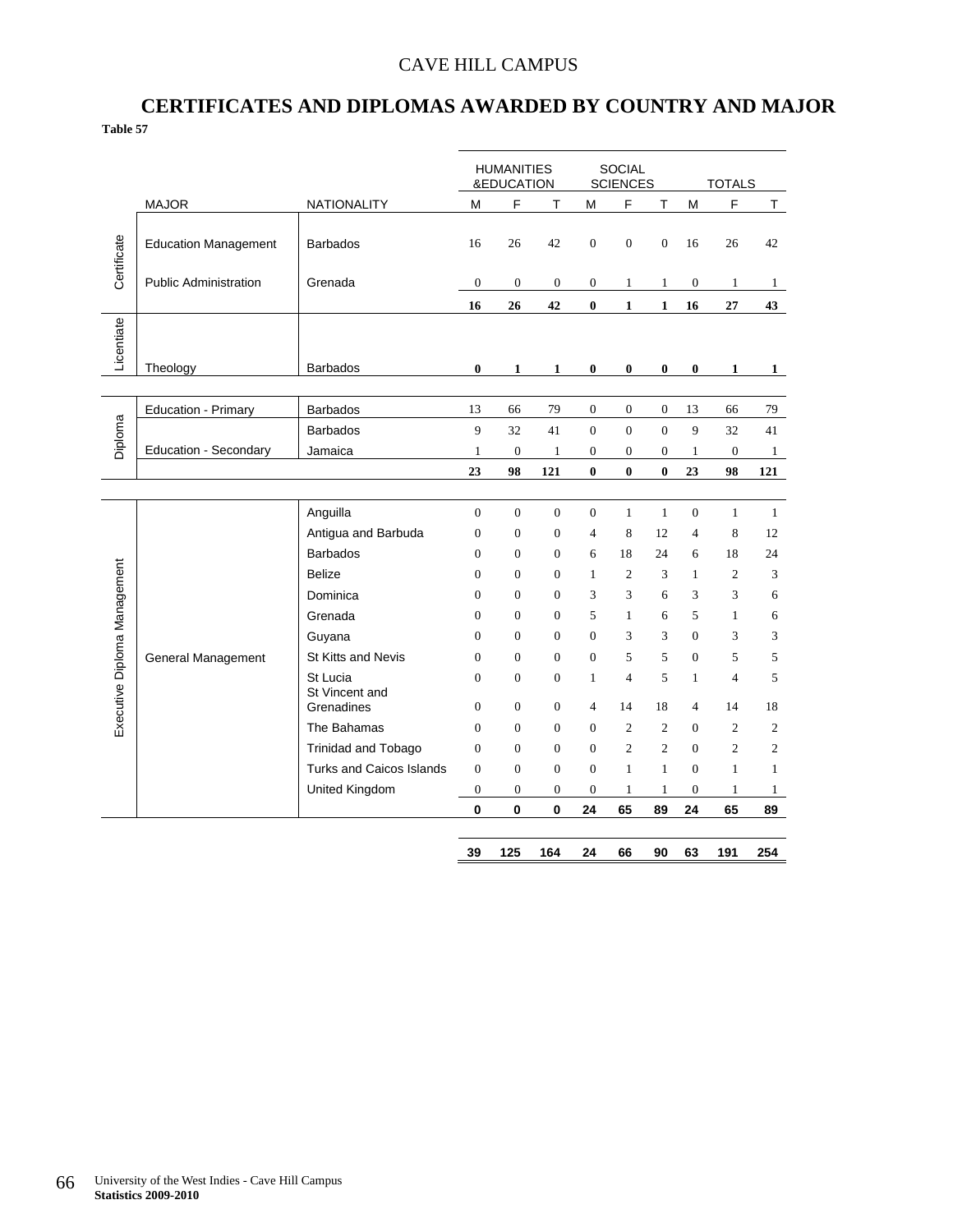| ċ<br>ŗ                  |  |
|-------------------------|--|
| $\tilde{\epsilon}$<br>Ë |  |
| ⊔<br>ĵ,<br>J<br>خ<br>آ  |  |

**SUMMARY OF GRADUATE DEGREES AWARDED BY FACULTY AND PROGRAMME**  SUMIMARY OF GRADUATE DEGREES AWARDED BY FACULTY AND PROGRAMME

 $\mathbf{r}_\mathrm{s}$ 

| Table 58                     |         |                 |              |                          |         |               |                |                          |                          |              |                |
|------------------------------|---------|-----------------|--------------|--------------------------|---------|---------------|----------------|--------------------------|--------------------------|--------------|----------------|
| <b>FACULTY</b>               | M.A.    | M.Sc.           | M.Sw         | M.PHIL.                  | MBA     | LL.M.         | M.ED.          | $\frac{p}{\Box}$<br>GRAD | D.<br>H.D.               | $\mathsf{M}$ | TOTAL          |
| Humanities & Education       | 15      | $\circ$         | $\circ$      | $\overline{\mathcal{C}}$ | $\circ$ | $\circ$       | $\overline{1}$ | $\circ$                  | $\infty$                 | $\circ$      | 39             |
| <b>Law</b>                   | $\circ$ | 0               | 0            | $\circ$                  | $\circ$ | ${}^{\infty}$ | $\circ$        | $\circ$                  | $\circ$                  | 0            | $\overline{4}$ |
|                              |         |                 |              |                          |         |               |                |                          |                          |              |                |
| Medical Sciences             | 0       |                 | 0            | $\circ$                  | $\circ$ | 0             | $\circ$        | $\overline{c}$           | $\circ$                  | $\circ$      | 28             |
| Pure and Applied<br>Sciences | $\circ$ | $\overline{15}$ | 0            | 3                        | $\circ$ | $\circ$       | $\circ$        | $\circ$                  | $\overline{\mathcal{C}}$ | 0            | $\infty$       |
| Social Sciences              | $\circ$ | 122             | $\mathbf{C}$ | ٣                        | 35      | $\circ$       | $\circ$        | $\circ$                  | ٣                        | $\circ$      | 161            |
| TOTAL                        | 15      | 138             | 2            | $\bullet$                | 35      | $\infty$      | $\frac{4}{1}$  | 27                       | $\mathbf{r}$             | $\bullet$    | 262            |
| PERCENTAGE                   | 5.7%    | 52.7%           | 0.8%         | 2.3%                     | 13.4%   | 3.1%          | 5.3%           | 10.3%                    | 4.2%                     | 2.3%         | 100.0%         |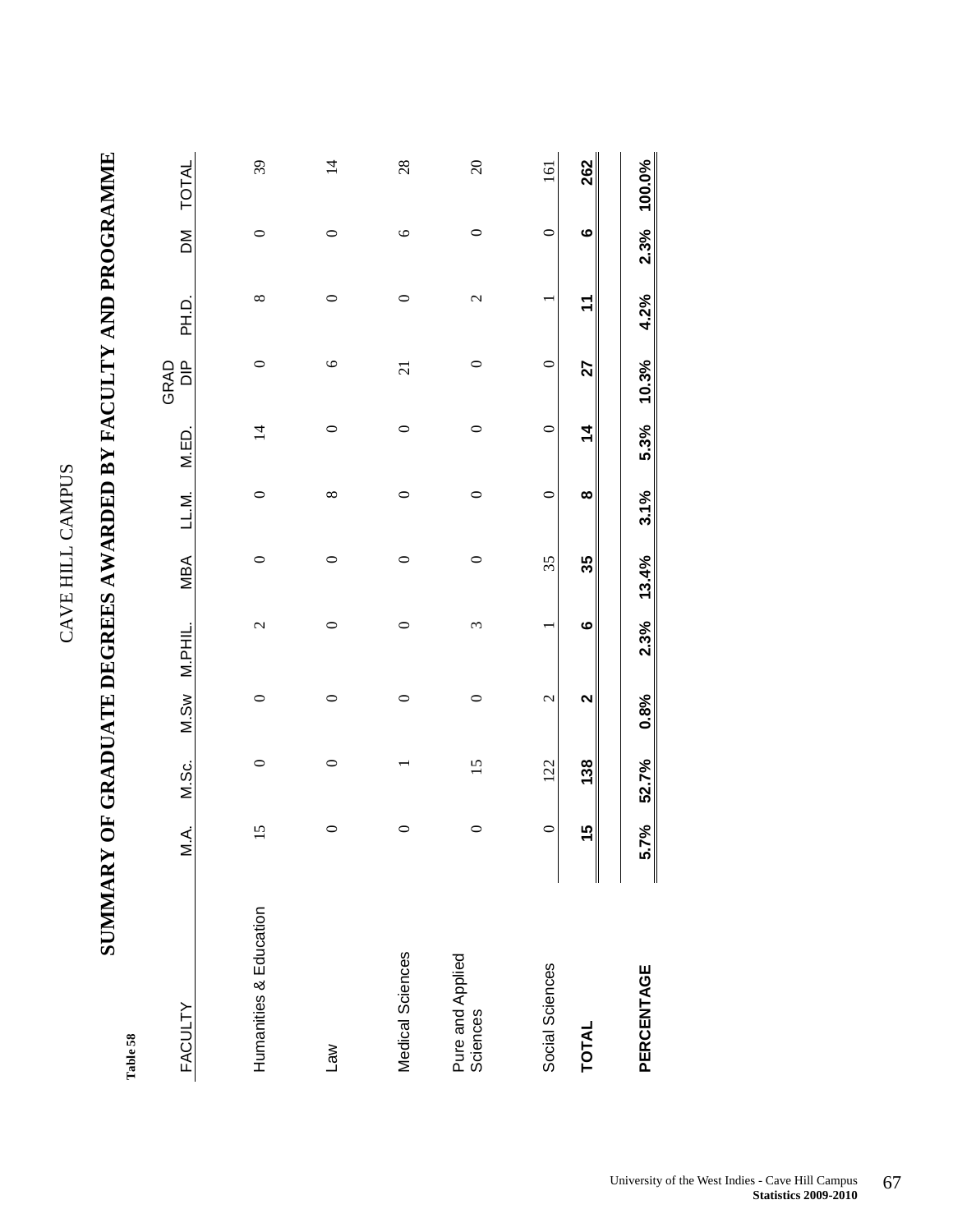**GRADUATE DEGREES AWARDED BY COUNTRY AND FACULTY**  GRADUATE DEGREES AWARDED BY COUNTRY AND FACULTY

> Table 59 **Table 59**

|                                          | HUMANITIES & | EDUCATIO |    |   | ξ        |          | ត្ថ | ਨ੍<br>NEDI<br>╙ | 53             | SCIEN | ES<br>ళ<br>APPLIED<br>PURE |         | <b>USS</b> | SOCIAL          | ES             |    | <b>TOTALS</b>     |                   |
|------------------------------------------|--------------|----------|----|---|----------|----------|-----|-----------------|----------------|-------|----------------------------|---------|------------|-----------------|----------------|----|-------------------|-------------------|
| NATIONALITY                              | $\geq$       | Щ        |    | Σ | щ        |          | Σ   | ட               |                | Σ     | щ                          |         | Σ          | ட               |                | Σ  | щ                 |                   |
| Antigua and Barbuda                      |              |          |    |   |          |          |     | 0               |                |       |                            |         |            | $\circ$         | $\infty$       |    |                   |                   |
| <b>Barbados</b>                          |              |          | 32 |   |          |          |     | $\overline{18}$ | $\mathfrak{L}$ | ∞     |                            |         |            | $\frac{8}{3}$   |                |    |                   | $\widetilde{\Xi}$ |
| <b>Belize</b>                            |              |          |    |   |          |          |     | $\circ$         |                |       |                            |         |            |                 |                |    | $\mathbf{\Phi}$   |                   |
| British Virgin Islands                   |              |          |    |   |          |          |     | ○               |                |       |                            |         |            | $\sim$          |                |    | $\omega$ $\omega$ |                   |
| Dominica                                 |              |          |    |   |          |          |     |                 |                |       |                            |         |            |                 |                |    |                   |                   |
| Grenada                                  |              |          |    |   |          |          |     |                 |                |       |                            |         |            | $\mathbf{\sim}$ |                |    | $\sim$            |                   |
| Guyana                                   |              |          |    |   |          |          |     |                 |                |       |                            |         |            | ↴               |                |    | ७                 |                   |
| India                                    |              |          |    |   |          |          |     |                 |                |       |                            |         |            |                 |                |    |                   |                   |
| Jamaica                                  |              |          |    |   |          |          |     |                 |                |       |                            |         |            | $\omega$        |                | c  | n                 |                   |
| St Kitts and Nevis                       |              |          |    |   |          |          |     |                 |                |       |                            |         |            | $\sim$          |                | C  | $\sim$            |                   |
| St Lucia<br>St Vincent and<br>Grenadines |              |          |    |   |          |          |     |                 |                |       |                            |         |            | $\omega$        | $\infty$       |    |                   |                   |
|                                          |              |          |    |   |          |          |     |                 |                |       |                            |         |            |                 |                |    |                   |                   |
|                                          |              |          |    |   |          |          |     |                 |                |       |                            |         |            |                 |                |    | ᡡ                 |                   |
| Suriname                                 |              |          |    |   |          |          |     |                 |                |       |                            |         |            |                 |                |    |                   |                   |
| The Bahamas                              |              |          |    |   |          |          |     |                 |                |       |                            |         |            |                 |                |    |                   |                   |
| Trinidad and Tobago                      |              |          |    | n | $\omega$ | $\infty$ |     |                 |                |       | ∽                          |         |            | ≌               | $\overline{5}$ |    | 22                | $\Im$             |
| United Kingdom                           |              |          |    |   | ⊂        | $\circ$  |     | $\circ$         |                |       | ⊂                          | $\circ$ |            |                 | $\circ$        |    | $\circ$           |                   |
|                                          | <u>12</u>    | 27       | ని | ∞ | ဖ        | 4        | ဖ   | 22              | 28             | ٩     | $\mathsf{P}$               | 20      | 42         | 119             | <u>161</u>     | 78 | 184               | 26<br>2           |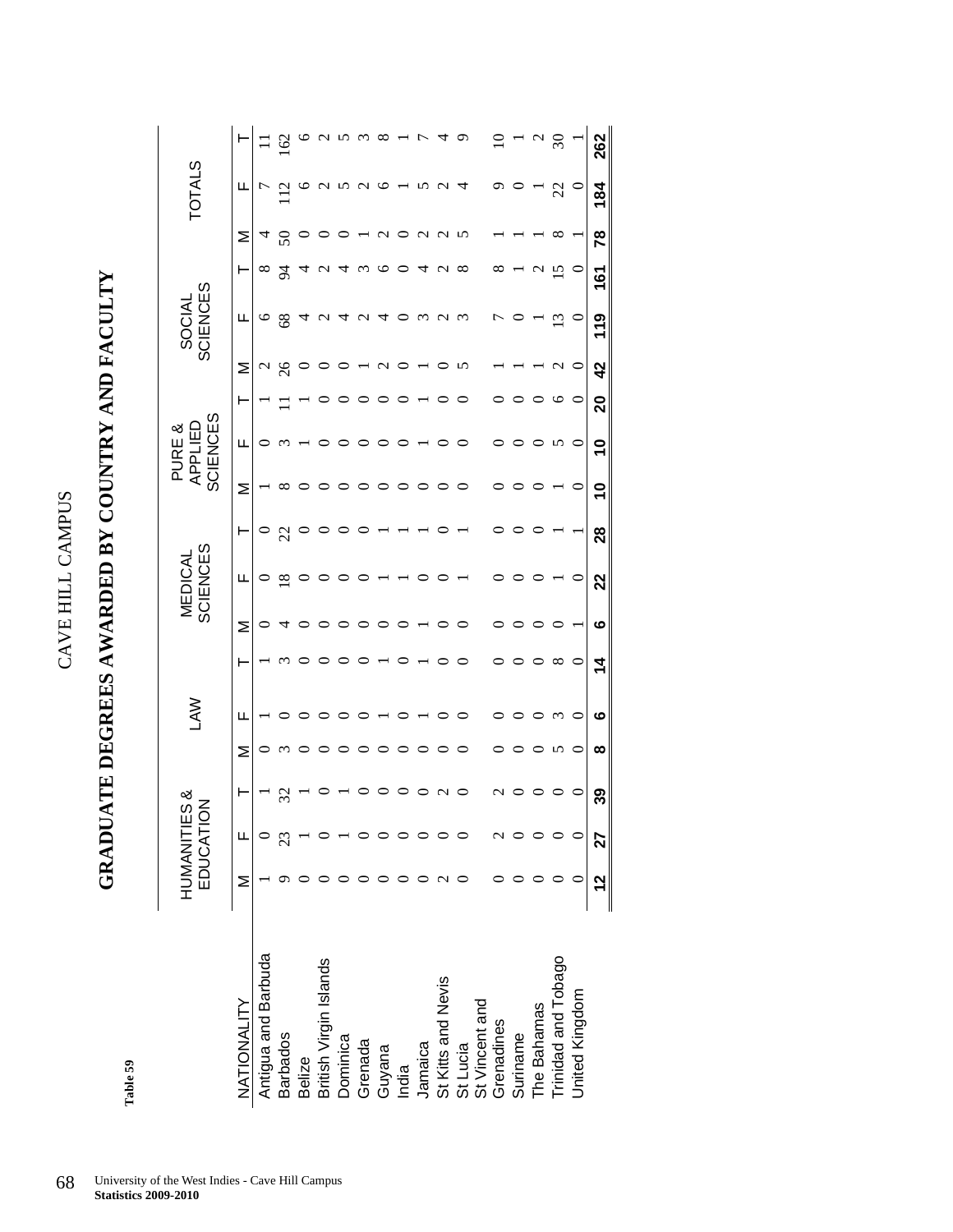### **GRADUATE DEGREES AWARDED BY PROGRAMME AND COUNTRY**  GRADUATE DEGREES AWARDED BY PROGRAMME AND COUNTRY

Table 60 **Table 60** 

|                                    |                           | ΞD            | HUMANITIES &<br><b>ICATION</b> |               |          | <b>NYT</b> |          |   | <b>SCIENCES</b><br><b>MEDICAL</b> |    |                          | PURE & APPLIED<br><b>SCIENCES</b> |                 |                  | SOCIAL<br>SCIENCES |                |          | <b>TOTALS</b>     |               |
|------------------------------------|---------------------------|---------------|--------------------------------|---------------|----------|------------|----------|---|-----------------------------------|----|--------------------------|-----------------------------------|-----------------|------------------|--------------------|----------------|----------|-------------------|---------------|
|                                    | NATIONALITY               | Σ             | ய                              | ۳             | Σ        | Щ          | ۳        | Σ | щ                                 | ۲  | Σ                        | щ                                 | ۳               | Σ                | щ                  | ۳              | Σ        | ட                 |               |
|                                    | <b>Barbados</b>           | $\omega$      | n                              | $^{\circ}$    | 0        | 0          | 0        |   | $\sim$                            | ∞  | $\mathbf{\Omega}$        | $\circ$                           | $\mathcal{C}$   |                  | 0                  |                | г        | ↽                 |               |
| DECREES<br>DOCLOKYT                | Jamaica                   | $\circ$       |                                | ⊂             | ○        |            | ○        |   |                                   |    |                          | ⊂                                 | ○               |                  | ⊂                  |                |          |                   |               |
|                                    | St Lucia                  | $\circ$       |                                |               | 0        |            | ⊂        |   |                                   |    |                          | ⊂                                 | ⊂               |                  |                    |                |          |                   |               |
|                                    | Trinidad and Tobago       | $\circ$       | ⊂                              | c             | ⊂        | 0          | 0        | ⊂ |                                   |    | ⊂                        | $\circ$                           | ⊂               | ⊂                | ⊂                  | ⊂              | ⊂        |                   |               |
|                                    |                           | ω             | ທ                              | ∞             | 0        | 0          | 0        | N | ↴                                 | ဖ  | $\sim$                   | 0                                 | N               | ↽                | 0                  | ₹              | œ        | ၜ                 |               |
|                                    | Antigua and Barbuda       |               | ⊂                              |               | 0        | 0          | 0        | 0 |                                   | ⊂  |                          | 0                                 |                 | $\sim$           | ७                  | $^{\circ}$     | 4        | ७                 |               |
|                                    | <b>Barbados</b>           | ७             | ∝                              | $\mathcal{Z}$ | $\omega$ |            | $\omega$ | ⊂ |                                   |    |                          | ∾                                 | c               | 25               | 68                 | 93             | $\Theta$ | $\infty$          | $\mathcal{S}$ |
|                                    | Belize                    | ○             |                                |               |          |            | ⊂        |   |                                   |    |                          |                                   |                 | c                | ব                  | ₹              |          | ∘                 |               |
|                                    | British Virgin Islands    | ⊂             |                                |               |          |            | ⊂        |   |                                   |    |                          |                                   |                 |                  | С                  |                |          | $\mathbf{\Omega}$ |               |
|                                    | Dominica                  | $\circ$       |                                |               |          |            |          |   |                                   |    |                          |                                   |                 |                  |                    |                |          | n                 |               |
|                                    | Grenada                   | $\circ$       |                                |               |          |            |          |   |                                   |    |                          |                                   |                 |                  | C                  |                |          | $\sim$            |               |
|                                    | Guyana                    | $\circ$       |                                |               |          |            |          |   |                                   |    |                          |                                   |                 |                  | ↴                  |                |          | n                 |               |
|                                    | Jamaica                   | $\circ$       |                                |               |          |            |          |   |                                   |    |                          |                                   |                 |                  | $\omega$           | ↴              |          | n                 | ⊵             |
| MASTERS DEGREES                    | St Kitts and Nevis        | $\mathcal{L}$ |                                |               |          |            |          | c |                                   |    |                          |                                   |                 |                  | $\sim$             |                |          | $\sim$            |               |
|                                    | St Lucia                  | $\circ$       |                                |               |          |            |          |   |                                   |    |                          |                                   |                 |                  | $\sim$             | ∝              |          | $\omega$          | ∞             |
|                                    | St Vincent and Grenadines | $\circ$       |                                |               |          |            |          |   |                                   |    |                          |                                   |                 |                  |                    | ∞              |          | ᡡ                 |               |
|                                    | Suriname                  | $\circ$       |                                | ⊂             |          |            |          |   |                                   |    |                          |                                   |                 |                  | ⊂                  |                |          | ⊂                 |               |
|                                    | The Bahamas               | $\circ$       |                                | C             | ⊂        |            | ⊂        | ⊂ |                                   |    |                          | ⊂                                 | ⊂               |                  |                    | $\sim$         |          |                   |               |
|                                    | Trinidad and Tobago       | $\circ$       | ⊂                              | C             | $\sim$   |            | $\omega$ | ⊂ | ⊂                                 |    |                          | n                                 | ७               | $\mathbf{\sim}$  | $\omega$           | ∽              | n        | $\circ$           | $\mathcal{Z}$ |
|                                    |                           | $\bullet$     | $\boldsymbol{z}$               | $\mathbf{z}$  | m        | ొ          | $\infty$ | 0 | ۳                                 |    | ∞                        | $\mathbf{1}$                      | $\overline{18}$ | $\ddot{+}$       | 119                | 160            | ශී       | 155               | 218           |
|                                    | Antigua and Barbuda       | $\circ$       | 0                              | ⊂             | c        |            |          | 0 | ○                                 | ⊂  | 0                        | ○                                 | 0               | 0                |                    | 0              | c        |                   |               |
|                                    | <b>Barbados</b>           | $\circ$       |                                | ⊂             |          |            | ⊂        | S | ∽                                 |    |                          | c                                 | ⊂               |                  |                    |                | ∾        | n                 |               |
|                                    | Guyana                    | $\circ$       |                                |               |          |            |          |   |                                   |    |                          |                                   |                 |                  |                    |                |          |                   |               |
| <b>DIPLOMAS</b><br><b>GRADUATE</b> | India                     | $\circ$       |                                |               |          |            | ⊂        |   |                                   |    |                          |                                   | c               | c                | ⊂                  |                |          |                   |               |
|                                    | Trinidad and Tobago       | $\circ$       |                                | ⊂             |          | $\sim$     | n        |   | 0                                 |    |                          | ⊂                                 | 0               | ○                | ⊂                  | ⊂              |          | $\sim$            |               |
|                                    | United Kingdom            | $\circ$       |                                | ○             | c        | ○          | ○        |   | ○                                 |    | ○                        | ○                                 | $\circ$         | ○                | ○                  | ○              |          | $\circ$           |               |
|                                    |                           | $\bullet$     | 0                              | 0             | ო        | ∾          | ဖ        | 4 | 17                                | 21 | 0                        | $\bullet$                         | 0               | $\bullet$        | 0                  | 0              | r        | $\boldsymbol{S}$  | 27            |
|                                    |                           |               |                                |               |          |            |          |   |                                   |    |                          |                                   |                 |                  |                    |                |          |                   |               |
|                                    |                           | $\frac{2}{3}$ | 27                             | ႙ၟ            | ထ        | ဖ          | 4<br>ᡪ   | ဖ | 22                                | 28 | $\overline{\phantom{0}}$ | 0<br>÷                            | <u>ន</u>        | $\boldsymbol{3}$ | ග<br>٣<br>۳        | $\overline{6}$ | 78       | 184               | 262           |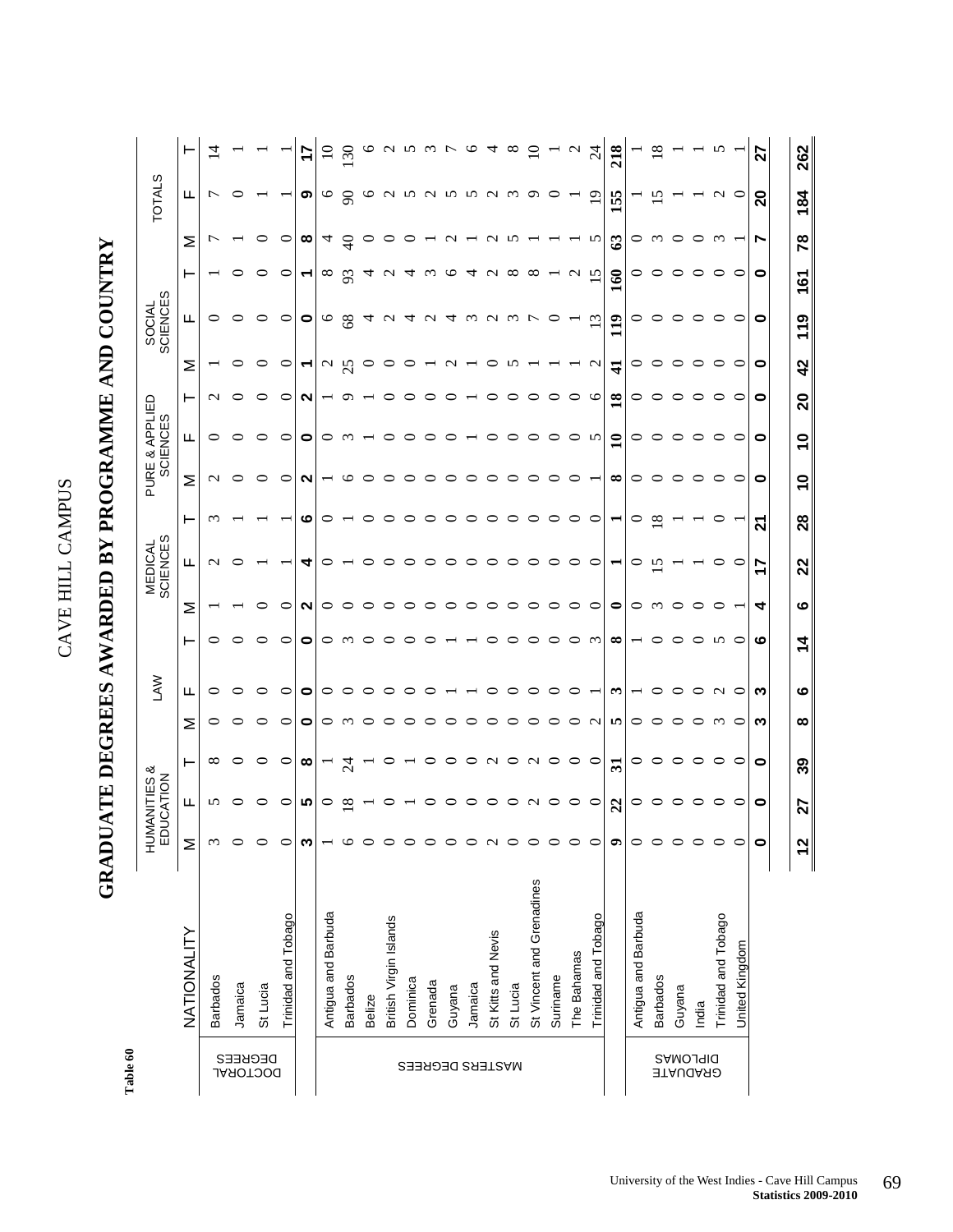# GRADUATE RESEARCH DEGREES AWARDED BY COUNTRY AND FACULTY

|                       |             |            |  |                            |                |                 |  |                    | DUATE RESEARCH DEGREES AWARDED BY COUNTRY AND FACULTY |               |
|-----------------------|-------------|------------|--|----------------------------|----------------|-----------------|--|--------------------|-------------------------------------------------------|---------------|
| HUMANITIE<br>EDUCATIC | ⊗<br>∽<br>K | <b>NYT</b> |  | SCIENCES<br><b>MEDICAL</b> | PURE & APPLIED | <b>SCIENCES</b> |  | SOCIAL<br>SCIENCES |                                                       | <b>TOTALS</b> |
|                       |             |            |  |                            |                |                 |  |                    |                                                       |               |
|                       |             |            |  |                            |                |                 |  |                    | $0 \t 2 \t 10 \t 7$                                   |               |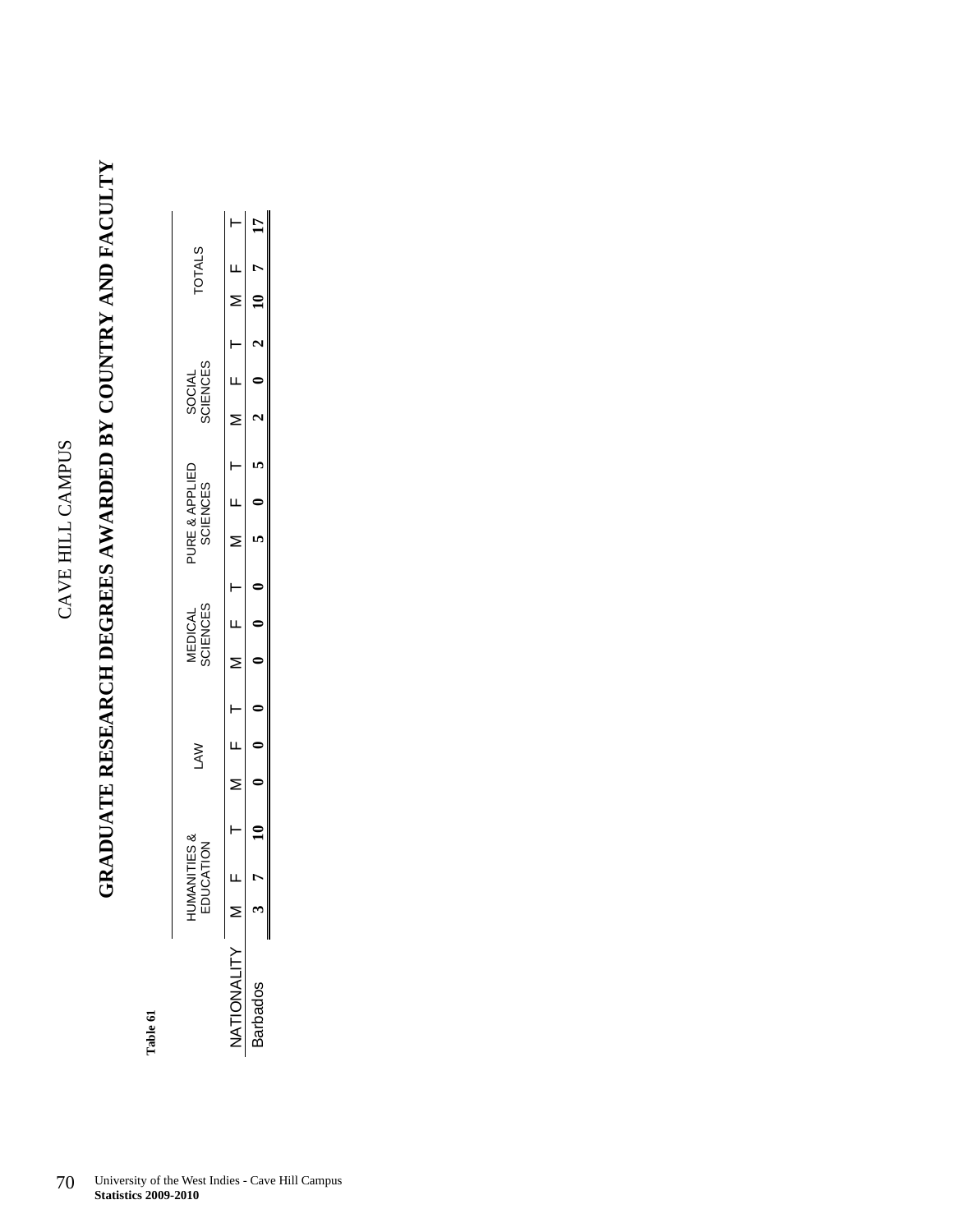### CAVE HILL CAMPUS

### **GRADUATE DEGREES AWARDED BY FACULTY, PROGRAMME AND MAJOR Table 62**

| <b>FACULTY</b>            | <b>PROGRAMME</b>           | <b>MAJOR</b>                      | M                | F                | Т                |
|---------------------------|----------------------------|-----------------------------------|------------------|------------------|------------------|
|                           |                            | Education                         | $\overline{2}$   | $\overline{2}$   | $\overline{4}$   |
|                           | Doctor of Philosophy       | History                           | 1                | 1                | $\overline{2}$   |
|                           |                            | Linguistics                       | $\boldsymbol{0}$ | $\overline{c}$   | $\boldsymbol{2}$ |
|                           |                            | <b>Cultural Studies</b>           | $\theta$         | 1                | $\mathbf{1}$     |
|                           | Master of Arts             | <b>Heritage Studies</b>           | 3                | $\overline{2}$   | 5                |
|                           |                            | Linguistics                       | $\overline{0}$   | 3                | 3                |
| Humanities & Education    |                            | Theology                          | $\overline{c}$   | 4                | 6                |
|                           | <b>Master of Education</b> | Education                         | $\overline{4}$   | 10               | 14               |
|                           | Master of Philosophy       | History                           | $\overline{0}$   | 1                | $\mathbf{1}$     |
|                           |                            | Post-Col & other Lits in Eng      | $\overline{0}$   | 1                | 1                |
|                           | Master of Laws             | Commercial & Corporate Law        | $\overline{4}$   | $\overline{3}$   | $\overline{7}$   |
| $\mathbb{R}$              |                            | Public Law                        | 1                | $\boldsymbol{0}$ | 1                |
|                           | Graduate Diploma           | Commercial & Corporate Law        | 3                | $\overline{2}$   | 5                |
|                           |                            | Legislative Drafting              | $\boldsymbol{0}$ | 1                | 1                |
|                           |                            | <b>Family Medicine</b>            | $\overline{0}$   | 1                | 1                |
| Medical Sciences          |                            | <b>Internal Medicine</b>          | 1                | $\theta$         | 1                |
|                           | Doctorate in Medicine      | Paediatrics                       | $\Omega$         | 1                | 1                |
|                           |                            | Psychiatry                        | $\Omega$         | $\overline{2}$   | $\overline{2}$   |
|                           |                            | Surgery - General                 | 1                | $\theta$         | $\mathbf{1}$     |
|                           |                            | <b>Management Studies</b>         |                  |                  |                  |
|                           | Master of Science          | (Evening)                         | $\boldsymbol{0}$ | 1                | 1                |
|                           | Graduate Diploma           | <b>Family Medicine</b>            | $\overline{0}$   | $\mathbf{1}$     | $\mathbf{1}$     |
|                           |                            | <b>Health Services Management</b> | 4                | 16               | 20               |
|                           | Doctor of Philosophy       | Biology                           | 1                | $\boldsymbol{0}$ | 1                |
|                           |                            | <b>Computer Science</b>           | 1                | $\boldsymbol{0}$ | 1                |
|                           |                            | <b>Computer Science</b>           | $\mathbf{1}$     | $\boldsymbol{0}$ | $\mathbf{1}$     |
|                           | Master of Philosophy       | Electronics                       | $\mathbf{1}$     | $\boldsymbol{0}$ | $\mathbf{1}$     |
|                           |                            | Physics                           | 1                | $\boldsymbol{0}$ | $\mathbf{1}$     |
| Pure and Applied Sciences | <b>Master of Science</b>   | <b>Electronic Commerce</b>        | $\overline{2}$   | 1                | 3                |
|                           |                            | Nat Resource & Environ Mgmt       | 3                | 9                | 12               |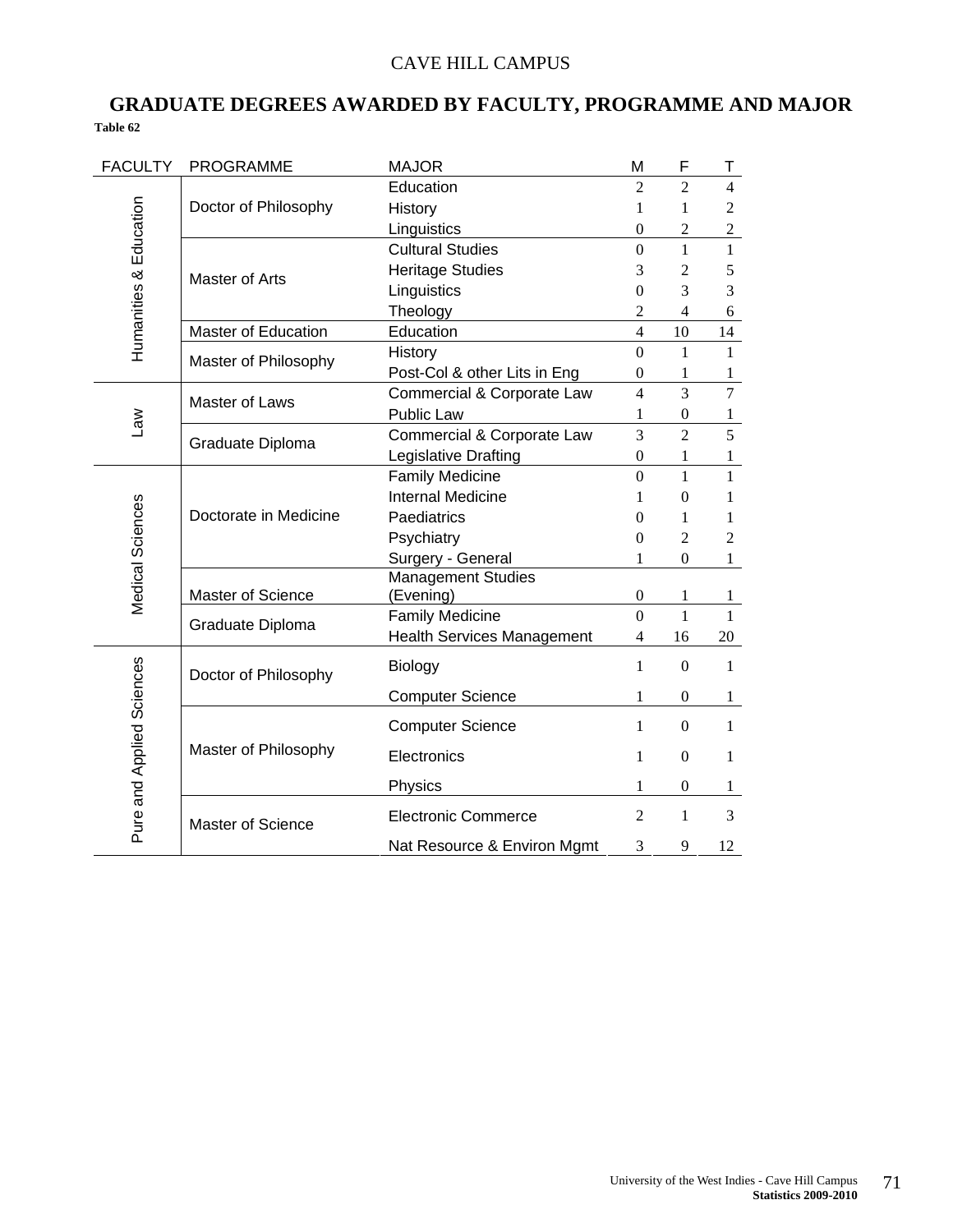#### Continued

| <b>FACULTY</b>  | <b>PROGRAMME</b>             | <b>MAJOR</b>                      | м              | F              |                |
|-----------------|------------------------------|-----------------------------------|----------------|----------------|----------------|
|                 | Doctor of Philosophy         | <b>Management Studies</b>         |                | $\theta$       | 1              |
|                 | Master in Business Adm       | General Management                | 11             | 24             | 35             |
|                 | Master of Philosophy         | Social Policy                     |                | $\mathbf{0}$   | 1              |
|                 |                              | <b>Applied Psychology</b>         |                | 4              | 5              |
|                 |                              | Banking & Finance                 | 3              | 6              | 9              |
|                 |                              | Counselling Psychology            |                | 8              | 9              |
|                 |                              | <b>Cricket Studies</b>            |                |                | $\mathfrak{D}$ |
| Social Sciences |                              | E-Governance for Dev States       | $\Omega$       | 4              | 4              |
|                 |                              | <b>Financial &amp; Business</b>   |                |                |                |
|                 | Master of Science            | Economics                         | $\mathfrak{D}$ | 5              |                |
|                 |                              | <b>Integration Studies</b>        | $\mathfrak{D}$ | $\mathfrak{D}$ | 4              |
|                 |                              | International Management          | 2              | 16             | 18             |
|                 |                              | <b>International Trade Policy</b> | 5              | 18             | 23             |
|                 |                              | Labour & Employment               |                |                |                |
|                 |                              | <b>Relations</b>                  |                | 7              | 8              |
|                 |                              | Project Mgmt & Evaluation         | 9              | 15             | 24             |
|                 |                              | Tourism & Hospitality Mgmt        | 2              | 7              | 9              |
|                 | <b>Master of Social Work</b> | Social Work                       | $\Omega$       | $\overline{2}$ | 2              |
|                 |                              |                                   | 78             | 184            | 262            |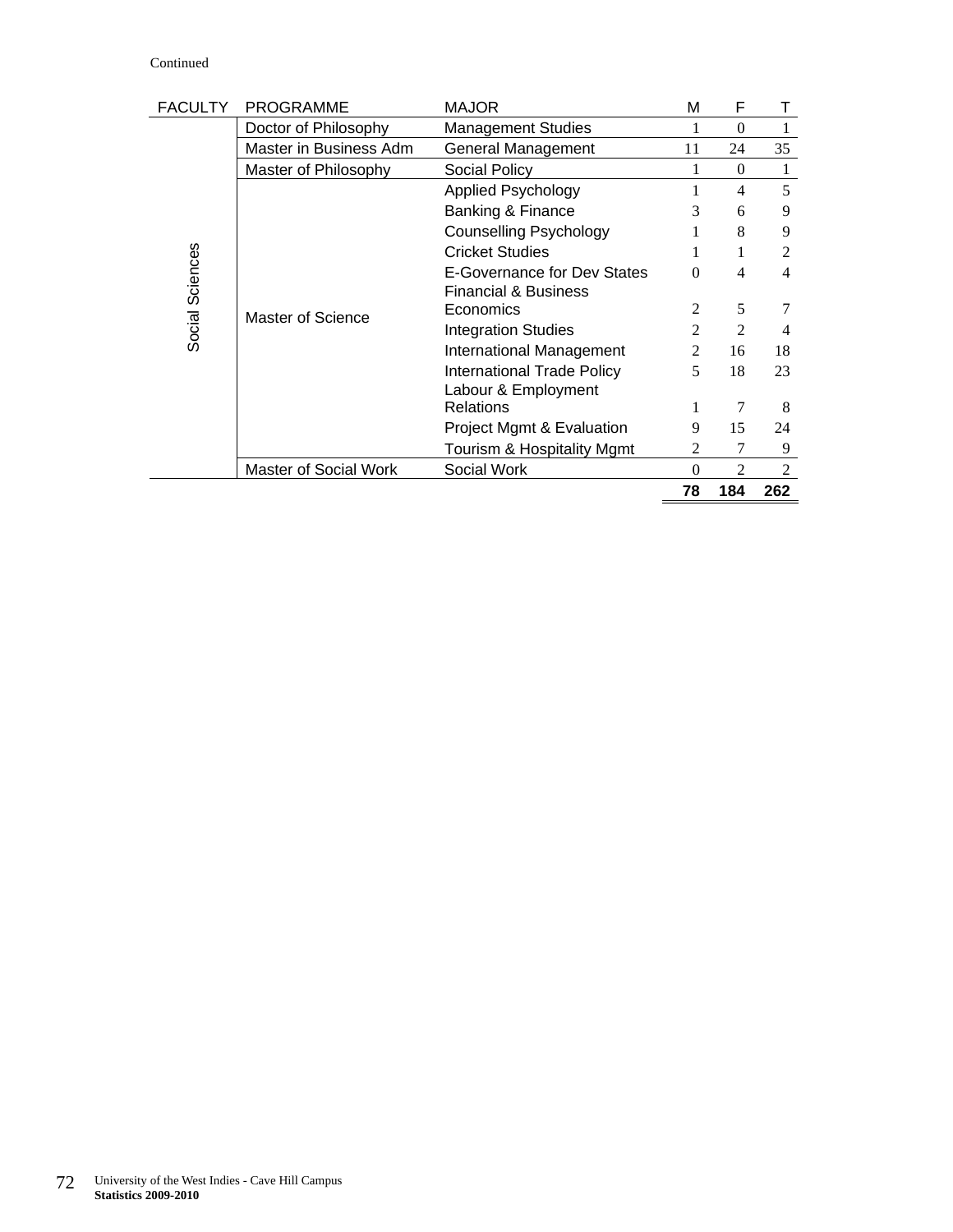CAVE HILL CAMPUS CAVE HILL CAMPUS

# **REGISTRATION OF VISITING/EXCHANGE STUDENTS**  REGISTRATION OF VISITING/EXCHANGE STUDENTS

### INCOMING STUDENTS **INCOMING STUDENTS**

| ABROAD<br><b>AdnlS</b><br>$\circ$<br>$\circ$<br>$\circ$<br>4<br>$\circ$<br>$\circ$<br>$\circ$<br>$\circ$<br>$\circ$<br>$\circ$<br>۰<br>$\circ$<br>$\circ$<br>۰<br>$\circ$<br>$\circ$<br>$\sim$<br>$\overline{\phantom{0}}$<br>$\overline{ }$<br>$\overline{ }$<br>42<br>57<br>۰<br>$\sim$<br>$\sim$<br>$\overline{ }$<br>$\sim$<br>3<br>4<br>$\circ$<br>4<br>⊢<br>٣<br>۳<br>٣<br>᠇<br>$\overline{ }$<br>ᡪ<br>ᡪ<br>TOTAL<br>26<br>25<br>≩<br>$\circ$<br>0<br>$\circ$<br>$\circ$<br>$\circ$<br>$\circ$<br>u<br>$\circ$<br>ω<br>$\circ$<br>4<br>3<br>$\sim$<br>٣<br>۳<br>᠇<br>$\overline{ }$<br>$\frac{6}{2}$<br>12<br>Σ<br>$\circ$<br>$\circ$<br>۰<br>0<br>$\sim$<br>4<br>0<br>0<br>$\overline{ }$<br>᠇<br>٣<br>᠇<br>᠇<br>᠇<br>$\overline{ }$<br>ᡕ<br>ᡕ<br>13<br>$\overline{C}$<br>$\circ$<br>$\circ$<br>۱Ω<br>$\circ$<br>$\circ$<br>$\circ$<br>Social Sciences<br>$\circ$<br>3<br>w<br>۳<br>᠇<br>$\overline{ }$<br>۳<br>۳<br>ᡕ<br>۳<br>۳<br>ᡕ<br>≷<br>$\circ$<br>ю<br>$\mathbf{\Omega}$<br>$\circ$<br>ω<br>$\circ$<br>$\circ$<br>$\circ$<br>4<br>$\circ$<br>0<br>$\circ$<br>0<br>$\circ$<br>3<br>$\circ$<br>$\overline{ }$<br>᠇<br>ᡕ<br>Σ<br>$\infty$<br>$\circ$<br>$\circ$<br>$\circ$<br>$\circ$<br>$\circ$<br>Z<br>$\circ$<br>$\circ$<br>$\circ$<br>$\circ$<br>∘<br>$\circ$<br>$\circ$<br>$\circ$<br>$\overline{ }$<br>$\overline{ }$<br>٣<br>٣<br>Pure & Applied<br>٣<br>$\overline{1}$<br>$\circ$<br>$\circ$<br>$\circ$<br>$\circ$<br>$\circ$<br>$\circ$<br>$\circ$<br>$\circ$<br>0<br>$\circ$<br>$\circ$<br>$\circ$<br>0<br>$\circ$<br>۳<br>$\overline{ }$<br>$\overline{\phantom{0}}$<br>٣<br>٣<br><b>Sciences</b><br>≷<br>FACULTY<br>$\circ$<br>$\circ$<br>$\circ$<br>$\circ$<br>$\circ$<br>$\circ$<br>$\circ$<br>$\circ$<br>$\circ$<br>$\circ$<br>$\circ$<br>$\circ$<br>$\circ$<br>$\circ$<br>$\circ$<br>$\circ$<br>r<br>∼<br>$\mathbf -$<br>Σ<br>$\circ$<br>$\circ$<br>4<br>$\circ$<br>$\circ$<br>$\circ$<br>$\circ$<br>$\circ$<br>$\circ$<br>$\circ$<br>$\circ$<br>$\circ$<br>$\circ$<br>$\circ$<br>$\circ$<br>$\circ$<br>4<br>$\overline{ }$<br>٣<br>$\circ$<br>$\circ$<br>$\circ$<br>$\circ$<br>$\circ$<br>$\circ$<br>$\circ$<br>$\circ$<br>$\circ$<br>Z<br>$\circ$<br>$\circ$<br>$\circ$<br>$\circ$<br>۳<br>$\circ$<br>٣<br>$\overline{ }$<br>$\overline{ }$<br>٣<br><b>Law</b><br>≷<br>$\circ$<br>$\circ$<br>$\circ$<br>$\circ$<br>$\circ$<br>$\circ$<br>$\circ$<br>$\circ$<br>$\circ$<br>$\circ$<br>$\circ$<br>$\circ$<br>0<br>$\circ$<br>$\circ$<br>$\circ$<br>$\circ$<br>$\overline{ }$<br>٣<br>Σ<br>$\circ$<br>$\circ$<br>$\circ$<br>$\circ$<br>$\circ$<br>$\circ$<br>$\circ$<br>$\circ$<br>$\circ$<br>$\circ$<br>$\circ$<br>$\circ$<br>$\circ$<br>$\circ$<br>$\circ$<br>$\overline{ }$<br>$\overline{ }$<br>٣<br>٣<br>$\overline{1}$<br>$\frac{6}{1}$<br>$\circ$<br>$\circ$<br>$\circ$<br>$\circ$<br>$\circ$<br>$\circ$<br>$\circ$<br>$\circ$<br>$\circ$<br>$\circ$<br>$\sim$<br>$\overline{\phantom{0}}$<br>⊢<br>٣<br>Humanities<br>$\overline{ }$<br>٣<br>$\overline{ }$<br>$\overline{ }$<br>4<br>$\overline{4}$<br>≩<br>$\circ$<br>$\circ$<br>$\circ$<br>$\circ$<br>$\circ$<br>$\circ$<br>$\circ$<br>$\circ$<br>$\circ$<br>$\circ$<br>$\circ$<br>$\circ$<br>$\sim$<br>$\circ$<br>$\circ$<br>٣<br>᠇<br>$\blacksquare$<br>Σ<br>$\circ$<br>$\circ$<br>ω<br>$\circ$<br>$\circ$<br>$\circ$<br>$\circ$<br>$\circ$<br>$\circ$<br>$\circ$<br>$\circ$<br>$\circ$<br>$\circ$<br>$\circ$<br>$\sim$<br>1<br>$\overline{ }$<br>$\overline{ }$<br>University of Prince Edward Island<br><b>UNIVERSITY</b><br>University of Puerto Rico<br>University of California<br>Universite de Montreal<br>University of Toronto<br>University of Tromso<br>London Metropolitan<br>Dalhousie University<br>Warwick University<br>DePauw University<br>Queens University<br>York University<br>St. Augustine<br><b>UNCW</b><br><b>UNLV</b><br>Mona |
|------------------------------------------------------------------------------------------------------------------------------------------------------------------------------------------------------------------------------------------------------------------------------------------------------------------------------------------------------------------------------------------------------------------------------------------------------------------------------------------------------------------------------------------------------------------------------------------------------------------------------------------------------------------------------------------------------------------------------------------------------------------------------------------------------------------------------------------------------------------------------------------------------------------------------------------------------------------------------------------------------------------------------------------------------------------------------------------------------------------------------------------------------------------------------------------------------------------------------------------------------------------------------------------------------------------------------------------------------------------------------------------------------------------------------------------------------------------------------------------------------------------------------------------------------------------------------------------------------------------------------------------------------------------------------------------------------------------------------------------------------------------------------------------------------------------------------------------------------------------------------------------------------------------------------------------------------------------------------------------------------------------------------------------------------------------------------------------------------------------------------------------------------------------------------------------------------------------------------------------------------------------------------------------------------------------------------------------------------------------------------------------------------------------------------------------------------------------------------------------------------------------------------------------------------------------------------------------------------------------------------------------------------------------------------------------------------------------------------------------------------------------------------------------------------------------------------------------------------------------------------------------------------------------------------------------------------------------------------------------------------------------------------------------------------------------------------------------------------------------------------------------------------------------------------------------------------------------------------------------------------------------------------------------------------------------------------------------------------------------------------------------------------------------------------------------------------------------------------------------------------------------------------------------------------------------------------------------------------------------------------------------------------------------------------------------------------------------------------------------------------------------------------------------------------------------------------------------------|
| ۰<br>ω<br>$\sim$<br>᠇<br>$\circ$<br>$\circ$<br>$\circ$<br>$\circ$<br>$\circ$<br>$\circ$<br>$\circ$<br>$\circ$<br>۰<br>ω<br>$\mathbf{\Omega}$<br>٣                                                                                                                                                                                                                                                                                                                                                                                                                                                                                                                                                                                                                                                                                                                                                                                                                                                                                                                                                                                                                                                                                                                                                                                                                                                                                                                                                                                                                                                                                                                                                                                                                                                                                                                                                                                                                                                                                                                                                                                                                                                                                                                                                                                                                                                                                                                                                                                                                                                                                                                                                                                                                                                                                                                                                                                                                                                                                                                                                                                                                                                                                                                                                                                                                                                                                                                                                                                                                                                                                                                                                                                                                                                                                              |
|                                                                                                                                                                                                                                                                                                                                                                                                                                                                                                                                                                                                                                                                                                                                                                                                                                                                                                                                                                                                                                                                                                                                                                                                                                                                                                                                                                                                                                                                                                                                                                                                                                                                                                                                                                                                                                                                                                                                                                                                                                                                                                                                                                                                                                                                                                                                                                                                                                                                                                                                                                                                                                                                                                                                                                                                                                                                                                                                                                                                                                                                                                                                                                                                                                                                                                                                                                                                                                                                                                                                                                                                                                                                                                                                                                                                                                                |
|                                                                                                                                                                                                                                                                                                                                                                                                                                                                                                                                                                                                                                                                                                                                                                                                                                                                                                                                                                                                                                                                                                                                                                                                                                                                                                                                                                                                                                                                                                                                                                                                                                                                                                                                                                                                                                                                                                                                                                                                                                                                                                                                                                                                                                                                                                                                                                                                                                                                                                                                                                                                                                                                                                                                                                                                                                                                                                                                                                                                                                                                                                                                                                                                                                                                                                                                                                                                                                                                                                                                                                                                                                                                                                                                                                                                                                                |
|                                                                                                                                                                                                                                                                                                                                                                                                                                                                                                                                                                                                                                                                                                                                                                                                                                                                                                                                                                                                                                                                                                                                                                                                                                                                                                                                                                                                                                                                                                                                                                                                                                                                                                                                                                                                                                                                                                                                                                                                                                                                                                                                                                                                                                                                                                                                                                                                                                                                                                                                                                                                                                                                                                                                                                                                                                                                                                                                                                                                                                                                                                                                                                                                                                                                                                                                                                                                                                                                                                                                                                                                                                                                                                                                                                                                                                                |
|                                                                                                                                                                                                                                                                                                                                                                                                                                                                                                                                                                                                                                                                                                                                                                                                                                                                                                                                                                                                                                                                                                                                                                                                                                                                                                                                                                                                                                                                                                                                                                                                                                                                                                                                                                                                                                                                                                                                                                                                                                                                                                                                                                                                                                                                                                                                                                                                                                                                                                                                                                                                                                                                                                                                                                                                                                                                                                                                                                                                                                                                                                                                                                                                                                                                                                                                                                                                                                                                                                                                                                                                                                                                                                                                                                                                                                                |
|                                                                                                                                                                                                                                                                                                                                                                                                                                                                                                                                                                                                                                                                                                                                                                                                                                                                                                                                                                                                                                                                                                                                                                                                                                                                                                                                                                                                                                                                                                                                                                                                                                                                                                                                                                                                                                                                                                                                                                                                                                                                                                                                                                                                                                                                                                                                                                                                                                                                                                                                                                                                                                                                                                                                                                                                                                                                                                                                                                                                                                                                                                                                                                                                                                                                                                                                                                                                                                                                                                                                                                                                                                                                                                                                                                                                                                                |
|                                                                                                                                                                                                                                                                                                                                                                                                                                                                                                                                                                                                                                                                                                                                                                                                                                                                                                                                                                                                                                                                                                                                                                                                                                                                                                                                                                                                                                                                                                                                                                                                                                                                                                                                                                                                                                                                                                                                                                                                                                                                                                                                                                                                                                                                                                                                                                                                                                                                                                                                                                                                                                                                                                                                                                                                                                                                                                                                                                                                                                                                                                                                                                                                                                                                                                                                                                                                                                                                                                                                                                                                                                                                                                                                                                                                                                                |
|                                                                                                                                                                                                                                                                                                                                                                                                                                                                                                                                                                                                                                                                                                                                                                                                                                                                                                                                                                                                                                                                                                                                                                                                                                                                                                                                                                                                                                                                                                                                                                                                                                                                                                                                                                                                                                                                                                                                                                                                                                                                                                                                                                                                                                                                                                                                                                                                                                                                                                                                                                                                                                                                                                                                                                                                                                                                                                                                                                                                                                                                                                                                                                                                                                                                                                                                                                                                                                                                                                                                                                                                                                                                                                                                                                                                                                                |
|                                                                                                                                                                                                                                                                                                                                                                                                                                                                                                                                                                                                                                                                                                                                                                                                                                                                                                                                                                                                                                                                                                                                                                                                                                                                                                                                                                                                                                                                                                                                                                                                                                                                                                                                                                                                                                                                                                                                                                                                                                                                                                                                                                                                                                                                                                                                                                                                                                                                                                                                                                                                                                                                                                                                                                                                                                                                                                                                                                                                                                                                                                                                                                                                                                                                                                                                                                                                                                                                                                                                                                                                                                                                                                                                                                                                                                                |
|                                                                                                                                                                                                                                                                                                                                                                                                                                                                                                                                                                                                                                                                                                                                                                                                                                                                                                                                                                                                                                                                                                                                                                                                                                                                                                                                                                                                                                                                                                                                                                                                                                                                                                                                                                                                                                                                                                                                                                                                                                                                                                                                                                                                                                                                                                                                                                                                                                                                                                                                                                                                                                                                                                                                                                                                                                                                                                                                                                                                                                                                                                                                                                                                                                                                                                                                                                                                                                                                                                                                                                                                                                                                                                                                                                                                                                                |
|                                                                                                                                                                                                                                                                                                                                                                                                                                                                                                                                                                                                                                                                                                                                                                                                                                                                                                                                                                                                                                                                                                                                                                                                                                                                                                                                                                                                                                                                                                                                                                                                                                                                                                                                                                                                                                                                                                                                                                                                                                                                                                                                                                                                                                                                                                                                                                                                                                                                                                                                                                                                                                                                                                                                                                                                                                                                                                                                                                                                                                                                                                                                                                                                                                                                                                                                                                                                                                                                                                                                                                                                                                                                                                                                                                                                                                                |
|                                                                                                                                                                                                                                                                                                                                                                                                                                                                                                                                                                                                                                                                                                                                                                                                                                                                                                                                                                                                                                                                                                                                                                                                                                                                                                                                                                                                                                                                                                                                                                                                                                                                                                                                                                                                                                                                                                                                                                                                                                                                                                                                                                                                                                                                                                                                                                                                                                                                                                                                                                                                                                                                                                                                                                                                                                                                                                                                                                                                                                                                                                                                                                                                                                                                                                                                                                                                                                                                                                                                                                                                                                                                                                                                                                                                                                                |
|                                                                                                                                                                                                                                                                                                                                                                                                                                                                                                                                                                                                                                                                                                                                                                                                                                                                                                                                                                                                                                                                                                                                                                                                                                                                                                                                                                                                                                                                                                                                                                                                                                                                                                                                                                                                                                                                                                                                                                                                                                                                                                                                                                                                                                                                                                                                                                                                                                                                                                                                                                                                                                                                                                                                                                                                                                                                                                                                                                                                                                                                                                                                                                                                                                                                                                                                                                                                                                                                                                                                                                                                                                                                                                                                                                                                                                                |
|                                                                                                                                                                                                                                                                                                                                                                                                                                                                                                                                                                                                                                                                                                                                                                                                                                                                                                                                                                                                                                                                                                                                                                                                                                                                                                                                                                                                                                                                                                                                                                                                                                                                                                                                                                                                                                                                                                                                                                                                                                                                                                                                                                                                                                                                                                                                                                                                                                                                                                                                                                                                                                                                                                                                                                                                                                                                                                                                                                                                                                                                                                                                                                                                                                                                                                                                                                                                                                                                                                                                                                                                                                                                                                                                                                                                                                                |
|                                                                                                                                                                                                                                                                                                                                                                                                                                                                                                                                                                                                                                                                                                                                                                                                                                                                                                                                                                                                                                                                                                                                                                                                                                                                                                                                                                                                                                                                                                                                                                                                                                                                                                                                                                                                                                                                                                                                                                                                                                                                                                                                                                                                                                                                                                                                                                                                                                                                                                                                                                                                                                                                                                                                                                                                                                                                                                                                                                                                                                                                                                                                                                                                                                                                                                                                                                                                                                                                                                                                                                                                                                                                                                                                                                                                                                                |
|                                                                                                                                                                                                                                                                                                                                                                                                                                                                                                                                                                                                                                                                                                                                                                                                                                                                                                                                                                                                                                                                                                                                                                                                                                                                                                                                                                                                                                                                                                                                                                                                                                                                                                                                                                                                                                                                                                                                                                                                                                                                                                                                                                                                                                                                                                                                                                                                                                                                                                                                                                                                                                                                                                                                                                                                                                                                                                                                                                                                                                                                                                                                                                                                                                                                                                                                                                                                                                                                                                                                                                                                                                                                                                                                                                                                                                                |
|                                                                                                                                                                                                                                                                                                                                                                                                                                                                                                                                                                                                                                                                                                                                                                                                                                                                                                                                                                                                                                                                                                                                                                                                                                                                                                                                                                                                                                                                                                                                                                                                                                                                                                                                                                                                                                                                                                                                                                                                                                                                                                                                                                                                                                                                                                                                                                                                                                                                                                                                                                                                                                                                                                                                                                                                                                                                                                                                                                                                                                                                                                                                                                                                                                                                                                                                                                                                                                                                                                                                                                                                                                                                                                                                                                                                                                                |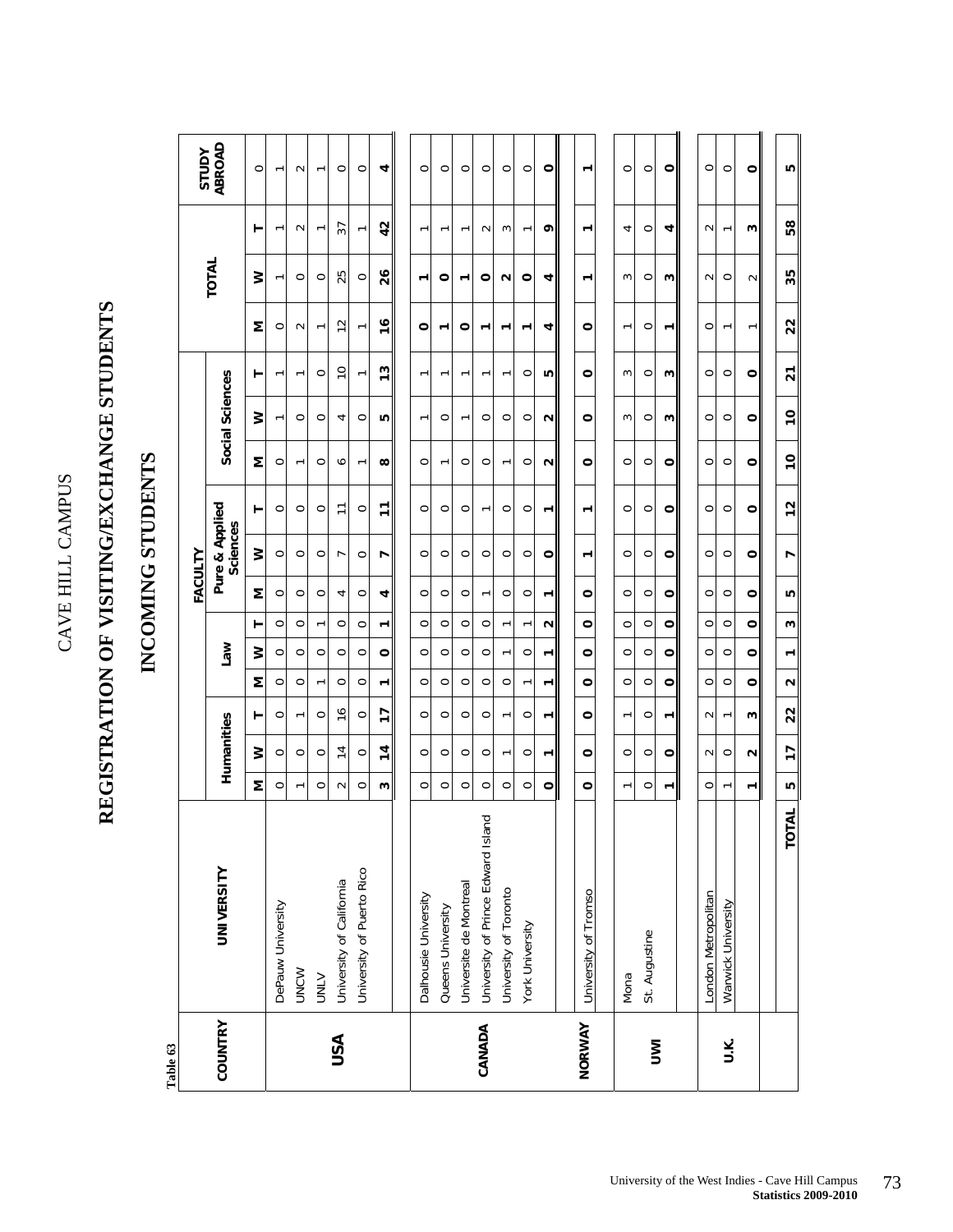CAVE HILL CAMPUS CAVE HILL CAMPUS

# REGISTRATION OF VISITING/EXCHANGE STUDENTS **REGISTRATION OF VISITING/EXCHANGE STUDENTS**

### **OUTGOING STUDENTS**  OUTGOING STUDENTS

|            |                                       |         |            |                    |         |            | FACULTY |         |                            |                      |         |                 |              |         |               |               | <b>Adnls</b>  |
|------------|---------------------------------------|---------|------------|--------------------|---------|------------|---------|---------|----------------------------|----------------------|---------|-----------------|--------------|---------|---------------|---------------|---------------|
| COUNTRY    | <b>UNIVERSITY</b>                     |         | Humanities |                    |         | <b>Law</b> |         |         | Pure & Applied<br>Sciences |                      |         | Social Sciences |              |         | TOTAL         |               | <b>ABROAD</b> |
|            |                                       | Σ       | ≷          | ۲                  | Σ       | ≷          | ۲       | Σ       | ≷                          | ۲                    | Σ       | ≷               | ۲            | Σ       | ≷             | ŀ             |               |
|            | University of Prince Edward<br>Island | $\circ$ | $\circ$    | $\circ$            | $\circ$ | $\circ$    | $\circ$ |         |                            | $\sim$               | $\circ$ | $\circ$         | $\circ$      |         |               | $\sim$        | 0             |
|            | University of Toronto                 | $\circ$ |            |                    | $\circ$ | 0          | $\circ$ | $\circ$ | $\circ$                    | 0                    | $\circ$ | ω               | S            | $\circ$ | 4             | 4             | 0             |
| CANADA     | York                                  | $\circ$ |            |                    | 0       | 0          | $\circ$ | 0       | 0                          | $\circ$              |         |                 | $\sim$       |         | $\sim$        | 3             | 0             |
|            |                                       | 0       | 2          | $\mathbf{\hat{N}}$ | 0       | 0          | $\circ$ |         |                            | $\mathbf{\tilde{c}}$ |         | 4               | ۱Ω           | 2       | ۴             | o             | 0             |
|            |                                       |         |            |                    |         |            |         |         |                            |                      |         |                 |              |         |               |               |               |
| U.S.A      | University of California              | 0       | 0          | $\circ$            | 0       | 0          | $\circ$ | $\circ$ | ٣                          | ۳                    | $\circ$ | 0               | $\circ$      | $\circ$ | ٣             | ٣             | 0             |
|            |                                       |         |            |                    |         |            |         |         |                            |                      |         |                 |              |         |               |               |               |
|            | Mona                                  | $\circ$ | $\circ$    | $\circ$            | $\circ$ | $\circ$    | $\circ$ |         | $\circ$                    |                      | $\circ$ |                 |              |         |               | $\sim$        |               |
| <b>NNI</b> | St. Augustine                         | $\circ$ |            | ۳                  | $\circ$ | 0          | $\circ$ | $\circ$ |                            |                      | $\circ$ | $\sim$          | $\sim$       | $\circ$ | 4             | 4             | 0             |
|            |                                       | 0       |            | ٣                  | 0       | 0          | $\circ$ |         |                            | $\mathbf{\hat{z}}$   | $\circ$ | S               | $\mathbf{c}$ | ٣       | Ю             | ∘             | 0             |
|            |                                       |         |            |                    |         |            |         |         |                            |                      |         |                 |              |         |               |               |               |
|            | <b>TOTAL</b>                          | 0       | S          | S                  | 0       | 0          | $\circ$ | N       | ω                          | Ю                    |         | r               | $\infty$     | S       | $\frac{3}{2}$ | $\frac{6}{1}$ | 0             |
|            |                                       |         |            |                    |         |            |         |         |                            |                      |         |                 |              |         |               |               |               |